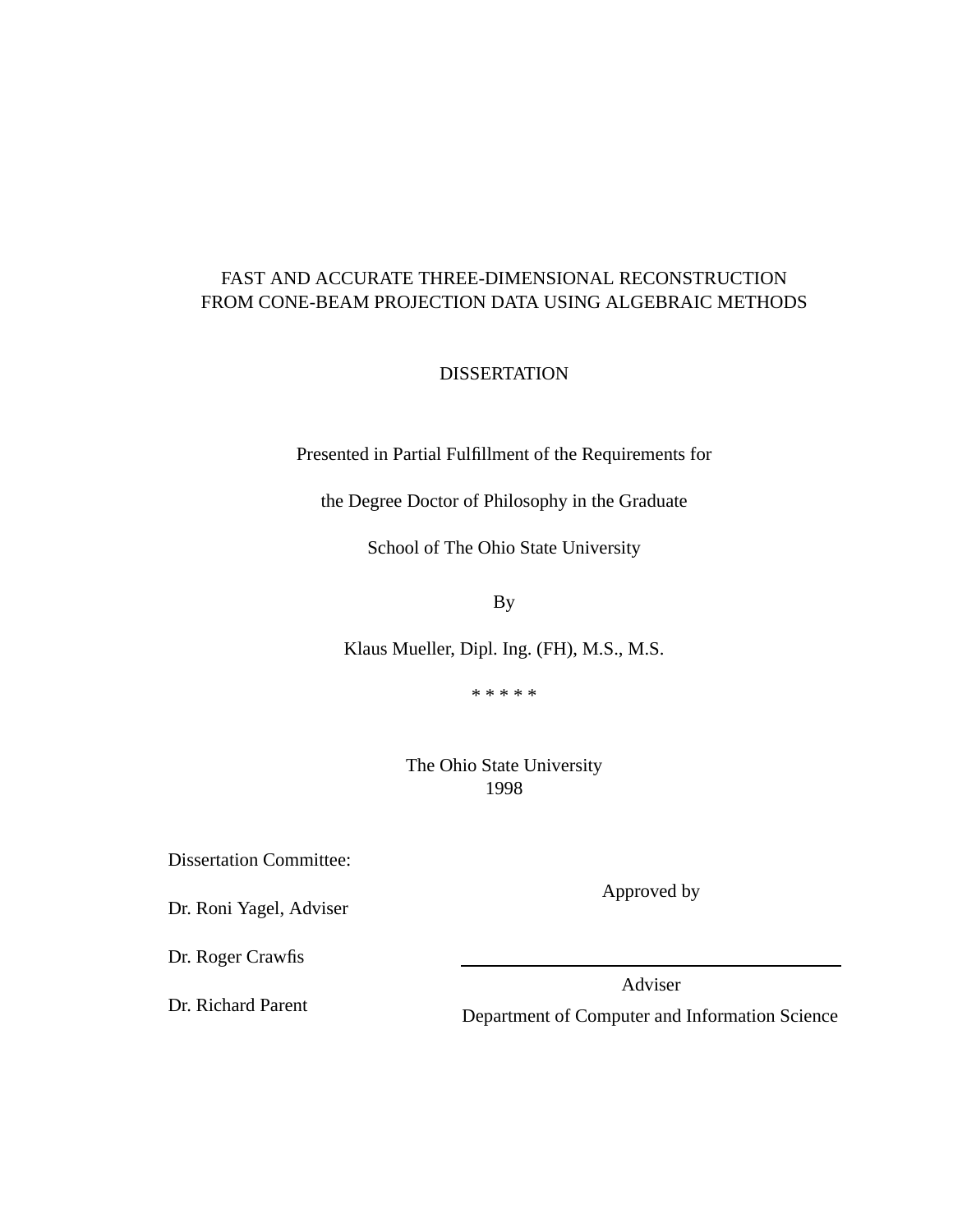© Klaus Mueller, 1998

All Rights reserved.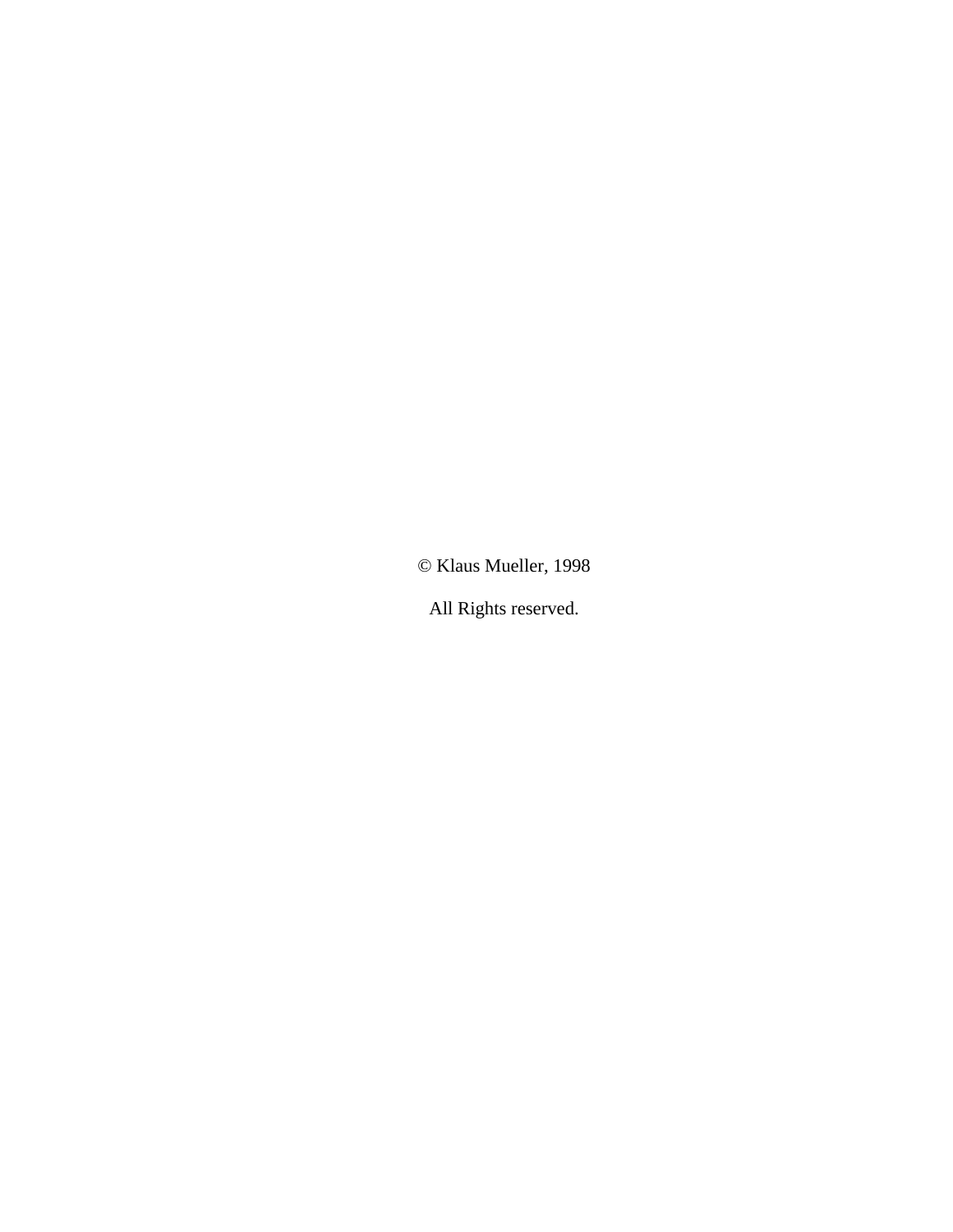#### ABSTRACT

Cone-beam computed tomography (CT) is an emerging imaging technology, as it provides all projections needed for three-dimensional (3D) reconstruction in a single spin of the Xray source-detector pair. This facilitates fast, low-dose data acquisition as required for imaging fast moving objects, such as the heart, and intra-operative CT applications. Current cone-beam reconstruction algorithms mainly employ the Filtered-Backprojection (FBP) approach. In this dissertation, a different class of reconstruction algorithms is studied: the algebraic reconstruction methods. Algebraic reconstruction starts from an initial guess for the reconstructed object and then performs a sequence of iterative grid projections and correction backprojections until the reconstruction has converged. Algebraic methods have many advantages over FBP, such as better noise tolerance and better handling of sparse and non-uniformly distributed projection datasets. So far, the main repellant for using algebraic methods in routine clinical situations was their slow speed. Apart from providing solutions for this pressing problem, we will also apply, for the first time, algebraic methods in the context of general low-contrast cone-beam tomography. This new context poses several challenges, both for reconstruction quality and speed.

To eliminate the strong aliasing effects that occur when standard algebraic methods are applied for cone angles exceeding 20˚, we introduce the new concept of depth-adaptive basis function kernels. Then, a comprehensive study is conducted on how various parameters, such as grid initialization, relaxation coefficient, number of iterations, and correction method (ART or SART) influence cone-beam reconstruction quality and speed. Finally, a new algorithm, the Weighted Distance Scheme, is proposed that optimally arranges the order in which the grid projections are performed., which reduces the number of iterations and promotes reconstruction quality. We find that three iterations are sufficient to obtain good reconstruction quality in the general case. A cost function is then developed that relates the computational effort of FBP with that of algebraic methods. In an attempt to match the cost of algebraic methods and FBP, a new accurate and efficient projection algorithm is proposed that reaches its goal by caching projection computations for reuse in the subsequent backprojection. Finally, we propose a new hardware-accelerated scheme for algebraic methods that utilizes readily available off-the-shelf graphics hardware and enables a reconstruction to be performed in less than 2 minutes at good quality.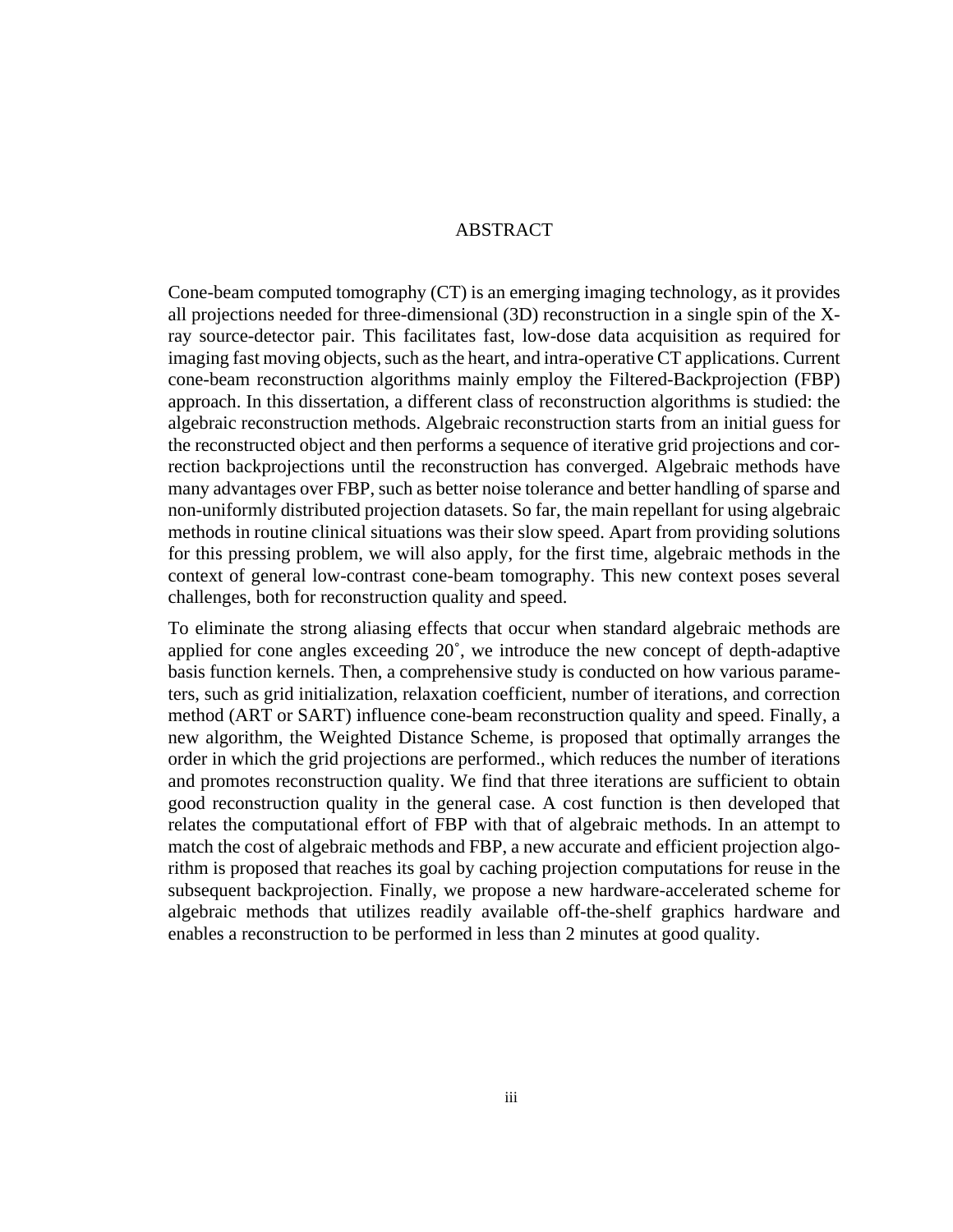Gewidmet meiner Mutter und meinem Vater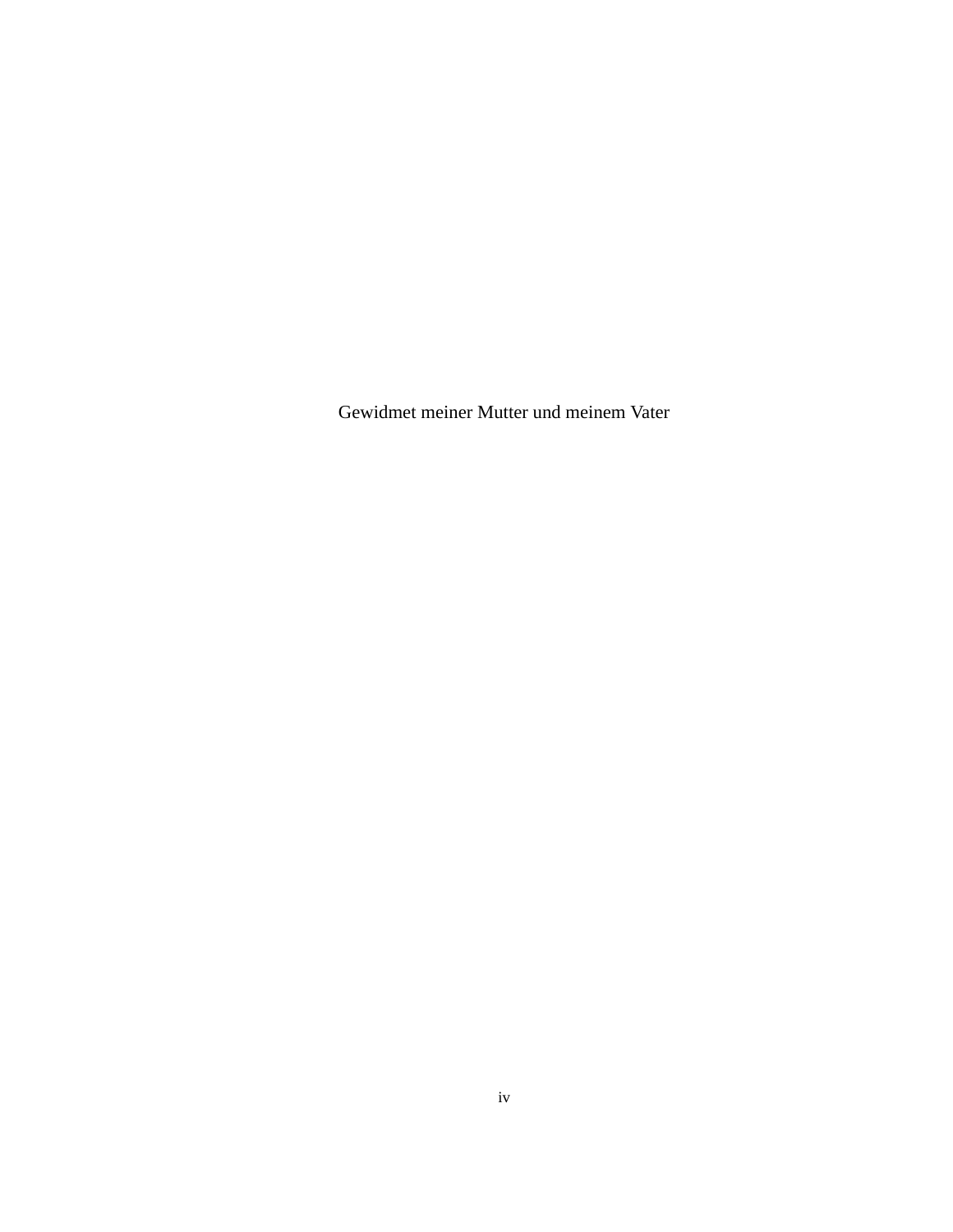#### ACKNOWLEDGMENTS

If you spend ten years of your life at one place, like I did at Ohio State, you will get to know a wide variety of people that are affiliated with this institution in one way or the other. Many of these people will be instrumental in the success of your work, and without their help and inspiration you will never reach your goals, or even be able to discover and define them. My path since arriving from Germany with two suitcases in my hands to the present load, filling a medium sized U-Haul truck, was lined with some of the nicest and most resourceful people I have ever met in my life. I was able to build many incredible friendships and collaborations, and I fondly look back to my time as a graduate student at Ohio State.

The person who, without a doubt, has inspired and supported me the most is my advisor Roni Yagel, a mentor *par excellence*. A meeting with him was like a complete mental overhaul: I would walk into his office, deeply worried about some matter, and would leave an hour later, re-vitalized and full of hope, eager to attack the problem, whatever it was. There was never a time where he could not spare a moment - and often, a moment turned into an hour and more. His optimism, enthusiasm, keen sense for opportunity, ingenuity, and friendship have taught me a great deal and have helped me to grow into a person much more mature than I was when I first met him in 1992.

Another person I am deeply indebted to is Ed Herderick of the Biomedical Engineering (BME) Center at Ohio State, whom I have known almost since my beginnings at this university. He was the one who recommended me for my first assistantship, inspired, supervised, and guided me through my Master's thesis at BME, and provided me with support ever since, even after my departure from BME. The road of this dissertation would have been a lot rockier without his permission to maintain my "home" at the Laboratory of Vascular Diseases, whose splendid and neatly maintained computational resources and comfortable premises have made it so much easier to accomplish this research. In this respect, I also thank Dr. Mort Friedman, Acting Chairman of BME, for generously letting me heat the BME CPU's and spin 3 GB of harddrive real-estate over the past two years. Thanks are especially in order for BME system administrator Vlad Marukhlenko who kept the CPU's heatable, the harddrives spinable, and the cooling fans quiet.

Enthusiastic thank-you's go out to a number of people that have provided me with research opportunities and financial backing, and who have trusted in me that I could actually perform the work that had to be done. First, I must thank Prof. Herman Weed, and also Dr. Richard Campbell, who admitted me to the BME program in a rather un-bureaucratic manner, not knowing much about me other than my grades and the fact that I was German. When I arrived in Columbus one cold winter day in 1988, the wind hissing around the cor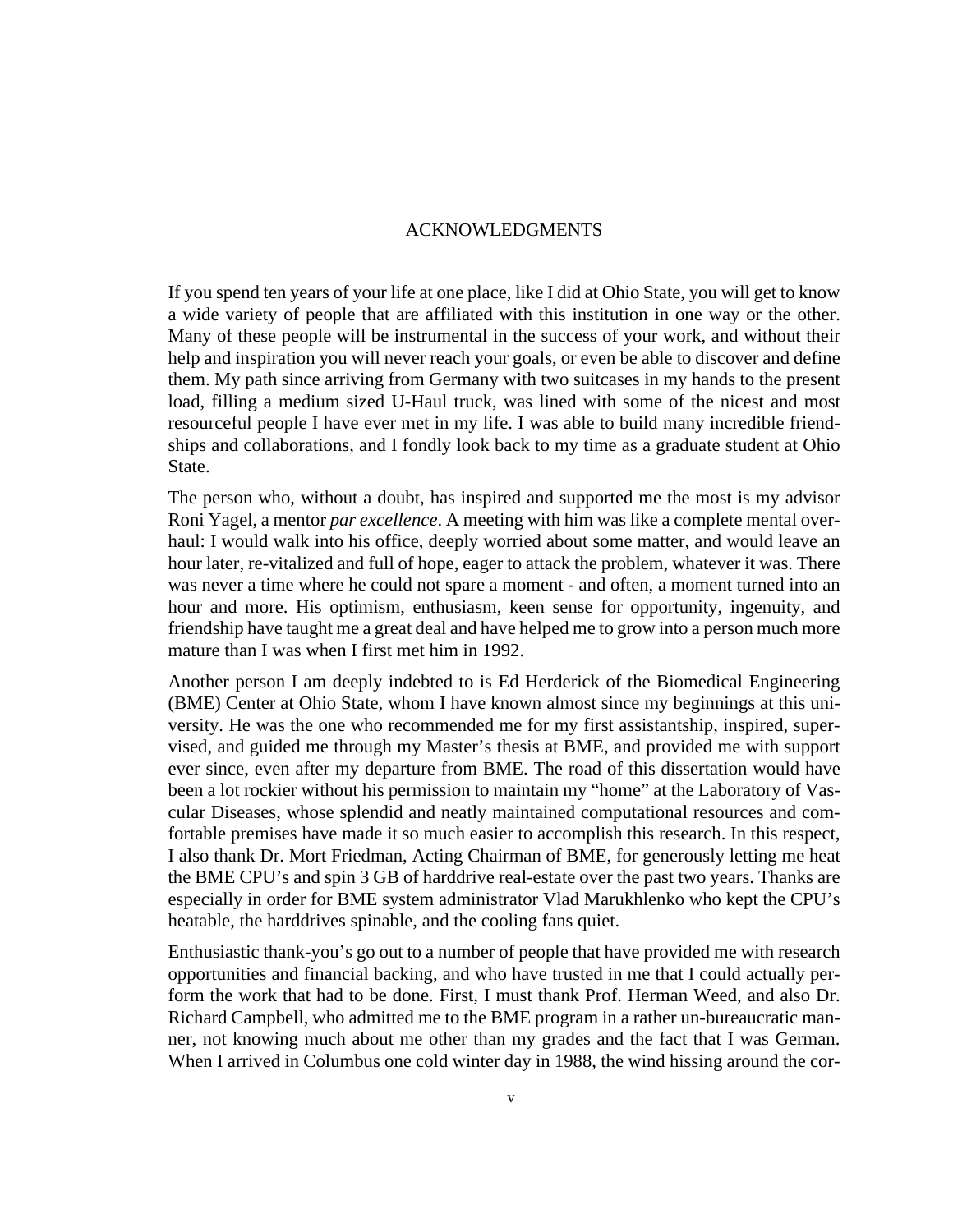ners of Dreese Laboratories, Prof. Weed and Dr. Campbell quickly integrated me into the program, and made sure I wouldn't get lost so far away from home.

I am also greatly indebted to Dr. J. Fredrick Cornhill, who became my advisor shortly after my arrival in the US and who would let me do computer-related research even though I, as an electrical engineer, was initially not very versed in these aspects. This early research sparked my interest in computer science, and Dr. Cornhill's generous funding for the next seven years enabled me to deeply acquaint myself with the subject, a task that ultimately lead to a second Master's degree in that discipline (and subsequently this Ph.D.). I want to thank Dr. Cornhill for providing me with the opportunity to participate in a number of clinical software projects at the Cleveland Clinic Foundation. This involvement in real-life applications of computers in the medical field have surely prepared me well for a career that is geared towards the development of practical systems that benefit human health and well-being.

I would also like to thank Dr. John Wheller, head of the Columbus Children's Hospital catheterization lab, whose innovative effort for better medical imaging technologies has provided the clinical motivation of this dissertation research. I sincerely appreciate the time he has invested in writing the grant that has supported me for two years, his permission to letting me access the medical facilities at the hospital, his eagerness to understand the technical aspects of the project, and his brave struggle with bureaucracy to keep things rolling.

Last but not least, I shall thank Dr. Roger Crawfis, who joined Ohio State just a year ago, and who supported me for the past six months. I have had a great final lap at OSU, thanks to Roger, with some rather interesting research projects popping up in the past year, opening many promising prospects for the years ahead.

I shall continue the list with thanking the adjunct members of my dissertation committee, Dr. Rick Parent and Dr. Roger Crawfis for reading the document, enduring the 113 slides in my oral defense, and providing many helpful comments.

Another marvelous individual that I had the pleasure to meet and collaborate with is Dr. Robert Hamlin, Professor at the Department of Veterinary Physiology. A sign posted at his door says: "Don't knock, just walk in!", and that's exactly how he works: Whenever I needed something, be it a letter of recommendation or a person to serve on a committee, Dr. Hamlin was right there for me. Thanks for your lively instructions on the cardiac and circulatory system, and the research work we have done together with Randolph Seidler.

Corporate support over the years was generously granted by both Shiley-Pfizer and General Electric. In conjunction with the latter, I'd like to thank both Steve Chucta, technician at the Children's Hospital catheterization lab and GE field engineer Mike Brenkus for their technical assistance with the GE Angiogram Scanner. Without Mike's midnight job on wiring-up the scanner boards we would have never been able to spatially register the angiograms for 3D reconstruction. With respect to the Pfizer project, I'd like to acknowledge Dr. Kim Powell and Eric LaPresto from the Cleveland Clinic Biomedical Engineering Department, and Jamie Lee Hirsch and Dr. James Chandler from the Shiley Heart Valve Research Center. It was a great experience to work with this team, developing algorithms and soft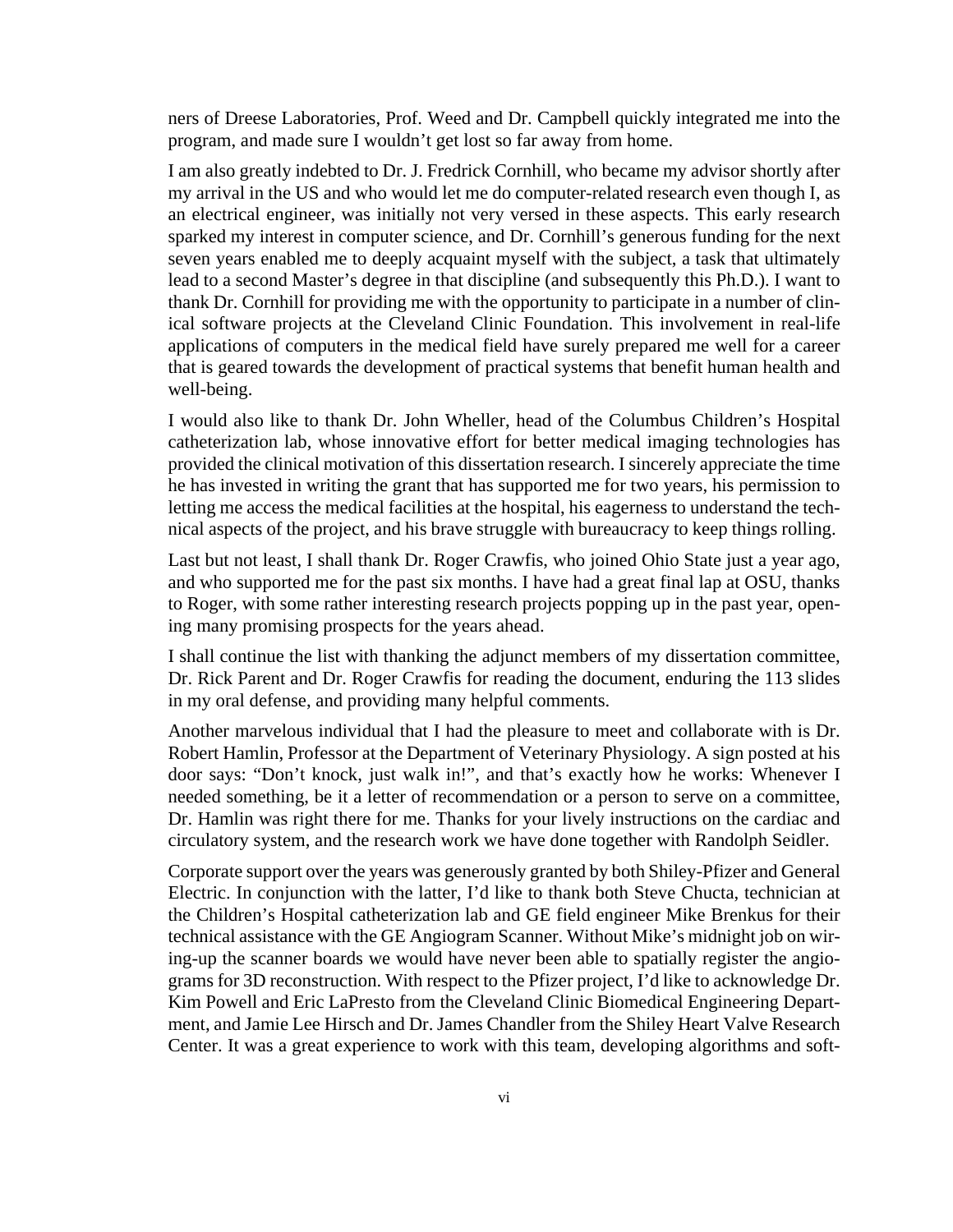ware systems to diagnose defective Björk-Shiley artificial heart valves in-vivo. Thanks especially to Kim Powell for two years of fun collaboration, co-authorship and the windy weekends on 'Breakaway' with Craig, and Eric LaPresto for a great job on smoothing out our final paper.

This list is definitely not complete without mentioning the  $M<sup>3</sup>Y$ -factory, born out of a casual Biergarten project, and matured into a serious (well...) research enterprise, producing so far three conference papers and one journal paper on exploring new ways for calculating more accurate interpolation and gradient filters for volume rendering. The  $M<sup>3</sup>Y$ partners in crime are: Torsten Möller, Raghu Machiraju, and Roni Yagel. Thanks guys, for your continued friendship and the opportunity of racing each of the papers 10 minutes before deadline at 95 mph to the nearest DHL drop-off station.

Thanks also to the "Splatters": Ed Swan, Torsten Möller, Roger Crawfis, Naeem Shareef, and Roni Yagel, which formed a collaboration with the aim of producing more accurate perspective volume renderings with the splatting algorithm. The ideas that emerged in this project led to the depth-adaptive kernels that were also used in this dissertation. I would like to thank in particular Ed Swan and Torsten Möller for passing the honor of first authorship in the journal paper on to me. Turning the paper around from its depressing first review to the completely overhauled final version was just a great accomplishment by all participants. The nightly sessions with math-wiz Torsten were a special treat.

My thanks also go out to Roger Johnson, formerly Professor at BME, for enlightening me both on the physics part of medical imaging and the bourbon distillation process, and for meticulously proof-reading an early journal paper on my research. It was nice to have him as an inofficial member in my dissertation committee.

Don Stredney of the Ohio Supercomputer Center (OSC) deserves a big thank-you for letting me use OSC's large-caliber computing equipment for developing my interactive volume renderer and refining the texture-mapping hardware accelerated ART algorithm. Don was also the one who brought me in contact with Dr. Wheller, and who helped me out with obtaining clinical volume data sets that I could dig my volume renderer's teeth in. Likewise, Dennis Sessanna is thanked for his assistance at the OSC computing facilities.

The texture-mapping hardware accelerated ART algorithm was developed during a twomonth internship at Silicon Graphics Biomedical in Jerusalem, Israel. I really enjoyed my time there, thanks to the great hospitality that was extended to me by the people working at the company, in particular: Michael Berman, Ziv Sofermann, Lana Tocus, Dayana, and my host Roni Yagel.

Finally, I should thank all my friends that made sure that I would not spend *all* my time in the lab and who dragged me out into the fresh air every once in a while (listed in random order, without claiming completeness): Perry Chappano, Derek Kamper, Anne Florentine, Field Hockey All-American Britta Eikhoff, Michael Malone, die Skat Brüder Norbert Peekhaus, Ulf Hartwig, und Glenn Hofmann, Anton (and Claire) Bartolo, whose unrelated presence in the lab at night gave me the assuring confidence that I wasn't the only one trading beers for work, Enrico Nunziata, Duran and Mary-Jane Yetkinler, Randolph Seidler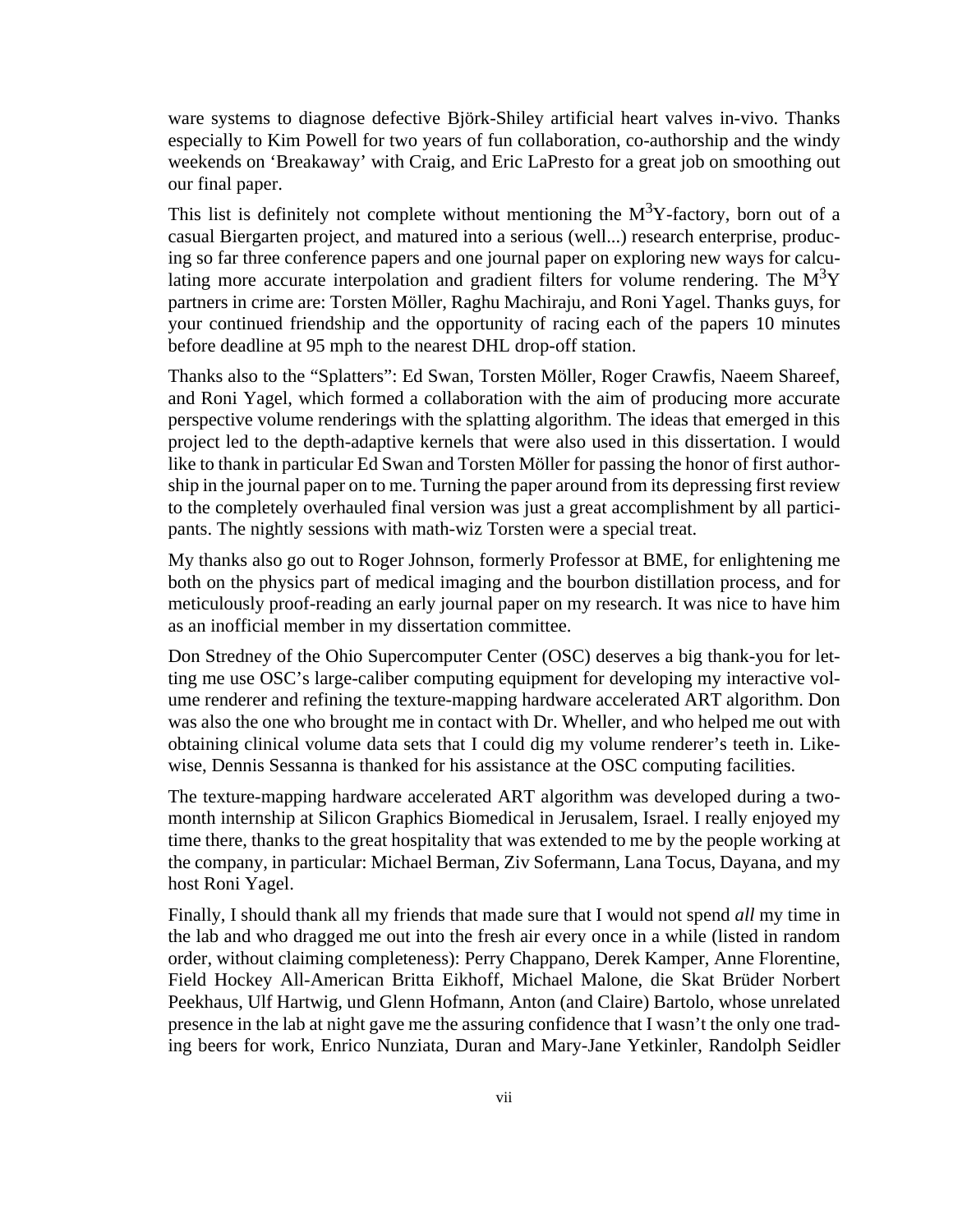who bought me my first Schweinshaxn, Glenn and Monique Nieschwitz, Holger "Don't worry - be Holgi" Zwingmann, the Martyniuk-Pancziuk's, Randall and Ivana Swartz, Matt and Vanessa Waliszewski, VolViz comrades Torsten Möller, Naeem Shareef, Raghu Machiraju, Ed Swan, Yair Kurzion and Asish Law, Chao-hui Wang, Linda Ludwig who provided me with a bending shelf of free Prentice-Hall text books, Madhu Soundararajan, the BME gang Ajeet Gaddipati, Bernhard (and Christina) Sturm, the Kimodos Bala Gopakumaran and Andre van der Kouwe,...

But, most importantly, I must thank my parents, Rolf and Gisela Müller, and my sister Bärbel, for never giving up on me and always supporting me, no matter how odd my next move seemed to be. This dissertation shall be dedicated to you.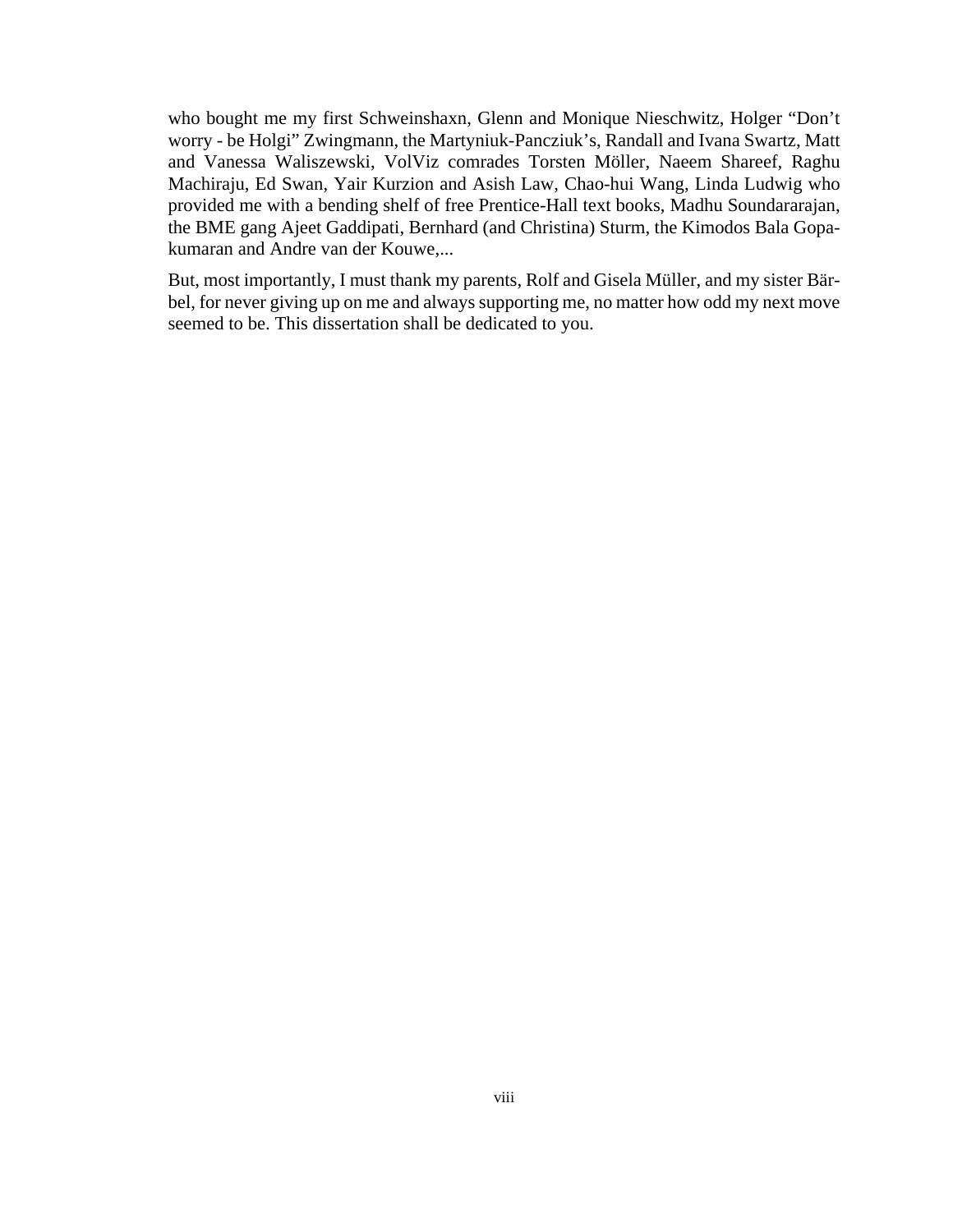#### VITA

| Germany                   |
|---------------------------|
|                           |
|                           |
| The Ohio State University |

#### PUBLICATIONS

Publications relevant to the topic of this dissertation:

- [1] K. Mueller, R. Yagel, and J.J. Wheller, "A fast and accurate projection algorithm for 3D cone-beam reconstruction with the Algebraic Reconstruction Technique (ART)," *Proceedings of the 1998 SPIE Medical Imaging Conference*, Vol. SPIE 3336, pp. (in print), 1998. (won Honorary Mention Award.)
- [2] K. Mueller, R. Yagel, and J.F. Cornhill, "The weighted distance scheme: a globally optimizing projection ordering method for the Algebraic Reconstruction Technique (ART)," *IEEE Transactions on Medical Imaging*, vol. 16, no. 2, pp. 223-230, April 1997.
- [3] K. Mueller, R. Yagel, and J.F. Cornhill, "Accelerating the anti-aliased Algebraic Reconstruction Technique (ART) by table-based voxel backward projection," *Proceedings EMBS'95 (The Annual International Conference of the IEEE Engineering in Medicine and Biology Society)*, pp. 579-580, 1995.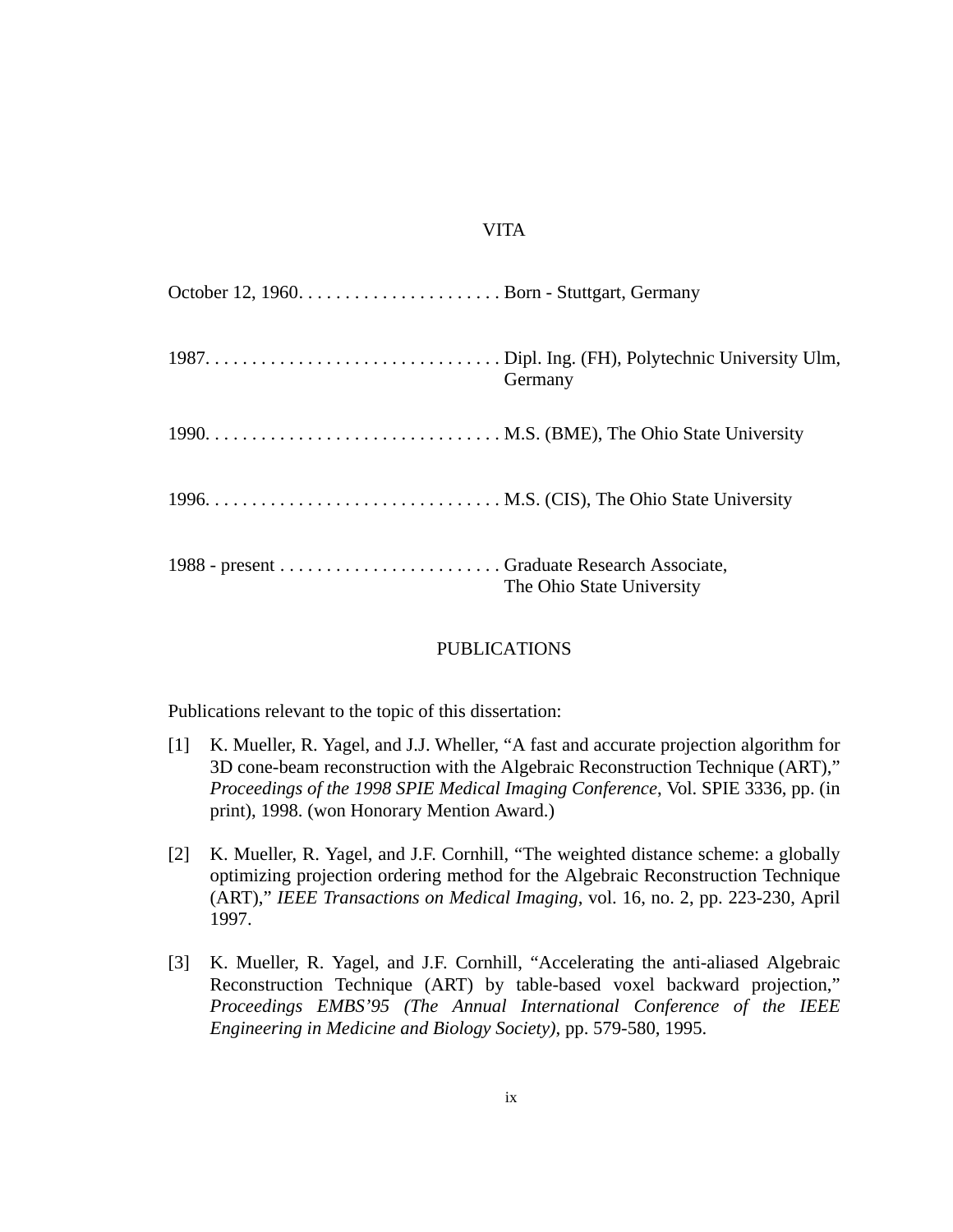### FIELDS OF STUDY

Major Field: Computer and Information Science (Computer Graphics) Minor Field: Artificial Intelligence Minor Field: Statistics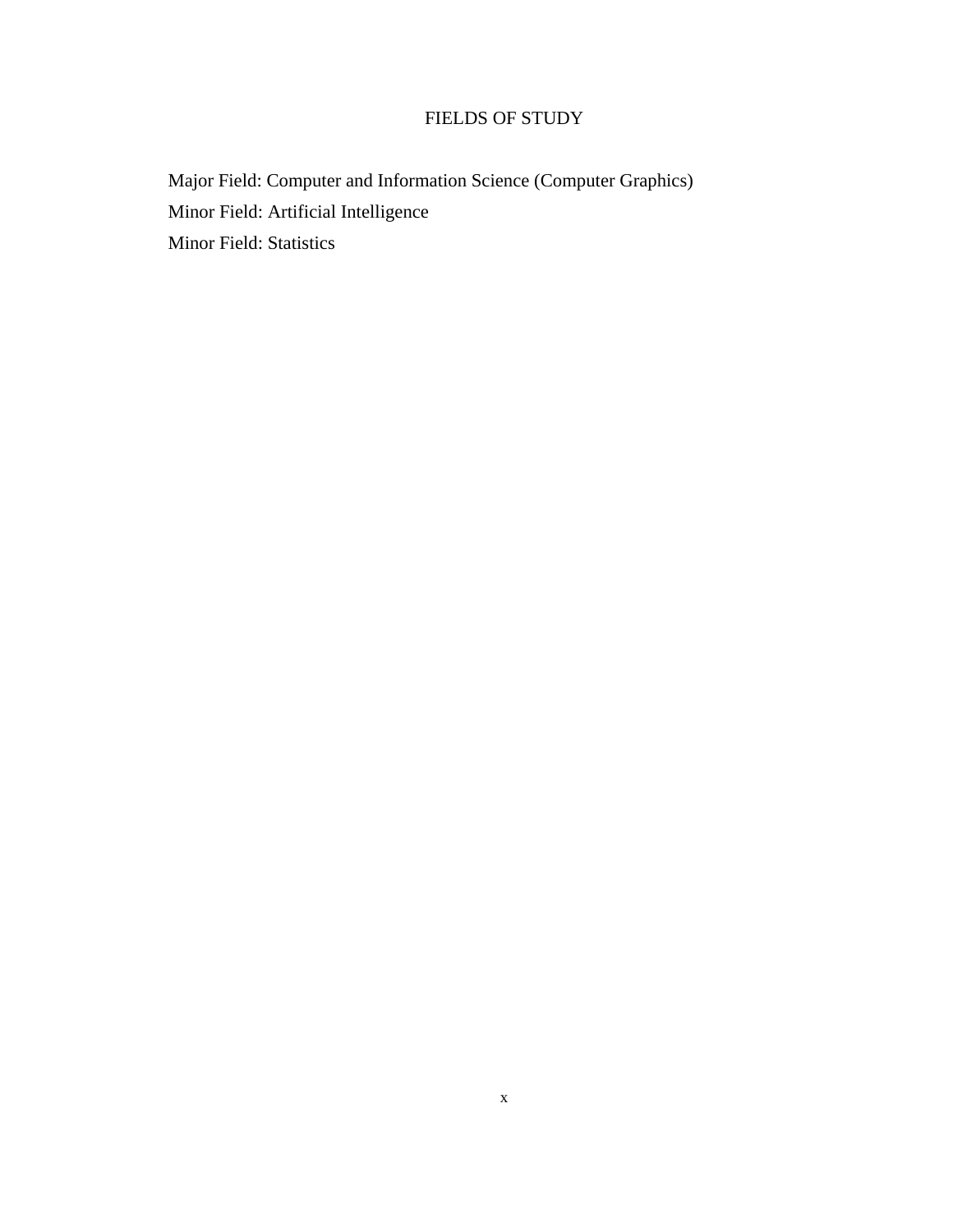### TABLE OF CONTENTS

| Page                                                                           |
|--------------------------------------------------------------------------------|
|                                                                                |
|                                                                                |
|                                                                                |
|                                                                                |
|                                                                                |
|                                                                                |
| Chapters:                                                                      |
| $1_{-}$                                                                        |
|                                                                                |
|                                                                                |
|                                                                                |
|                                                                                |
|                                                                                |
| 1.1.3 Preliminary comparison of FBP and algebraic methods in terms of cost  10 |
|                                                                                |
|                                                                                |
|                                                                                |
|                                                                                |
|                                                                                |
|                                                                                |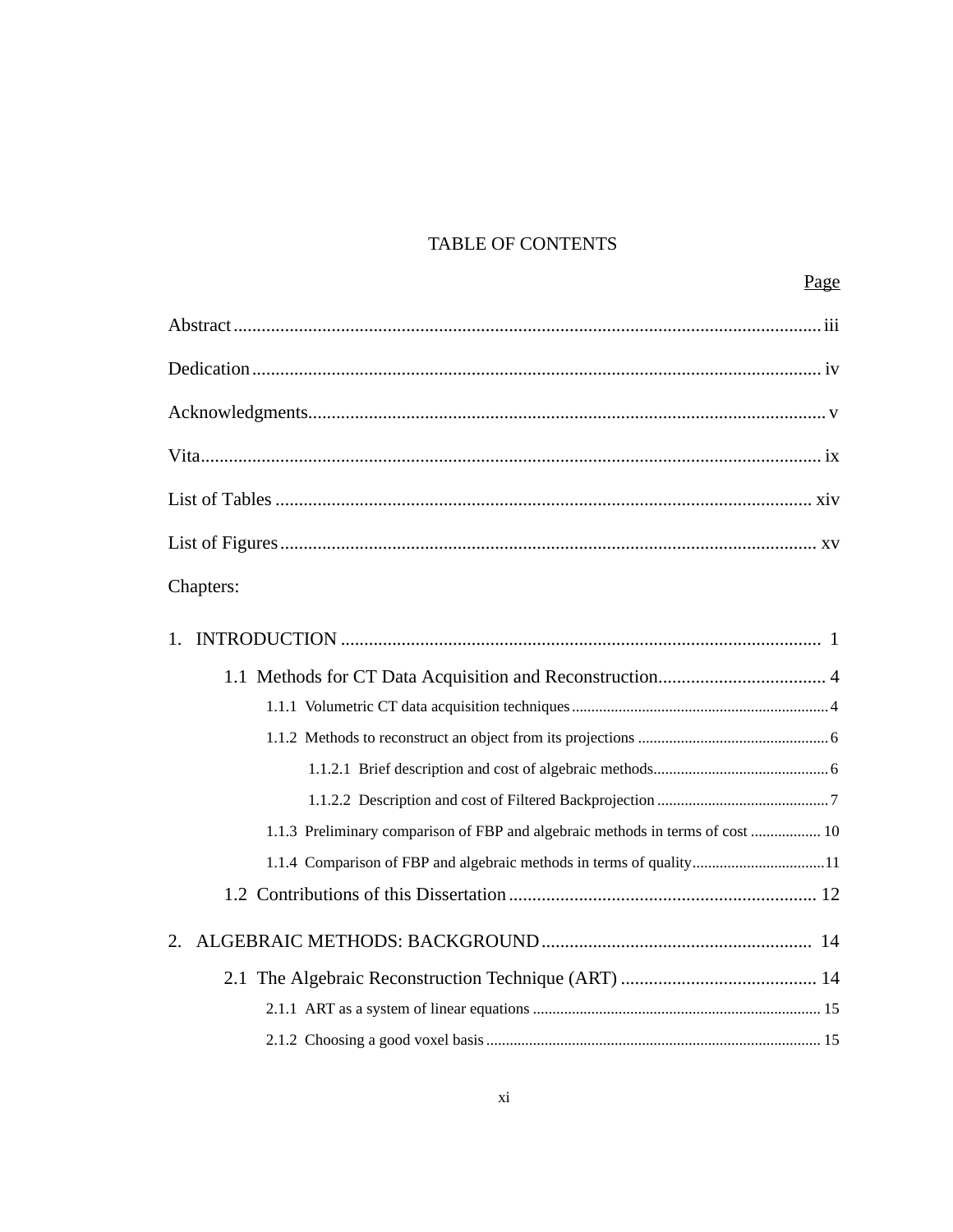| 2.1.3 The Kaczmarz method for solving the system of linear equations  23             |  |
|--------------------------------------------------------------------------------------|--|
|                                                                                      |  |
|                                                                                      |  |
|                                                                                      |  |
|                                                                                      |  |
| A GLOBALLY OPTIMIZING PROJECTION ACCESS ALGORITHM 32<br>3.                           |  |
|                                                                                      |  |
|                                                                                      |  |
|                                                                                      |  |
|                                                                                      |  |
| CONE-BEAM RECONSTRUCTION WITH ART: ACCURACY ISSUES 44<br>4.                          |  |
|                                                                                      |  |
|                                                                                      |  |
| 4.1.2 New scheme for projection/backprojection to prevent reconstruction artifacts47 |  |
|                                                                                      |  |
| 4.1.2.2 Adapting the backprojection algorithm for cone-beam ART 53                   |  |
|                                                                                      |  |
|                                                                                      |  |
|                                                                                      |  |
|                                                                                      |  |
| 5. CONE-BEAM RECONSTRUCTION WITH ART: SPEED ISSUES 69                                |  |
|                                                                                      |  |
| 5.2 An Accurate Voxel-Driven Splatting Algorithm for Cone-Beam ART 71                |  |
| 5.3 A Fast and Accurate Ray-Driven Splatting Algorithm for                           |  |
|                                                                                      |  |
|                                                                                      |  |
| 5.3.2 Ray-Driven Splatting with Variable-Size Interpolation Kernels75                |  |
|                                                                                      |  |
|                                                                                      |  |
|                                                                                      |  |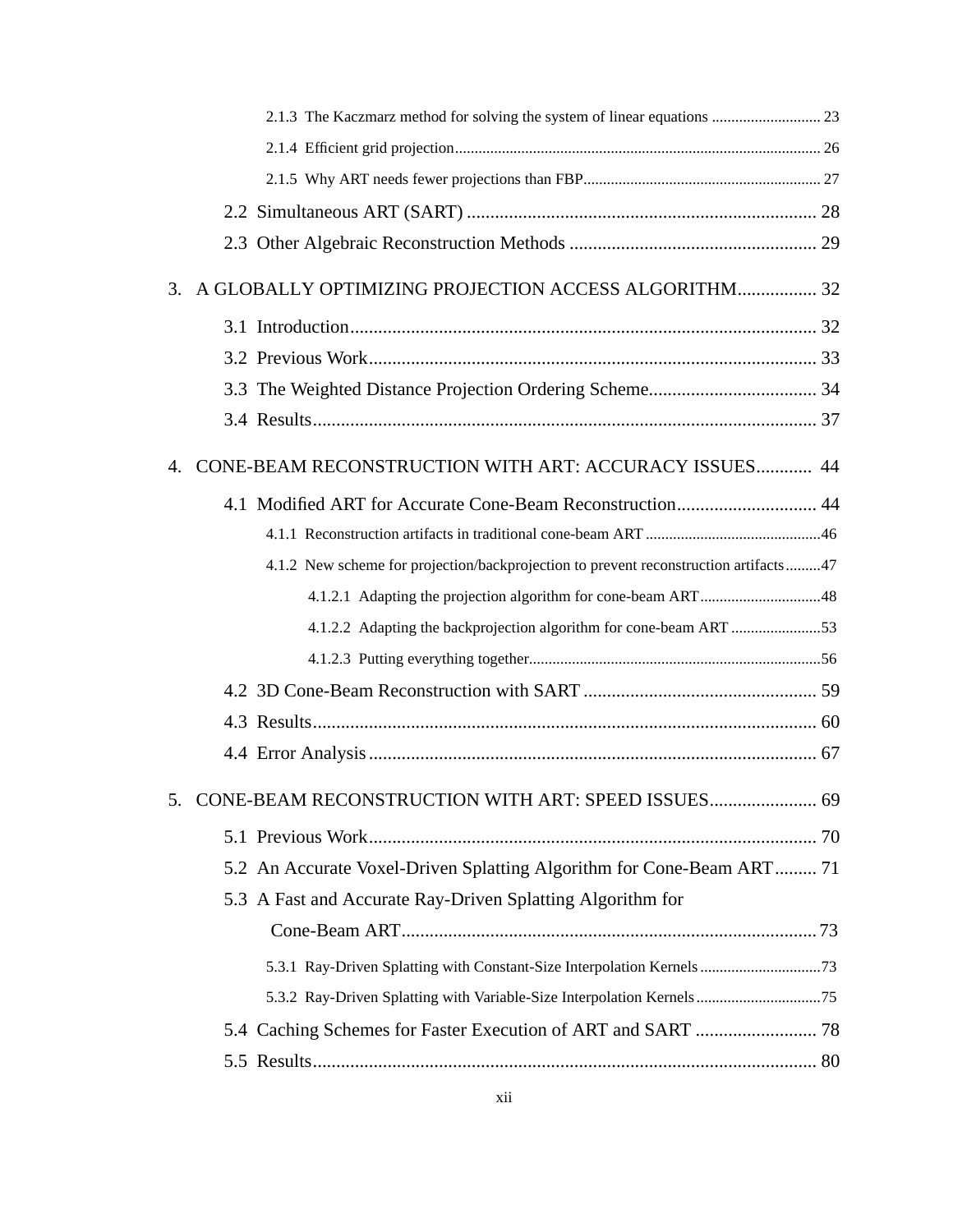| 5.7.2 Errors from non-perpendicular alignment of footprint polygon 83 |  |
|-----------------------------------------------------------------------|--|
| 6.                                                                    |  |
|                                                                       |  |
|                                                                       |  |
|                                                                       |  |
|                                                                       |  |
|                                                                       |  |
|                                                                       |  |
|                                                                       |  |
|                                                                       |  |
|                                                                       |  |
|                                                                       |  |
|                                                                       |  |
| 7.                                                                    |  |
|                                                                       |  |
|                                                                       |  |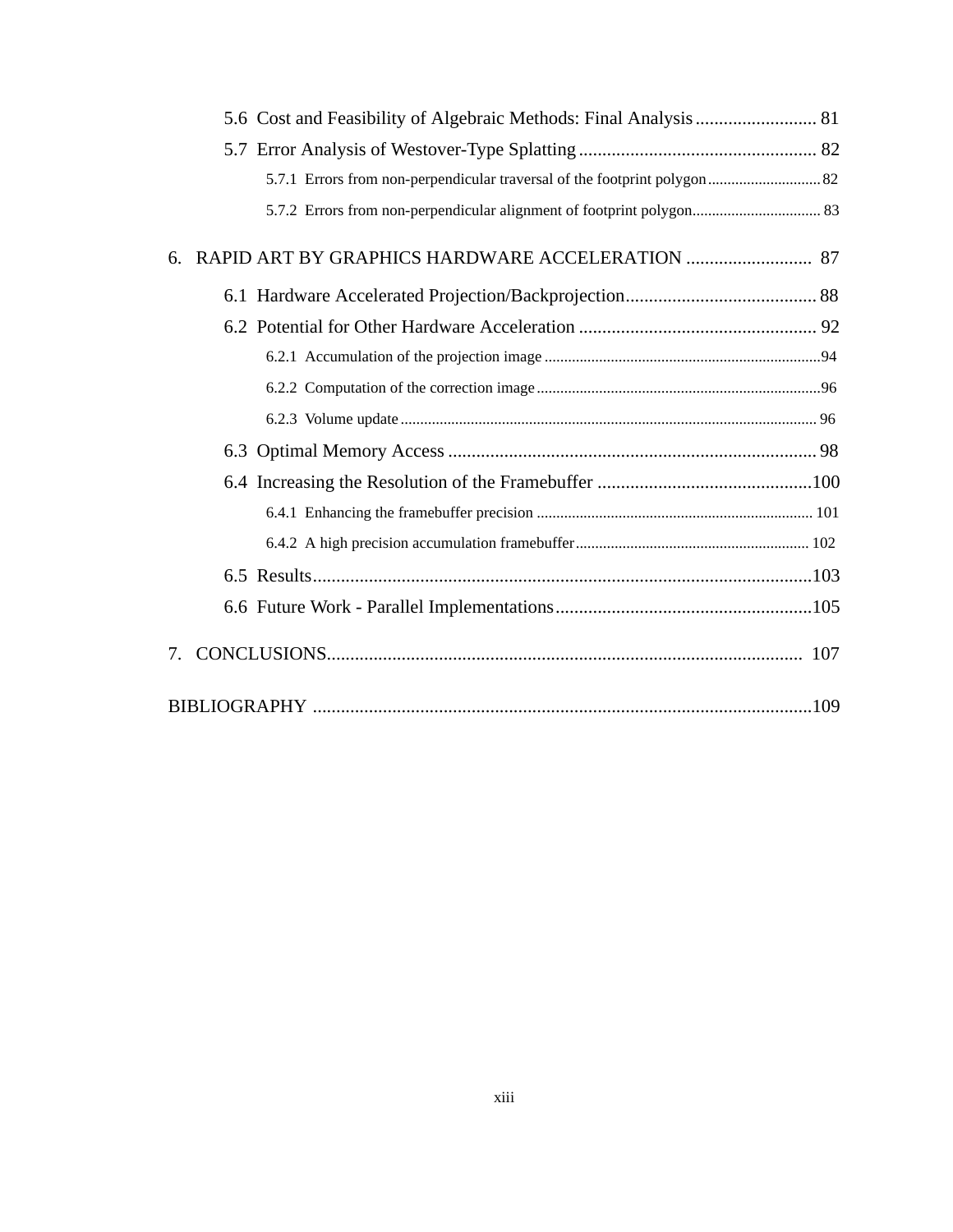## LIST OF TABLES

| Table | Page                                                                                                                                    |
|-------|-----------------------------------------------------------------------------------------------------------------------------------------|
| 3.1   |                                                                                                                                         |
| 3.2   | Standard deviations of box counts for three projection set magnitudes<br>$(M=30, 80, 4100)$ to measure projection access uniformity and |
| 4.1   |                                                                                                                                         |
| 5.1   | Run-times for SART, using both voxel-driven and ray-driven splatting, and<br>80<br>for ART using ray-driven splatting                   |
| 6.1   |                                                                                                                                         |
| 6.2   | Time performance of cone-beam TMA-ART for the different constituents<br>103<br>(tasks) of the program flow chart given in Figure 6.5    |
| 6.3   |                                                                                                                                         |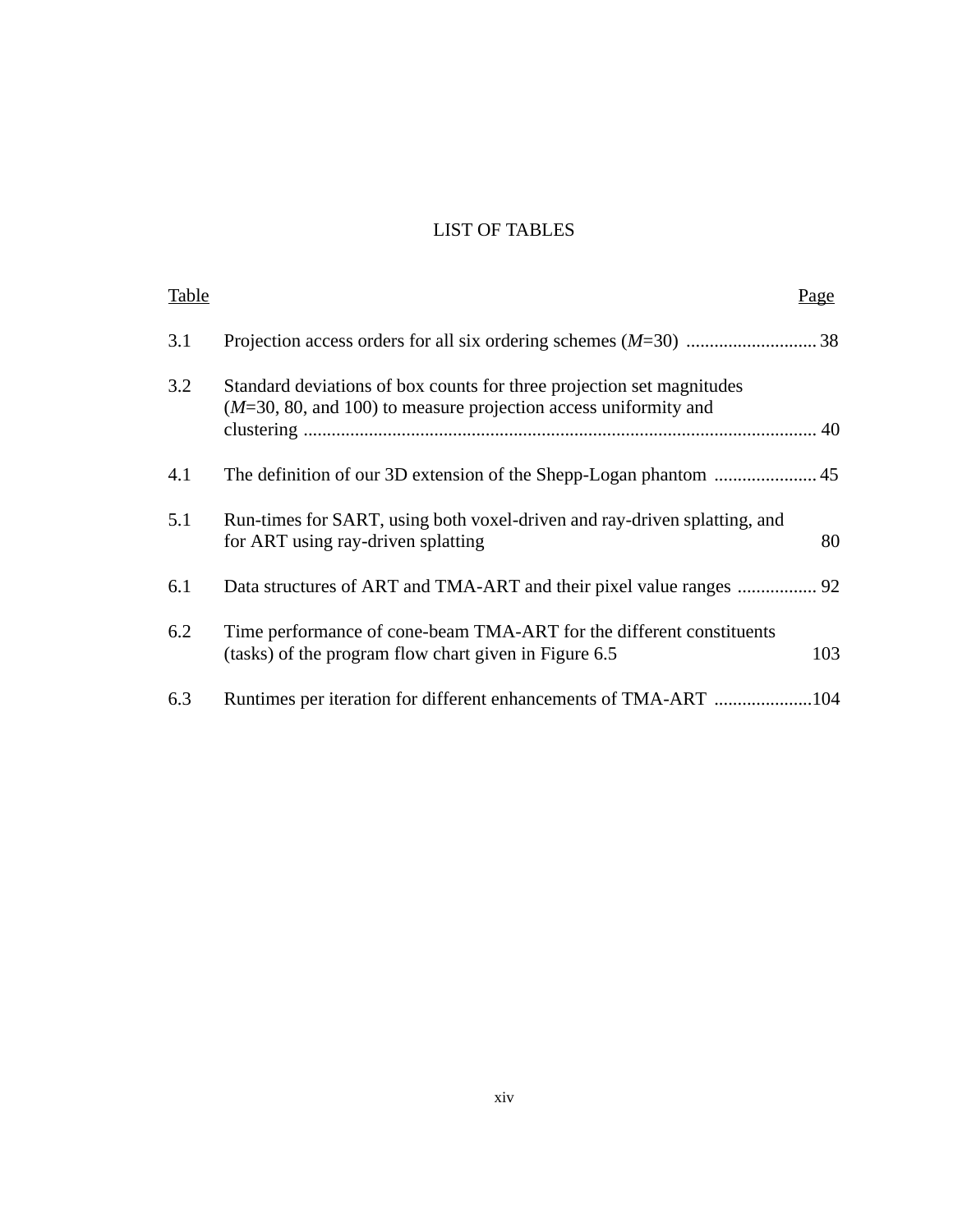## LIST OF FIGURES

| Figure | Page                                                                      |  |
|--------|---------------------------------------------------------------------------|--|
| 1.1    |                                                                           |  |
| 1.2    |                                                                           |  |
| 1.3    |                                                                           |  |
| 1.4    |                                                                           |  |
| 1.5    |                                                                           |  |
| 1.6    |                                                                           |  |
| 2.1    |                                                                           |  |
| 2.2    |                                                                           |  |
| 2.3    |                                                                           |  |
| 2.4    | Some interpolation filters in the spatial and in the frequency domain 19  |  |
| 2.5    |                                                                           |  |
| 2.6    |                                                                           |  |
| 2.7    | Kaczmarz' iterative procedure for solving systems of linear equations  25 |  |
| 2.8    |                                                                           |  |
| 3.1    |                                                                           |  |
| 3.2    | Pseudo-code to illustrate insertion/removal of projections into/from      |  |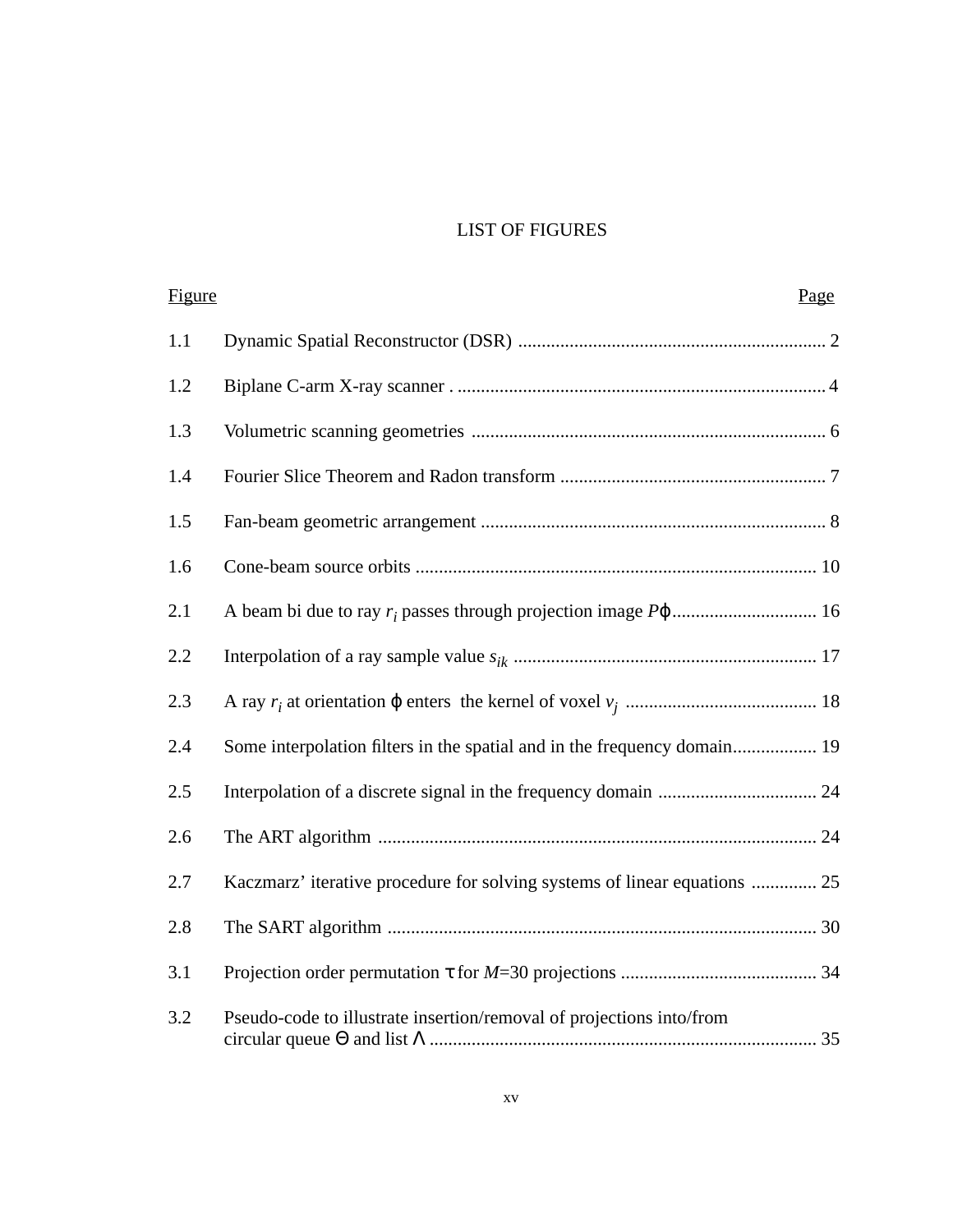| 3.3  |                                                                                                                                                                                                |    |
|------|------------------------------------------------------------------------------------------------------------------------------------------------------------------------------------------------|----|
| 3.4  | Reconstruction errors for Shepp-Logan phantom for the six projection                                                                                                                           |    |
| 3.5  |                                                                                                                                                                                                |    |
| 3.6  | Reconstruction of the Shepp-Logan phantom after 3 iterations for the six                                                                                                                       |    |
| 4.1  |                                                                                                                                                                                                |    |
| 4.2  | The slices of Figure 4.1a reconstructed with traditional ART from                                                                                                                              |    |
| 4.3  | Reconstruction of a solid sphere after one correction at $\varphi$ =0° was applied  48                                                                                                         |    |
| 4.4  |                                                                                                                                                                                                |    |
| 4.5  | Frequency response and impulse response of the interpolation filter H'<br>and the combined filter HB                                                                                           | 52 |
| 4.6  |                                                                                                                                                                                                |    |
| 4.7  |                                                                                                                                                                                                |    |
| 4.8  | Reconstruction with ART utilizing the new variable-width interpolation                                                                                                                         |    |
| 4.9  | Reconstructing a uniform discrete correction signal $c_s(z)$ into the<br>continuous signal $c(z)$ with ART and SART using a linear interpolation                                               |    |
| 4.10 |                                                                                                                                                                                                |    |
| 4.11 | Correlation Coefficient (CC) and Background Coefficient of Variation<br>(CV) for ART and SART with constant and variable interpolation<br>kernel size for 3 regions of the Sheph-Logan phantom | 63 |
| 4.12 | Reconstructions of the 3D Shepp-Logan brain phantom for cone angles of                                                                                                                         |    |
| 4.13 | Computing the perpendicular ray distance to estimate the accurate ray grid<br>sampling rate                                                                                                    | 67 |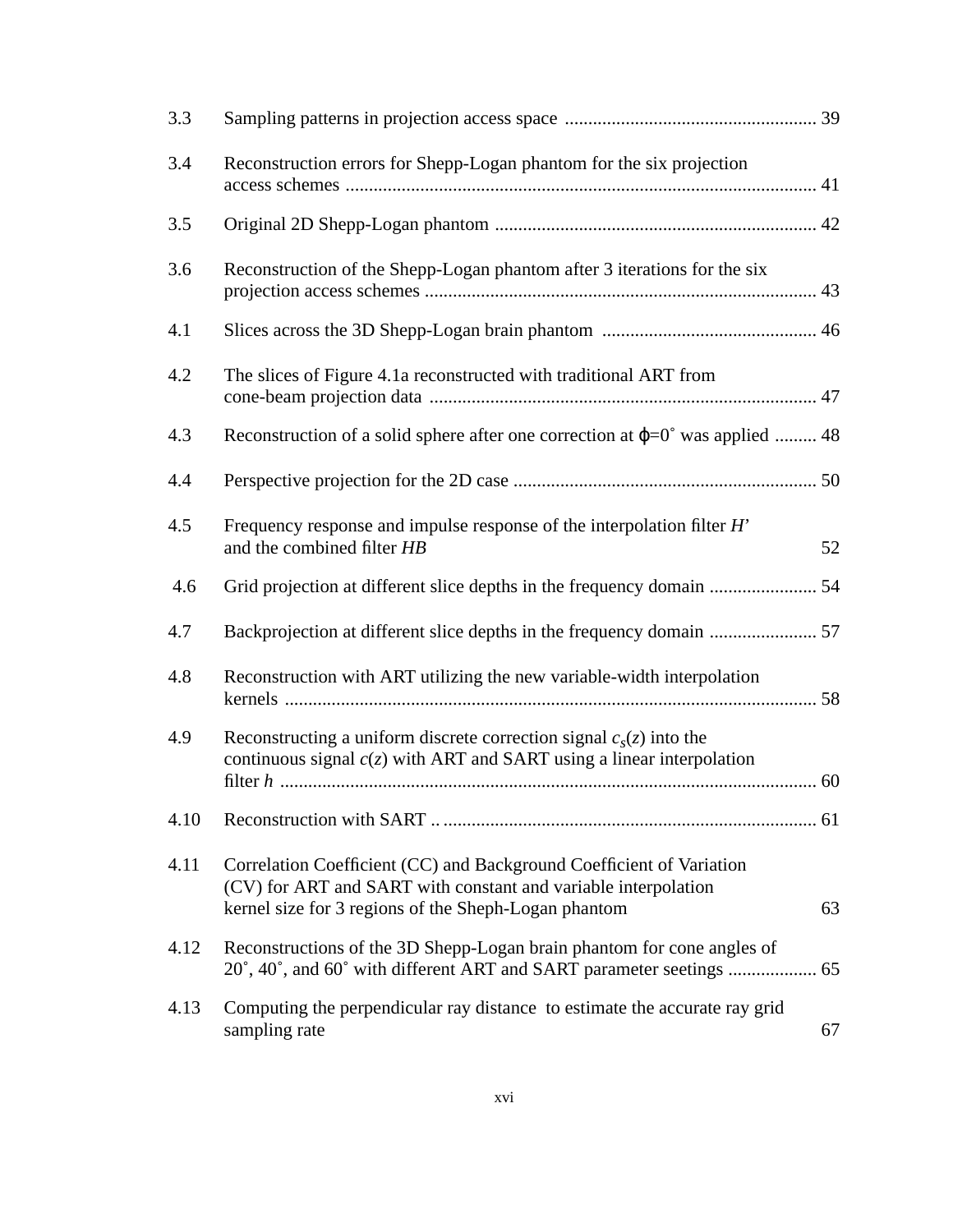| 4.14 |                                                                                                                 |    |
|------|-----------------------------------------------------------------------------------------------------------------|----|
| 4.15 | The relative error $e_{stretch}$ when using $T_r$ instead of $\hat{T}_r$ for stretching the<br>kernel functions | 68 |
| 5.1  |                                                                                                                 |    |
| 5.2  |                                                                                                                 |    |
| 5.3  | Determining the local sampling rate of the arrangement of diverging rays  77                                    |    |
| 5.4  |                                                                                                                 |    |
| 5.5  |                                                                                                                 |    |
| 5.6  | Errors from the non-perpendicular alignment of the footprint polygon  84                                        |    |
| 5.7  | The angle $\varphi_c$ as a function of boundary voxel location on the reconstruction                            |    |
| 5.8  | Maximum normalized absolute error that occurs due to non-perpendicular                                          |    |
| 6.1  |                                                                                                                 |    |
| 6.2  |                                                                                                                 |    |
| 6.3  |                                                                                                                 |    |
| 6.4  |                                                                                                                 |    |
| 6.5  |                                                                                                                 |    |
| 6.6  |                                                                                                                 |    |
| 6.7  |                                                                                                                 |    |
| 6.8  |                                                                                                                 |    |
| 6.9  |                                                                                                                 |    |
| 6.10 |                                                                                                                 | 99 |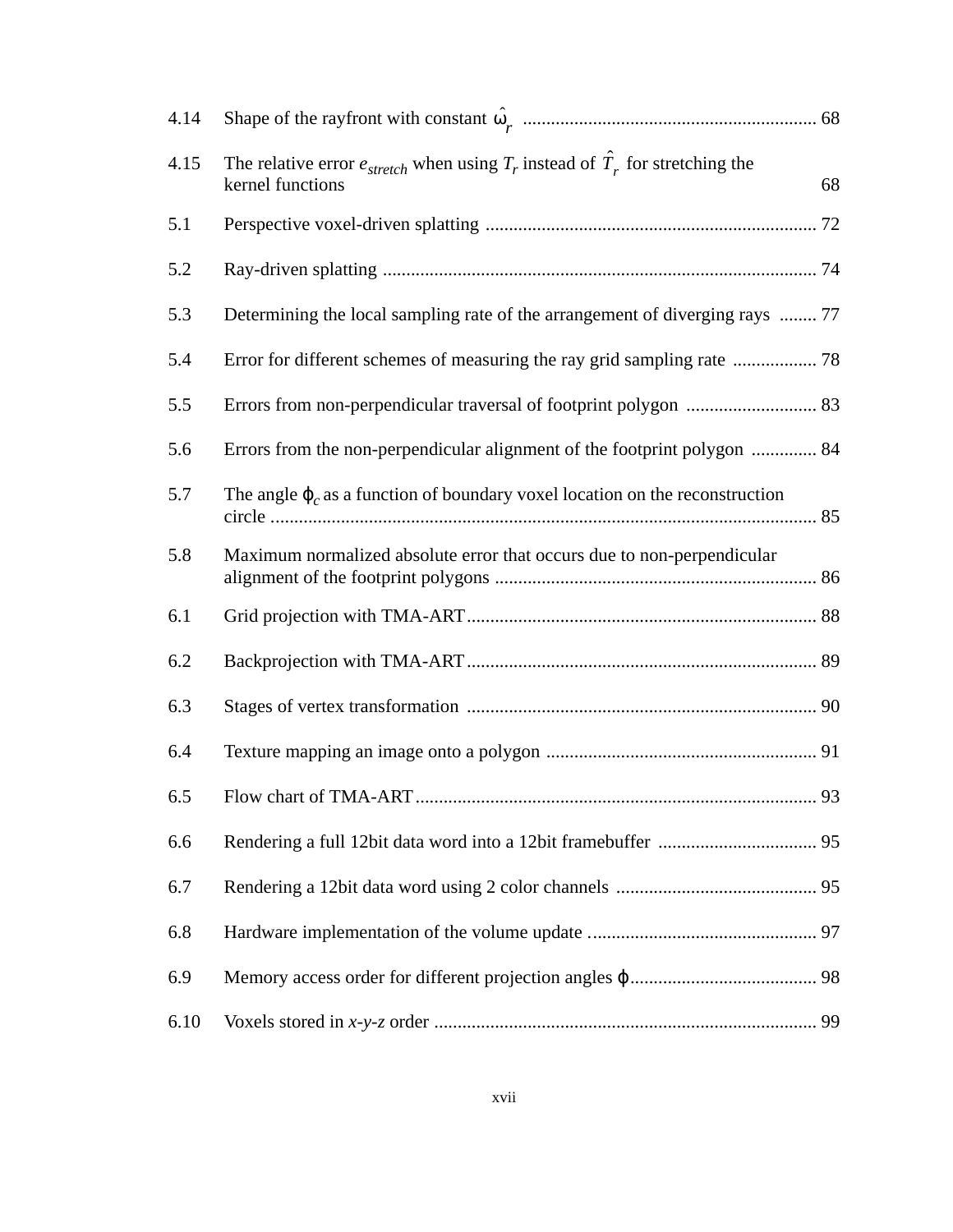| 6.12 | Increasing the framebuffer resolution from 12 bit to 16 bit by adding up<br>two color channels, properly shifted | 101 |
|------|------------------------------------------------------------------------------------------------------------------|-----|
|      |                                                                                                                  |     |
| 6.14 | 3D Shepp-Logan brain phantom reconstructed with both basic TMA-ART                                               |     |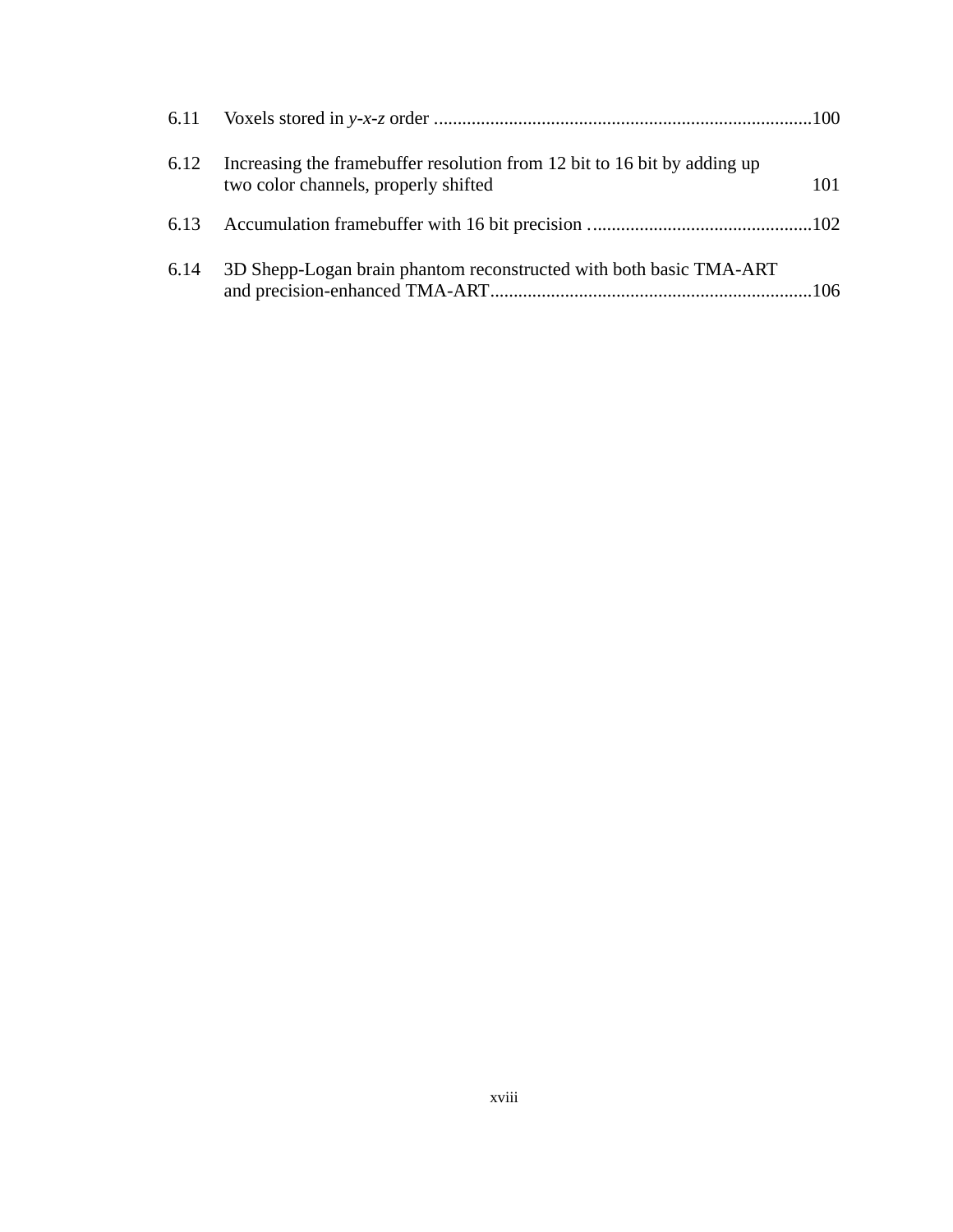# **CHAPTER 1**

## **INTRODUCTION**

There is no doubt that G.N. Hounsfield's invention of the Computed Tomography (CT) scanner in 1972 has revolutionized diagnostic medicine. This invention has not only gained Hounsfield the honors of British Knighthood and the Nobel Prize in Medicine in 1979, but has also brought millions of dollars to the manufacturing company EMI, Ltd. and to others that have licensed the patent. But most importantly, it has, for the first time, made it possible to visually inspect a person's inside anatomy without the need for invasive surgery. Hounsfield's invention showed that it was principally feasible, based on a very large number of measurements, to reconstruct a cross-sectional slice of a patient with fairly high accuracy. In the following years, the image quality of the slices improved drastically. Two main reconstruction techniques emerged, which still exist up to this day: On one side there is the domain of direct methods that capitalize on the Fourier Slice Theorem [4], while on the other side lies the domain of iterative methods that seek to solve the reconstruction problem by solving a system of simultaneous linear equations. The most prominent member of the former group is the Filtered Backprojection (FBP) algorithm [5][50]. Here, the reconstruction is achieved by filtering the projection images with a ramp filter in frequency space, and then backprojecting the filtered projections onto a reconstruction grid. The first and still most prevalent representative of the iterative methods is the Algebraic Reconstruction Technique (ART), attributed to Gordon et. al. [17]. Here, an object is reconstructed on a discrete grid by a sequence of alternating grid projections and correction backprojections. The projection measures how close the current state of the reconstructed object matches one of the scanner projections, while in the backprojection step a corrective factor is distributed back onto the grid. Many such projection/backprojection operations are typically needed to make the reconstructed object fit all projections in the acquired set, within a certain tolerance margin.

While two-dimensional (2D) slice-based CT has been in clinical use for many years, the current trend is now to three-dimensional (3D) or volumetric CT, in which projection acquisition is directly geared towards a 3D reconstruction of the object. This is in contrast to 3D representations obtained with standard slice-based CT, in which a number of sepa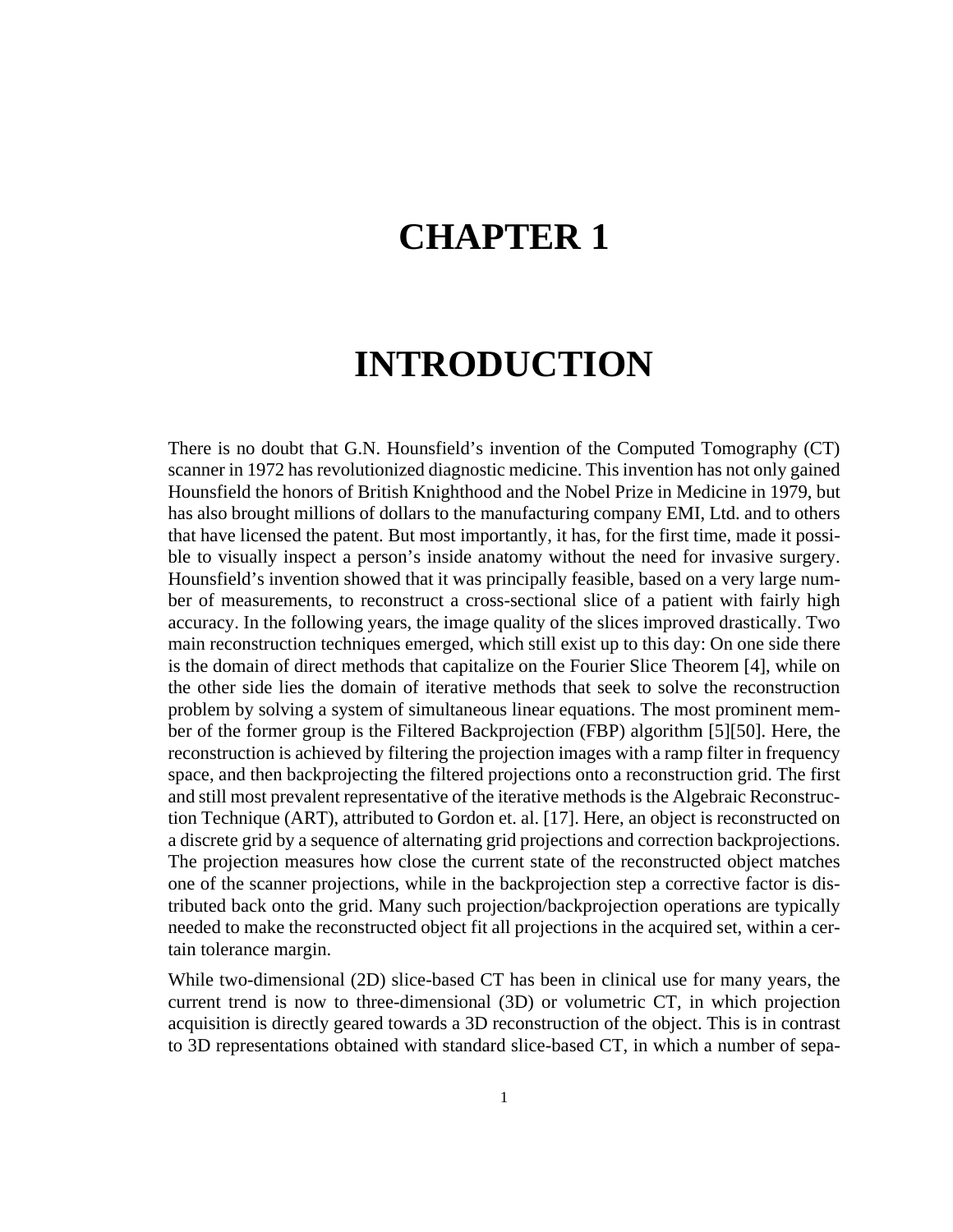rately acquired, thin axial slices are simply stacked on top of one another.

One of the remaining great challenges in CT (and also other imaging modalities, like Magnetic Spin Resonance (MRI)) is the 3D reconstruction of moving objects, such as the beating heart, along with the coronary vessels and valves, and the lungs. Although these organs move in a cyclic fashion, they do so in slightly varying trajectories. Respiratory motion of the patient also contributes to this spatial variation. By gating image acquisition with a physiological signal, such as the ECG, one can tag the acquired images and associate them with a particular time instance within the organ's cycle. In this way, images of equal time instances can be collected into a set and used for the 3D reconstruction of the object at that particular time frame. One can so generate animated, four-dimensional (4D) reconstructions of the object, with the fourth dimension being time. However, the irregularity of the cycle trajectory causes inconsistencies within the images of a time set, since these images have not really been acquired at the *same* time instance, but only at *equivalent* time instances, a few cycles apart. This registration error will manifest itself in the reconstructions as blurring and streaking.

The ultimate device to conduct this kind of dynamic imaging is the Dynamic Spatial Reconstructor (DSR), built as early as 1983 at the Mayo Clinic by Richard Robb [53][54] (shown in Figure 1.1). Here, 14 rotating 2D cameras with 240 scan lines each receive photons of 14 opposing X-ray point sources at a frequency of 1/60 seconds. Thus, if a reconstruction algorithm requires, say 42 images, for faithful reconstruction, and the imaged organ does not move much within this window of 4/60 seconds, then we can reconstruct this organ without the multi-cycle motion artifacts mentioned above, at a temporal resolution of 4/60 seconds. There are, however, a few problems with the DSR: First, the scanner is very expensive, due to the replicated X-ray tubes and detectors, the heavy machinery required to rotate the gantry, and the electronics required to control image acquisition. Second, the gantry rotates only 1.5˚ per 1/60 sec, which means that the images per time window are not uniformly distributed in orientation angle. Hence, gated imaging is still necessary, although over a much reduced number of heart cycles.



FIGURE 1.1: Dynamic Spatial Reconstructor (DSR) built in 1983 at Mayo Clinic, Rochester, MN. (Image was obtained from http://everest.radiology.uiowa.edu/gallery/dsr.html).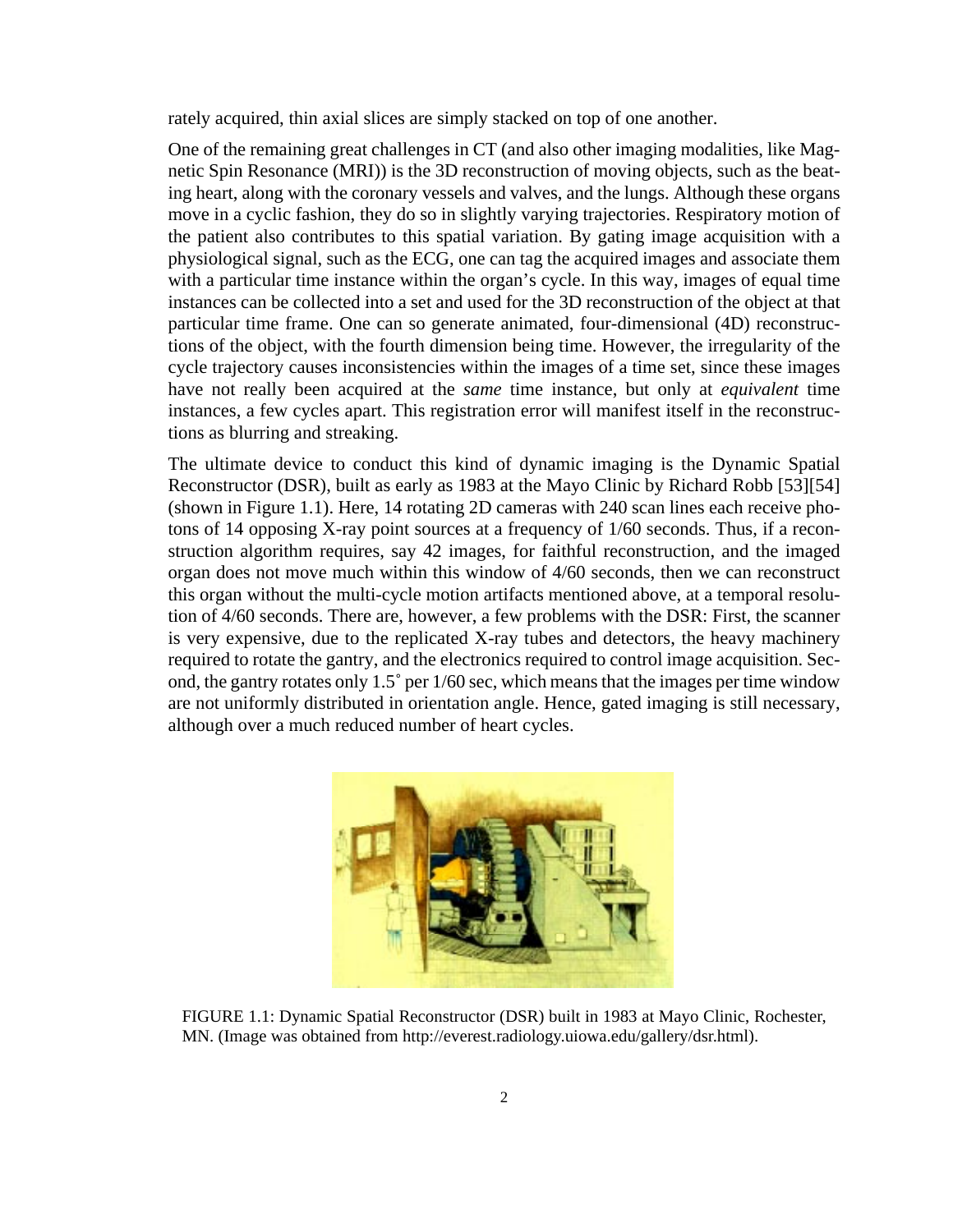At the time the DSR was developed, 3D reconstruction was still in its infancy and no true 3D reconstruction algorithm was available. In need of pioneering results, the DSR was forced to employ a standard 2D reconstruction algorithm, originally designed to reconstruct cross-sectional slices from fan-beam projection data. In an approach termed the stack-offans method, the DSR simply treated each axial row of projection data as coming from a rotating virtual 2D fan-beam source, located in the same plane. This approximation yielded reasonable results, which was not surprising since the source-detector distance (i.e., the gantry diameter) was quite large, reducing the subtended angle of the X-ray cone to a mere 4˚. Hence, the fans in the stack-of-fans were nearly parallel. A modern 3D scanner, however, would employ much larger cone angles for the following reasons:

- smaller scanner design,
- to increase the utilization of the radially emitted X-rays,
- better magnification,
- to expand the reach in the axial direction, and
- to accommodate larger detector arrays.

As a matter of fact, micro-tomography (e.g., used to investigate the progress of osteoporosis in trabecular bone) uses cone-angles of up to 60˚. It should also be noted at this point that the DSR has never been duplicated, and rumor has it that it is currently being dismantled for scrap.

If dynamic imaging is to be performed in a widespread clinical setting, it is probably more economical to resort to imaging equipment that is readily available at hospitals, such as a biplane C-arm X-ray scanner [11] (shown in Figure 1.2) or a standard CT-gantry with an added 2D camera [47][48][60] (similar to the DSR, just with one camera instead of 14). While the latter still requires modification of standard hospital equipment, however, at a smaller cost than the DSR, the former is available ready-to-go in great abundance.

Just to illustrate the efficacy of the former solution, let me give an example: The gantry of a standard biplane C-arm scanner rotates at maximal speeds of 10˚/s around the patient and acquires images at 30 frames/s per camera. With the biplane setup, we only need a little more than one quarter spin to cover the necessary angular range of about 220˚. Thus, with an acquisition time of 11s, we obtain 660 images (with the two cameras). If we were to image a patients heart, perfused with contrast dye, we would cover 11 patient heart beats (assuming the heart rate is the standard 1bps) with this amount of image data. If we then divided a heart beat into 15 time slots (like the DSR), we would have 44 images per time slot, fairly uniformly distributed over the semi-circle. Although workable, this is not overly generous, and we would need a reconstruction algorithm that can deal with this reduced amount of projection data.

Finally, yet another possible application of CT that has come into the spotlight is intra-operative CT. Here, a patient undergoing a critical surgical procedure, such as a cerebral tumor ablation or a soft biopsy, is repeatedly imaged to verify the current status of the surgery. In contrast to intra-operative MRI, intra-operative CT does not require special non-magnetic instruments or electro-magnetic shielding. It is also much faster in the image generation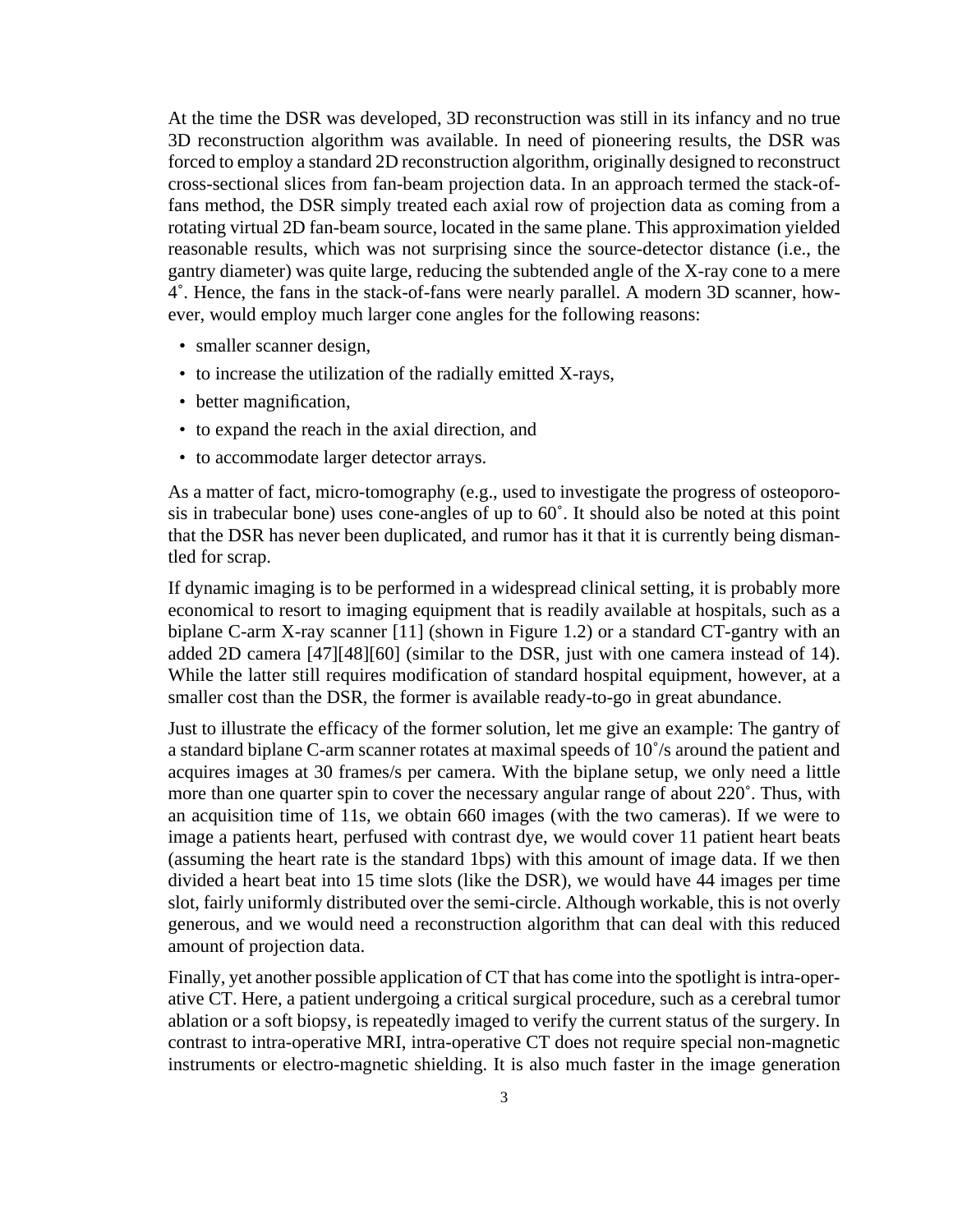

FIGURE 1.2: Biplane C-arm X-ray scanner.

process (and less expensive). However, it does object patient and personnel to radiation. Hence, it is crucial to choose both a CT modality and a reconstruction algorithm that minimize the number of acquired images and the amount of radiation dose that is needed to generate them.

This dissertation seeks to advance the field with these apparent challenges in mind. A preliminary goal can be stated as follows:

#### **Devise a reconstruction framework that can faithfully and efficiently reconstruct a general volumetric object given a minimal number of projections images acquired in an efficient manner.**

In order to zero in on this preliminary goal, two main decisions had to be made:

- how are the object projections obtained, and
- what fundamental technique is used to reconstruct the object from these projections.

In both categories there are several alternatives to choose from. The next section will expand on these alternatives and justify my choice — cone-beam acquisition with algebraic reconstruction. Then, in the following section, I will present the scientific contributions of this dissertation.

## **1.1 Methods for CT Data Acquisition and Reconstruction**

This section discusses the currently available CT-based volumetric data acquisition methods and will also expand on the two main suites of reconstruction algorithms, i.e., FBP and the algebraic techniques. The discussion concludes with the most favorable acquisition method and reconstruction technique to fulfill the preliminary goal stated above. First, I will enumerate the currently available volumetric CT imaging modalities.

## **1.1.1 Volumetric CT data acquisition techniques**

For many years, the standard method of acquiring a volumetric CT scan has been by scan-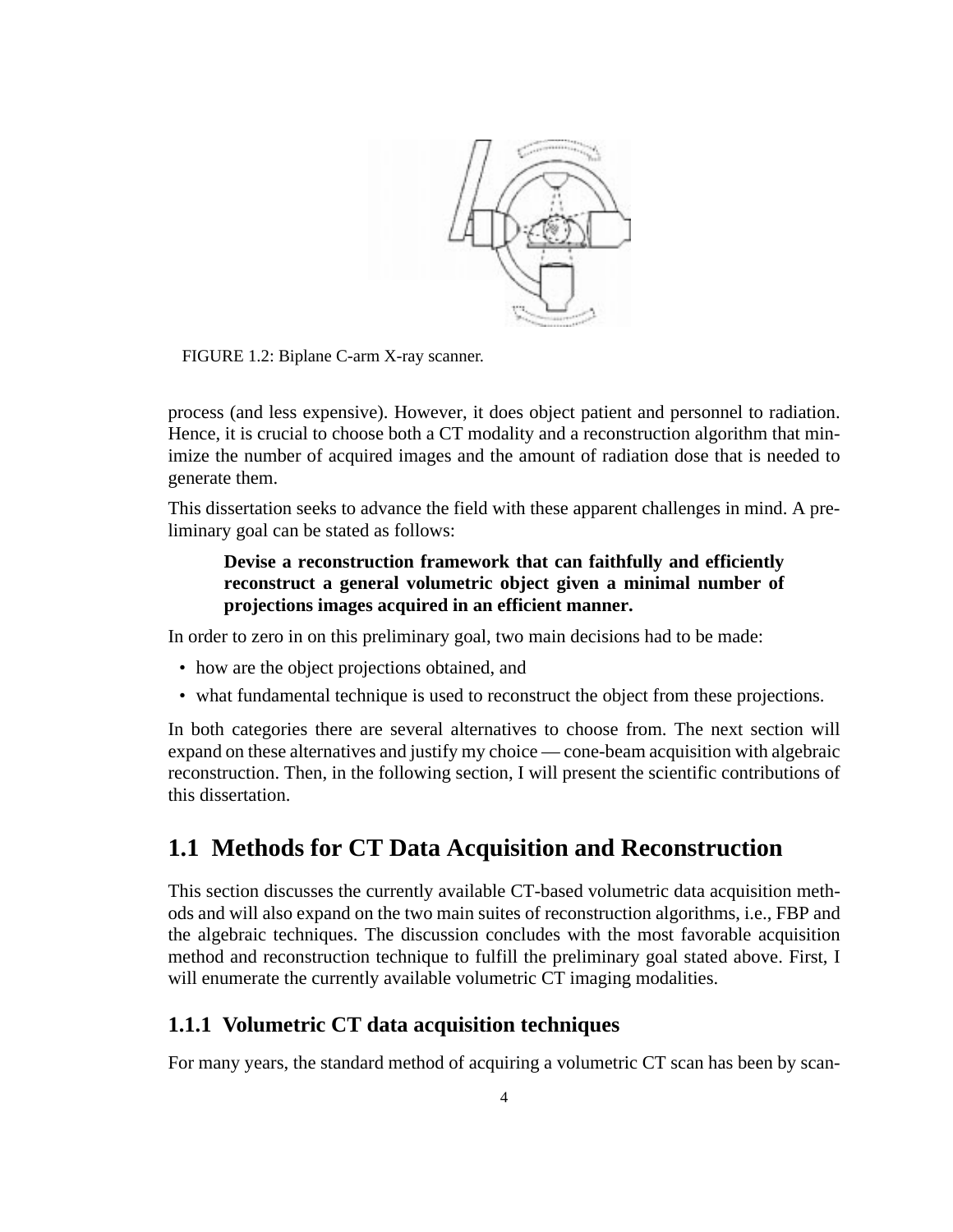ning a patient one slice at a time. In this method, a linear detector array and a X-ray point source are mounted across from each other. A fan-shaped X-ray beam (such as the one shown in Figure 1.3a) traverses the patient, and the attenuated fan is stored as a 1D linear image. By spinning the source/detector pair around the patient, a series of linear images is obtained which are subsequently used for 2D slice reconstruction. A volumetric representation is obtained by advancing the table on which the patient rests after every spin, acquiring a stack of such slices. The problem with this approach is three-fold:

- Projection data covering patient regions between the thin slice sections is not available, which can be a problem if a tumor is located right between two slices.
- The stop-and-go table movement may cause patient displacement between subsequent slice-scans, leading to slice-misalignment in the volume.
- A volumetric scan usually takes a long time, much longer than a single breath hold, due to the setup time prior to each slice acquisition. This introduces respiratory motion artifacts into the data, another source for data inconsistency.

The first two shortcomings have been eliminated with the recent introduction of the spiral (or helical) CT scanning devices (see Figure 1.3a). Again, one works with a linear detector array, but this time the patient table is translated continuously during the scan. Special reconstruction algorithms have been designed to produce a volumetric reconstruction based on the spiral projection data [9][27]. Although spiral CT is clearly a tremendous progress for volumetric CT, some problems still remain:

- Respiratory patient motion may still cause inconsistencies in the data set. Although the volumetric scans are obtained 5 to 8 times faster than with slice-based CT, they may still take longer than a patient's breath hold.
- The emitted X-rays that fan out in a cone-shape are still under-utilized, since there is only one (or, in the more recent models, a few) linear detector array(s) that receive them. Those rays that are not used for image formation and just die out in the periphery unnecessarily contribute to the patient dose.
- 1D image data coming from the same gantry orientation, but from a different coil of the helix, are not temporally related. This makes it difficult to set up a protocol for gated imaging of moving physiological structures.

The final method leads us back to the old DSR, or better, its predecessor, the SSDSR (Single Source DSR), which adhered to the cone-beam imaging paradigm (shown in Figure 1.3). In cone-beam CT, a whole 3D dataset is acquired within only one spin around the patient. This provides for fast acquisition and better X-ray utilization, as this time a complete 2D detector array receives the cone-shaped flux of rays. The circumstance that all image data in a 2D image now originate from the same time instance enables easy gated imaging, and also provides an opportunity to use image-based methods for 3D reconstruction.

Clearly, cone-beam CT had the most prospects of meeting the set preliminary goal.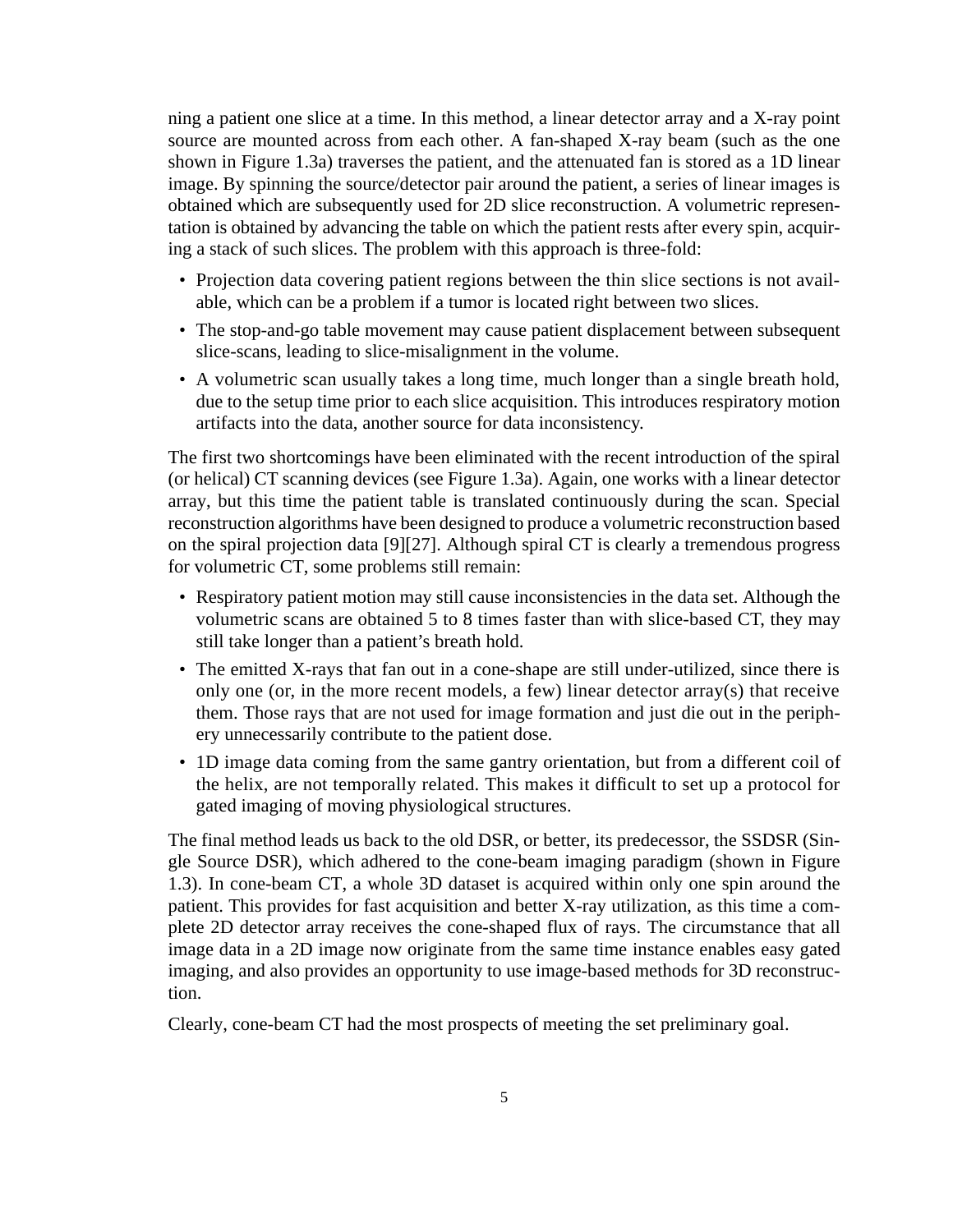

FIGURE 1.3: Volumetric scanning geometries. (a) Spiral (helical) scan: the source and a 1D detector array are mounted opposite to each other and rotate in a spiral fashion many times around the patient. (b) Cone-beam scan: the source and a 2D detector array are mounted opposite to each other and rotate around the patient once.

## **1.1.2 Methods to reconstruct an object from its projections**

In this section, I will discuss both FBP and algebraic methods in terms of their accuracy and computational cost. I will also give a brief description of both methods.

#### **1.1.2.1 Brief description and cost of algebraic methods**

A short description of the workings of algebraic methods has already been given in the beginning of this introduction. There, I mentioned that in algebraic methods an object is reconstructed by a sequence of alternating grid projections and correction backprojections. These projections and backprojections are executed for all *M* images in the acquired set, and possibly for many iterations *I*. Hence, the complexity of algebraic methods is mainly defined by the effort needed for grid projection and backprojection, multiplied by the number of iterations. Since the effort for projection and backprojection is similar, we can write the cost of algebraic methods as:

$$
Cost(Algebraic) = 2 \cdot I \cdot M \cdot Cost(Projection)
$$
  
= 2 \cdot a<sub>Alg</sub> \cdot I \cdot M \cdot Cost(Projection) (1.1)

We will see the reasoning behind the second form of this equation later. For now, consider  $a_{Alg} = 1.$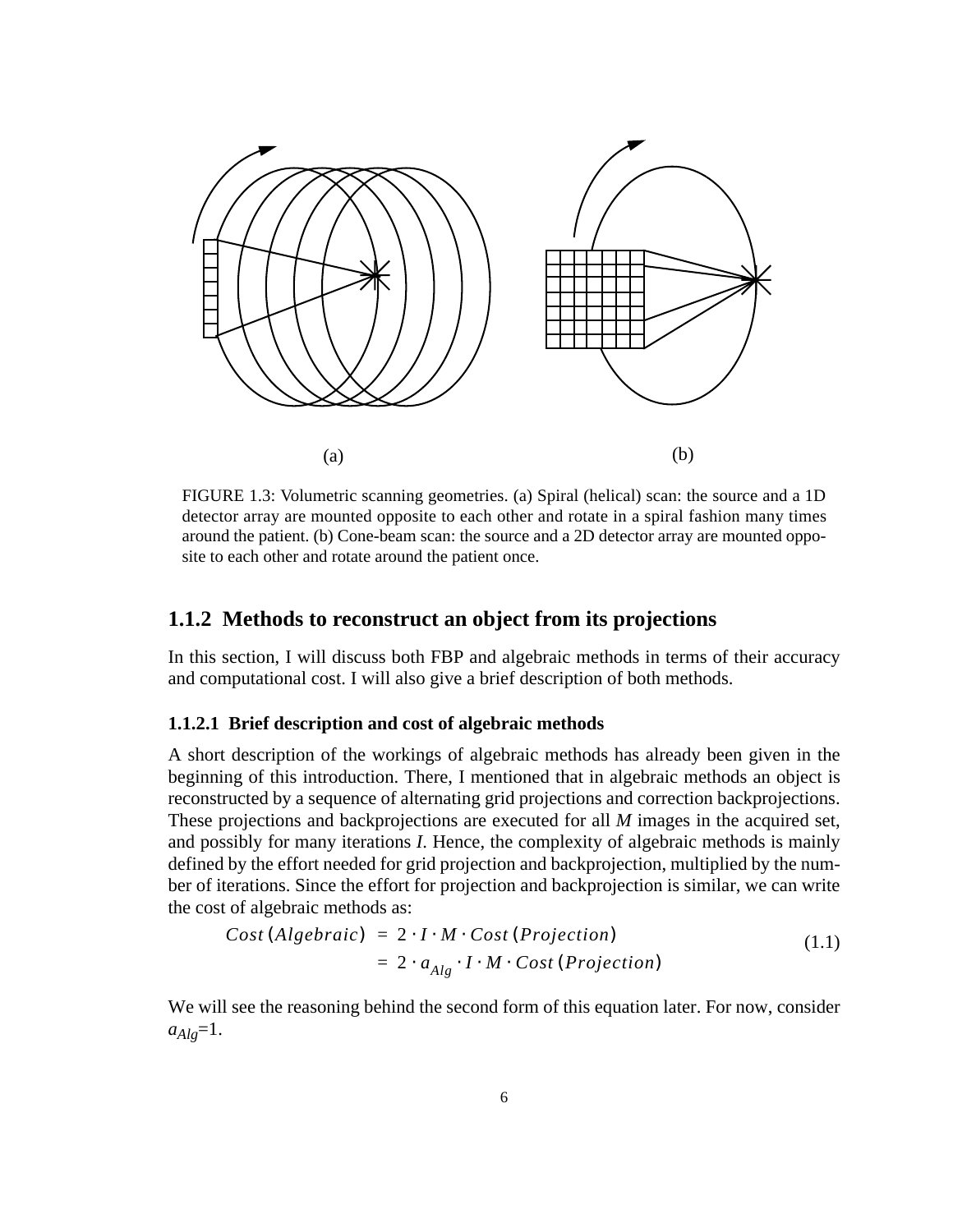#### **1.1.2.2 Description and cost of Filtered Backprojection**

The Filtered Backprojection approach is a direct method and capitalizes on the Fourier Slice Theorem [4] and the Radon transform [30] (see Figure 1.4). The Radon transform of a 2D function  $f(x, y)$  is the line integral

$$
g_{\theta}(s) = \iint f(x, y) \, \delta(x \cos \theta + y \sin \theta - s) \, dx dy \tag{1.2}
$$

Thus a value at location s in a projection image  $g_{\theta}(s)$  is given by integrating the object along a line perpendicular to the image plane oriented at angle θ. The Fourier Slice Theorem then states that the Fourier Transform (FT) of this projection image  $g_{\theta}(s)$  is a line  $G_{\theta}(\rho)$  in the frequency domain, oriented at angle θ and passing through the origin.



FIGURE 1.4: Fourier Slice Theorem and Radon transform

Obtaining a number of projections at uniformly spaced orientations and Fourier transforming them yields a polar grid of slices in the frequency domain (shown as the dashed lines in Figure 1.4b). However, we cannot simply interpolate this polar grid into a cartesian grid and then perform an inverse Fourier transform to reconstruct the object, as is explained as follows. The 2D inverse FT (IFT)  $f(x,y)$  of a signal  $F(u,y)$  is given by:

$$
f(x, y) = \iint_{2\pi} F(u, v) \exp [i2\pi (ux + vy)] du dv
$$
  
\n
$$
= \int_{0}^{2\pi} d\theta \int_{0}^{\infty} F(\rho, \theta) \exp [i2\pi \rho (x \cos \theta + y \sin \theta)] \rho d\rho
$$
  
\n
$$
= \int_{0}^{2\pi} d\theta \int_{0}^{\infty} G(\rho, \theta) \exp [i2\pi \rho (x \cos \theta + y \sin \theta)] |\rho| d\rho
$$
  
\n(1.3)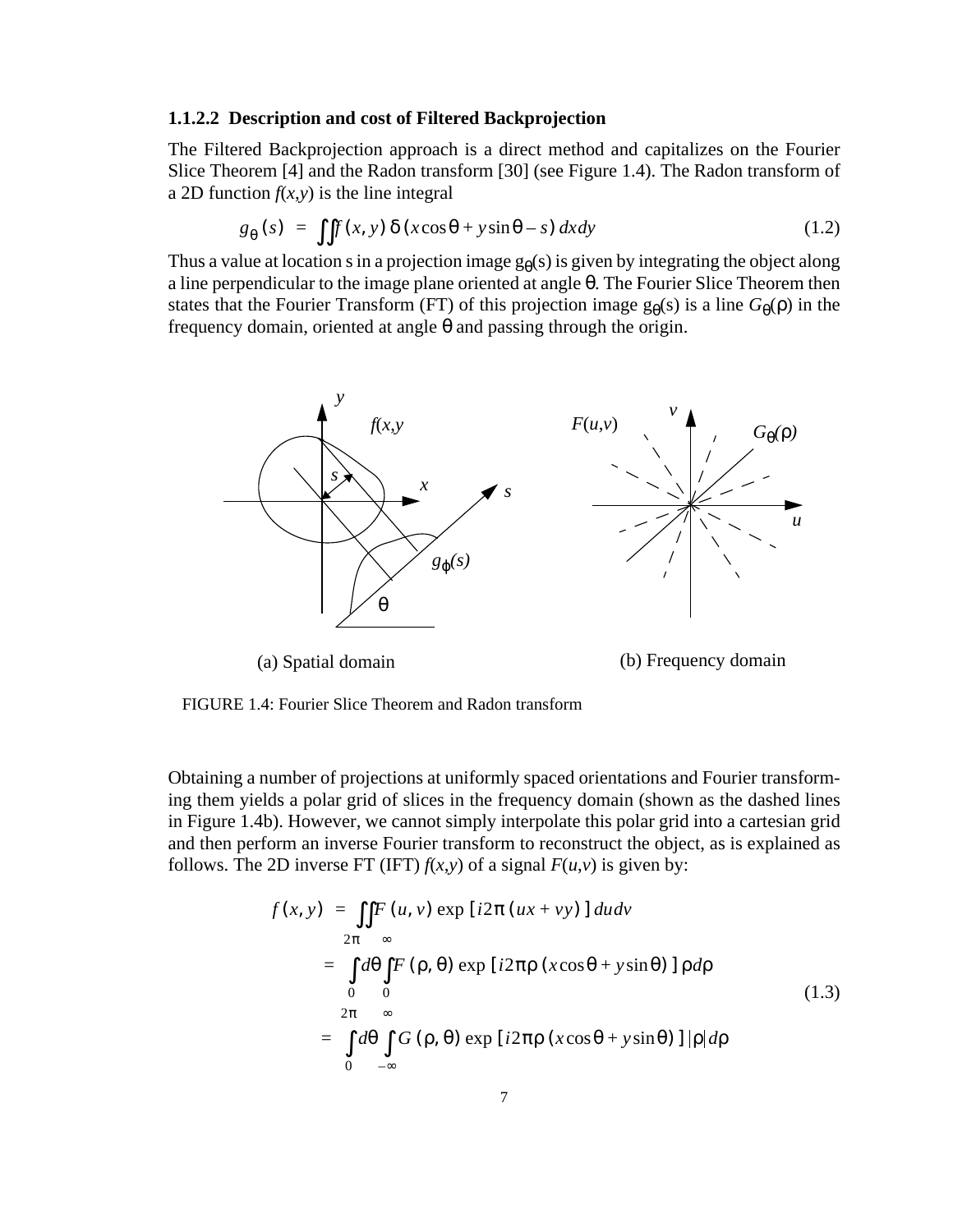The first representation is the cartesian form, the second and third is the polar form. The last from of the equation states that an object given by  $f(x,y)$  can be reconstructed by scaling the polar slices  $G_{\theta}(\rho)$  by  $|\rho|$ , performing a 1D IFT on them (inner integral), and finally backprojecting (="smearing") them onto the grid (outer integral). Thus we need 2 1D FT's, the multiplications with |ρ|, and the backprojection step. Alternatively, one can convolve the g $_{\theta}$ (R) by the IFT of |ρ| and backproject that onto the grid. Note, that the IFT of |ρ| does not exist, but approximations (using large *sinc*-type filters) usually suffice. The former method is referred to as Filtered Backprojection (FBP), the latter as Convolution Backprojection (CBP).

So far, the discussion was restricted to the 2D parallel beam case. However, as was mentioned in the previous section, modern slice-based CT scanners use the fan-beam approach, in which a point source with opposing 1D detector array are both mounted onto a rotating gantry. The (still experimental) cone-beam scanners extend the 1D linear detector array to a 2D detector matrix.

The good news is that the FBP and CBP algorithms can still be used, but with certain alterations, and, in the case of cone-beam, with certain restrictions. The diverging-beam case can be converted into the parallel-beam case by transforming the projection data as follows (see Figure 1.5).



FIGURE 1.5: Fan-beam geometric arrangement

First, one must move  $g_{\phi}(s)$  to the origin, scaling the projection coordinates by  $s=s'(d/d')$ . Then, we must adjust the projection values for the path length difference due to the diverg-Firent, we must adjust the projection values for the pain tength unterefice the to the diverg-<br>ing beams by multiplying each by the term  $d / \left(\sqrt{d^2 + s^2}\right)$ . In the case of cone-beam, we just need to consider the *t* coordinate as well. After the data adjustment is performed, we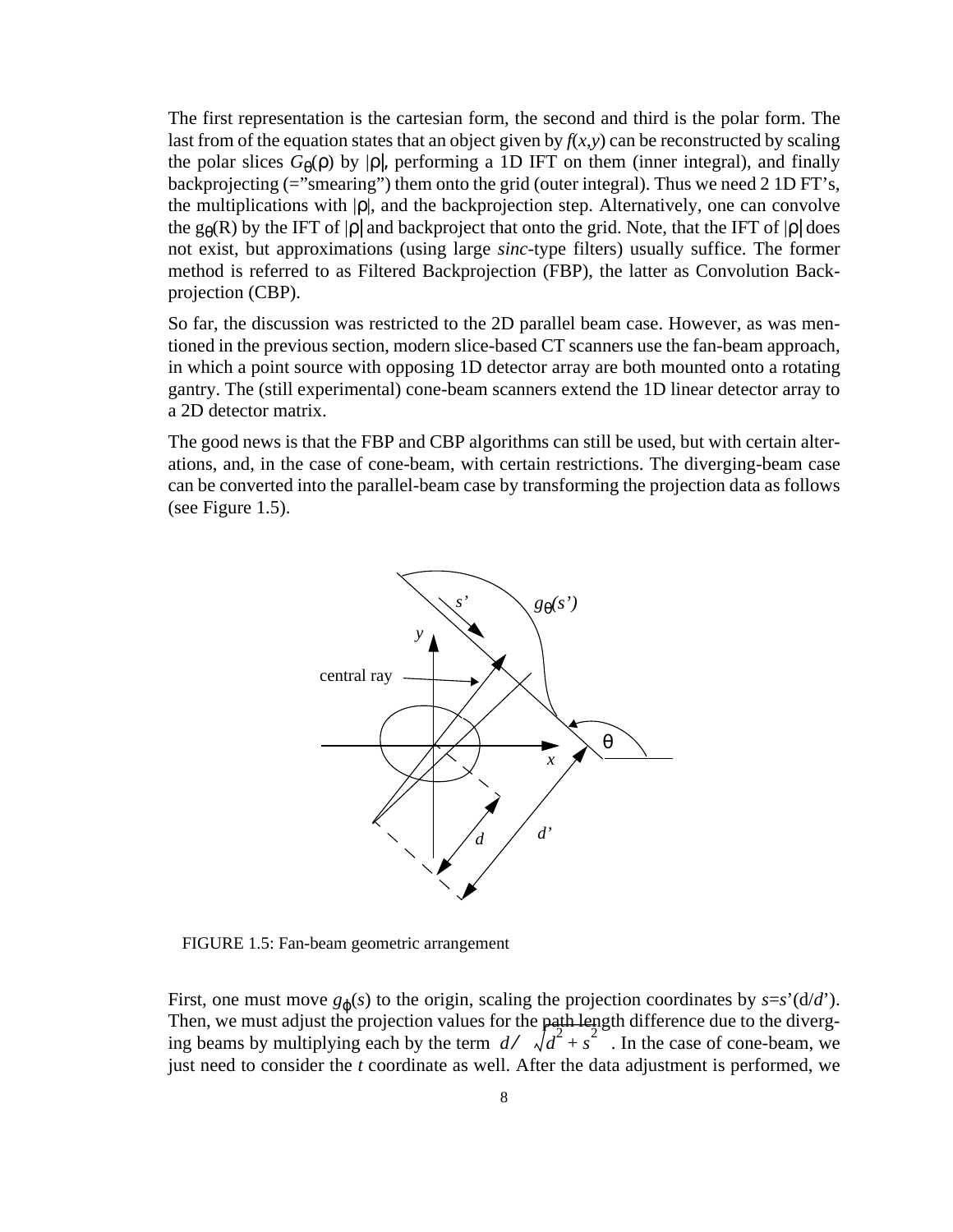filter by  $|\rho|$  as usual. Due to the diverging beam geometry, the backprojection is not simply a smearing action, but must be performed as a weighted backprojection. In the following discussion, consider the 3D cone-beam case which is the most general. Even though backprojection is done in a cartesian coordinate system, our data are still in a projective coordinate system, spanned by the image coordinates *s*, *t* and the ray coordinate *r*, given by the projected length of the ray onto the central ray, normalized by *d*. The mapping of this projective coordinate system  $(s,t,r)$  to  $(x,y,z)$  is  $(rs,rt,r)$ . This gives rise to the volumetric differential  $dx \cdot dy \cdot dz = r^2 ds \cdot dt \cdot dr$ . Thus, when backprojecting the projective data onto the cartesian grid, we must weight the contribution by  $1/r^2$ . The weighted backprojection integral is then written as:

$$
f(x, y, z) = \int_{0}^{\pi} \frac{1}{r^2} g(s, t, \theta) d\theta
$$
 (1.4)

In the fan-beam case, given a sufficient number of projection images (see below), an object can be reconstructed with good accuracy. The cone-beam case is, however, more difficult. Here, certain criteria with respect to the orbit of the source detector pair have to be observed. A fundamental rule for faithful cone-beam reconstruction was formulated by Tuy and can be stated as follows:

*Tuy's Data Sufficiency Condition: For every plane that intersects the object, there must exist at least one cone-beam source point* [64].

If this condition is not warranted, certain parts of the object will be suppressed or appear faded or blurred. Rizo et.al. give a good explanation for this behavior [52]. Tuy's condition is clearly not satisfied by a single circular-orbit data acquisition (shown in Figure 1.6a). A possible remedy to this problem is to use two orthogonal circular orbits (one about the *z*axis and one about the *x*-axis, for example) and merge the two projection sets. Note, however, that this is not always feasible. Another way of satisfying the source-orbit criterion is to scan the object in a circular orbit as usual, but supplement this scan by a vertical scan without orbital motion. This acquisition path was advocated by Zeng and Gullberg [70] and is shown in Figure 1.6b. Other trajectories have also been proposed, such as a helical scan [65] or a circular orbit with a sinusoidal variation.

Prior to a cone-beam reconstruction with the modified parallel-beam reconstruction algorithm described above, we must filter the projection images in the Fourier domain (or alternatively, convolve them in the spatial domain). If we choose to filter in the Fourier domain, we must transform and inversely transform the projection data. This is most efficiently done with a 2D FFT (Fast Fourier Transform) algorithm. The 2D FFT has a complexity of  $O(n^2 \cdot \log(n))$ , where  $n^2$  is the number of pixels in a projection image. Filtering  $G_{\theta}(\rho)$  with a ramp filter has a complexity of  $O(n^2)$ . Thus the resulting actual cost for the entire filtering operation (2 FFTs and the pixel-wise multiplication by |ρ|) is somewhat lower than the cost for a projection operation (which has a complexity of  $O(n^3)$ ). However, a precise statement cannot be made, since we do not exactly know the constants involved in the *O*-notation. For now, we write the cost for FBP as: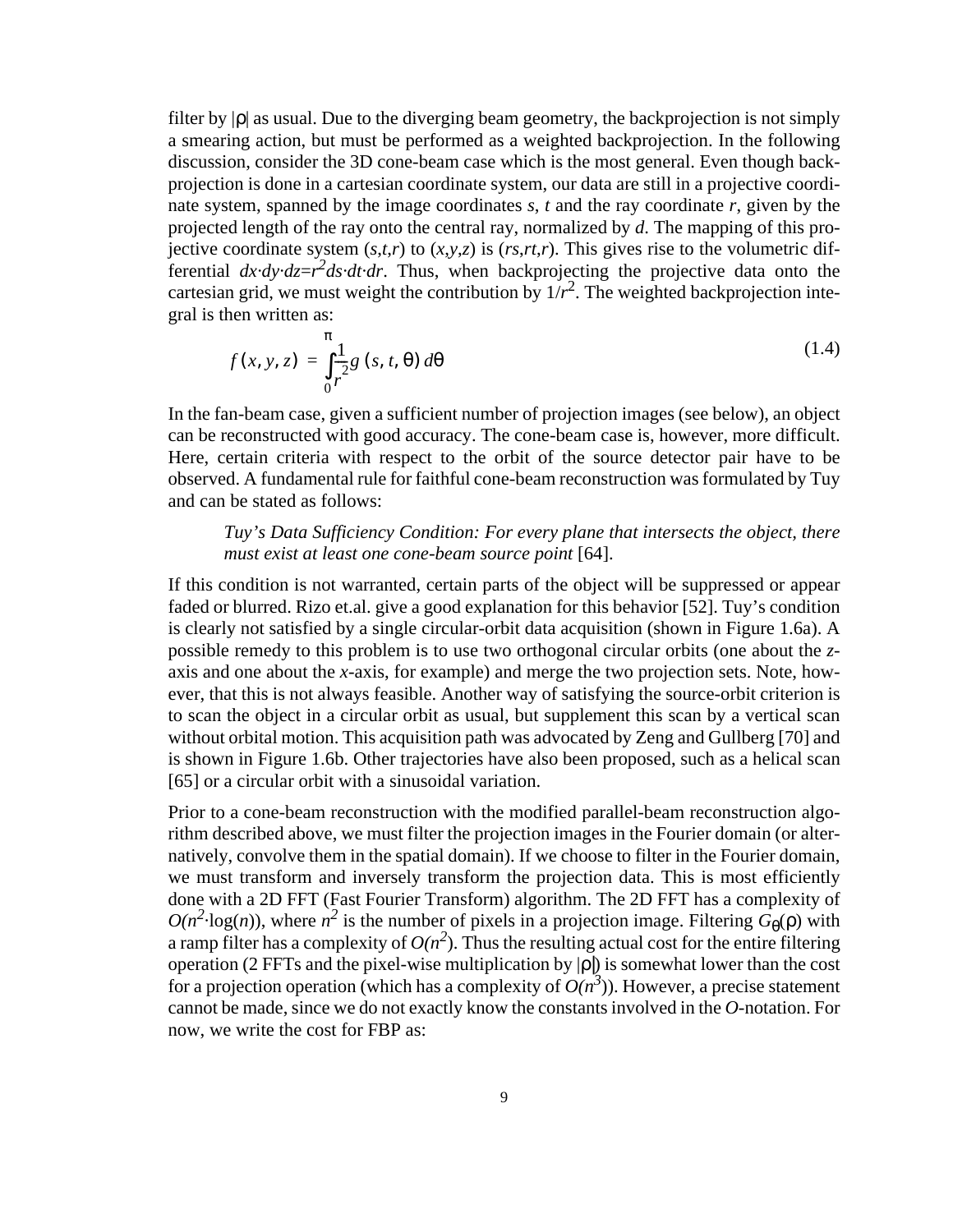

FIGURE 1.6: Cone-beam source orbits: (a) single circular orbit, (b) circle-and-line orbit

$$
Cost(FBP) = M \cdot (Cost(Projection) + Cost(Filtering))
$$
  
= (1 + a<sub>FBP</sub>) \cdot M \cdot Cost(Projection) (1.5)

Here,  $a_{FBP}$  is a factor less than 1.0. It reflects the fact that filtering is probably less expensive than grid projection.

## **1.1.3 Preliminary comparison of FBP and algebraic methods in terms of cost**

Using equations (1.1) and (1.5), we can compare FBP and algebraic reconstruction in terms of their computational costs:

$$
\frac{Cost(Algebraic)}{Cost(FBP)} = \frac{2 \cdot a_{Alg} \cdot I \cdot M_{Alg}}{(1 + a_{FBP}) \cdot M_{FBP}}
$$
(1.6)

Clearly, if  $M_{Alg} = M_{FBP}$  and  $a_{Alg} = 1$ , algebraic methods are bound to be much slower than FBP, even when  $I=1$ . However, I have distinguished  $M_{Alg}$  and  $M_{FBP}$  for a reason. As was shown by Guan and Gordon in [19], theoretically  $M_{Alg} < M_{FBP}$ , or to be more precise, *M<sub>Alg</sub>=M<sub>FBP</sub>*/2. In addition, one could imagine that some of the calculations done for grid projection could be reused for the subsequent grid backprojections. This would render *aAlg*<1. Taking all this into account, we may be able to afford a number of iterations *I*>1, and still be competitive with FBP. In this respect, things don't look all that bad for the algebraic methods from the standpoint of computational cost.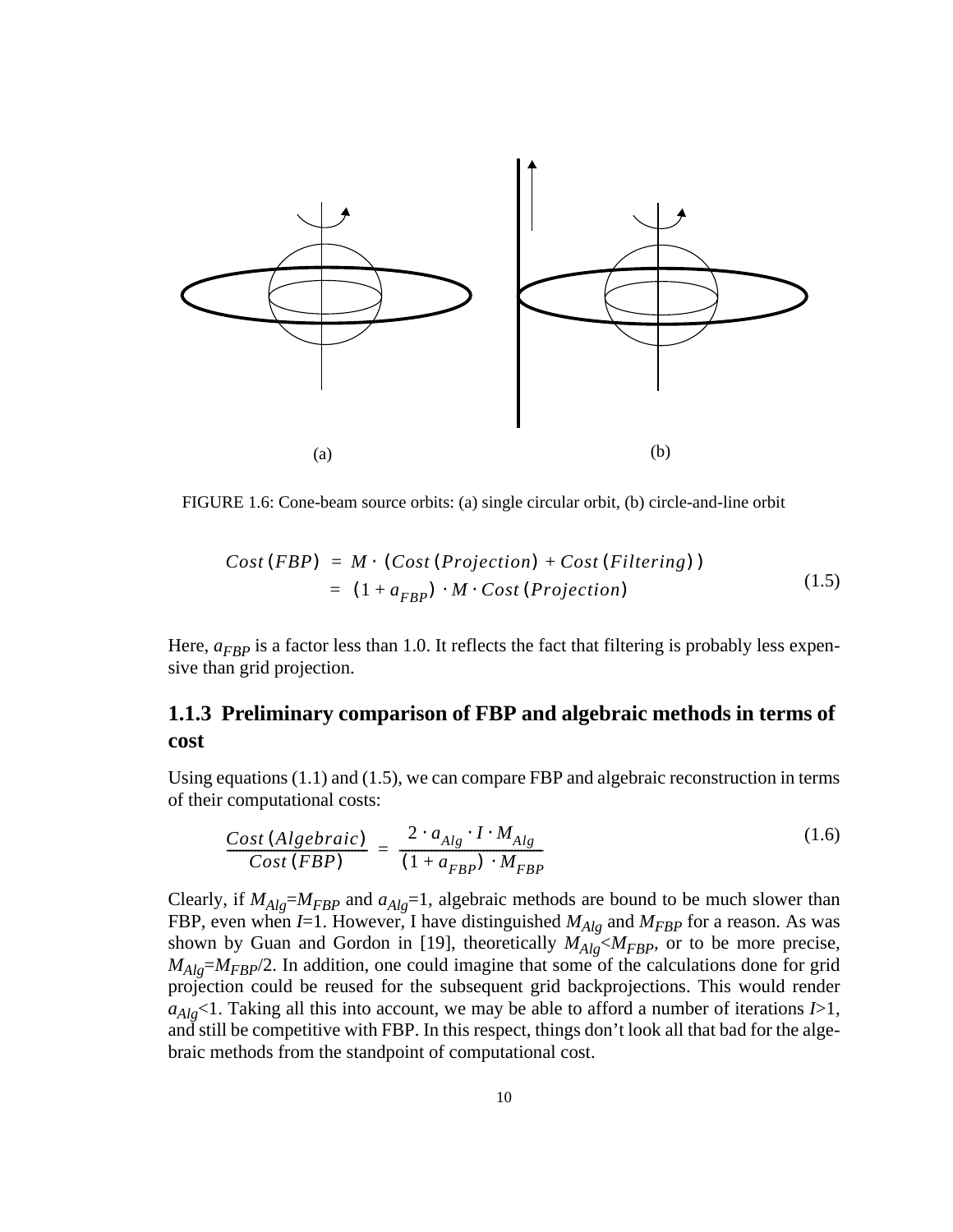#### **1.1.4 Comparison of FBP and algebraic methods in terms of quality**

Let me now consider the two methods in terms of their reconstruction quality. In clinical, slice-based CT, FBP is nowadays exclusively used. This due to the computational advantages that I have outlined in the previous paragraphs. Note, however, that clinical CT scanners usually acquire more than 500 line projections per slice, which approximates the continuous form of the inverse Radon integral rather well. The true power of algebraic methods is revealed in cases where one does not have a large set of projections available, when the projections are not distributed uniformly in angle, when the projections are sparse or missing at certain orientations, or when one wants to model some of the photon scattering artifacts in the reconstruction procedure [1][30][36]. Noise as present in many clinical CT datasets is also better handled by algebraic methods [30], a fact that has been discovered by researchers in PET (Positron Emission Tomography) and SPECT (Single Photon Emission Computed Tomography) imaging as well [35][55]. Finally, algebraic methods allow *a-priory* constraints to be applied onto the shape or density of the reconstructed object, before and during the reconstruction process. In this way, the reconstruction can be influenced and guided to produce an object of better contrast and delineation than it would have without such intervention [60].

While 2D fan-beam tomographic reconstruction has been routinely used for over two decades, 3D cone-beam reconstruction is still in the research stage. As yet, there are no clinical cone-beam scanners, however, there are a number of experimental setups at academic institutions [11][47][48][60] and corporate labs (Hitachi, GE, Siemens, and Elscint). A variety of cone-beam algorithms based on FBP have also been proposed. The most notable ones are Feldkamp, Davis, and Kress [12], Grangeat [15], and Smith [59], all published in the mid and late 1980s. While the research on general 2D algebraic methods [17][19][23][25] and 2D fan-beam algebraic methods [22][36] is numerous, the published literature on 3D reconstructors using algebraic algorithms is rather sparse. One exception is the work by Matej et. al. [35], whose studies in the field of fully-3D reconstruction of noisy PET data indicate that ART, produces quantitatively better reconstruction results than the more popular FBP and MLE (Maximum Likelihood Estimation) methods. In this case, however, not a cone-beam reconstructor was used, but the projection rays were rebinned which simplified ART to the parallel-beam case. Another group of researchers has successfully applied ART for SPECT data [55] not long ago. Again, no cone-beam reconstruction was performed, rather, the data were rebinned for parallel-beam reconstruction.

However, the most popular use of 3D cone-beam ART is in 3D computed angiography. As was already touched on in a previous section of this introduction, in computed angiography one acquires images of blood-perfused structures injected with radio-opaque dye while rotating the cone-beam X-ray source-detector pair around the patient. For toxicity reasons, the dye injection time is limited and thus the number of projections that can be acquired is restricted as well. Computed angiography is a prime candidate for ART, as its projection data feature many of the insufficiencies that were noted above as being better handled by ART (as opposed to FBP): Only a limited amount of projection data is available, the projections are not necessarily taken at equi-distant angles, and the projections are usually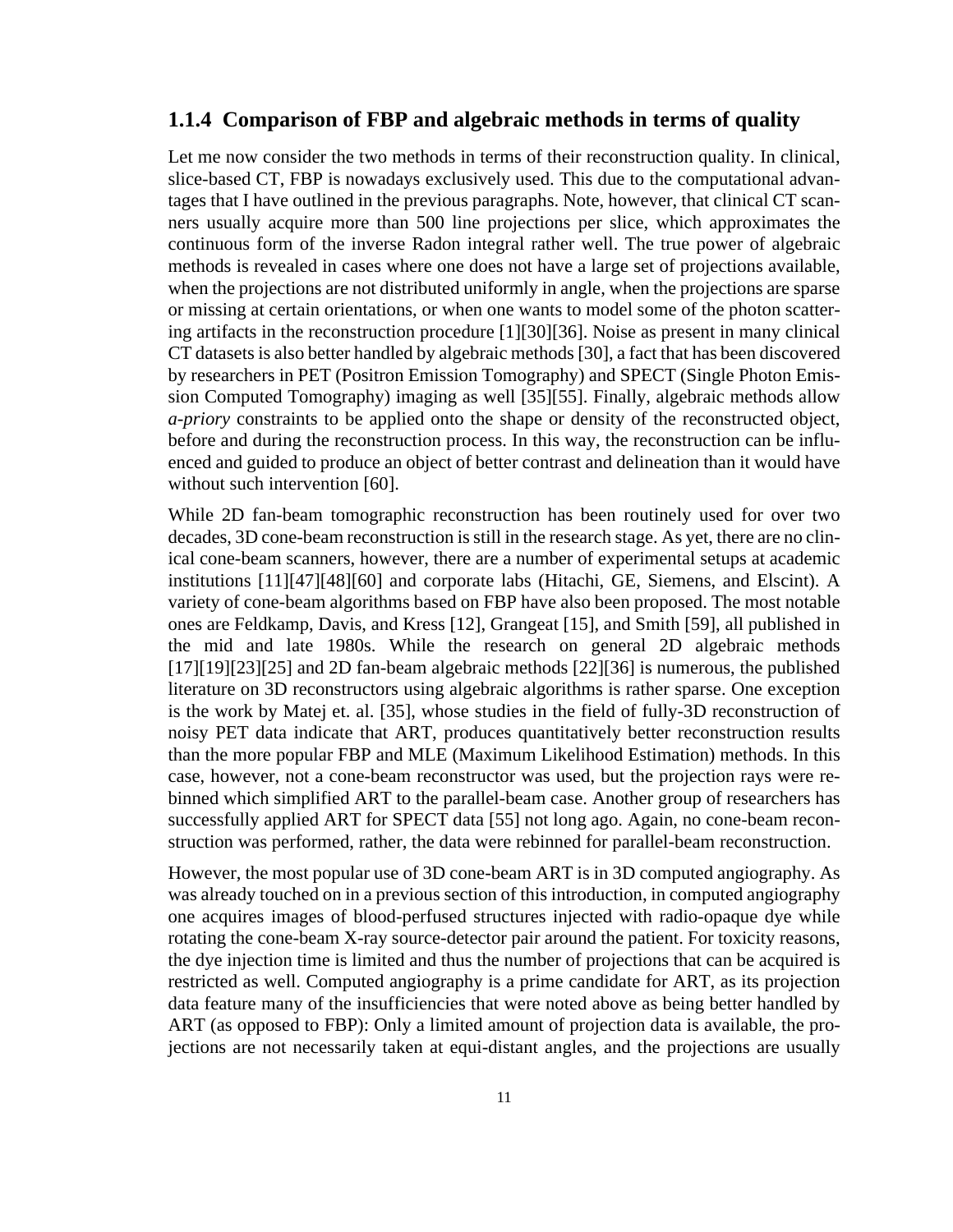noisy. In addition, one can often improve the appearance and detail of the reconstructed vessels by isolating the vessels from the background after a couple of iterations, and just use these segmented volume regions in the remaining iterations [60]. For example, Ning and Rooker [47] and Saint-Felix et. al. [60] all use ART-type methods to 3D reconstruct vascular trees in the head and abdominal regions. One should keep in mind, however, that the objects reconstructed in 3D computed angiography are of rather high contrast, which poses the reconstruction problem as almost a binary one. To a lesser degree, this is also true for PET and SPECT reconstructions.

It were the promising reported qualitative advantages of algebraic methods in the limited projection data case, its better noise tolerance, and the lack of any fundamental research on algebraic methods in the up-and-coming field of general, low-contrast cone-beam reconstruction, that led me to dedicate this dissertational research to the advancement of algebraic methods in this setting. In the following, I shall give an outlook on the several scientific contributions that were achieved in the course of this endeavour.

## **1.2 Contributions of this Dissertation**

In this dissertation, I have undertaken and accomplished the task of advancing the current state of the "ART" to a more general arena than high-contrast computed angiography. I have conceived algorithms that produce accurate 3D reconstructions for cone angles as wide as  $60^\circ$  and object contrasts as low as 0.5%. This just about covers the range of all conebeam reconstruction tasks, in-vivo and in-vitro, from clinical CT to micro-tomography of biological specimen.

However, having designed a highly accurate reconstruction algorithm is only half of the story. In order to make it applicable in a clinical setting, it is also important that this algorithm produces its results in a reasonable amount of time. When this dissertation work was begun, algebraic methods were nowhere near this premise. As indicated by equation (1.6), algebraic methods have two main variables that can be attacked for this purpose:

- the number of iterations needed to converge to a solution that fits a certain convergence criterion, and
- the complexity of the projection/backprojection operations.

This dissertation provides solutions that seek to minimize both of these crucial variables, without sacrificing reconstruction quality.

Finally, with a growing number of graphics workstations being introduced in hospitals for visualization purposes, the idea is not far-fetched to use these same workstations also for 3D reconstruction of these datasets. This would lead to a better utilization of these workstations, and would certainly be a more economical solution than to build or purchase special reconstruction hardware boards. Since algebraic reconstruction mostly consists of projection/backprojection operations, a task at which these workstations are really good at, one can expect great computational speedups when porting algebraic algorithms to utilize this hardware. The final chapter of this dissertation will report on such an attempt, which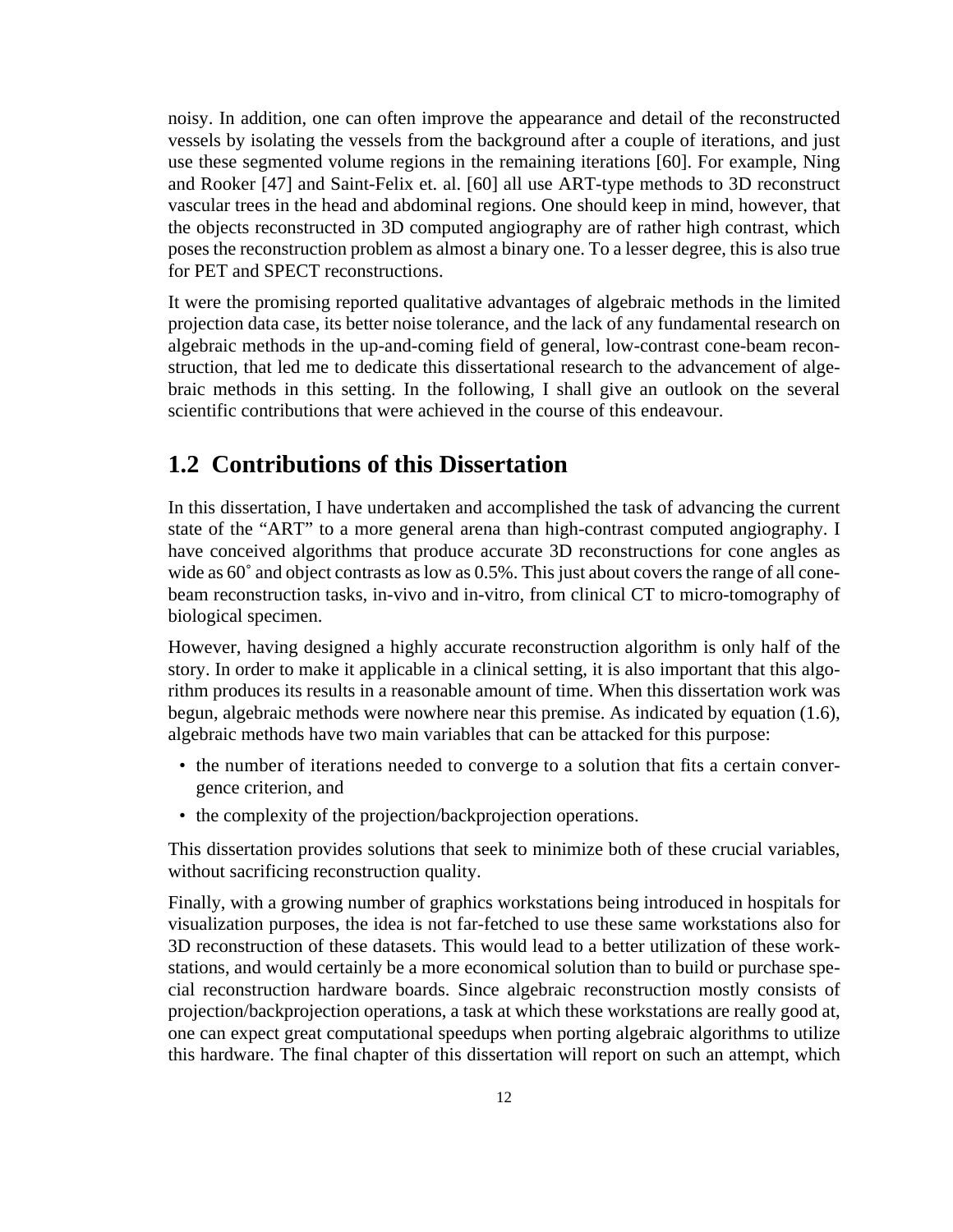led to a speedup of over 75 compared to the software implementation, at only little decline in reconstruction quality.

Hence, the final goal of this dissertation can be defined as follows:

**Extend the existing theory of algebraic methods into the previously unexplored domain of general, low-contrast cone-beam reconstruction. Devise techniques that provide reconstructions of high quality at low computational effort, with the ultimate aim of making ART an efficient choice for routine clinical use.**

We shall see, in the subsequent sections, how this goal was accomplished.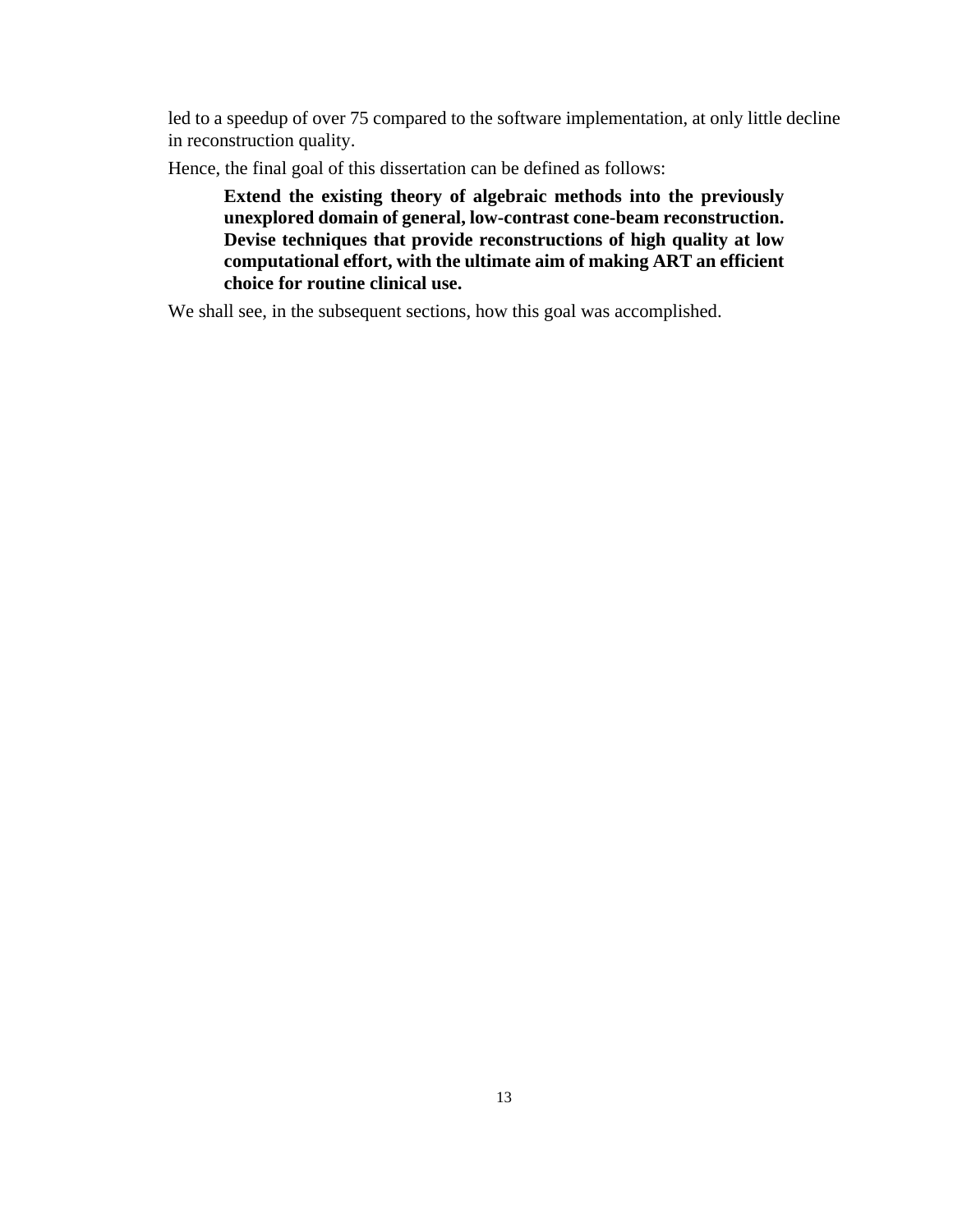## **CHAPTER 2**

# **ALGEBRAIC METHODS: BACKGROUND**

In this chapter, the principles of algebraic methods will be described. First, I will discuss the Algebraic Reconstruction Technique (ART) [17], which is the oldest method of this kind. Then I will turn to a related method, Simultaneous ART (SART), developed later by Anderson and Kak [2] as a means to suppress noise in the reconstructions. Although this dissertation will be confined to these two variants of algebraic methods, others exist that will be briefly discussed in the final section of this chapter.

## **2.1 The Algebraic Reconstruction Technique (ART)**

The Algebraic Reconstruction Technique (ART) was proposed by Gordon, Bender, and Herman in [17] as a method for the reconstruction of three-dimensional objects from electron-microscopic scans and X-ray photography. This seminal work was a major breakthrough, as the Fourier methods that existed in those days were highly limited in the scope of objects that they were able to reconstruct, and, in addition, were also rather wasteful in terms of their computational requirements. It is generally believed that it was ART that Hounsfield used in his first generation of CT scanners. However, as we also know, the Fourier methods matured quickly and captured ART's territory soon after.

Let me now describe the theory of ART as relevant for this dissertation. Although ART, in its original form, was proposed to reconstruct 3D objects, it represented them as a stack of separately reconstructed 2D slices, in a parallel beam geometry. For the remaining discussion, I will extend the original 2D notation into 3D, which is more convenient considering the scope of this dissertation. The extension is trivial, and can always be reduced to the 2D case.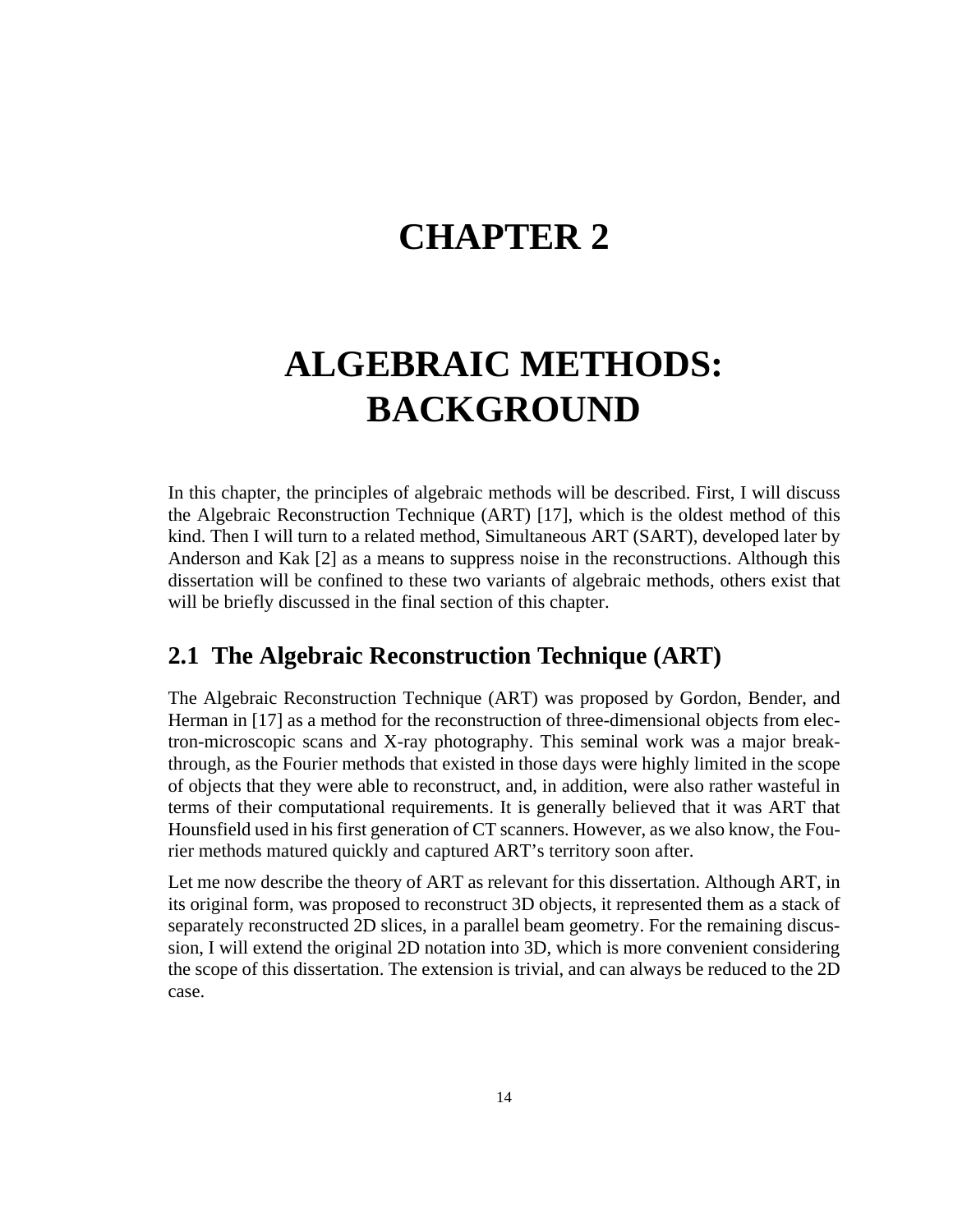#### **2.1.1 ART as a system of linear equations**

ART can be written as a linear algebra problem: *WV*=*P*. Here, *V* is the unknown (*N*×1) column vector storing the values of all  $N=n^3$  volume elements or *voxels* in the  $n \times n \times n$  reconstruction grid. **P** is the  $(R \times 1)$  column vector, composed of the  $R = M \cdot R_m$  values of the pixels  $p_i$  in the combined set of all *M* projection images  $P_{\varphi}$  of  $R_m$  picture elements or *pixels* each, where the  $P_{\varphi}$  are the images obtained from the imaging device at angles  $\varphi$  of the X-ray detector plane (see Figure 2.1). Finally, *W* is the (*R*×*N*) weight (or coefficient) matrix in which an element  $w_{ij}$  represents a measure of the influence that voxel  $v_j$  has on the ray  $r_i$ passing through pixel *pi* . We can write *WV***=***P* in an expanded form as a system of linear equations:

$$
w_{11}v_1 + w_{12}v_2 + w_{13}v_3 + \dots + w_{1N}v_N = p_1
$$
  
\n
$$
w_{21}v_1 + w_{22}v_2 + w_{23}v_3 + \dots + w_{2N}v_N = p_2
$$
  
\n...  
\n
$$
w_{M1}v_1 + w_{M2}v_2 + v_{M3} + \dots + w_{MN}v_N = p_M
$$
\n(2.1)

It is clear that the weight coefficients bear a crucial role in the solution of this equation system. They are the elements that link the unknown voxel values to the known pixel values. For the solution to be accurate, each weight  $w_{ij}$  must accurately represent the influence of a voxel  $v_j$  on a ray  $r_i$  passing through pixel  $p_i$ . The first ART incarnation by Gordon, Bender, and Herman [17] represented a voxel grid by a raster of squares (see Figure 2.1). A weight  $w_{ij}$  was set to 1 if a ray  $r_i$  passed through the square of voxel  $v_j$  and was set to 0 otherwise. Later, Shepp and Logan [61] computed the actual area of intersection of the ray beam that is bounded by the rays emanated from the pixel boundaries on the image plane. It is this approach that is shown in Figure 2.1. In many current ART implementations the ray beam is reduced back to a thin linear ray  $r_i$ . However, this time a coefficient  $w_{ij}$  is determined by the length of  $r_i$  in voxel  $v_j$ . Herman et. al. have shown in their software package SNARK [24], that the calculation of the  $w_{ij}$  along  $r_i$  requires only a few additions per voxel and can be done very efficiently using an incremental Digital Differential Analyzer (DDA) algorithm (see [13]). All these implementations represent a voxel by a square (or a cubic box in 3D), which is a rather crude approximation, according to well-known principles of sampling theory [49]. The following section will expand on this issue and conclude with a voxel basis that is more appropriate than the box.

#### **2.1.2 Choosing a good voxel basis**

Consider again Figure 2.1. Here, we see that, although the originally imaged object was continuous, i.e., each point in space had a defined density value, the reconstruction only yields a discrete approximation of this object on a discrete raster. However, in contrast to the representation of Figure 2.1, this raster does not consist of equi-valued tiles, which would mean that the reconstructed object is a granulated representation of itself. Rather, it is a raster of lines in which the known values, or grid samples, are only explicitly given at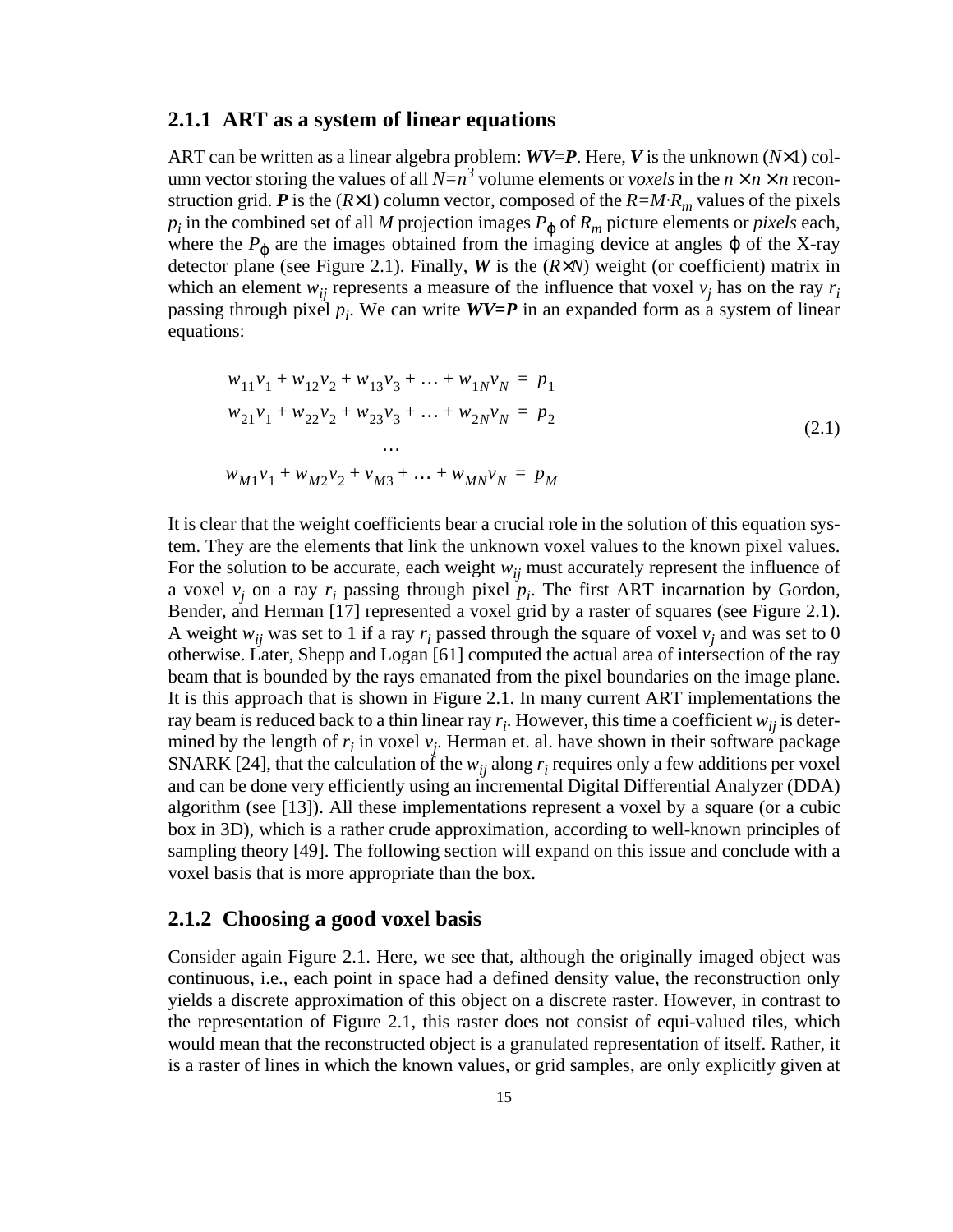

FIGURE 2.1: A beam  $b_i$  due to ray  $r_i$  passes through projection image  $P_{\varphi}$  at pixel  $p_i$  and subtends a voxel *vj* . In early propositions of ART, a voxel *vj* was a block (square or cube) of uniform density. A weight factor  $w_{ij}$  was computed as the subtended area normalized by the total voxel area.

the intersection of the raster lines, also called grid points. Object values at volume locations other than the grid points can be obtained by a process called *interpolation*. Hence, a continuous description of the object could (theoretically) be reconstructed by performing these interpolations everywhere in the volume. To see what is meant by interpolation, consider Figure 2.2. Here, a ray  $r_i$  is cast into the volume and samples the volume at equidistant points. Since not every point coincides with a grid point, a weighting function, represented by the interpolation kernel  $h(u, v)$ , is centered at each sample point. The surrounding grid points that fall within the interpolation kernel's extent are integrated, properly weighted by the interpolation kernel function (here a simple bilinear function). Figure 2.2 shows how a sample value  $s_{ik}$  at a ray sample position  $(X(s_{ik}), Y(s_{ik}))$  is calculated from the neighboring voxels.

The value  $s_{ik}$  is given by:

$$
s_{ik} = \sum_{j} h(X(s_{ik}) - X(v_j), Y(s_{ik}) - Y(v_j)) \cdot v_j
$$
 (2.2)

The entire ray sum for pixel  $p_i$  is then given by the sum of all  $s_{ik}$  along the ray  $r_i$ :

$$
p_i = \sum_{k} \sum_{j} h(X(s_{ik}) - X(v_j), Y(s_{ik}) - Y(v_j)) \cdot v_j
$$
 (2.3)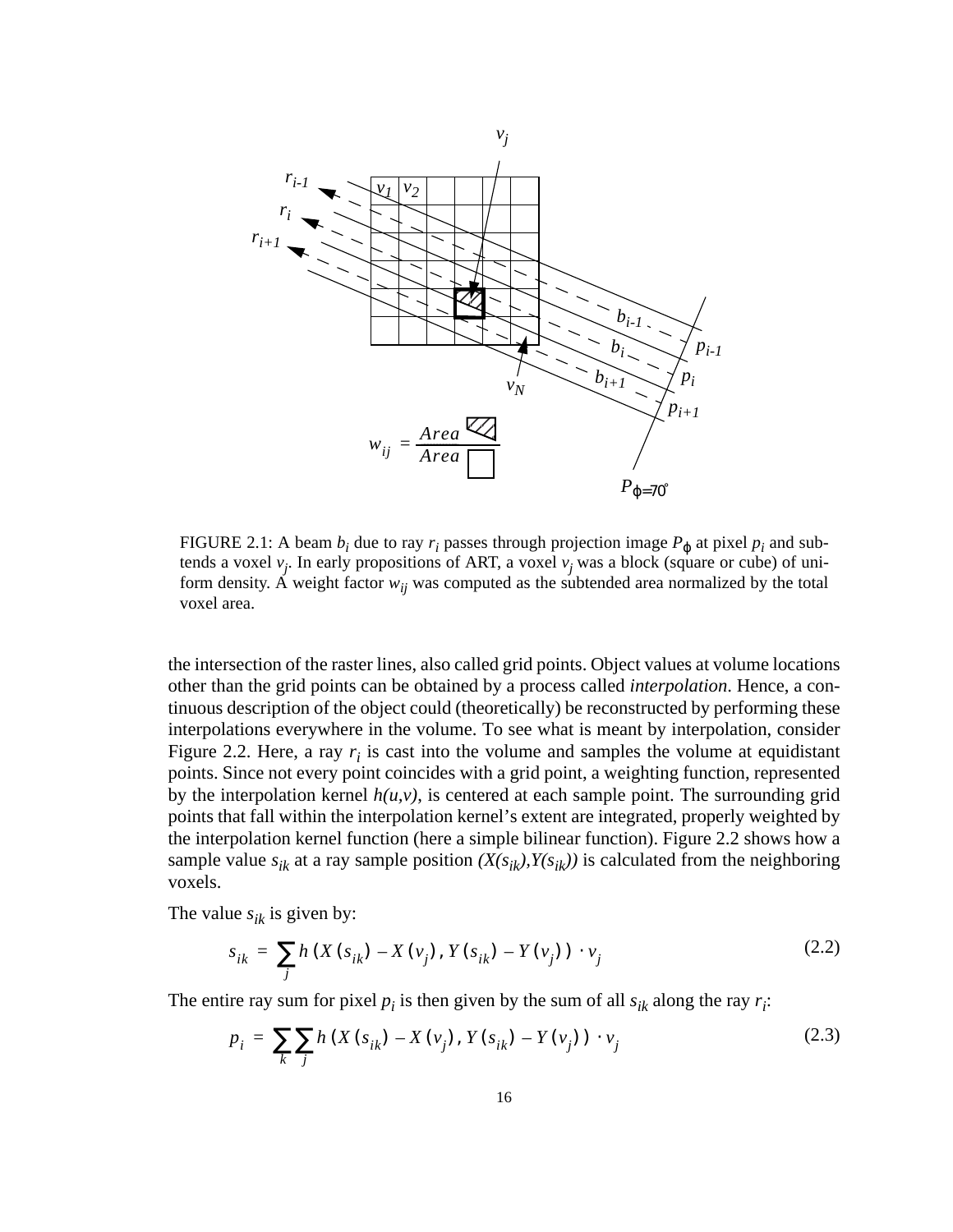

FIGURE 2.2: Interpolation of a ray sample value  $s_{ik}$  located at  $(X(s_{ik}), Y(s_{ik}))$  in the reconstruction grid. All those discrete reconstruction grid points  $v_j$  that fall into the extent of interpolation kernel  $h(u, v)$  centered at  $(X(s_{ik}), Y(s_{ik}))$  are properly weighted by the interpolation kernel function at  $(X(s_{ik})-X(v_j), Y(s_{ik})-Y(v_j)$  and summed to form the value of sample  $s_{ik}$  of ray  $r_i$ .

This ray sum is a discrete approximation of the ray integral:

$$
p_{i} = \iint_{j} \left( \sum_{j} h(X(s_{i}) - X(v_{j}), Y(s_{i}) - Y(v_{j})) \cdot v_{j} \right) ds_{i}
$$
 (2.4)

We can reorder this equation into:

$$
p_i = \sum_j v_j \cdot \int h(X(s_i) - X(v_j), Y(s_i) - Y(v_j)) ds_i
$$
 (2.5)

This is shown in Figure 2.3. We see the similarity to the equations in (2.1). Here, a pixel was given by:

$$
p_i = \sum_k v_j \cdot w_{ij} \tag{2.6}
$$

Hence, the weights are given by the integrals of the interpolation kernel along the ray:

$$
w_{ij} = \int h(X(s_i) - X(v_j), Y(s_i) - Y(v_j)) ds_i
$$
 (2.7)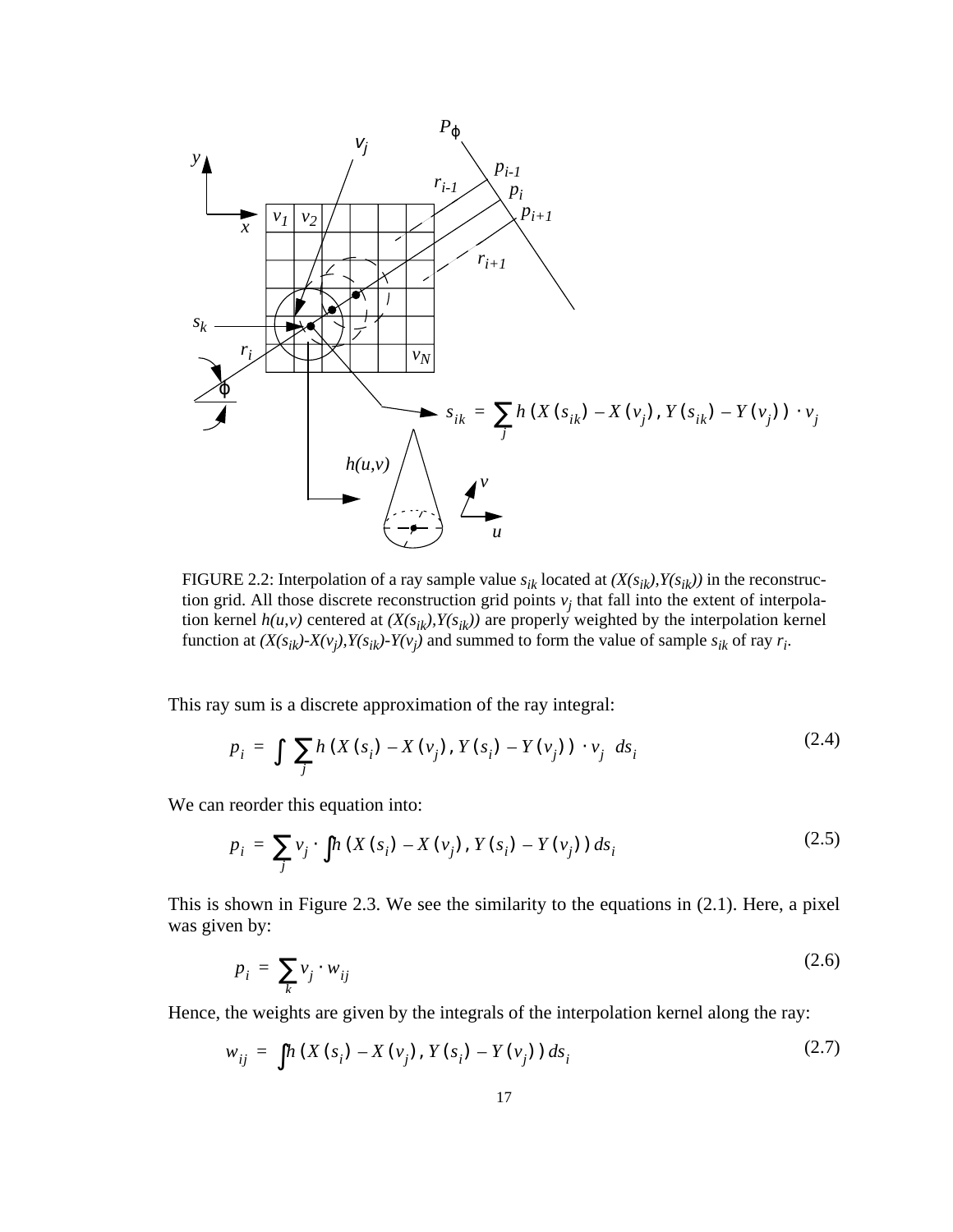

FIGURE 2.3: A ray  $r_i$  at orientation  $\varphi$  enters the kernel of voxel  $v_j$  and integrates it along its path.

Obviously, the better the interpolation kernel, the better the interpolation, and the more accurate the weight factor. Figure 2.4 shows some popular interpolation kernels, both in the spatial (Figure 2.4a) and in the frequency domain (Figure 2.4b). (We will return to these plots in a few paragraphs.) The frequency plot tells us how good a filter is. Generally, when reconstructing a function from discrete samples, we want the filter to have a high amplitude for frequencies  $\langle 0.5/T_g \rangle$  and a low amplitude for frequencies  $\langle 0.5/T_g \rangle$ , where  $1/T_g$  is the grid sampling rate. We want that because discrete functions have their spectra replicated as *aliases* at multiples of  $1/T_g$ , and reconstructing with an interpolation filter means multiplying the discrete signal's frequency spectrum with the spectrum of the filter.

To clarify these statements, let me analyze the interpolation process a little more in detail. The interpolation of a sample value at any location in a discrete grid can be decomposed as follows:

- Reconstruction of the continuous function  $f$  from the discrete grid function  $f_s$  by convolving *f* with the interpolation filter *h*.
- Resampling of the reconstructed continuous function *f* at the sample's location  $(X(s_{ik}), Y(s_{ik})).$

Consider now Figure 2.5a. Here, we see the frequency spectrum of the discrete grid signal, *Fs*. The spectrum has a main lobe centered at *f*=0, and aliases, replicated at a frequency of  $1/T_g$ . When reconstructing *f* from  $f_s$ , we want to recover just the main lobe and none of the aliases. However, real-life interpolation filters will always include some of the aliases into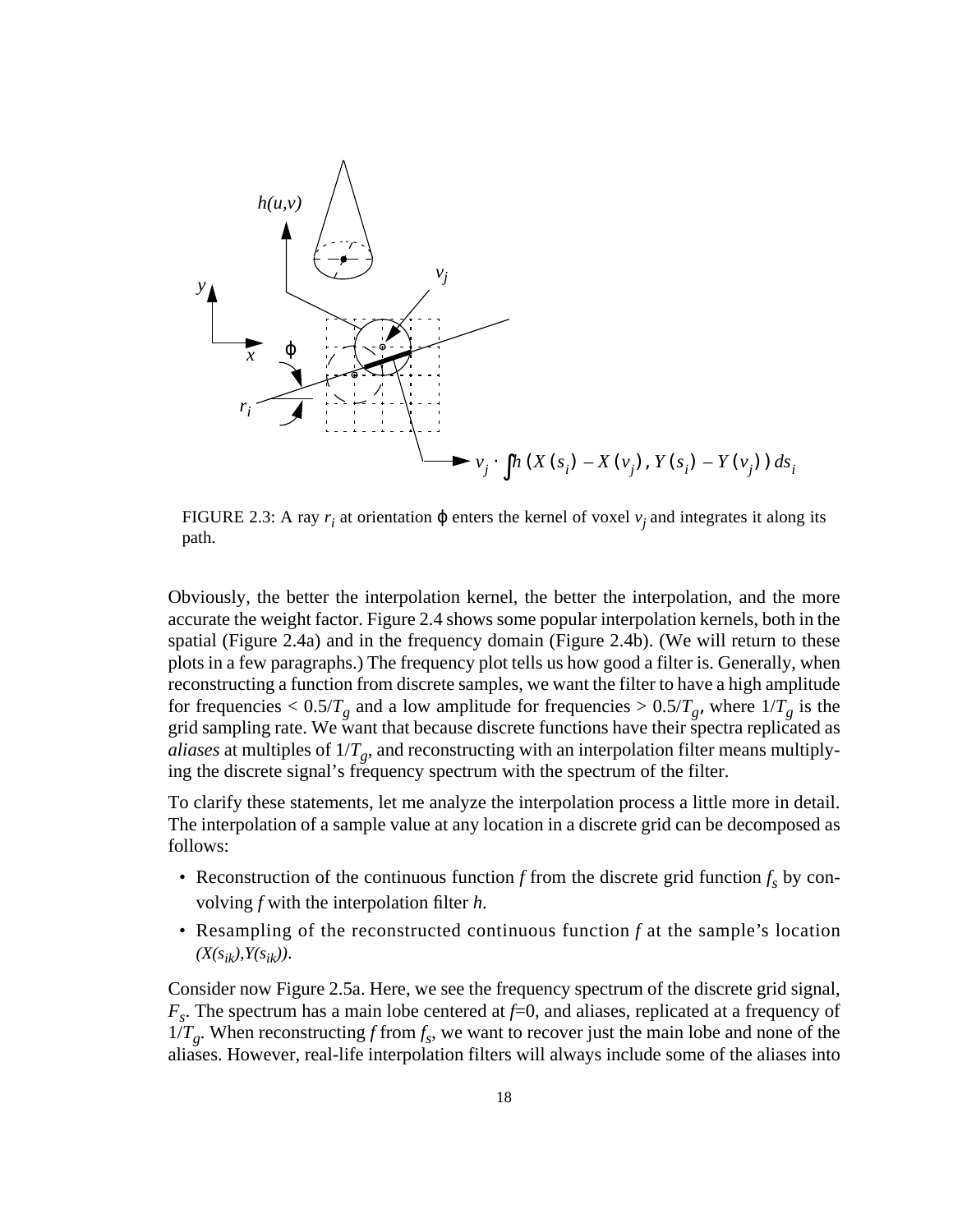

FIGURE 2.4: Some interpolation filters: (a) spatial plots, (b) frequency plots.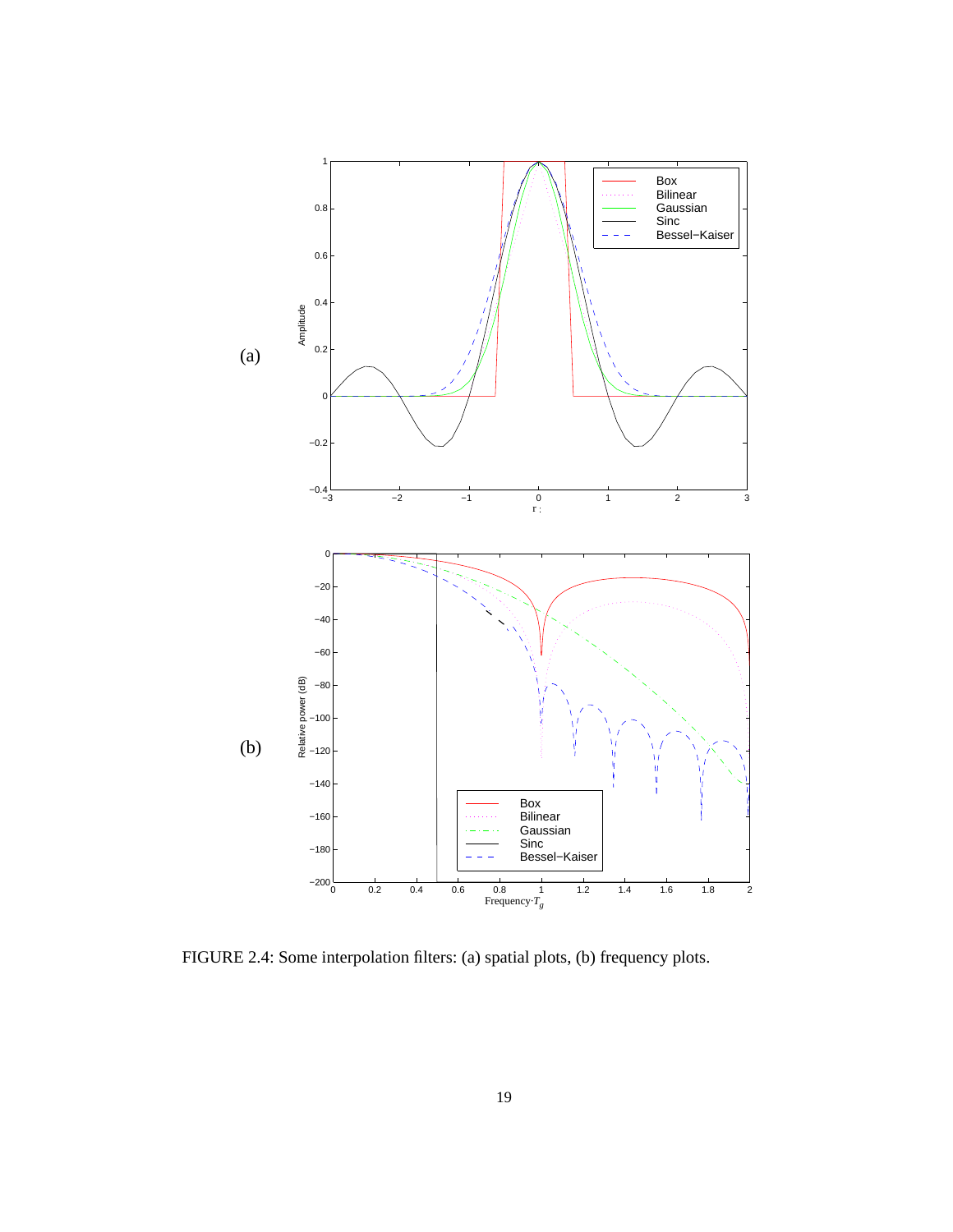

FIGURE 2.5: Interpolation of a discrete signal (solid line), frequency domain: (a) Spectrum of the original discrete signal,  $F_s$ , replicas (*aliases*) of the signal spectrum are located at multiples of  $1/T<sub>g</sub>$ . (b) Multiplication with the spectrum of the (non-ideal) interpolation filter *H*. (c) Resulting frequency spectrum *F* of the interpolated signal. Note that some of the signal's aliases survived due to the imperfect interpolation filter. (d) Re-sampled interpolated signal. The aliases in the signal replicas in the sidelobes show up in the main lobe. The composite signal is irrecoverably distorted.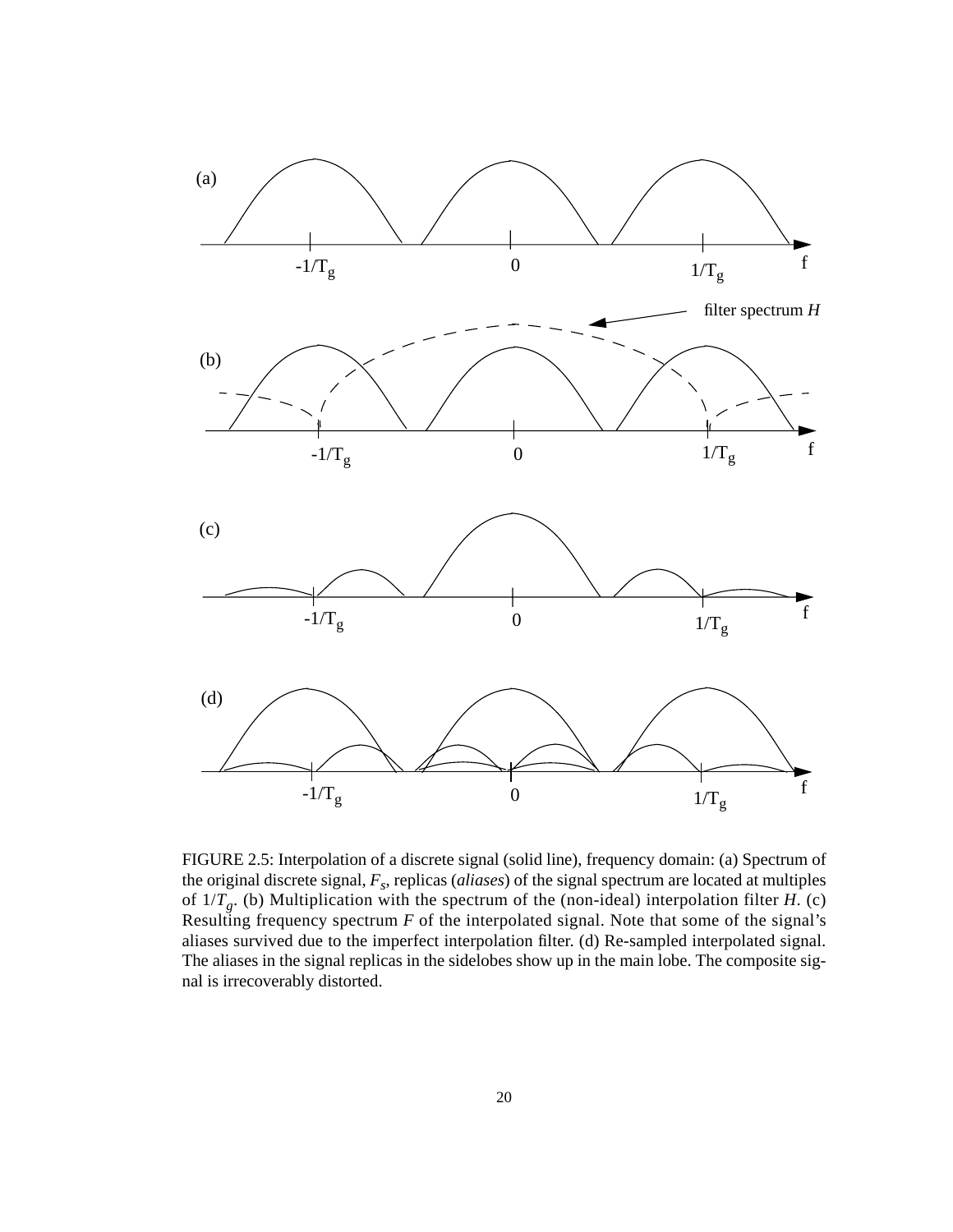the reconstructed function. Let me now illustrate what the decomposition of the interpolation process in the spatial domain, as shown above, translates to in the frequency domain:

- Reconstruction of  $f$  from  $f_s$  is equivalent to the multiplication of the discrete signals's spectrum  $F<sub>s</sub>$  with the spectrum of the interpolation filter, *H*. This process is shown in Figure 2.5b. Note the remaining (attenuated) signal aliases in *F*, shown in Figure 2.5c. These aliases have disturbing effects (such as ghosts and false edges) in *f*. (This form of aliasing is called *post-aliasing*).
- Resampling of *f* is equivalent to replicating the reconstructed spectrum *F* at a frequency  $1/T_g$ . Note, in Figure 2.5d, that the attenuated signal aliases that survived the reconstruction process now reach into neighboring lobes in the new discrete signal. Thus, the re-sampled discrete signal has irrecoverable artifacts (called *pre-aliasing*).

A far more detailed description of this process is given in [69]. Now, as we know more about the effect of a good interpolation filter, let me return to Figure 2.4. Here, we see a few interpolation filters, both in the spatial domain and in the frequency domain. The ideal interpolation filter is the *sinc* filter, as its box-shape in the frequency domain blocks off all signal aliases. The sinc filter passes all frequencies  $< 0.5 \cdot 1/T<sub>g</sub>$  (the *passband*) unattenuated, and it totally blocks off all frequencies  $> 0.5 \cdot 1/T_g$  (the *stopband*). The sinc filter, however, has an infinite extent in the spatial domain, and is therefore impractical to use. On the other extreme is the box filter. It has an extent of 0.5 in the spatial domain, and has the worst performance in blocking off signal aliases in the stopband. It is that boxfilter that is used by the ART implementations mentioned before. We now easily recognize that this filter, although very efficient due to its small spatial extent, is probably not the best choice for reconstruction. Figure 2.4 also shows the frequency spectra and spatial waveforms of the bilinear filter, a Gaussian filter  $2^x(-4\cdot r^2)$ , and a Bessel-Kaiser filter. The last two filters have a spatial extent of 4.0 and are also radially symmetric in higher dimensions. This will prove to be an advantage later.

The family of Bessel-Kaiser functions were investigated for higher dimensions by Lewitt in [32] and used (by the same author) for ART in [31] and [33]. The Bessel-Kaiser functions have several nice characteristics:

- They are tunable to assume many spatial shapes and frequency spectra. Consider again the frequency plots in Figure 2.4b. We observe that the spectrum of the Bessel-Kaiser function has a main-lobe that falls off to zero at the grid sampling frequency  $\omega=1/T_g$ , and returns with many fast decaying side-lobes. The tuning parameters control the placement of the zero-minima between the mainlobe and the sidelobes. They also control the rate of decay. Since the signal's first sidelobe is at maximum at a frequency  $\omega=1/T_g$ , we would want to place the zero-minimum of the filter's spectrum at that location for best anti-aliasing effects. The circumstance that the filter decays fast in the stopband suppresses all of the signal's higher-order sidelobes to insignificance.
- Another characteristic of the Bessel-Kaiser function is that they have, in contrast to the Gaussian function, a finite spatial extent (here a radius of 2.0). Truncation effects, that possibly appear with a necessarily truncated Gaussian, are thus avoided.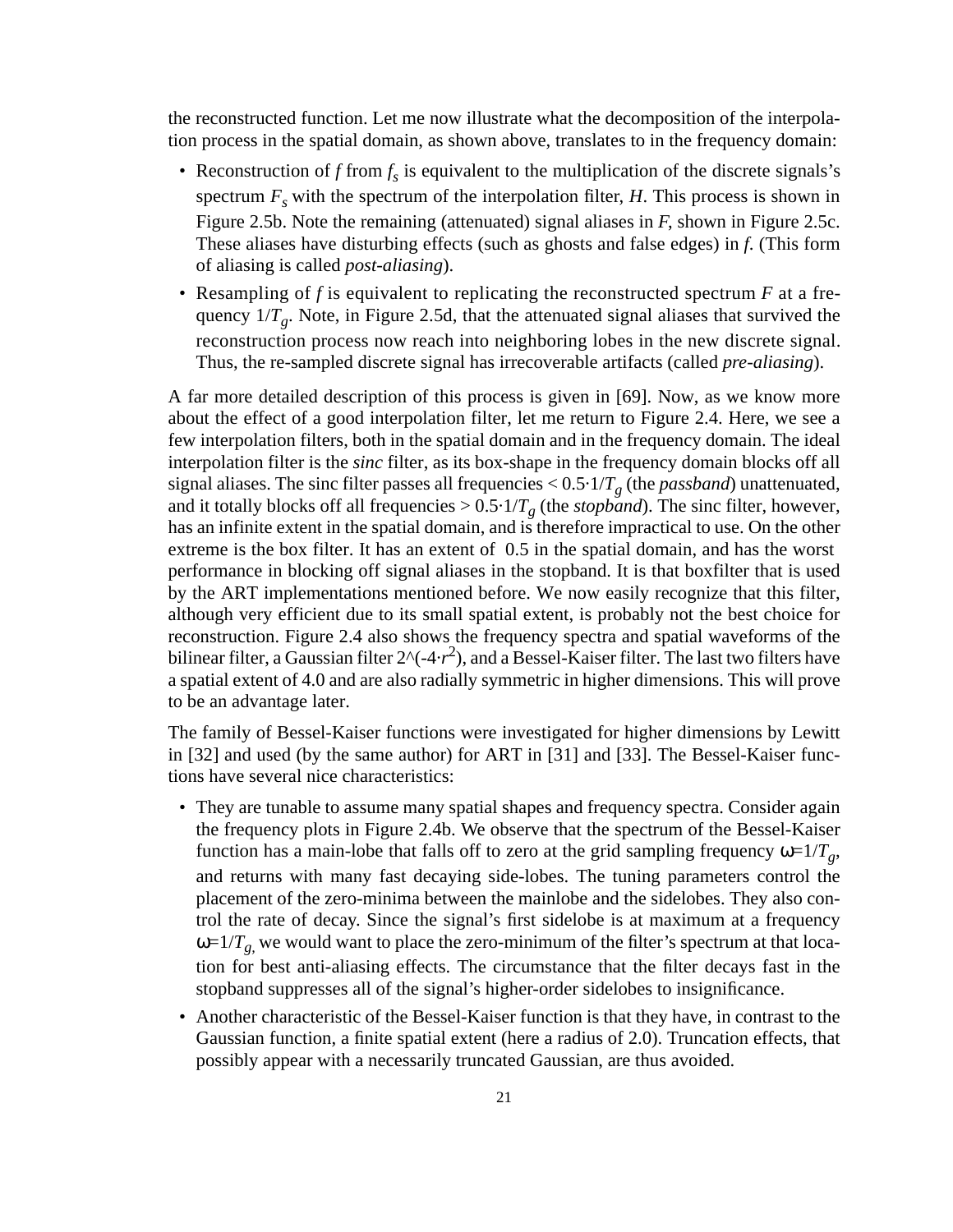• Finally, the Bessel-Kaiser function has a closed-form solution for the ray integration.

Due to Lewitt's convincing arguments, and also due to a very efficient implementation (described later), I have solely used Bessel-Kaiser functions as the voxel basis in the dissertational research presented here. However, it should be noted that other voxel bases have also been used in the past: Andersen and Kak represented a voxel by a bilinear kernel [2], and I (in [44]) chose a Gaussian kernel in the early days of this research.

For convenience and completeness, I shall repeat some of the results derived in [32] for the Bessel-Kaiser function in higher dimensions. First, the generalized Bessel-Kaiser function is defined in the spatial domain as follows:

$$
b^{m}(r) = \frac{\left(\sqrt{1 - (r/a)^{2}}\right)^{m} I_{m}\left(\alpha \sqrt{1 - (r/a)^{2}}\right)}{I_{m}(\alpha)}
$$
 0 \le r \le a  
\n
$$
b^{m}(r) = 0
$$
 0.8)

Here, *a* determines the extent of the function (chosen to be 2.0), and  $\alpha$  is the taper parameter that determines the trade-off between the width of the main lobe and the amplitude of the side lobes in the Fourier transform of the function. (When  $\alpha=0$ , we get the box function of width 2*a*.) The function  $I_m$ () is the modified Bessel function of the first kind and order *m*. We set  $m=2$  to get a continuous derivative at the kernel border and everywhere else in the kernel's extent.

The corresponding Fourier transform is given as:

$$
B_n^m(\omega) = \frac{(2\pi)^{n/2} a^n \alpha^m I_{n/2+m} \left(\sqrt{\alpha^2 - (2\pi a \omega)^2}\right)}{I_m(\alpha) \left(\sqrt{\alpha^2 - (2\pi a \omega)^2}\right)^{n/2+m}} \qquad 2\pi a \omega \le \alpha
$$
\n
$$
B_n^m(\omega) = \frac{(2\pi)^{n/2} a^n \alpha^m J_{n/2+m} \left(\sqrt{(2\pi a \omega)^2 - \alpha^2}\right)}{I_m(\alpha) \left(\sqrt{(2\pi a \omega)^2 - \alpha^2}\right)^{n/2+m}} \qquad 2\pi a \omega \ge \alpha
$$
\n(2.9)

Here, *n* is the dimension of the function to be reconstructed. If we reconstruct 2D slices, *n*=2, for volumetric 3D reconstruction *n*=3. The function  $J_{n/2+m}$ () is the Bessel function of the first kind and order  $n/2+m$ . We see that, depending on *n*, different values of  $\alpha$  are necessary to place the zero-minimum between the filter's mainlobe and its first sidelobe at ω=1/*T<sub>g</sub>*. We can calculate that for a 2D kernel α=10.80, and for a 3D kernel α=10.40.

Finally, the Abel transform  $p^m(r)$  (i.e., the X-ray projection) of the generalized Bessel-Kaiser function  $b^{(m, \alpha)}(r)$  can be shown to be proportional to  $b^{(m+1/2, \alpha)}(r)$ :

$$
p^{m}(r) = \frac{a\sqrt{2\pi/\alpha}}{I_{m}(\alpha)} \bigg( \bigg( \sqrt{1 - (r/a)^{2}} \bigg)^{m+1/2} I_{m+1/2} \bigg( \alpha\sqrt{1 - (r/a)^{2}} \bigg) \bigg)
$$
(2.10)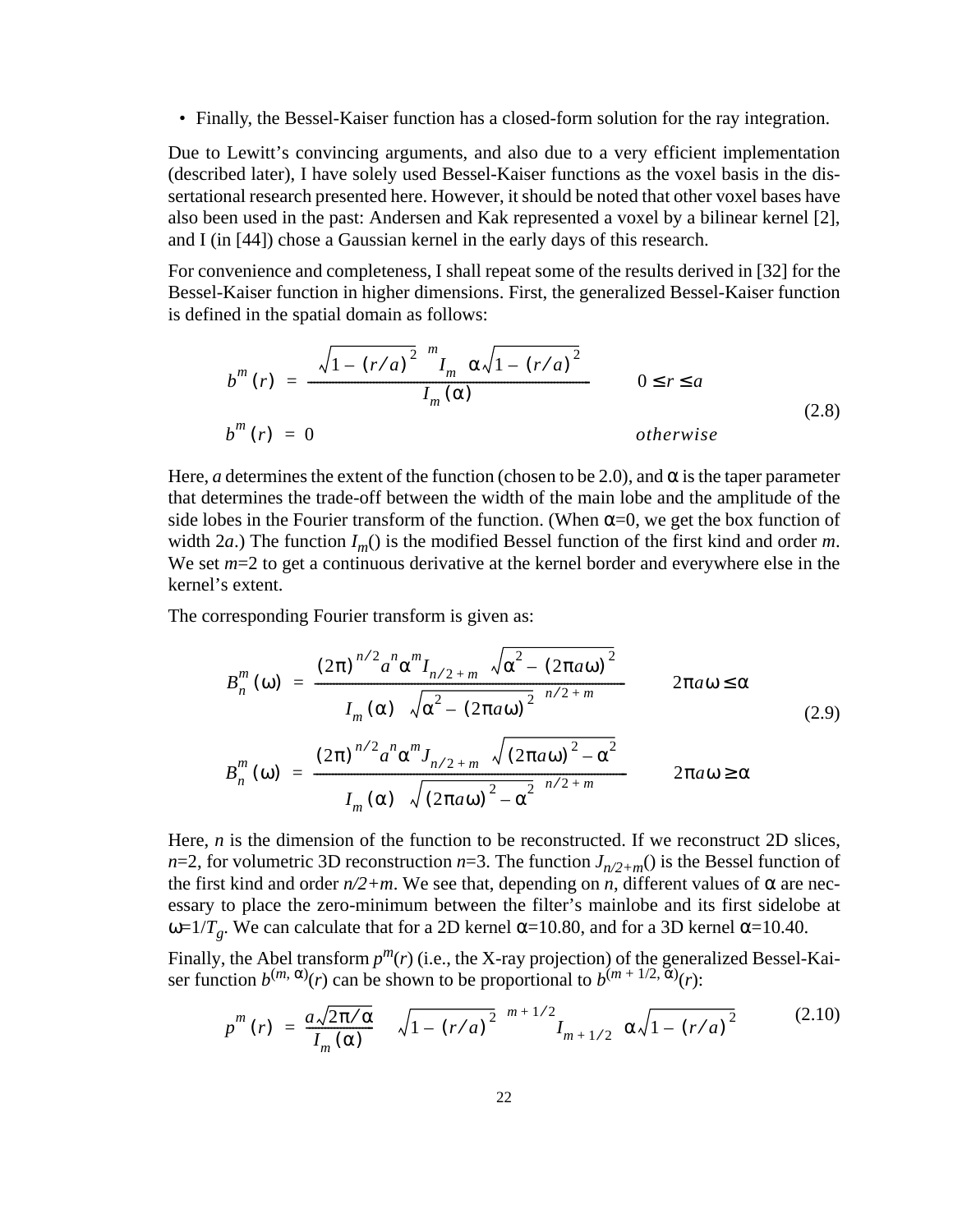#### **2.1.3 The Kaczmarz method for solving the system of linear equations**

 Let me now return to equation system (2.1) and see how it can be solved. The first problem is that we cannot assume that  $R=N$ , actually in most applications  $R \neq N$ . In some cases we can enforce  $R=N$  by adding interpolated subpixels in the projection images or by adding projections. But nevertheless, the enormous size of *W* prohibits the use of matrix inversion methods to solve *WV*=*P* for *V*. When *R*>*N,* least squares methods could be applied, but this also proves to be computationally impractical if *N* is large. In the most common case, where *N*>*R*, many solutions exist that satisfy *WV*=*P*. It is the goal of ART to find that solution that represents the closest approximation to the object function from which the projection images were obtained.

Setting aside the issue that in most cases  $R \neq N$ , it turns out that usually noise and sampling errors in the ART implementation do not provide for a consistent equation system anyhow. Thus, Gordon, Bender, and Herman [17] selected an iterative scheme proposed by Kaczmarz [29] as early as 1937 to solve the equation system. In this procedure, one starts from an initial guess for the volume vector,  $V=V^{(0)}$ , and selects at each iteration step *k*, *k*>0, one of the equations in (2.1), say the one for  $p_i$ . A value  $p_i^{(k)}$  is measured which is the value of pixel *i* computed using the voxel values as provided by the present state of the vector  $V=V^{(k)}$ . A factor related to the difference of  $p_i^{(k)}$  and  $p_i$  is then distributed back onto  $V^{(k)}$ which generates  $V^{(k+1)}$  such that if a  $p_i^{(k+1)}$  were computed from  $V^{(k+1)}$ , it would be closer to  $p_i$  than  $p_i^{(k)}$ . Thus, we can divide each grid update into three phases: a projection step, a correction factor computation, and a backprojection step.

The correction process for one element of *V*, i.e. *vj* , can be expressed by:

$$
v_j^{(k+1)} = v_j^{(k)} + \lambda \frac{p_i - \sum_{n=1}^N w_{in} v_n^k}{\sum_{n=1}^N w_{in}^2} w_{ij}
$$
 (2.11)

where  $\lambda$  is the *relaxation factor* typically chosen within the interval  $(0.0,1.0]$ , but usually much less than 1.0 to dampen correction overshoot. This procedure is performed for all equations in (2.1). After all equations have been processed, in some order, and the grid has not converged to a solution fitting some convergence criterion, the just described procedure is repeated for another iteration, and so on. See also Figure 2.6 for a detailed illustration of the ART algorithm.

Figure 2.7 shows a geometric illustration of the Kaczmarz algorithm, solving a system of two linear equations. The axes represent the two unknowns  $v_1$  and  $v_2$ , while the lines represent the two equations (the slopes are given by the weight factors). The solution is the intersection of the two lines. One starts with an initial guess  $V^{(0)}$ . It can be shown that a *V* correction is equivalent to dropping a line perpendicular to the line representing the selected equation, starting at the current state of  $\vec{V}^k$ , and intersecting this line with the line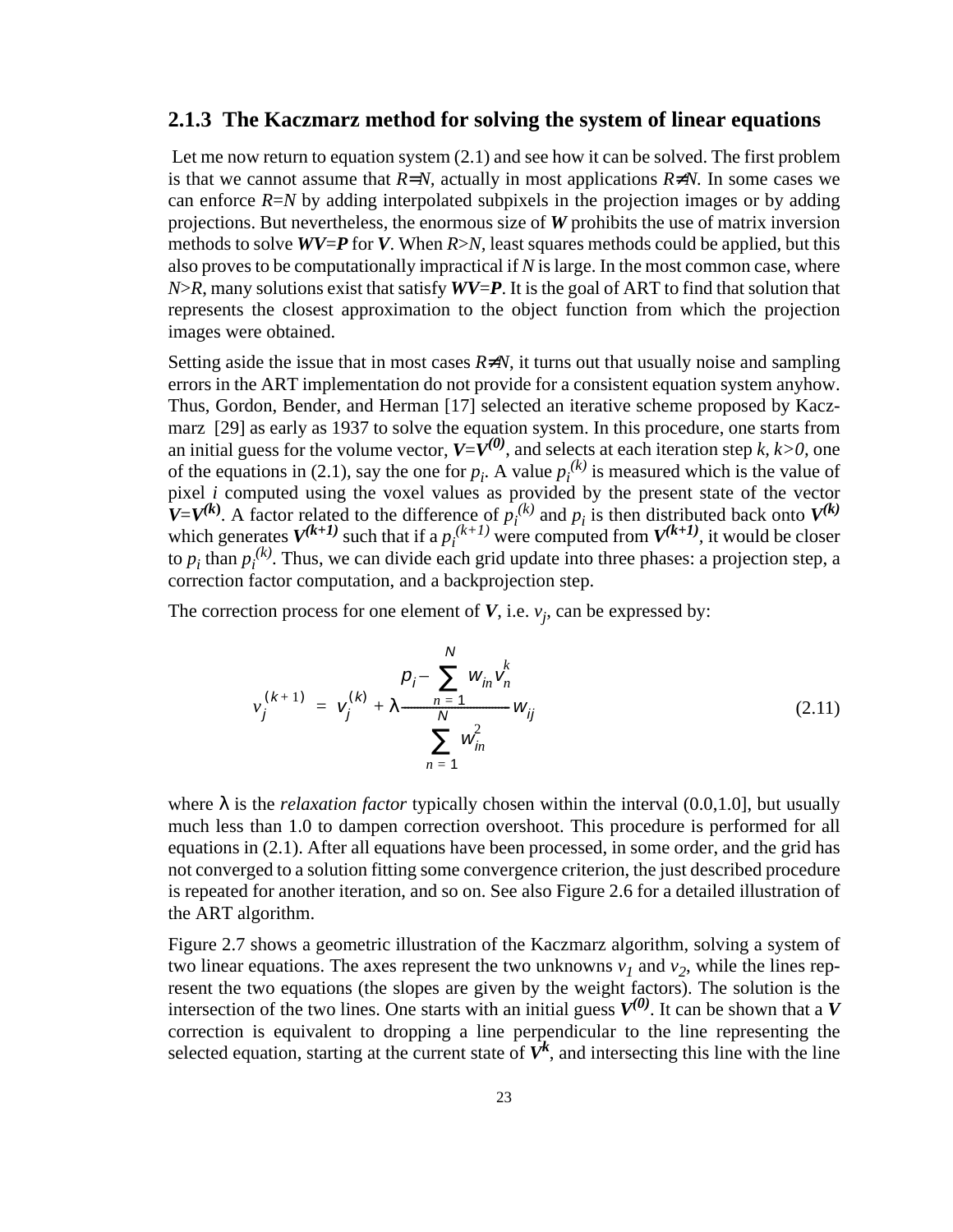





FIGURE 2.6: The ART algorithm. The colors in the equation refer to the corresponding highlighting colors in the algorithm.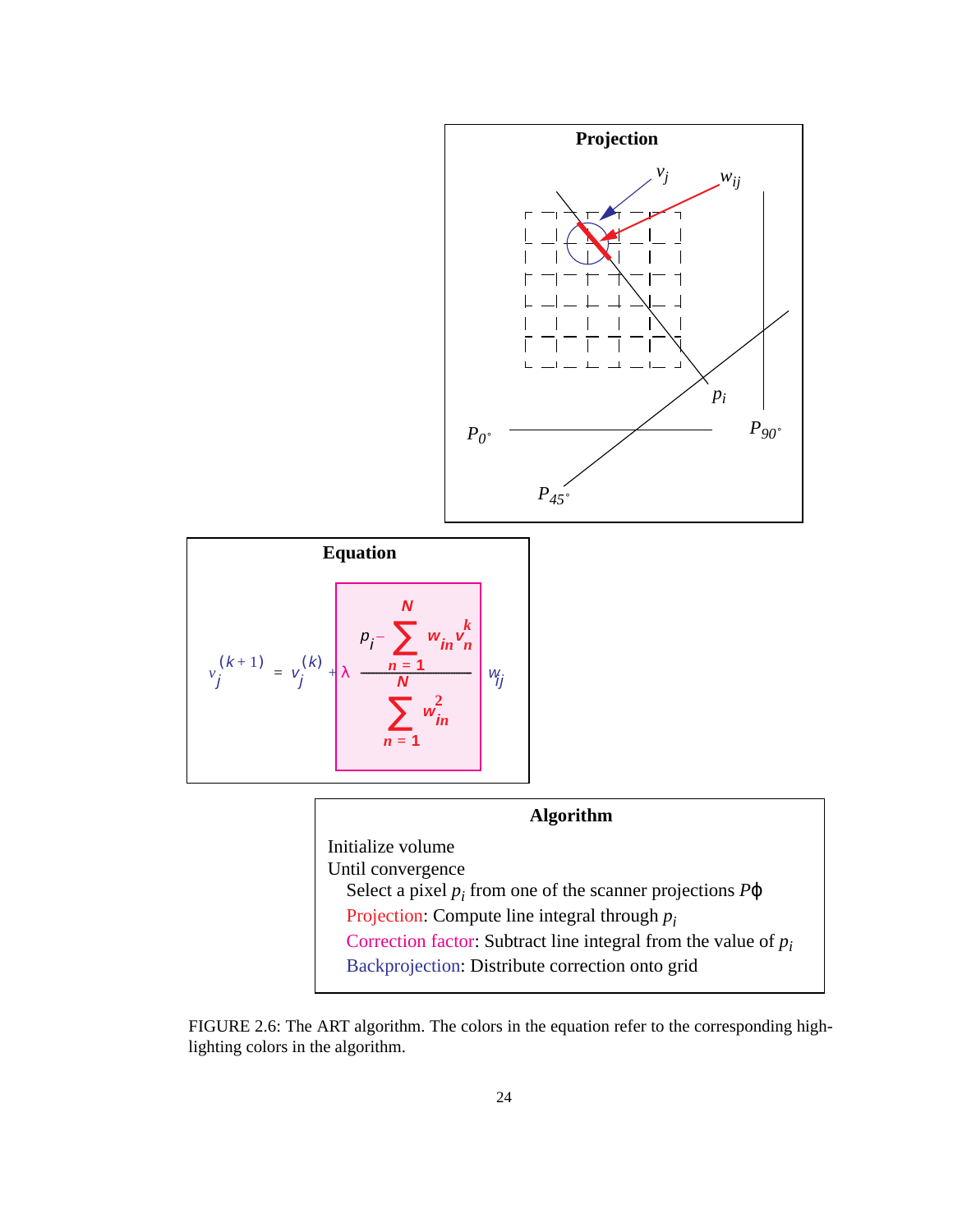representing the selected equation. This intersection point represents the new state of the vector *V*,  $V^{k+1}$ . We then select a new equation and perform this procedure again. It is obvious that this procedure will converge faster the more orthogonal the lines (i.e., the equations) are. While orthogonalization using the Gram-Schmidt procedure is computationally not feasible, attempts exist to pairwise orthogonalize the equation system [51]. These attempts, however, have not become popular. A way to achieve an *approximate* pairwise orthogonalization is to carefully plan the order in which the equations are applied. It is desirable that subsequently applied equations are as orthogonal as possible. In this manner, one can reach the solution point faster. Chapter 3 of this dissertation will elaborate more on this issue. For more than two unknowns, the equations become hyperplanes. Note, however, that once there are more then two equations, the lines (hyperplanes) may not intersect at one single point. This could be due to noise in the projections (i.e., equations) or inaccurate estimation of the weight factors. In this case, many (approximate) solutions exist, and the relaxation factor  $\lambda$ , the initial guess, and the equation ordering potentially all have a great effect on which solution of the many approximate solutions ART will come closest to.



FIGURE 2.7: Kaczmarz' iterative procedure for solving systems of linear equations. This example solves 2 equations for 2 unknowns,  $v_1$  and  $v_2$ . Each equation is represented by a line. The solution is the intersection of the two lines. To find the solution point, one starts with an initial guess, selects one of the equation lines, and drops a line perpendicular to it, starting at the initial guess. The intersection point then becomes the new guess. The procedure is continued until the solution point is reached, or one gets sufficiently close to it. In higher dimensions, the lines become hyperplanes.

As was hinted on in the previous paragraph, the initial guess  $V^{(0)}$ , the order in which the equations are chosen in corrective process, and the accuracy of the weight factors  $w_{ij}$  all have a significant impact on what solution  $V^{(s)}$  the vector *V* converges to. It was proven by Tanabe [63] that the Kaczmarz approach will generally converge to a vector  $V^{(s)}$  such that  $|V^{(0)} - V^{(s)}|$  is minimized. However, I have found that, in practice, the initial guess is not so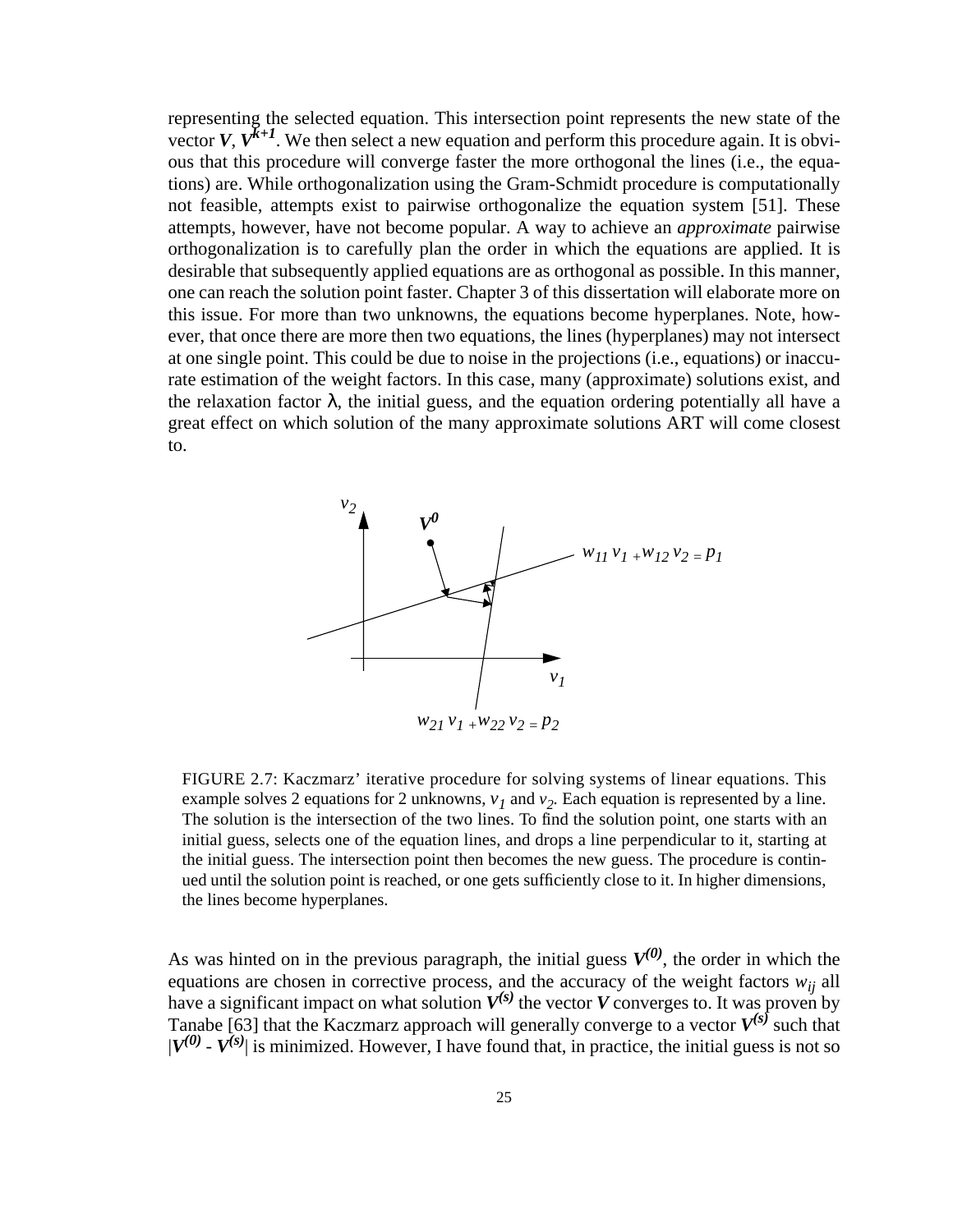important. It is more the accuracy of the weights, the magnitude of the relaxation factor  $\lambda$ , and the order in which equations are selected, that play a large role both in speed of convergence and in the quality of the reconstruction that is converged to. I will expand on all these topics in the subsequent chapters of this dissertation.

#### **2.1.4 Efficient grid projection**

The sum terms in the nominator and denominator of equation  $(2.11)$  require us to compute the integration of a ray across the volume. However, we do not need to compute the ray integrals via the slow process of raycasting. As we have already seen in Section 2.1.2, a voxel weight factor corresponds to the integration of the ray across the interpolation kernel function. So all we really need to do is to accumulate the individual kernel contributions for a given ray (squared, in the denominator of equation (2.11), or scaled by the voxel value, in the nominator). Very efficient methods exist to build a ray integral from these individual voxel contributions. If the interpolation kernel is radially symmetric, we can pre-integrate the kernel integrals  $\int h(s) ds$  (compare equation (2.7)), often analytically, into a lookup-<br>*h* slight distribution of the large of the local integral formation table. This lookup table is called the kernel *footprint*. In case of the Bessel-Kaiser function we may use equation (2.10) to calculate the kernel footprint lookup-table. We then map all voxel footprints to the screen, squared or scaled, where they accumulate into a projection image. It was Lee Westover who first proposed this approach in [66]-[68] and termed it *splatting.* He, however, did not use it for algebraic methods, but for volume rendering [28], where it is very popular up to this day. Matej and Lewitt considered splatting later for block-iterative, parallel-beam ART [33].

Alternatively, one can also use rays to intersect the lookup tables in volume space, again scale or square the indexed value, and accumulate the density integrals ray by ray. This approach was proposed much earlier than the splatting algorithm by Hanson and Wecksung in [22], this time for algebraic reconstruction. Note, however, that none of these approaches were ever extended to 3D cone-beam reconstruction. They were just used for 2D fan-beam reconstruction (in [22]) or for parallel-beam geometries (in [33]). Chapter 5 of this dissertation will expand both the splatting and the ray-driven approach to 3D cone-beam reconstruction and will also give very efficient implementations.

Both of these approaches capitalize on the fact that by placing an interpolation kernel *h* at each grid voxel *j* and scaling it by the grid voxel's value *vj* , we obtain a field of overlapping interpolation kernels that reconstructs the discrete grid function  $f_s$  into a continuous function *f*. Thus, both a projection of these voxel basis functions onto the screen and a traversal of the grid by interpolating rays yield (potentially) the same (X-ray) image. However, the former approach has the advantage that the footprint functions can be pre-integrated analytically or by good quadrature methods, which yields a highly accurate, almost analytical ray integral summation on the screen. Raycasting, on the other hand, interpolates the volume at discrete locations, which necessarily gives only an approximation to the analytical ray integral. How good this approximation will be depends on the ray step size and the quadrature method. Hence, the splatting approach, be it voxel-driven or ray-driven, is the best projection method, both for accuracy and for efficiency reasons.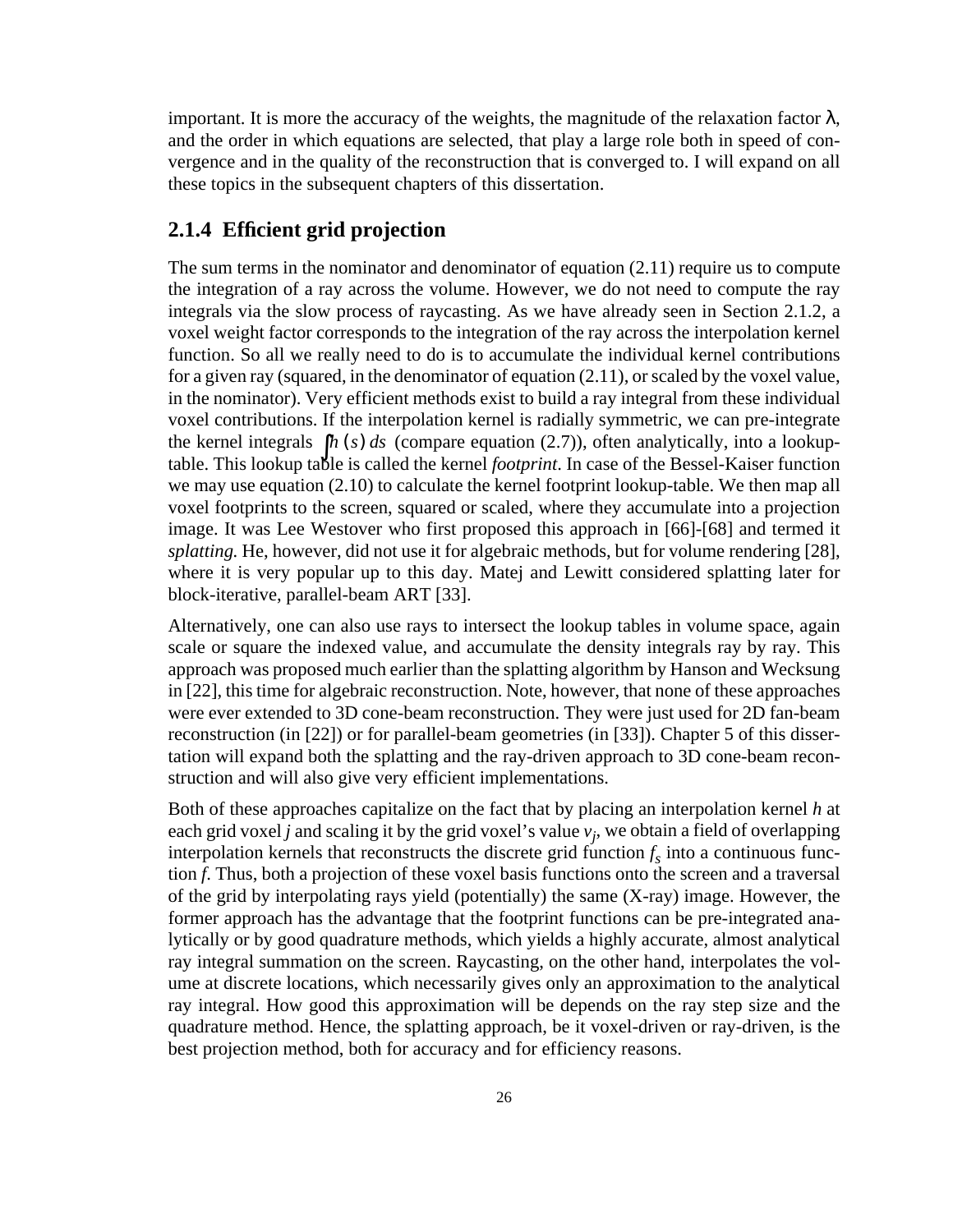So far, I have only discussed the projection step. But, as it turns out, backprojection is performed in a similar way, only that here the voxels receive (corrective) energy, scaled by their weight factors, instead of emitting it.

#### **2.1.5 Why ART needs fewer projections than FBP**

This question was answered by Guan and Gordon in [19] for the 2D parallel beam case. Let me repeat it here.

Usually one reconstructs on a square voxel grid with a sidelength of *n* voxels, thus the number of grid voxels *N*= $n^2$ . Also, we generally assume a circular reconstruction region. Voxels outside this region may be ignored. In this case we have  $(1/4) \pi n^2$  unknown voxel values and *n* pixels per 1D image. For equation system (2.1) to be determined, the number of projection images  $M_{ART}$  has to be:

$$
M_{ART} = \frac{(1/4)\pi n^2}{n} = \frac{\pi n}{4} = 0.785 \cdot n \tag{2.12}
$$

Let's see how many projections are needed for Filtered Backprojection (FBP). The sampling interval in Fourier space is at least  $\Delta \omega = 1/nT_g$ , and the maximum frequency is given by  $\omega_{max} = 1/(2T_g)$ . Due to the polar sampling in frequency space, the density of samples decreases as we go outward in the polar grid. To ensure a sampling rate of at least ∆ω everywhere in the polar grid, even at the boundary, the angular spacing between the projections (i.e., the Fourier slices) in frequency space needs to be:

$$
\Delta \varphi_P = \frac{\Delta \omega}{\omega_{max}} = \frac{2T_g}{nT_g} = \frac{2}{n}
$$
\n(2.13)

In order to provide adequate sampling in the periphery, one must oversample in the interior frequency regions. The number of projections  $M_{FBP}$  is then:

$$
M_{FBP} = \frac{\pi}{\Delta \varphi_P} = \frac{\pi n}{2} = 1.57 \cdot n \tag{2.14}
$$

Thus,  $M_{Alg} = M_{FBP} / 2$ .

In 3D reconstruction, one usually reconstructs on a cubic voxel grid, again with a sidelength of *n* voxels. Thus the number of grid voxels  $N=n^3$ . Also, for a 3D single-orbit reconstruction we generally assume a spherical reconstruction region. In this case we have  $(1/6)$  π*n*<sup>3</sup> unknown voxel values and  $(1/4)$  π*n*<sup>2</sup> relevant pixels per image. For the equation system (2.1) to be determined, the number of projection images  $M_{ART3D}$  has to be:

$$
M_{ART3D} = \frac{(1/6)\pi n^3}{(1/4)\pi n^2} = 0.67n
$$
\n(2.15)

This means that for *n*=128, a total of 86 projection images is required.

The widely accepted rule of thumb is that FBP requires at least *n* projection images [54] for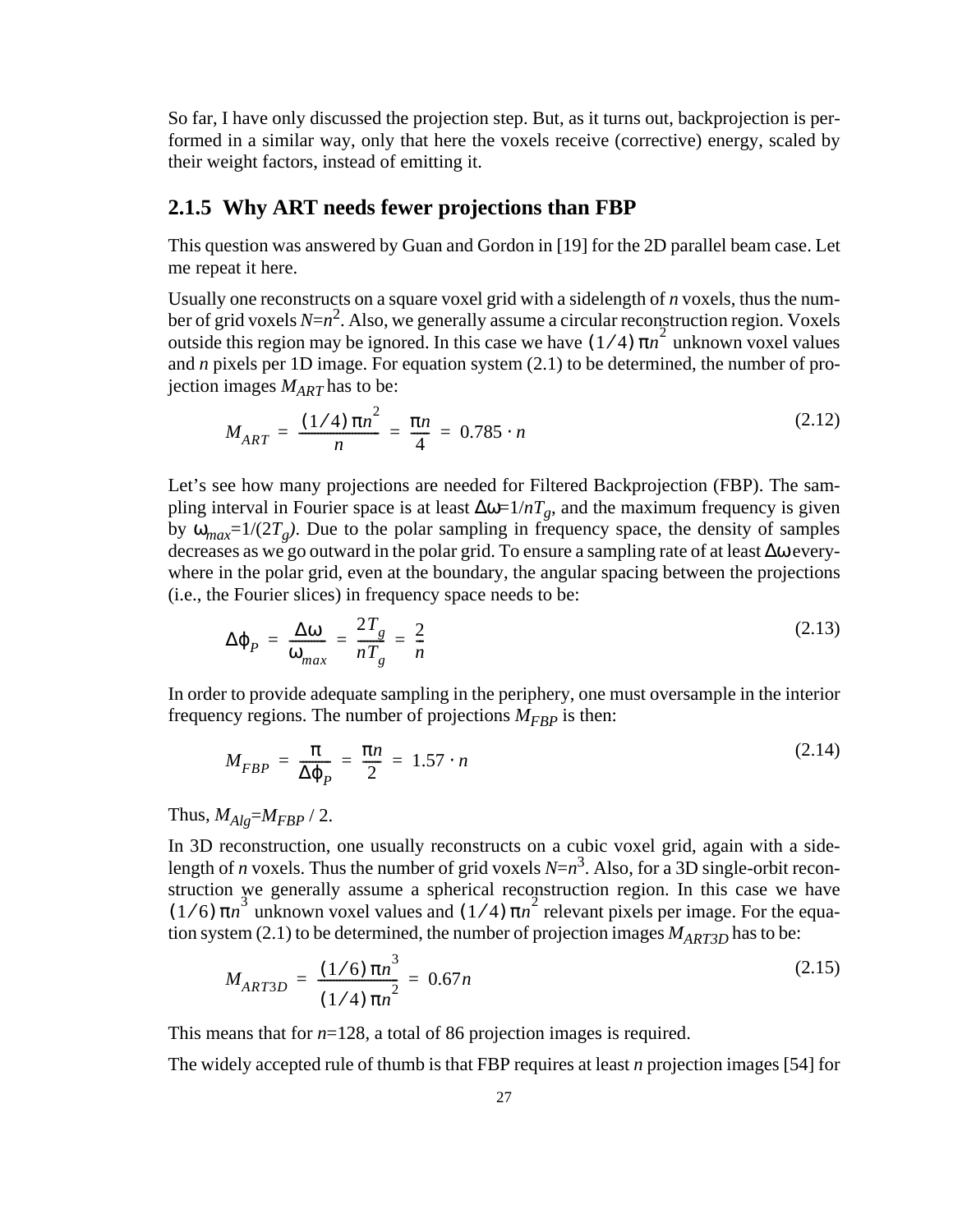good image quality. The previous calculation showed that ART requires about half of that. As a matter of fact, this is true for all algebraic methods, and not just ART.

We have now determined some of the factors in the cost equation (1.6), repeated here for convenience:

$$
\frac{Cost(Algebraic)}{Cost(FBP)} = \frac{2 \cdot a_{Alg} \cdot I \cdot M_{Alg}}{(1 + a_{FBP}) \cdot M_{FBP}}
$$

With the new knowledge that we just gained, we can rewrite this equation:

$$
\frac{Cost(Algebraic)}{Cost(FBP)} = \frac{2 \cdot a_{Alg} \cdot I}{(1 + a_{FBP}) \cdot 2} = \frac{a_{Alg} \cdot I}{(1 + a_{FBP})}
$$
(2.16)

We will find out about the other factors later.

### **2.2 Simultaneous ART (SART)**

In 1984, Andersen and Kak noticed (in [2]) that a voxel may be traversed by many rays during one iteration. They showed that ART's method of updating the grid for every ray caused "striping" in the reconstruction. These correction stripes in turn were blamed for the high overall level of noise that existed in the ART reconstructions back in those days. The authors argued further, that if, in contrast to ART, the correction terms were accumulated for each voxel and the grid was only updated after each iteration, as was done in the Simultaneous Iterative Reconstruction Technique (SIRT) [14], then this "striping" was apparently suppressed. The problem with SIRT, however, was the long time it needed for convergence. In an attempt to combine the positive aspects of both techniques, i.e. ART and SIRT, Andersen and Kak developed the Simultaneous ART (SART) [2]. In this method, grid correction is not performed for each single pixel separately. Instead, a whole projection image is computed first (say at the orientation of  $P\phi$ ), and then each voxel in the reconstruction grid is corrected by an accumulated correction term that is due to all pixels in *P*ϕ. Since ambiguities manifested as noise are introduced into the reconstruction image if the correction terms are simply added, a weighted sum of the contributions is used to update a voxel.

Mathematically, this can be expressed as follows:

$$
v_{j}^{(k)} = v_{j}^{(k-1)} + \lambda \frac{\sum_{p_{i} \in P_{\varphi}} \left( \frac{p_{i} - \sum_{n=1}^{N} w_{in} v_{n}^{(k-1)}}{\sum_{n=1}^{N} w_{in}} \right) w_{ij}}{\sum_{p_{i} \in P_{\varphi}} w_{ij}}
$$
(2.17)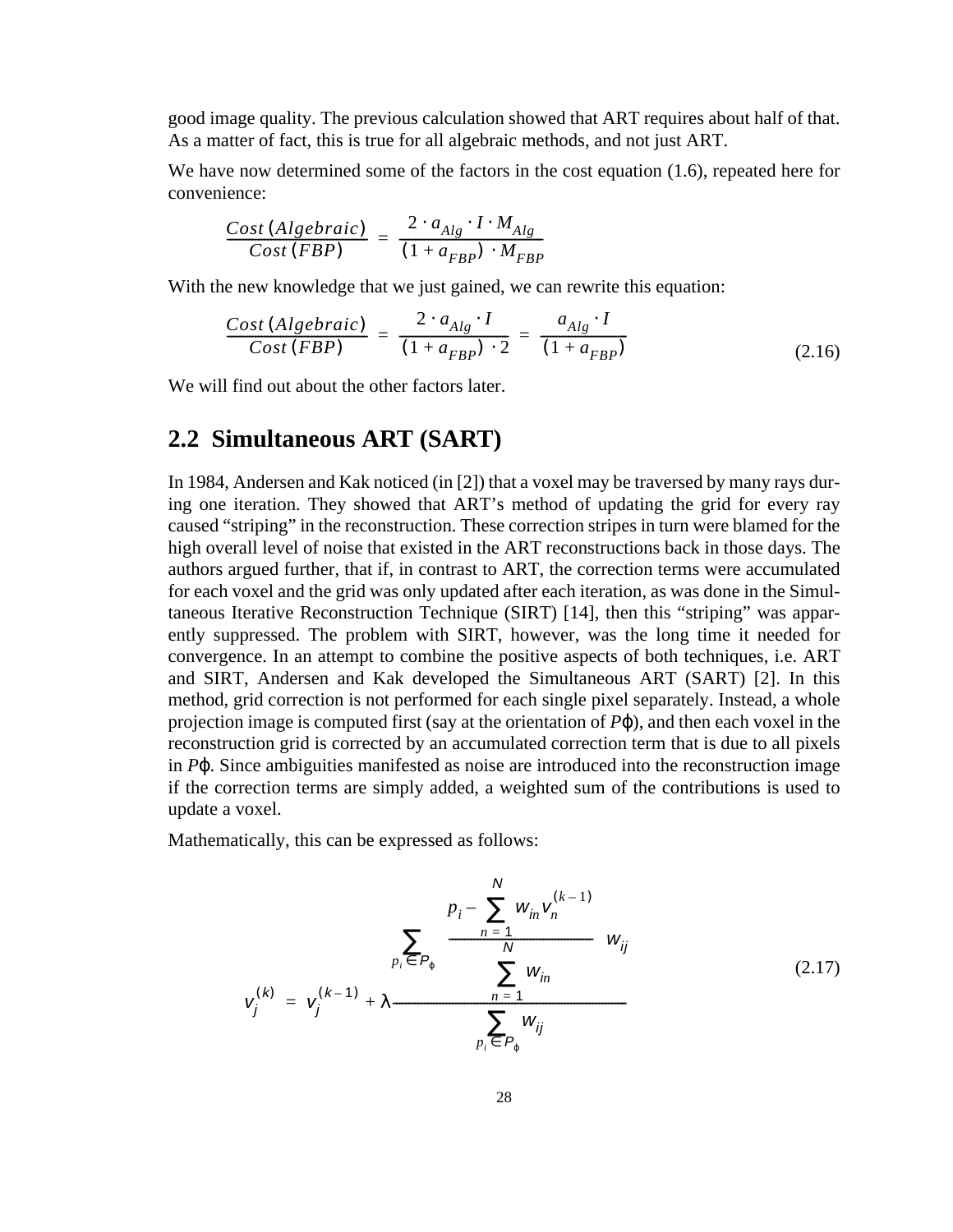Note that equation (2.17) differs from equation (2.11) in two ways: First, the correction terms imposed on a particular voxel  $v_j$  by a set of neighboring projection image pixels  $p_i$ are pooled using the respective  $w_{ij}$  factors to weight their influence. Second, we do not use the square of the  $w_{ij}$  in the sum of weights in the denominator of the correction factor term. Although ART in the spirit of Kaczmarz' method requires the sum of *squared* weights, SART seems to be more consistent with the concept of viewing ART as an inverse volume rendering technique [28], where a volume is iteratively reconstructed by a sequence of summed volume renderings (the projections) and inverse summed volume renderings (the backprojections). In this context, it makes sense to normalize each ray integral by the physical length of the ray, represented by  $\sum_{n} W_{in}$ . The SART procedure is illustrated in Figure 2.6 in greater detail.

Later research [35], and also my own experience [38], has indicated, that it was probably not the image-based SART correction procedure itself that has prevented the noise-like artifacts from occurring, rather, it was Andersen and Kak's use of a better interpolation kernel, i.e. the bilinear function, as a voxel basis. Still, SART has many advantages, due to its image-based approach:

- It proves to be the better method for cone-beam reconstruction (unless ART is modified, as we will see later).
- It lends itself very well for a graphics hardware-accelerated approach.

Both of these advantages have been discovered in the course of this dissertation research. However, it was also discovered that SART is slightly slower than ART in software, due to the voxel-based pooling of correctional updates.

### **2.3 Other Algebraic Reconstruction Methods**

Finally, I would like to mention other existing algebraic methods. I have already touched on the Simultaneous Iterative Reconstruction Technique, proposed shortly after ART by Gilbert [14]. In this approach, the voxels are only updated after the corrections due to all *R* projection pixels have been computed. These corrections are then properly weighted and normalized (similar to SART) before adding them to the voxels. SIRT's approach is rather slow and has not gained a wide popularity due to that fact. The circumstance that the SIRTcousin SART does not perform quality-wise any better for cone-beam reconstruction than (a modified version of) ART (as demonstrated in this dissertation) may serve as evidence that SIRT probably will not do so either.

Algebraic reconstruction methods that update the grid separately for each ray (such as traditional ART) are called row-action methods, since each computation step is equivalent to a dot product of one row in the weight matrix *W* and the object vector *V*. In contrast, methods that correct the grid based on the projection of a block of rays involving a multi-element set of such dot products are called block-iterative methods. These methods are discussed for example in [7]. The block-iterative methods combine two or more (almost) parallel hyperplanes (see Figure 2.7) to reach a convergence faster. SART and SIRT are not strictly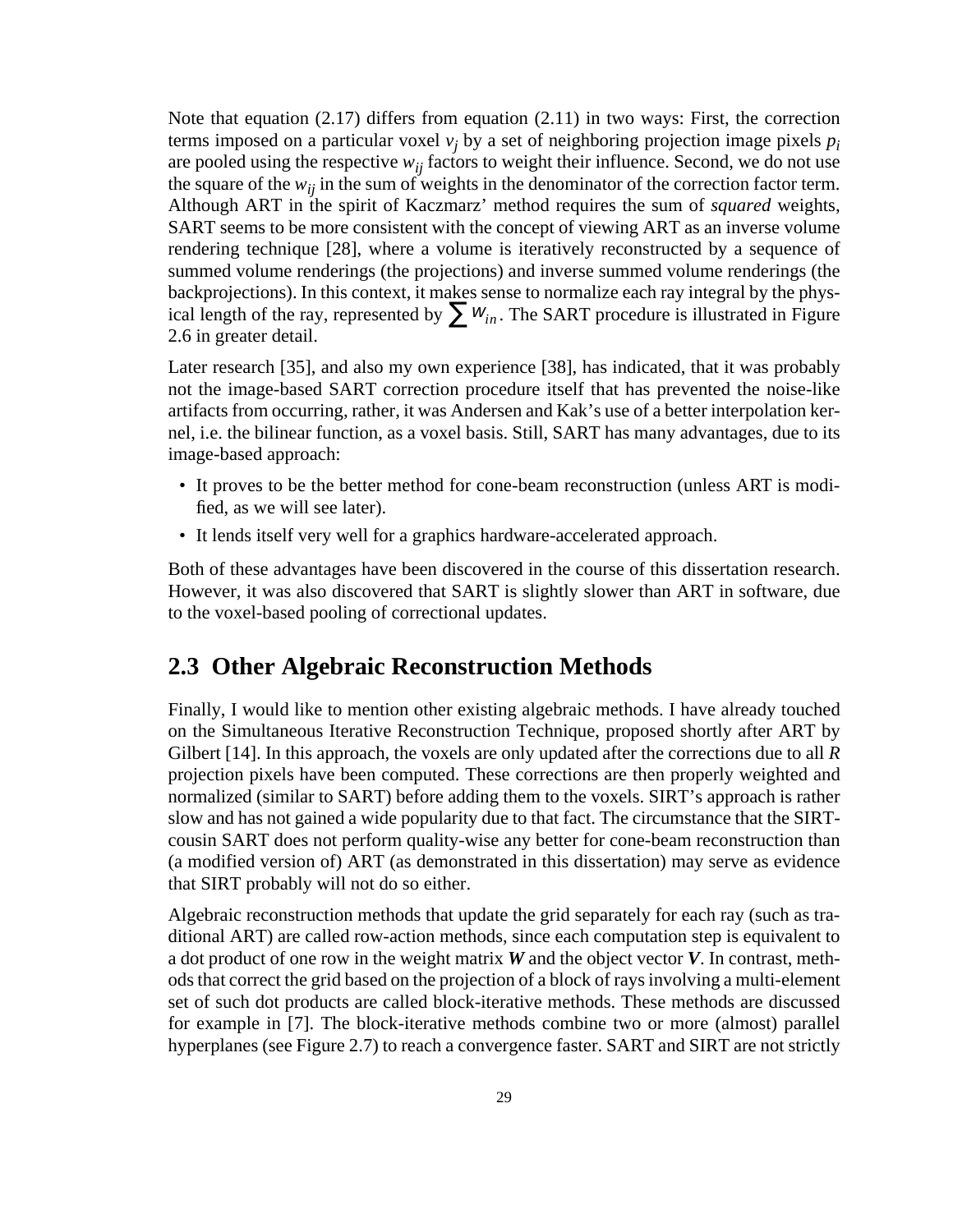





FIGURE 2.8: The SART algorithm. The colors in the equation refer to the corresponding highlighting colors in the algorithm.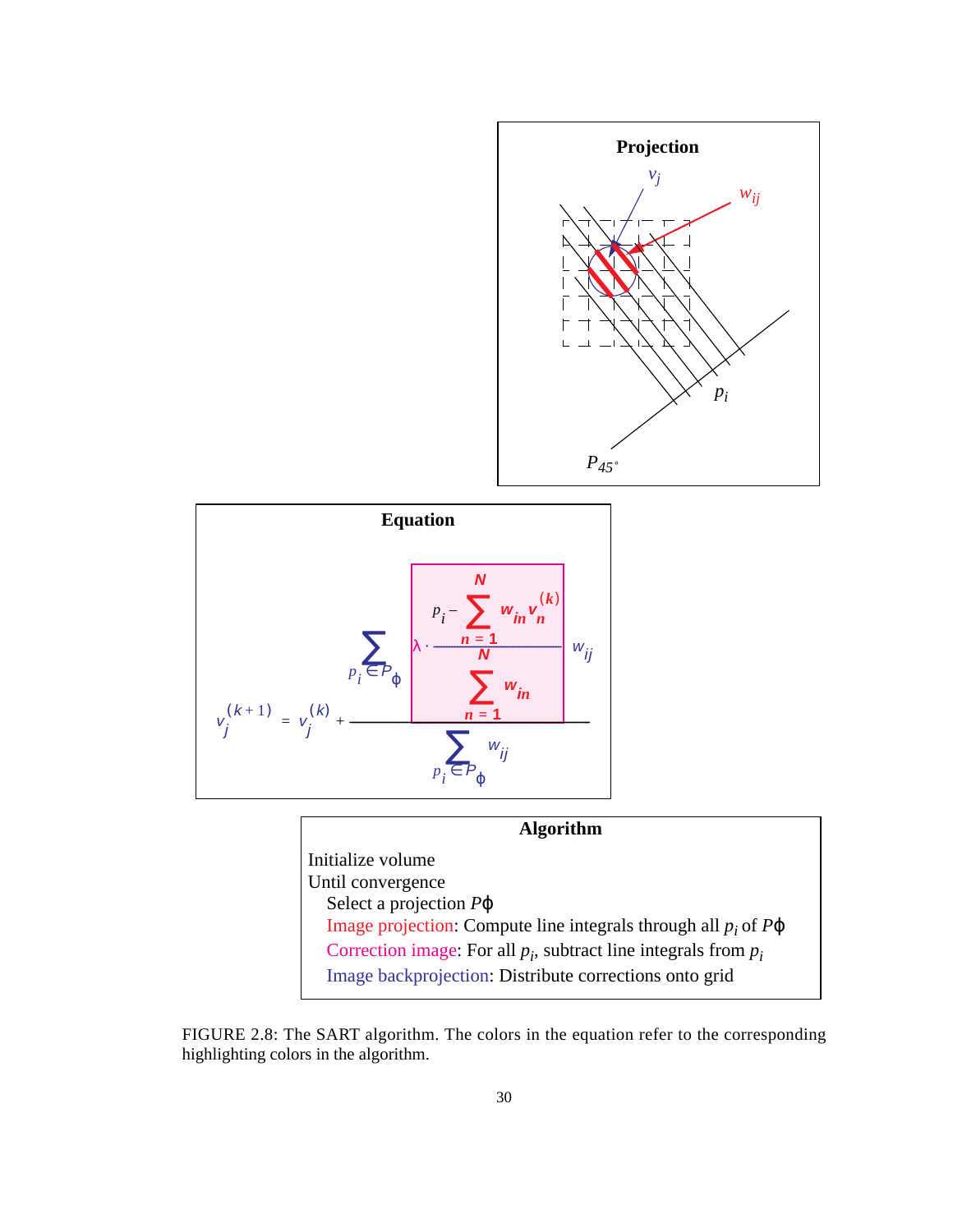members of the traditional block-iterative algebraic methods. However, they also combine equations (due to one projection or due to all projections) in an attempt to update the volume with a correction that is a is based on many equations, and not just one.

Along with (additive) ART, Gordon, Bender, and Herman also proposed Multiplicative ART, or MART [17]. The correction equation is:

$$
v_j^{(k+1)} = \lambda \frac{\rho_j}{N} v_j^k
$$
  

$$
\sum_{n=1}^N w_{jn} v_n^k
$$
 (2.18)

This method has the advantage that, in contrast to ART, a voxel can never be corrected to values less than zero (which is not in the solution space). However, MART has never reached the popularity of ART, and the original authors found that while ART seems to minimize the overall variance of the reconstruction, MART maximizes the entropy.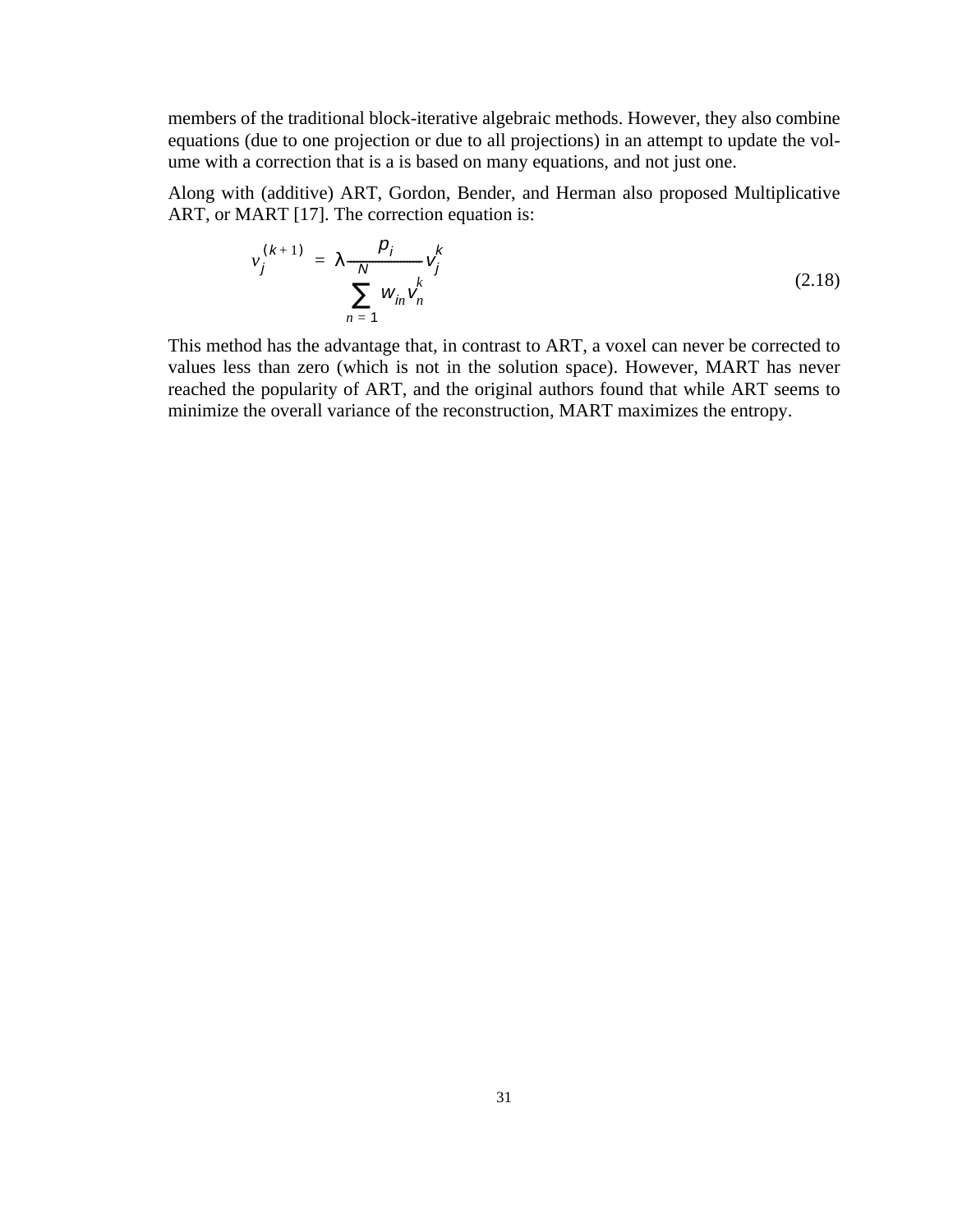## **CHAPTER 3**

# **A GLOBALLY OPTIMIZING PROJECTION ACCESS ALGORITHM**

As was mentioned in the previous chapter, the order in which the projections are applied in the iterative reconstruction procedure has a crucial effect both on reconstruction quality and speed of convergence. This chapter will present a new projection ordering method, termed the Weighted Distance Scheme (WDS), that is superior to the existing methods of this kind. I will start with some background on this topic, describe the existing methods and their shortcomings, and then turn to the specifics of the new method. Note, that for the remainder of this chapter, an iteration constitutes a sequence of grid corrections in which all available projections are utilized exactly once.

## **3.1 Introduction**

Due to the problems associated with the linear equation system  $(2.1)$ , many solutions may exist. It is thus the goal of ART to converge to the solution that represents the closest approximation to the object function from which the projection images were obtained. In this respect, it has been known for quite some time [23][51] that both the quality of the approximation and the rate of convergence of the iterative reconstruction procedure depends, among other factors, on the order in which the projections are selected for grid correction.

A number of researchers have pointed out [18][25] that it is desirable to order the projections in such a way that subsequently applied projections are largely uncorrelated. This means that consecutively applied projections must have significantly different angular orientations. Indeed, it is intuitive to recognize that if subsequently selected projections are chosen at similar orientations, one tends to overly bias the reconstruction with respect to that viewing angle without adding much new information to the grid. Clearly, doing so prolongs the time for convergence and may also drive the approximate solution away from the desired solution.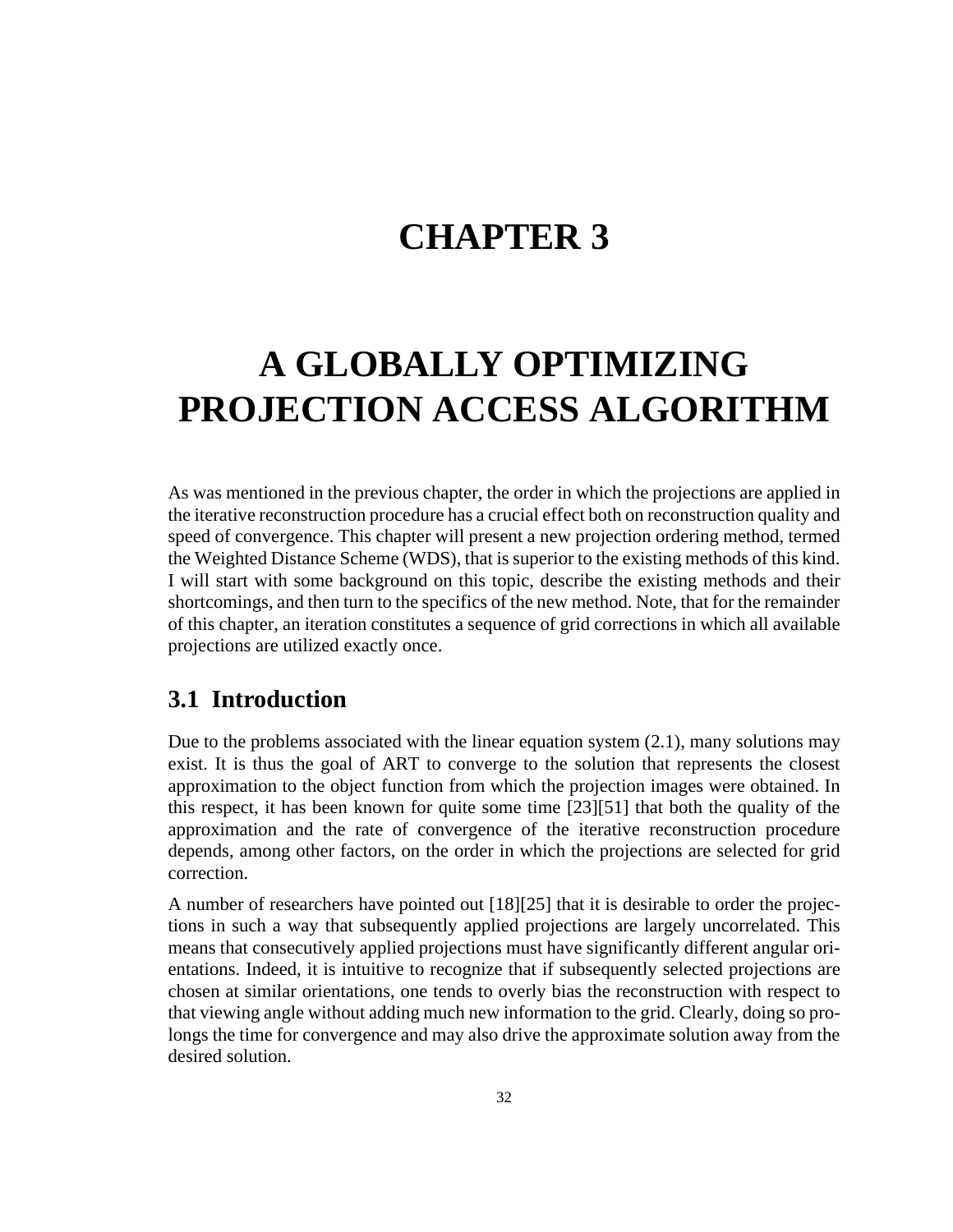While all previously proposed ordering schemes take great care to space far apart consecutively chosen projections, they somewhat neglect the problem of optimizing the selection in a global sense. It is the argument of this chapter that in the process of selecting a newly applied projection all, or at least an extended history of, previously applied projection orientations must be taken into account and weighted by their time of application.

In the following section, I will give a brief overview of previous work on projection access ordering methods. Then, in Section 3.3, I will present a novel projection ordering method, the Weighted Distance Scheme (WDS), which heuristically optimizes the angular distance of a newly selected projection with respect to the complete sequence of all previously applied projections (including those applied in the previous iteration) or any continuous, time-wise adjacent subset thereof. Finally, Section 3.4 gives a numerical comparison of the new method with respect to previous methods.

## **3.2 Previous Work**

In order to minimize correlation in projection access it seems advantageous to arrange the projections such that (Postulate 1):

- a. a series of subsequently applied projections is evenly distributed across a wide angular range,
- b. at no time is there an angular range that is covered more densely than others.

All of the existing methods tend to be strong in one of the two aspects, but weaker in the other. However, none of the previous methods comments on how one should proceed with the projection selection at iteration boundaries. It is clearly necessary to also include projections applied in previous iterations into the selection process. A smooth transition between iterations is warranted if the selection scheme is continuous across iteration boundaries.

Denoting *M* as the total number of projections in the set and *0*≤*j*≤*M-1* to be the number of projections already applied, Hamaker and Solmon [21] demonstrate in a fundamental treatment that a "good" permutation  $\tau$  of the ordering of the *M* projections is obtained when the minimum angle among (τ(*l*)-τ(*k*))⋅*180˚/M*, *0*≤*l*≤*j*, *0*≤*k*≤*j*, *l*≠*k* is maximized for each *j*. Postulate 1 could be regarded as a more heuristic interpretation of this finding.

Many implementations have used a fixed angle for projection spacing: SART, for example, uses a constant angle of 73.8˚ when *M*=100. For most *M* there is, however, no fixed angle that satisfies the criterion of maximizing the minimum angle for all 1≤*j*≤*M-1*.

An alternative method that uses variable angles between subsequent projections was proposed by Herman and Meyer [25]. It is based on the prime number decomposition (PND) of *M*. This method, however, requires that *M* be non-prime. The same authors also refer to work performed by van Dijke [10] who concluded that, among all schemes he tried, a random projection permutation gave the best results. However, we may prefer an ordering scheme that is more controllable and deterministic than a random number generator.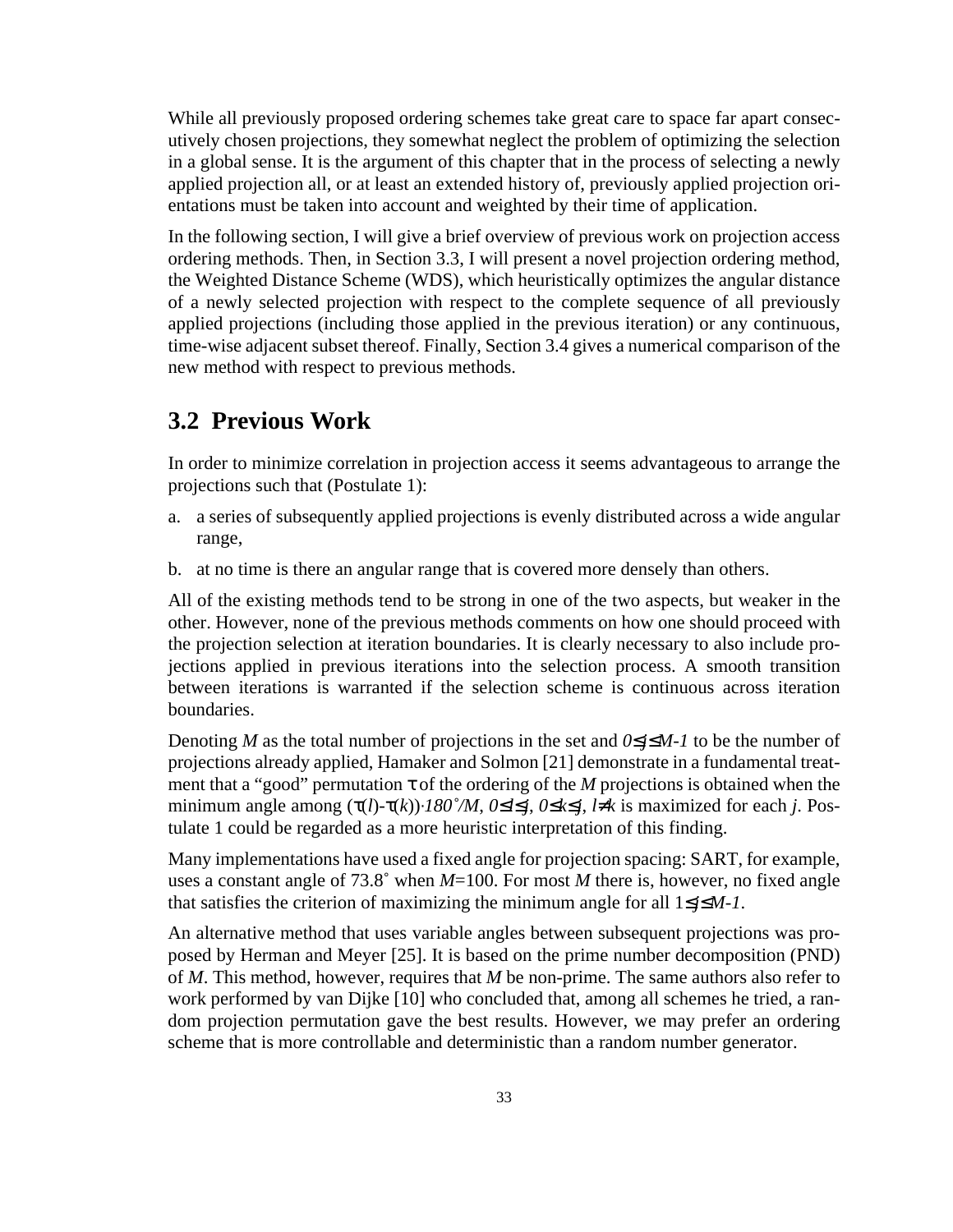More recently, Guan and Gordon [18] presented, what they termed, the Multilevel Access Scheme (MLS). This method works best when the number of projections is a power of 2, but can also be used, with minor modifications, in the general case. The following description is for the simple case of *M* being a power of 2: First, for level one and two, the method chooses the projections at  $0^{\circ}$ , 90°, 45°, and 135°. All subsequent levels *L*=3, .., *log<sub>2</sub>M* contain  $2^L$  views. The projection order at level L is computed by simply going through the list of all applied projections at levels  $l \leq L$  and adding  $M/2^L$  to their projection index. This method clearly covers all angular regions evenly over time, but may not always maximize the angle between subsequent projections.

Figure 3.1a shows, for *M*=30, the obtained permutation of the first 15 selected projection views when the scheme of PND is applied. Figure 3.1b shows the permutation for the MLS method under the same conditions. We observe that PND tends to cluster the projections around certain viewing directions. This may not be advantageous in light of our earlier comments with regards to an even spread of the applied projections around the reconstruction cycle. As expected, the MLS method generates a permutation that conforms more closely to this criterion.



FIGURE 3.1: Projection order permutation  $\tau$  for *M*=30 projections. For illustrative purposes only the first 15 ordered views are shown. The height of a bar corresponds to a view's place in the ordered sequence  $\tau$  (For instance, in (a) projection 5 is applied as the third projection after view 0 and view 15). The graphs shown are for: (a) Prime number decomposition (PND), (b) Multilevel access scheme (MLS).

### **3.3 The Weighted Distance Projection Ordering Scheme**

Let me now introduce a permutation scheme that seeks to enforce both parts of Postulate 1.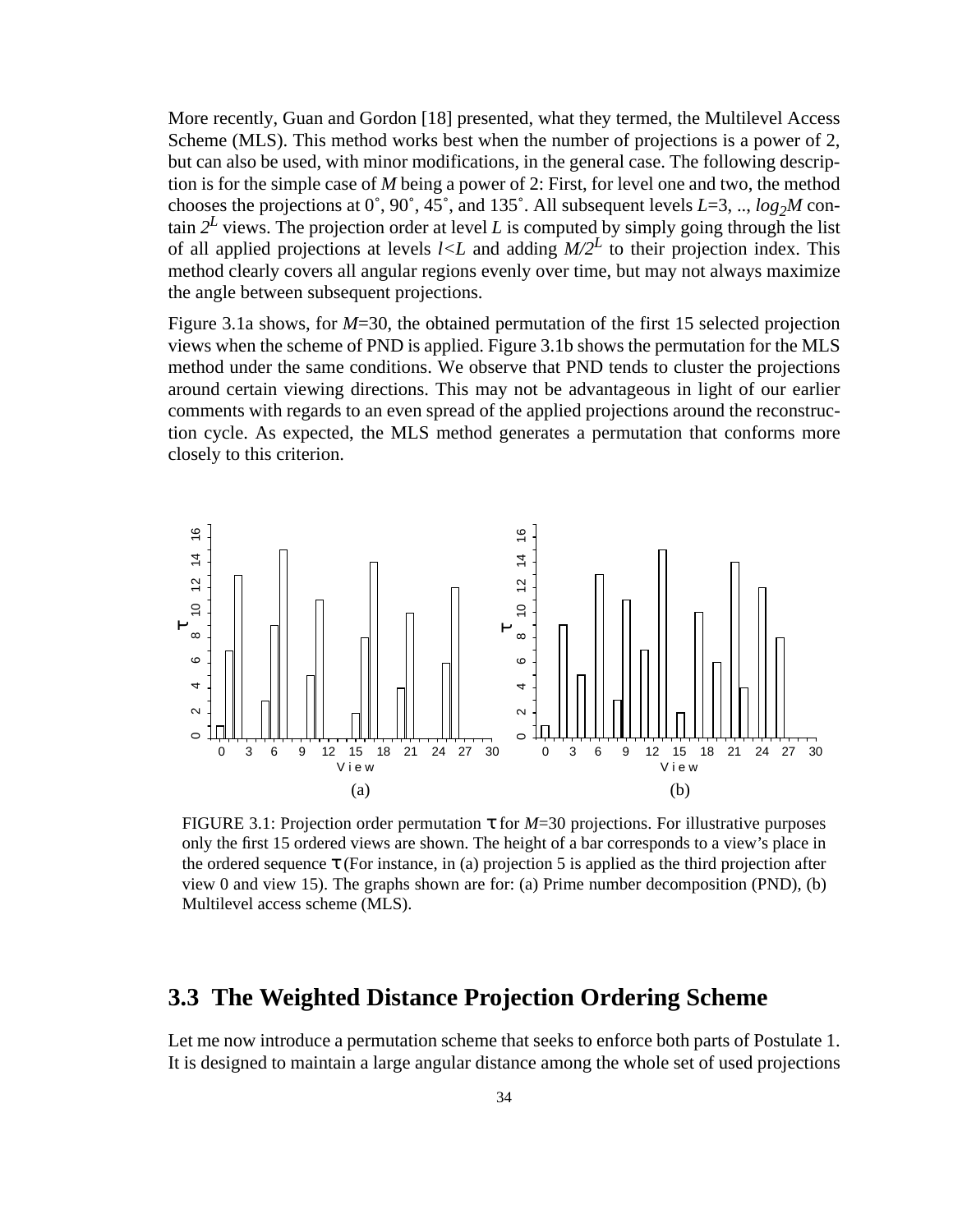while preventing clustering of projections around a set of main view orientations. The method selects, from the pool of unused projections, that projection that optimizes both the angular spacing and the spread with respect to the complete set or a recent subset of all previously applied projectional views. Hereby it takes into account that more recent applied projections should have a stronger influence in the selection process than projections that have been applied earlier in the reconstruction procedure.

The algorithm implements the permutation of the projection ordering as a circular queue Θ. The length *S* of Θ depends on how much of the projection access history is to influence the selection process. Since due to the decaying weighting function the influence of early projections diminishes to insignificance over time, early projections can be replaced by later ones in Θ as time evolves. In my implementation, I chose *S*=*M*: A projection's influential power fades to zero after *M* more projections have been selected. Note, however, that the number of influential projections represented by *S* can be chosen arbitrary large.

The projections  $P_i$ ,  $0 \le i \le M-1$ , are assumed to be equally spaced by an angle  $\varphi = 180^\circ/M$  in the interval 0≤*i*⋅ϕ*<*180˚. The first projection inserted into Θ (at position Θ[0]) and applied in the reconstruction procedure is always the projection at orientation angle  $\varphi=0^{\circ}$ , i.e.  $P_0$ . A list Λ is maintained that holds the *L* projections not yet used in the current iteration. At the beginning of each iteration,  $\Lambda$  is filled with all *M* projections. When a projection  $P_i$  is selected from Λ by our selection criterion, it is removed from Λ and inserted into Θ. Insertion can occur within two phases: the initial filling phase of Θ and the update phase of Θ. Let *Q* denote the number of projections currently in Θ. In the filling phase, *Q*<*S* and subsequently used projections are added to consecutive positions in Θ. In the update phase, *Q*=*S* and Θ now functions as a circular queue: The oldest projection in Θ is overwritten by the newly selected projection and ceases to influence the selection process. See Figure 3.2 for an illustration of the algorithm in pseudo-code.

| InitCircularQueue( $\Theta$ ); /* circular queue $\Theta$ is initially empty */                                                                                                                                                                                                                        |
|--------------------------------------------------------------------------------------------------------------------------------------------------------------------------------------------------------------------------------------------------------------------------------------------------------|
| while not converged<br>FillProjectionPool( $\Lambda$ ); /* all projections are available (again) */                                                                                                                                                                                                    |
| for $i=1M$<br>P=SelectProjection( $\Lambda$ , $\Theta$ ); /* select a projection P from $\Lambda$ based on the distance to<br>all previous applied projections in queue $\Theta^*$<br>RemoveFromList(P, $\Lambda$ ); /* P is removed from $\Lambda$ and no longer available for this<br>iteration $*/$ |
| AddToEndOfCircularQueue( $P$ , $\Theta$ ); /*P goes at the end of $\Theta$ , the oldest item in<br>$\Theta$ falls out if $\Theta$ is full $(Q = S)$ */                                                                                                                                                 |
| ApplyProjection(P); /* perform grid projection and backprojection for $P^*$ /                                                                                                                                                                                                                          |

FIGURE 3.2: Pseudo-code to illustrate insertion/removal of projections into/from circular queue  $\Theta$  and list  $\Lambda$  within the basic framework of ART.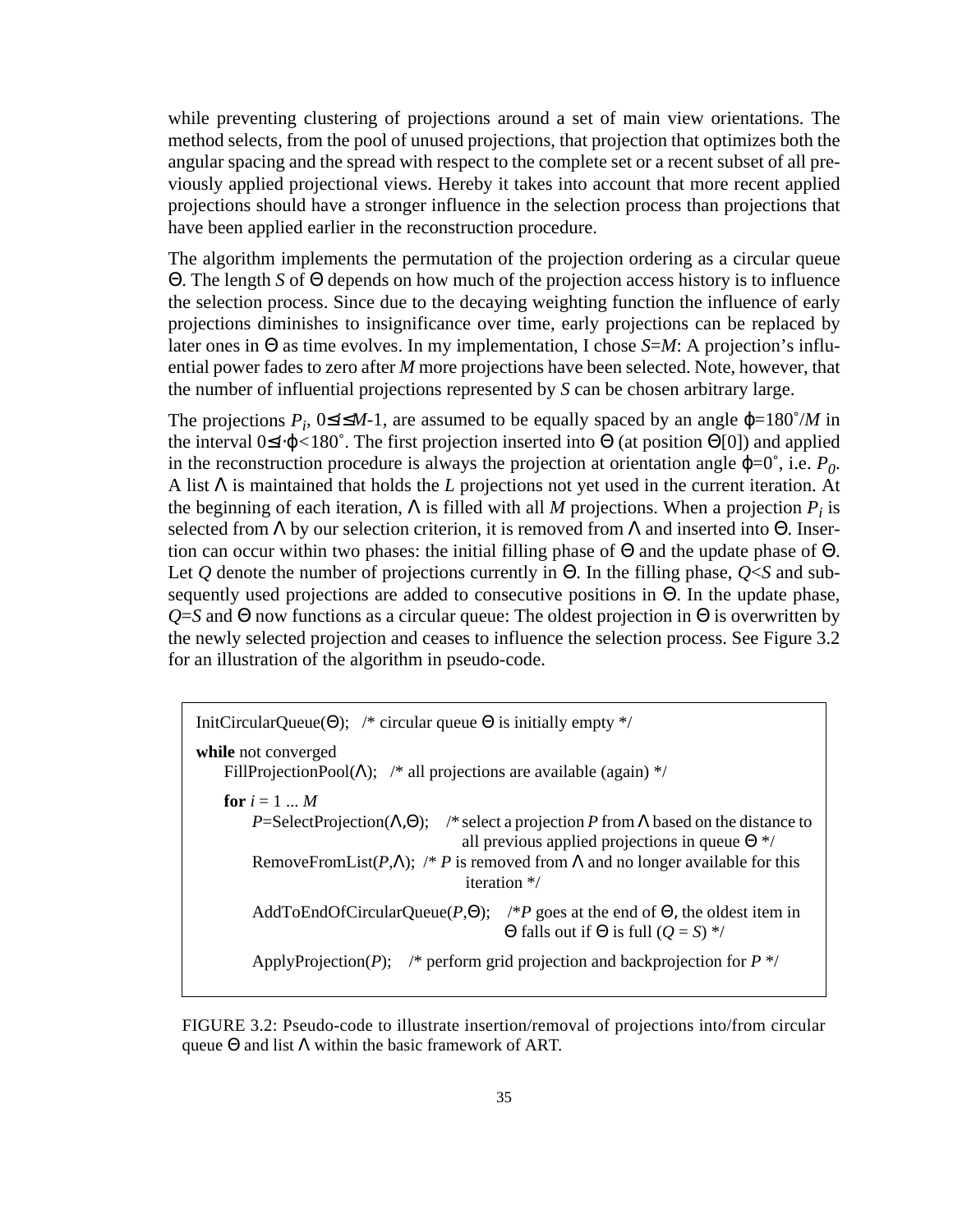Let me now describe the objective function used to select the next projection from  $\Lambda$  (i.e., the routine SelectProjection() in Figure 3.2): First, for each  $P_l$  in  $\Lambda$ , 0 ≤*l* < *L*-1, the weighted mean  $\mu_1$  of the "repulsive forces" exerted onto  $P_l$  by the projections  $P_q$  in  $\Theta$ ,  $0 \leq q \leq Q$ -1, Θ[*q*]≠Λ[*l*], is computed. The *repulsive force* is considered a measure of how close one projection is to another, it decays linearly with increasing distance between two projections. A smaller repulsive force results from a larger spacing of two projections. The minimal distance of two projections  $P_l$  and  $P_q$  is given by:

$$
d_{lq} = Min (|l - q|, S - |l - q|). \tag{3.1}
$$

The weighted mean of the repulsive forces acting on a projection  $P_l$ , denoted by  $\mu_l$ , is given by:

$$
\mu_{l} = \sum_{q=0}^{Q-1} w_{q} \cdot (S/2 - d_{lq}) / \sum_{q=0}^{Q-1} w_{q}
$$
\n(3.2)

where a weight factor  $w_q = (q + 1) / Q$ . The weighting ensures that projections applied more recently have a stronger repulsive effect than projections applied earlier in the reconstruction procedure.

However, using the distance criterion alone does not achieve the goals of Postulate 1. It was observed that a newly selected projection could minimize the distance criterion by being very distant to some projections in Λ, but at the expense of being very close to others. This circumstance lead to a situation where projections were selected from one of several clusters in a cyclic fashion, a condition we strived to avoid. In order to eliminate the large distance fluctuations that gave rise to this behavior I added a second measure to be minimized: the weighted standard deviation of the distances  $d_{lq}$ ,  $\sigma_l$ :

$$
\sigma_{l} = \sqrt{\sum_{q=0}^{Q-1} w_{q} \cdot \left(d_{lq} - \overline{d}_{l}\right)^{2} / \sum_{q=0}^{Q-1} w_{q}}
$$
(3.3)

Here  $\overline{d}_l = \sum d_{lq}/Q$  is the average distance of  $P_l$  to the  $P_q$ . Maintaining a small  $\sigma_l$  of the projection distances prevents projections from clustering into groups of angular viewing ranges.  $\overline{d}_l$  =  $\sum d_{lq}/Q$  is the average distance of  $P_l$  to the  $P_q$ . Maintaining a small  $\sigma_l$ 

We then normalize the  $\mu_l$  to a range of [0,1]:

$$
\tilde{\mu}_{l} = \frac{\mu_{l} - \underset{0 \le k < l-1}{M} (\mu_{k})}{\underset{0 \le k < l-1}{M} (\mu_{k}) - \underset{0 \le k < l-1}{M} (\mu_{k})} \tag{3.4}
$$

The normalized standard deviations  $\tilde{\sigma}_l$  are computed from the  $\sigma_l$  in a similar fashion.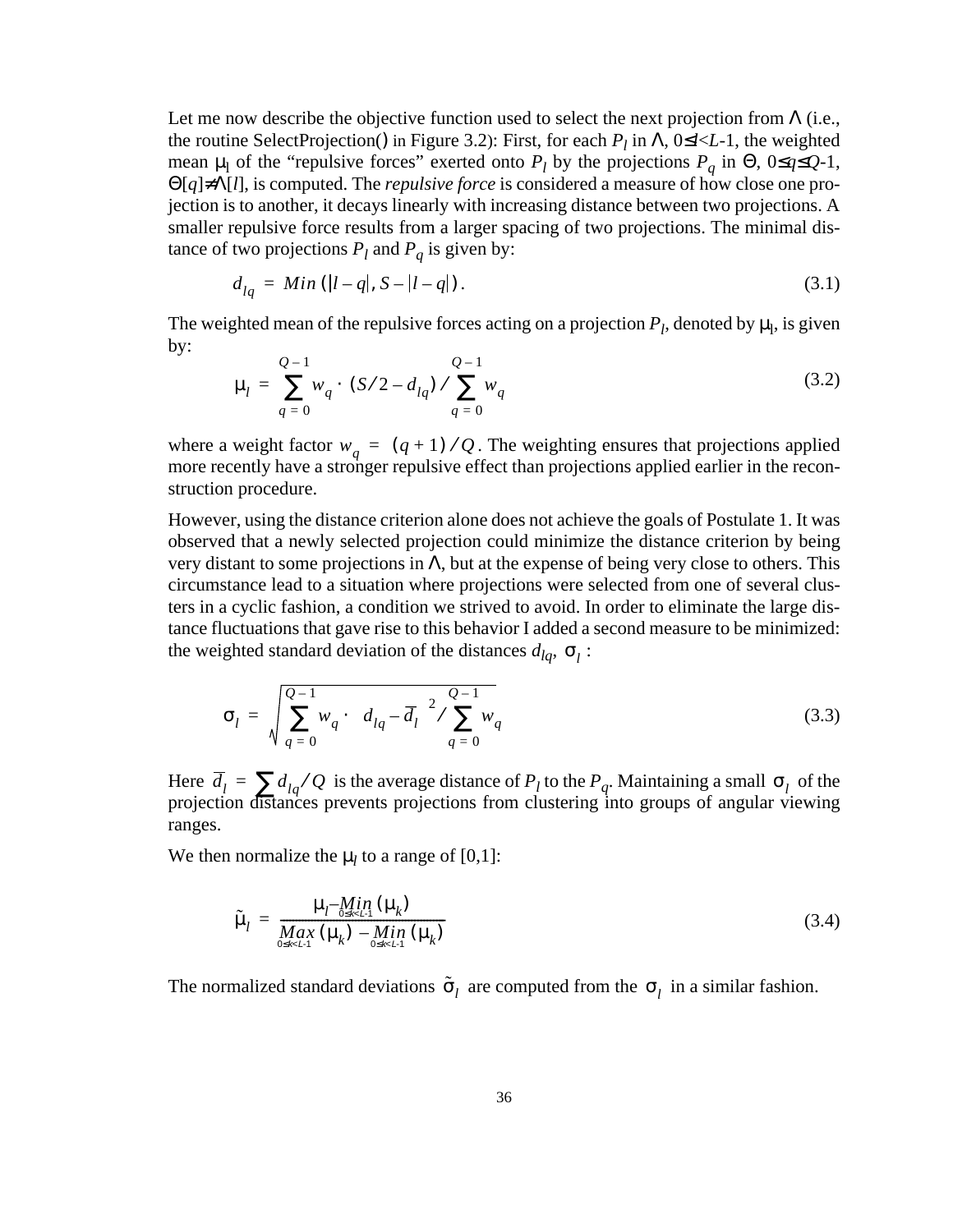Finally, we select that projection  $P_l \in \Lambda$  to be applied next that minimizes the weighted  $L_2$ norm:

$$
D_l = \tilde{\mu}_l^2 + 0.5 \cdot \tilde{\sigma}_l^2. \tag{3.5}
$$

Experiments indicated that a factor of 0.5 to weigh  $\sigma_l^2$  seemed to yield the best results for a wide range of *M*.

### **3.4 Results**

Table 3.1 gives the projection access orders for all six ordering schemes discussed in the previous sections (*M*=30): Sequential Access (SAS), Fixed Angle at 66.0˚ (FAS), Prime Number Decomposition (PND) [25], Random Access (RAS) [10], Multilevel (MLS) [18], and Weighted Distance (WDS).

In order to compare all presented methods with regards to Postulate 1, we define a discrete 2D space that is spanned by the projection index number and the projection access time instance. This space, called the Projection Access Space (PAS), is "sampled" by the projection ordering methods in a N-rooks fashion, i.e., no line and column can be sampled twice since the tuple (projection index, access time) is one-to-one and onto. Figure 3.3 shows the sampling patterns for the six projection ordering schemes for *M*=30.

By visual inspection, FAS, PND, MLS and WDS all seem to have a fairly uniform sample distribution. However, to capture the quality of the distributions in light of Postulate 1 in a more quantitative way, a descriptive metric is needed. Part a) of this postulate calls for a uniform distribution of the sample points in PAS. We may measure this property by sliding a square box across the PAS, counting the number of sample points inside the box at each box position, and computing the standard deviation of all counts. If all areas are equally sampled then the standard deviation should be small. We performed this analysis for *M*=30, 80, and 100, respectively. The sliding square box was dimensioned to capture about 10% of the samples on the average. Thus the box sizes were 10×10 for *M*=30, 25×25 for *M*=80, and 30×30 for *M*=100. Part b) of the postulate was designed to prevent the clustering of projections around a few angular ranges. We evaluate this property after half of the projections (i.e. *M*/2) have been applied. For this purpose, we slide a *M*/2×4 sized box along the vertical direction of the PAS, aligned to the left PAS border. Ideally, all boxes should have an equal number of applied projections in them (i.e., 2). Again, we count the number of incidences within each box and compute the standard deviation of all counts. A larger standard deviation is evidence for an uneven distribution caused by clustering.

The results of this analysis are listed in Table 3.2. We see, while PND performs well with respect to projection access uniformity, it tends to cluster projections into angular groups. On the other hand, MLS tends less to clustering (except for *M*=80), but exhibits inferior projection access uniformity. Table 3.2 also shows that WDS behaves equally well in both categories, access uniformity and cluster-freeness, where it is better or at least as good as any other method investigated.

Finally, we tested all projection access schemes on the low-contrast 2D Shepp-Logan phan-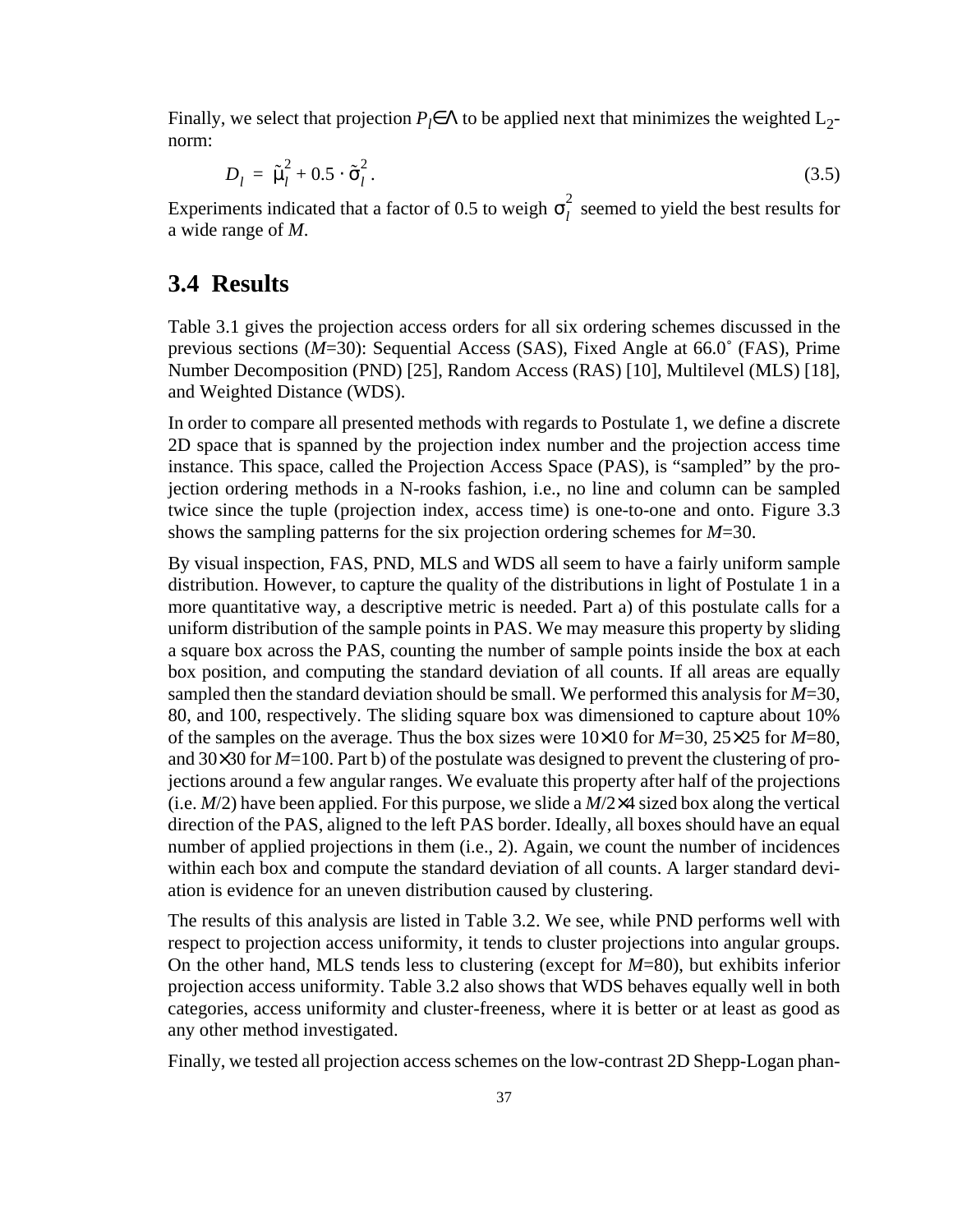| SAS              | FAS            | <b>PND</b>     | <b>RAS</b>       | <b>MLS</b>       | WDS              |
|------------------|----------------|----------------|------------------|------------------|------------------|
| $\boldsymbol{0}$ | $\mathbf{0}$   | $\mathbf{0}$   | 3                | $\boldsymbol{0}$ | $\boldsymbol{0}$ |
| $\mathbf{1}$     | 11             | 15             | 24               | 15               | 15               |
| $\overline{c}$   | 22             | 5              | 7                | 8                | 25               |
| 3                | 3              | 20             | $\overline{c}$   | 22               | $\overline{7}$   |
| $\overline{4}$   | 14             | 10             | $\mathbf{1}$     | $\overline{4}$   | 19               |
| 5                | 25             | 25             | 15               | 19               | $\mathbf{1}$     |
| 6                | 6              | $\mathbf{1}$   | $\boldsymbol{0}$ | 11               | 12               |
| 7                | 17             | 16             | 10               | 26               | 23               |
| 8                | 28             | 6              | 27               | $\overline{2}$   | 5                |
| 9                | 9              | 21             | 29               | 17               | 17               |
| 10               | 20             | 11             | 6                | 9                | 28               |
| 11               | $\mathbf{1}$   | 26             | 13               | 24               | 10               |
| 12               | 12             | $\overline{2}$ | 19               | 6                | 21               |
| 13               | 23             | 17             | 20               | 21               | 3                |
| 14               | $\overline{4}$ | $\overline{7}$ | 26               | 13               | 14               |
| 15               | 15             | 22             | 22               | 28               | 26               |
| 16               | 26             | 12             | $\overline{4}$   | $\mathbf{1}$     | 8                |
| 17               | $\overline{7}$ | 27             | 25               | 16               | 18               |
| 18               | 18             | 3              | 5                | $\overline{7}$   | 29               |
| 19               | 29             | 18             | 8                | 23               | 6                |
| 20               | 10             | 8              | 28               | 5                | 24               |
| 21               | 21             | 23             | 9                | 20               | 13               |
| 22               | $\overline{c}$ | 13             | 12               | 12               | $\overline{c}$   |
| 23               | 13             | 28             | 21               | 27               | 20               |
| 24               | 24             | $\overline{4}$ | 16               | 3                | 11               |
| 25               | $\sqrt{5}$     | 19             | 14               | 18               | 22               |
| 26               | 16             | 9              | 17               | 10               | $\overline{4}$   |
| 27               | 27             | 24             | 23               | 25               | 16               |
| 28               | 8              | 14             | 18               | 14               | 27               |
| 29               | 19             | 29             | 11               | 29               | 9                |

TABLE 3.1 Projection access orders for all six ordering schemes (*M*=30).

tom as described in [61] and shown in Figure 3.5. 80 projections of 128 rays each were computed analytically from the mathematical description of the ellipses that make up the phantom. In the reconstruction procedure,  $λ$  was set to a fixed value of 0.30 and an interpolation kernel based on the previously mentioned Bessel-Kaiser function was used.

For estimation of the reconstruction error we use the normalized *root mean squared error measure* [23]:

$$
error = \left[ \sum_{i=1}^{N} (o_i - v_i)^2 / \sum_{i=1}^{N} (o_i - \bar{o})^2 \right]^{\frac{1}{2}}
$$
(3.6)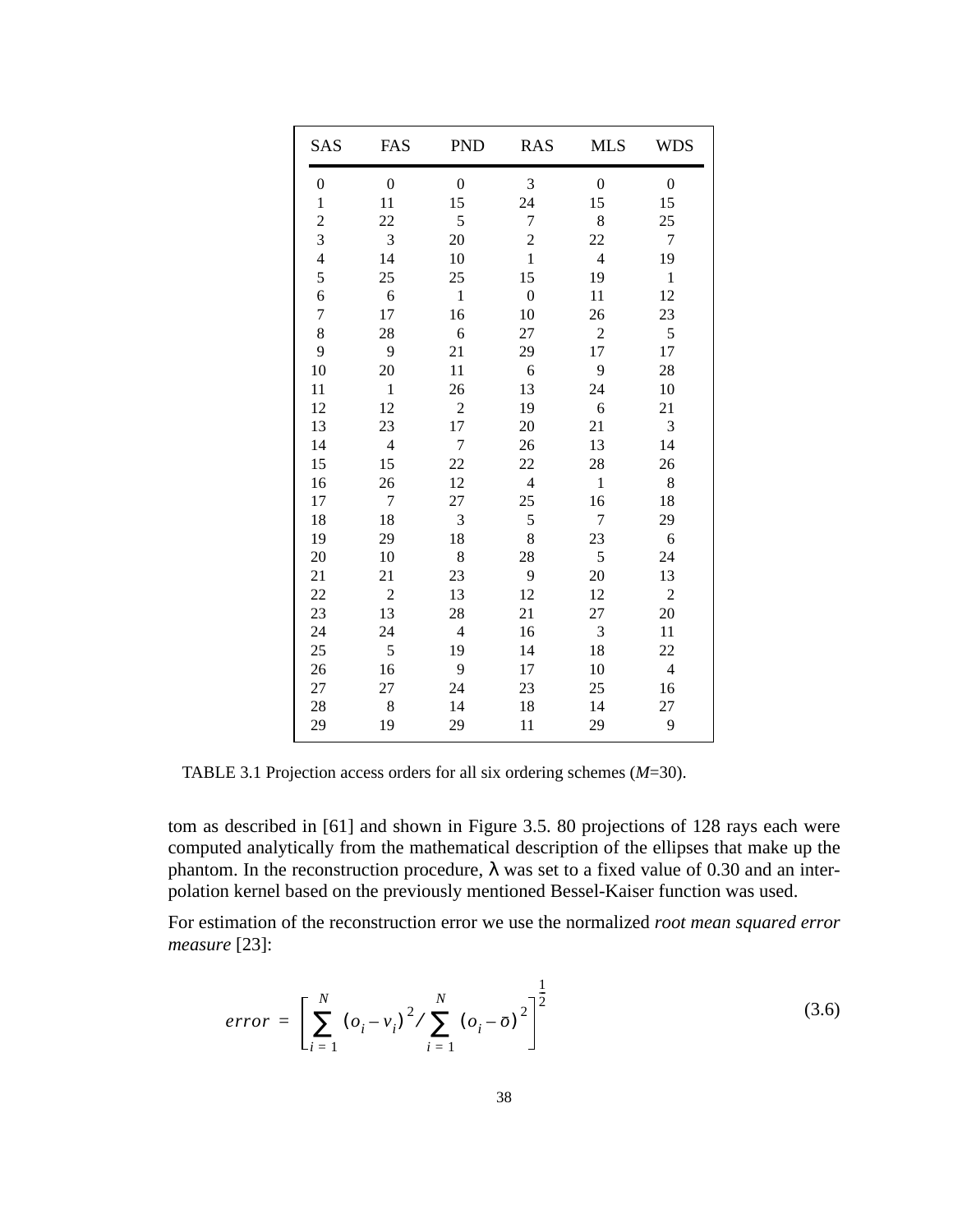

FIGURE 3.3: Sampling patterns in projection access space for the six projection ordering schemes (M=30). In all plots, the time coordinate runs from left to right, while the projection index runs from bottom to top.

Here,  $o_i$  is the value of pixel  $v_i$  in the original Shepp-Logan phantom. This error is plotted in Figure 3.4 for all six permutation schemes (*M*=80) for a) the entire head and b) the region around the three small tumors in the bottom half of the phantom (see Figure 3.5). We would also like to compare the various methods in terms of the level of the noise-like reconstruction artifacts. For this purpose, we compute the variance within the union of two circular regions to the right and left, respectively, of the two brain ventricles (i.e., the dark elliptical structures in the head center, see Figure 3.5). These circular regions are homogeneous in the original phantom. The variance is plotted in Figure 3.4c for all ordering methods.

The behavior of the selection process at iteration boundaries was as follows: While SAS, FAS, PND, and MLS apply their previous access order anew (which is probably the strategy used by the respective authors), RAS clears its list of used projections and chooses the next projection at random, thus generating a different access order for each iteration. WDS by design generates a different access sequence in every iteration as well, however, with the additional constraint of optimal fit with regards to the previous sequence. At this point it should also be mentioned that some authors (such as [1]) linearly increase the relaxation factor  $\lambda$  from a small value at initial projections to a larger fixed value for use in later grid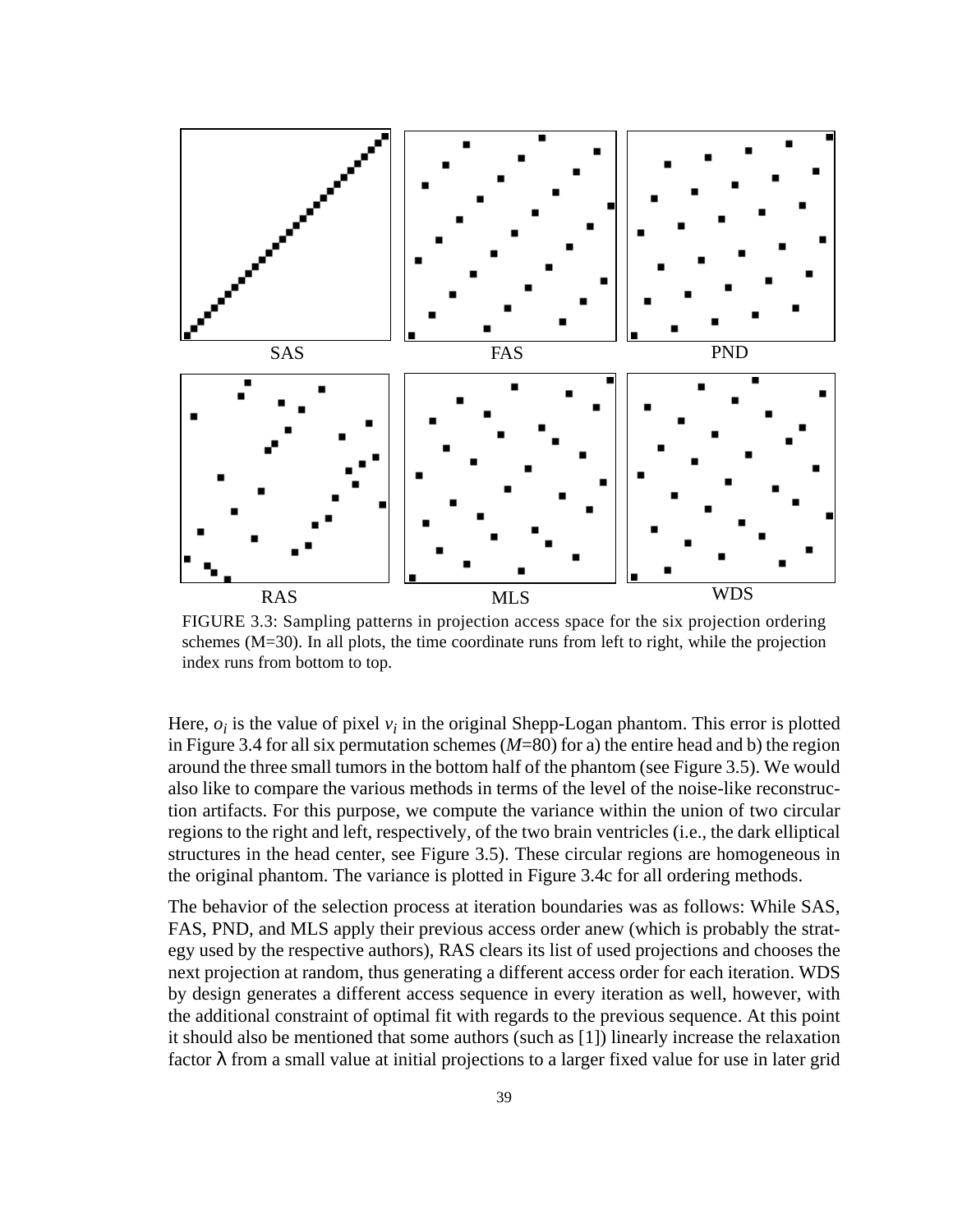| Projection       | Access uniformity |        |           | Access clustering |        |           |  |
|------------------|-------------------|--------|-----------|-------------------|--------|-----------|--|
| access<br>scheme | $M=30$            | $M=80$ | $M = 100$ | $M=30$            | $M=80$ | $M = 100$ |  |
| <b>SAS</b>       | 3.251             | 8.224  | 9.859     | 0.333             | 0.216  | 0.195     |  |
| <b>FAS</b>       | 0.650             | 0.808  | 0.905     | 0.133             | 0.075  | 0.066     |  |
| <b>PND</b>       | 0.600             | 0.694  | 0.733     | 0.115             | 0.071  | 0.063     |  |
| <b>RAS</b>       | 1.316             | 2.124  | 1.983     | 0.156             | 0.107  | 0.103     |  |
| <b>MLS</b>       | 0.721             | 0.720  | 0.758     | 0.094             | 0.087  | 0.063     |  |
| <b>WDS</b>       | 0.600             | 0.704  | 0.700     | 0.094             | 0.064  | 0.058     |  |

TABLE 3.2 Standard deviations of box counts for three projection set magnitudes (*M*=30, 80, and 100) to measure projection access uniformity and clustering. (The fixed angle used in FAS for *M*=30, 80, and 100 was 66.0˚, 69.75˚, and 73.8˚, respectively.)

corrections. To eliminate the effects of yet another variable in the comparison process, we chose to use a fixed value of  $\lambda$  throughout the reconstruction procedure. Here,  $\lambda$ =0.3 was found to have the best convergence properties for all access ordering schemes.

For the full head section, all five non-sequential ordering schemes reach their minimum error at about the same time, (i.e., at the end of the fourth iteration). However, this error is smallest with WDS. Hence, even though WDS does not provide a faster convergence to its minimum-error solution, the solution is more accurate compared to the solutions obtained with the competing methods at all iterations (at least until the overall error increases again). Although the difference in error is rather small for the full head section, it is considerably more significant for the isolated tumor area. This could be viewed as evidence that by using WDS small object detail can be better recovered. It is also interesting to note that all ordering schemes reach their error minimum for the tumor area about one iteration later than for the full head section. We further observe that images produced by WDS have the least amount of noise-like reconstruction artifacts, with RAS being the closest competitor.

Figure 3.6 shows the reconstruction results obtained after three iterations using the various projection ordering schemes. Even though the numerical results are to a great extent visible in the images, we would like to note that, for the human vision system, larger numerical error does not always translate to a more visible artifact. For instance, larger random noise is much more gracefully tolerated by the human eye than a small but periodic noise pattern such as ringing. From Figure 3.6 we observe that, apart from SAS, which after 3 iterations is far from reaching its minimal error, FAS and PND have considerably more reconstruction artifacts than MLS, RAS, and WDS. The artifacts are least noticeable with RAS and WDS, while the contrast for the small tumors is best with MLS and WDS.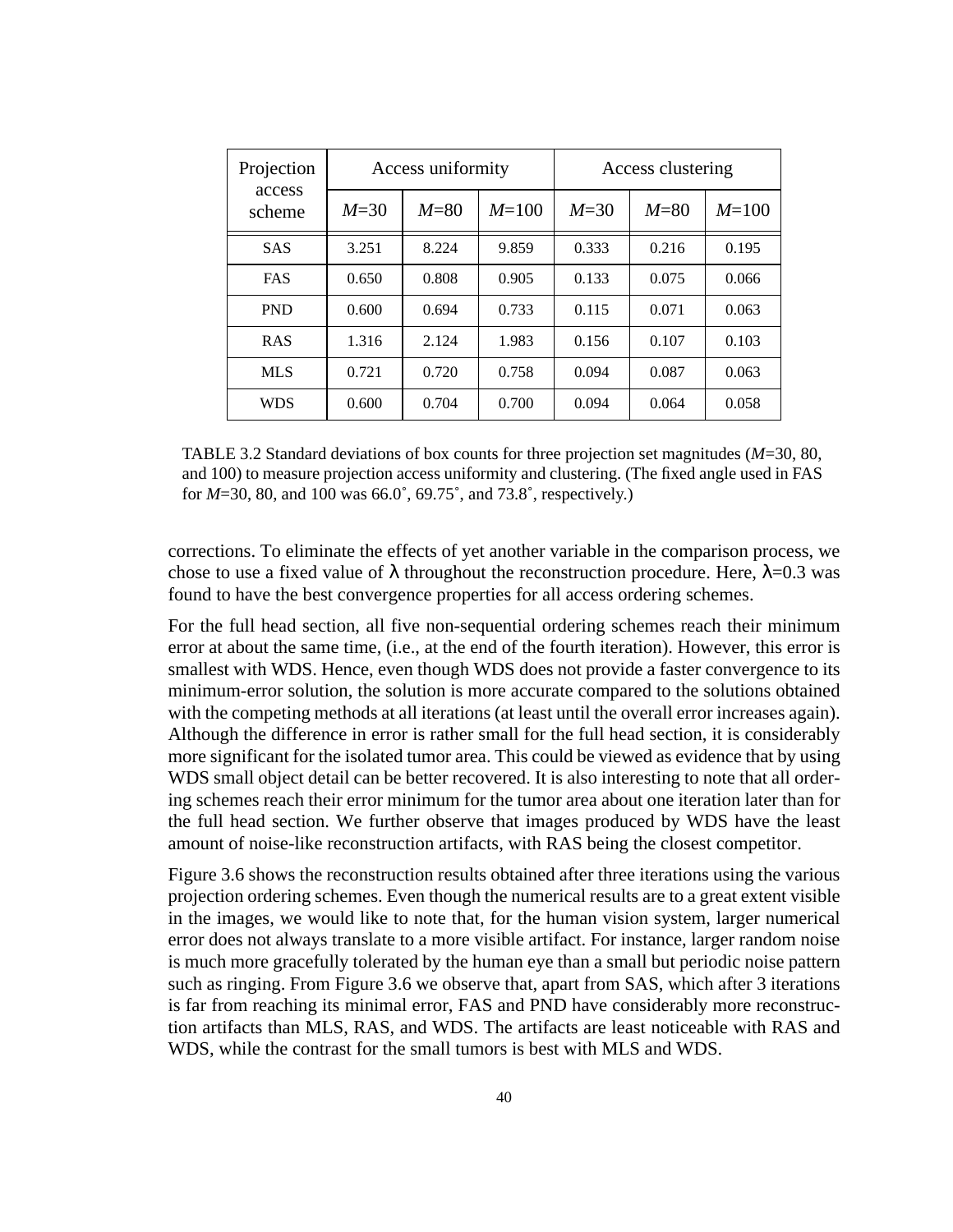

FIGURE 3.4: Reconstruction errors for Shepp-Logan phantom (80 projections of 128 pixels each, 128×128 grid): (a) Entire head segment, (b) Area with the three small tumors only, (c) Reconstruction noise.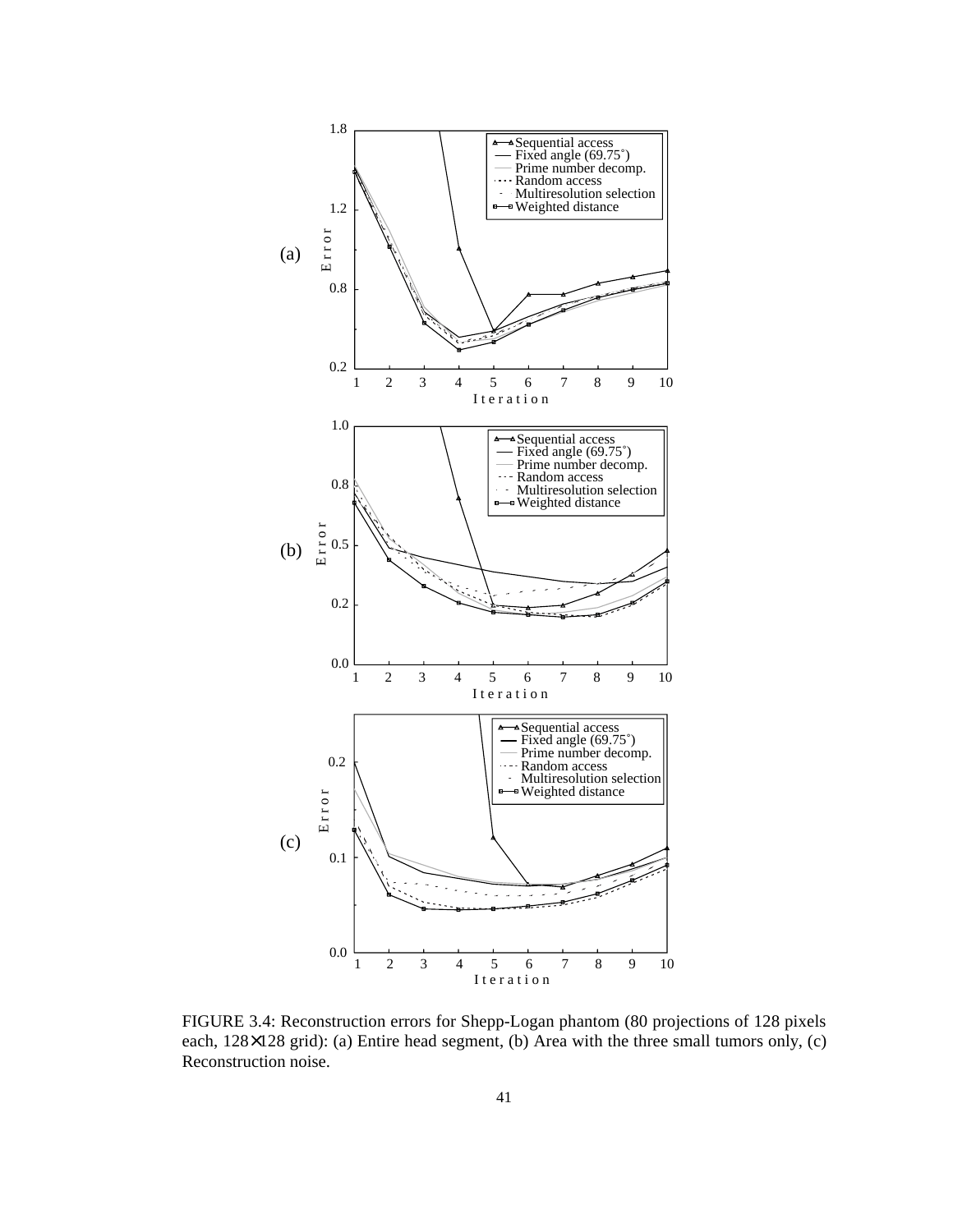

FIGURE 3.5: Original Shepp-Logan phantom with circled areas indicating the regions in which the error measurements were performed: Regions *A* were used to evaluate the level of noise artifacts, *B* is the region in which the reconstruction error for the three small tumors was measured. Notice that the pixel intensities in this and all other images involving the Shepp-Logan brain phantom presented in this dissertation were thresholded to the interval [1.0,1.04] to improve the displayed contrast of the brain features. For example, the contrast between the three small tumors in region B and the background matter is only 0.5% of the full density range.

In conclusion, WDS exhibits more uniform projection access space sampling than existing methods and delivers more accurate reconstructions. In particular, fine detail is more faithfully recovered and the degree of noise-like reconstruction artifacts is smaller. Both of these features are important as they reduce the chance of ambiguities for both the clinician and computerized image analysis systems.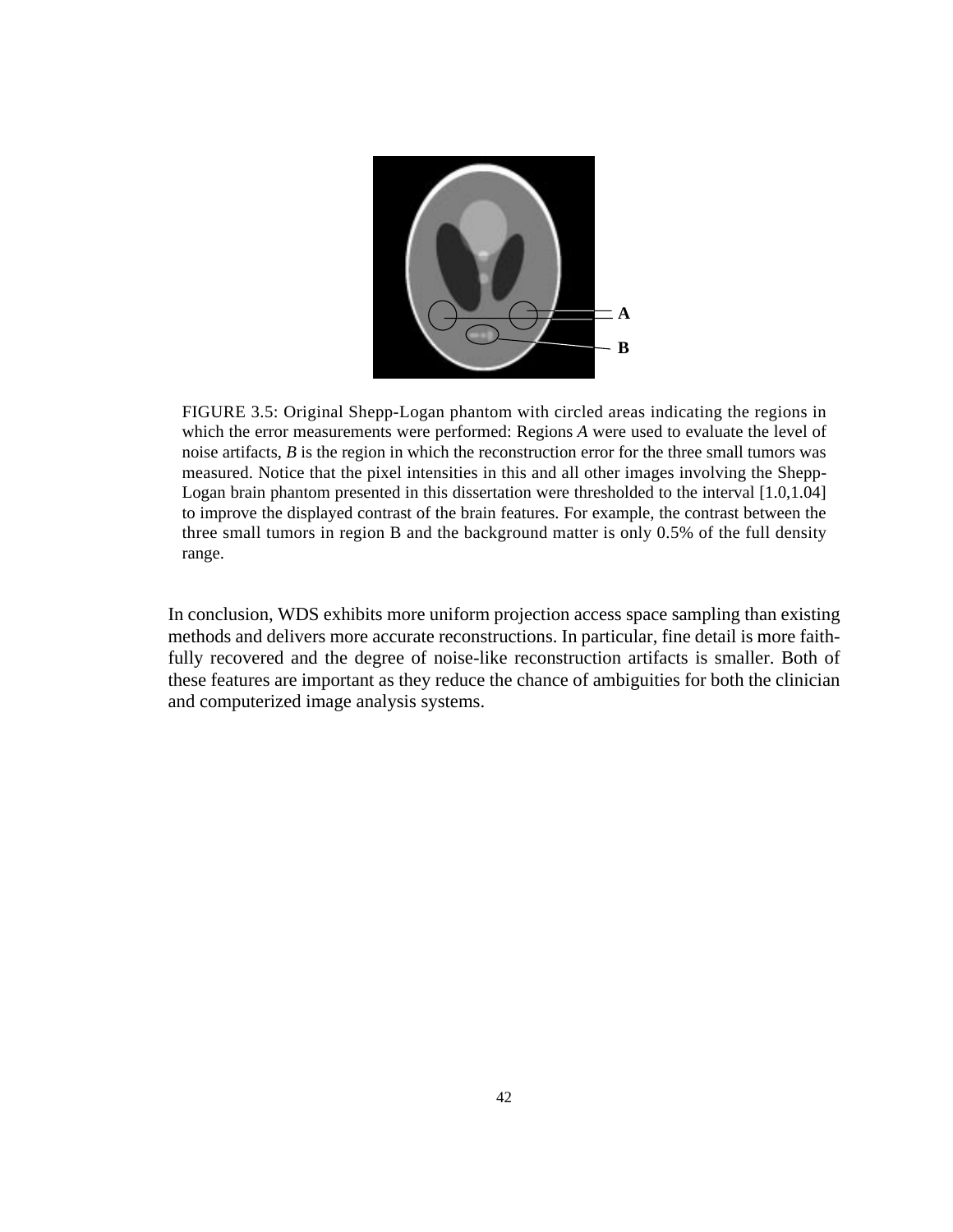





FIGURE 3.6: Reconstruction of the Shepp-Logan phantom after 3 iterations on a 128×128 grid using 80 projections of 128 rays each and  $\lambda$ =0.3 for the six projection access schemes.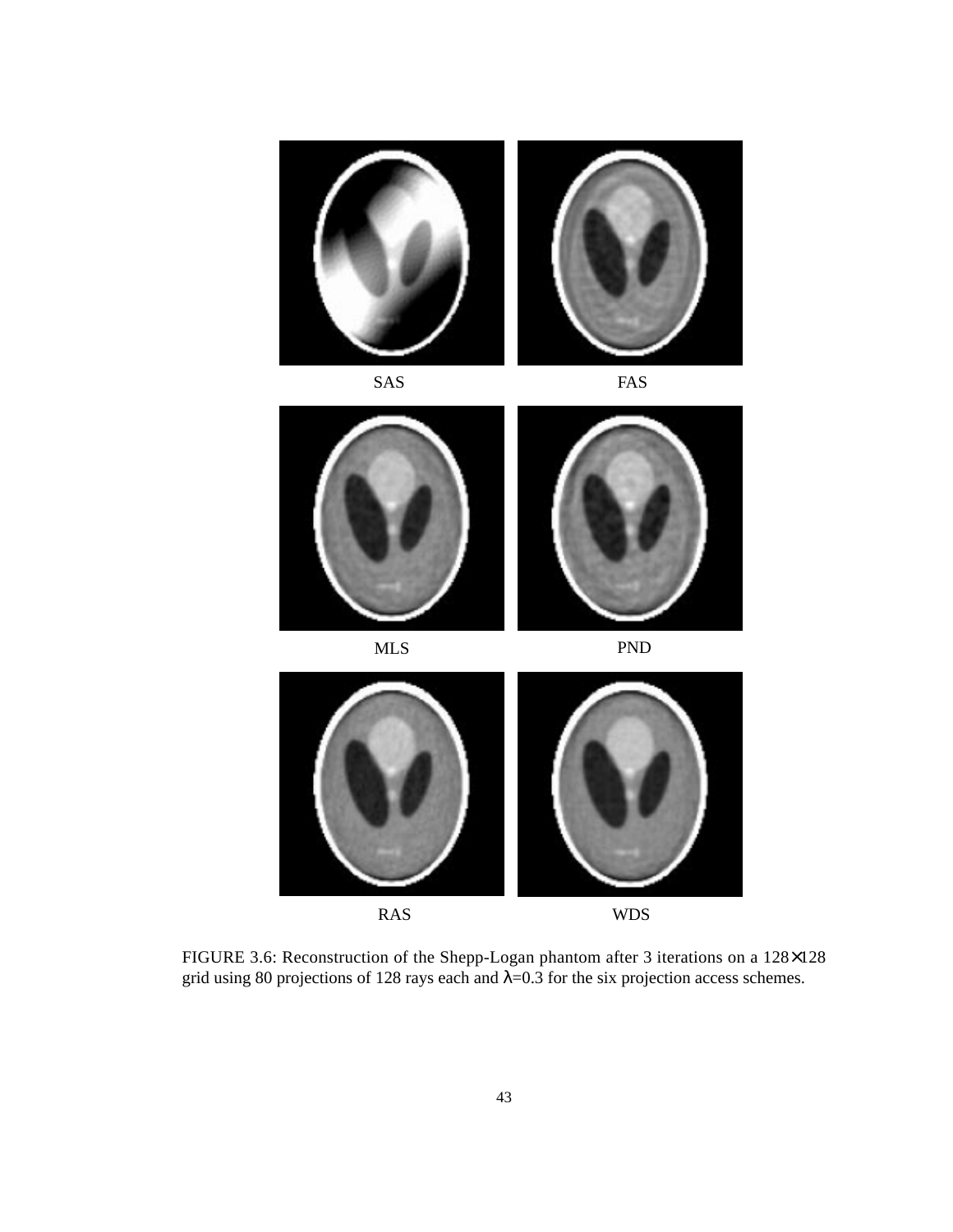## **CHAPTER 4**

# **CONE-BEAM RECONSTRUCTION WITH ART: ACCURACY ISSUES**

In this chapter, we will analyze algebraic methods for the low-contrast cone-beam setting, a scenario that has not been studied much in the past. In particular, we aim to provide algorithms that make ART-type methods an attractive alternative to cone-beam FBP methods with regards to accuracy. Speed will be the topic of the next chapter. We will analyze the cone-beam reconstruction procedure of algebraic methods from a sampling theory point of view which lets us identify and eliminate the additional set of problems that algebraic algorithms have in the cone-beam setting. Most of these problems stem from the circumstance that in cone-beam the diverging rays sample and update the reconstruction grid in a nonuniform fashion, which leads to a considerable amount of aliasing-related noise artifacts for cone angles greater than 20˚. Even though these artifacts may have never been noticeable in high-contrast reconstructions, they become visible in the low-contrast case. We will then devise several strategies to eliminate these artifacts. In our analysis, we will mainly concentrate on ART and SART, as they offer a relatively different perspective of the reconstruction process, but are yet of similar efficiency.

The outline of this chapter is as follows. Section 4.1 moves ART into the cone beam setting, analyzes its shortcomings and presents solutions to overcome these deficiencies. Next, Section 4.2 discusses the use of SART for cone-beam reconstruction. Finally, Section 4.3 puts everything together and presents a variety of results obtained with our algebraic reconstruction testbed software. In this section, the effects of a wide range of ART parameters on both reconstruction quality and speed are investigated. The studied factors include: the value and functional variation of the relaxation coefficient λ, the relevance of volume initialization, and the effect of the algebraic correction algorithm (ART vs. SART).

### **4.1 Modified ART for Accurate Cone-Beam Reconstruction**

In this section, we investigate the accuracy of ART in the context of low-contrast 3D cone-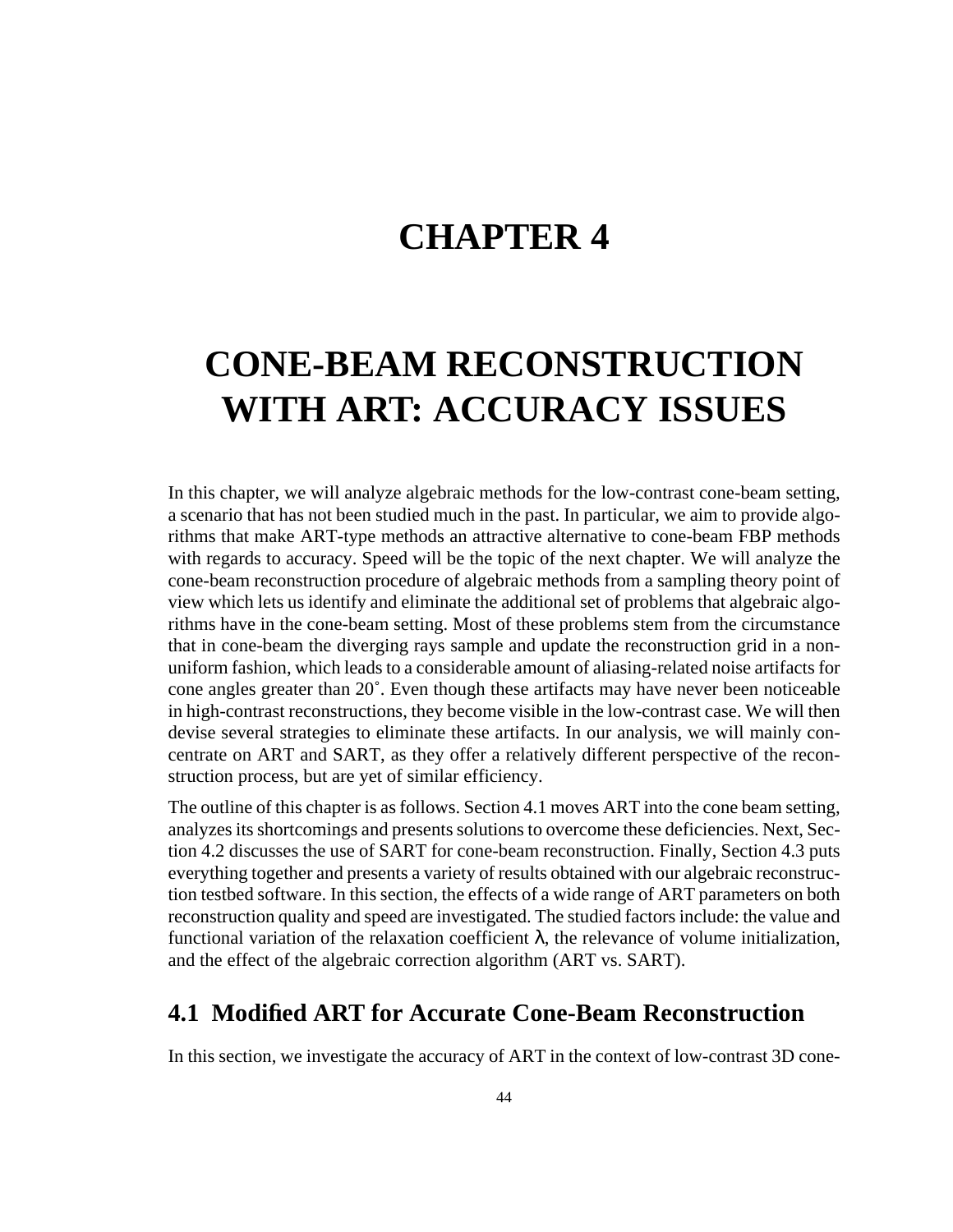beam reconstruction. We will find that ART in its present form is unsuitable in the conebeam setting as it produces reconstructions with significant reconstruction artifacts. Henceforth, we will prescribe a number of modifications of ART's projection and backprojection mechanisms with which accurate reconstructions can be obtained, and which do not compromise the efficiency of ART. For quality assessment we will use a 3D extension of the Shepp-Logan brain phantom [61], similar to the one due to Axelsson [3]. The definition of our phantom is given in Table 4.1, while two orthogonal slices across the phantom are shown in Figure 4.1. From this phantom, we analytically compute 80 projection images of 128×128 pixels each, forcing equation (2.1) to be slightly underdetermined. The projections are obtained at equidistant angles  $\varphi$  within a range of [0, 180°+γ], where  $\gamma/2$  is the cone half-angle.

| ellipsoid                                                                                                                                                                                                                                             | Center (mm) |         |         | Half-axis (mm) |      |      | Angle<br>(degrees) |     | dens.   |
|-------------------------------------------------------------------------------------------------------------------------------------------------------------------------------------------------------------------------------------------------------|-------------|---------|---------|----------------|------|------|--------------------|-----|---------|
|                                                                                                                                                                                                                                                       | X           | y       | Z       | X              | y    | Z    | $\theta$           | φ   |         |
| $\mathbf{1}$                                                                                                                                                                                                                                          | 0.0         | 0.0     | 0.0     | 69.0           | 90.0 | 92.0 | 0.0                | 0.0 | 2.0     |
| $\overline{2}$                                                                                                                                                                                                                                        | 0.0         | 0.0     | $-1.84$ | 66.24          | 88.0 | 87.4 | 0.0                | 0.0 | $-0.98$ |
| 3                                                                                                                                                                                                                                                     | $-22.0$     | $-25.0$ | 0.0     | 41.0           | 21.0 | 16.0 | 72.0               | 0.0 | $-0.02$ |
| 4                                                                                                                                                                                                                                                     | 22.0        | $-25.0$ | 0.0     | 31.0           | 22.0 | 11.0 | $-72.0$            | 0.0 | $-0.02$ |
| 5                                                                                                                                                                                                                                                     | 0.0         | $-25.0$ | 35.0    | 21.0           | 35.0 | 25.0 | 0.0                | 0.0 | 0.01    |
| 6                                                                                                                                                                                                                                                     | 0.0         | $-25.0$ | 10.0    | 4.6            | 4.6  | 4.6  | 0.0                | 0.0 | 0.01    |
| 7                                                                                                                                                                                                                                                     | $-8.0$      | $-25.0$ | $-60.5$ | 4.6            | 2.0  | 2.3  | 0.0                | 0.0 | 0.01    |
| 8                                                                                                                                                                                                                                                     | 6.0         | $-25.0$ | $-60.5$ | 4.6            | 2.0  | 2.3  | 90.0               | 0.0 | 0.01    |
| 9                                                                                                                                                                                                                                                     | 6.0         | 6.25    | $-10.5$ | 5.6            | 10.0 | 4.0  | 90.0               | 0.0 | 0.02    |
| 10                                                                                                                                                                                                                                                    | 0.0         | 62.5    | 10.0    | 5.6            | 10.0 | 5.6  | 0.0                | 0.0 | $-0.02$ |
| 11                                                                                                                                                                                                                                                    | 0.0         | $-25.0$ | $-10.0$ | 4.6            | 4.6  | 4.6  | 0.0                | 0.0 | 0.01    |
| 12                                                                                                                                                                                                                                                    | 0.0         | $-25.0$ | $-60.5$ | 2.3            | 2.3  | 2.3  | 0.0                | 0.0 | 0.01    |
| TABLE 4.1 The definition of our 3D extension of the Shepp-Logan phantom [61], similar to<br>the one used by [3]. The angles $\theta$ and $\phi$ are the polar and azimuthal angles of the ellipsoid z-<br>axis. The scanner rotates about the y-axis. |             |         |         |                |      |      |                    |     |         |

TABLE 4.1 The definition of our 3D extension of the Shepp-Logan phantom [61], similar to the one used by [3]. The angles  $\theta$  and  $\phi$  are the polar and azimuthal angles of the ellipsoid *z*-

Although detailed quantitative results are postponed to Section 4.3, we would like to illustrate the material in this section by the use of some examples. These examples will assume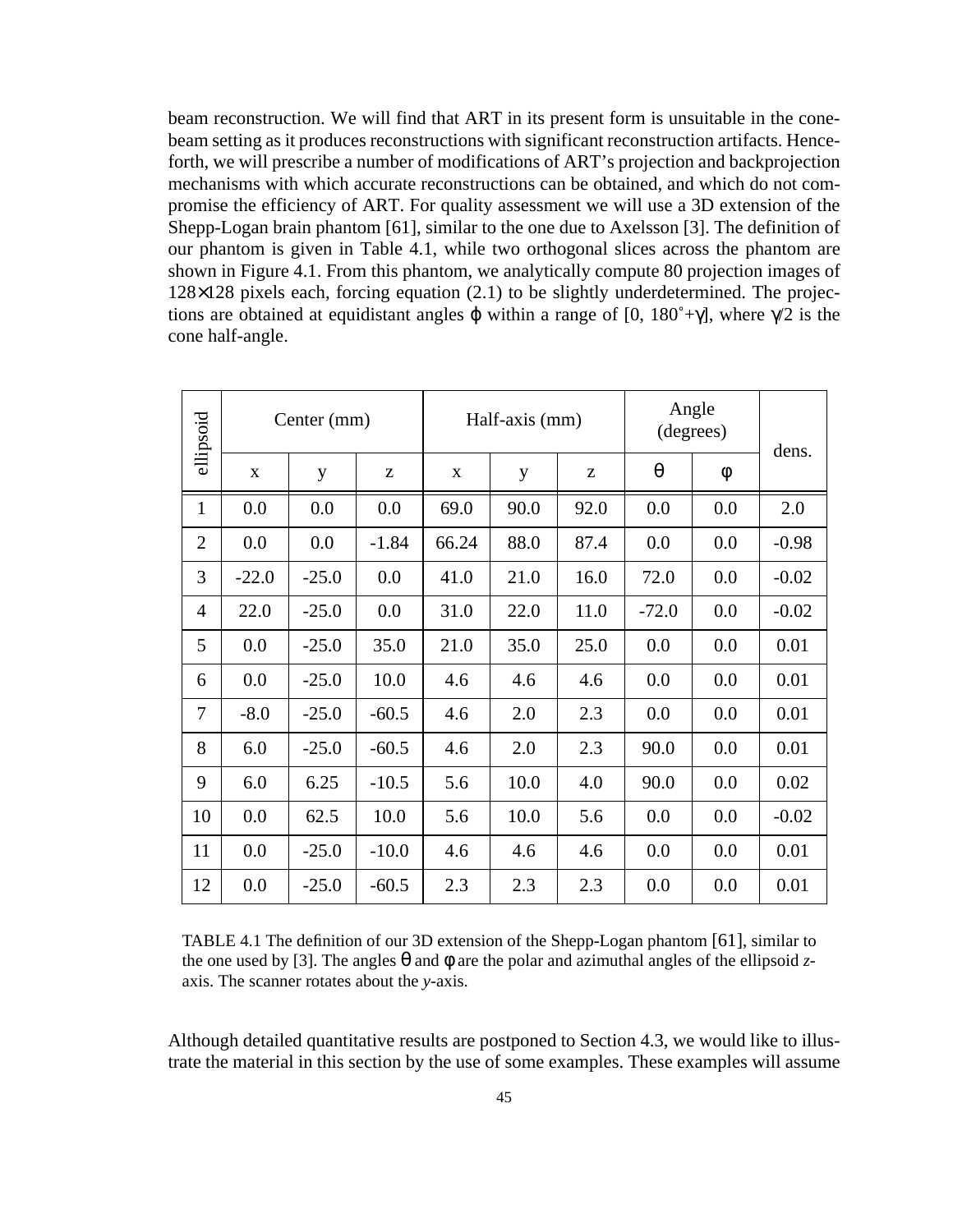

FIGURE 4.1: Slices across the 3D Shepp-Logan brain phantom: (a)  $y = -25$ mm, (b)  $z = 8$ mm. The pixel intensities in these and all other slice images presented in this paper were thresholded to the interval [1.0,1.04] to improve the displayed contrast of the brain features. For example, the contrast between the three small tumors in the lower portion of the slice in (a) and the background matter is only 0.5% of the full density range.

certain settings of parameters such as  $\lambda$ , and  $V^{(0)}$ , which will later be shown to be a good compromise between accuracy and speed of convergence.

#### **4.1.1 Reconstruction artifacts in traditional cone-beam ART**

Let us now use the ART algorithm of equation  $(2.11)$  to reconstruct a  $128<sup>3</sup>$  volume from 80 projections with  $\gamma = 60^\circ$ .  $\lambda$  is set to 0.08 and  $V^{(0)} = 0$ . The reconstruction result of slice y= 25mm after 3 iterations is shown in Figure 4.2a. Here, we observe significant reconstruction artifacts which obliterate the small tumors in the lower image regions almost completely. For a comparison, Figure 4.2b shows a 3D reconstruction from parallel beam data with the same algorithm and parameter settings. No significant artifacts are present in that case.

Thus the artifacts must result from the cone-beam configuration in which rays emanate from the source and traverse the volume in a diverging fashion before finally hitting the projection plane. It may be suspected that it is this diverging nature of the rays that causes the reconstruction artifacts in Figure 4.2a. And indeed, more evidence is provided by Figure 4.3, where we show the reconstruction volume of a solid sphere (diameter=0.75*n*) after the first correction image (at  $\varphi$ =0°) was applied, for both 60° cone-beam data (Figure 4.3a) and parallel-beam data (Figure 4.3b). In these figures, we choose the *z*-axis to coincide with the beam direction and  $z_c$  to be the location of the volume center slice perpendicular to the beam direction (see also Figure 4.4). In the cone-beam correction of Figure 4.3a, the nonuniform density distribution in the volume center slice along the cone direction (Figure 4.3a, side view) can be easily noticed. We see that much more energy is deposited in the volume slices close to the source where the ray density is high (Figure 4.3a, near slice,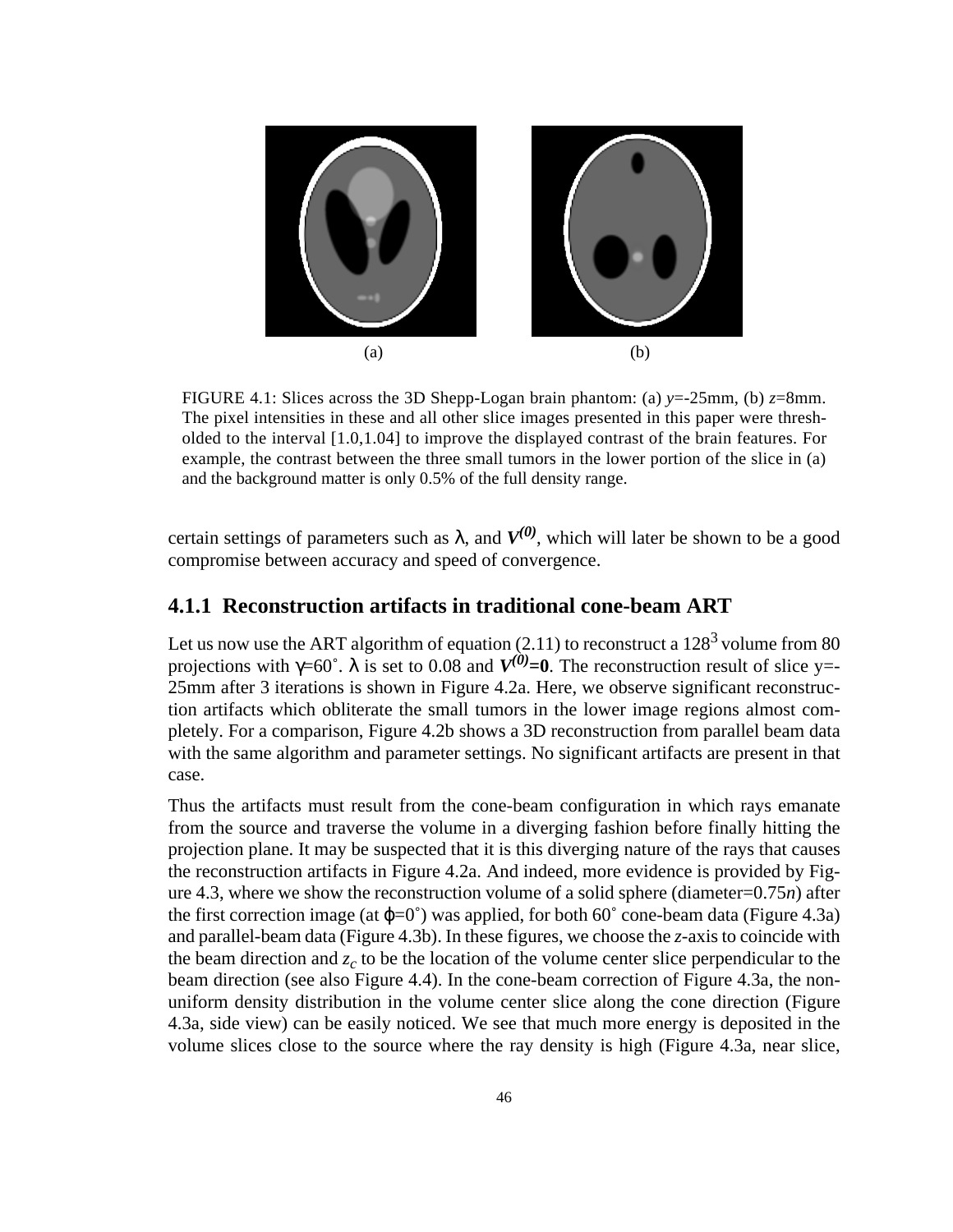

FIGURE 4.2: (a) The slice of Figure 4.1a reconstructed with traditional ART from cone-beam projection data (λ=0.08, γ=60˚, *V(0)***=0,** 3 iterations). Notice the significant stripe artifacts that completely obliterate the small tumors. (b) A reconstruction of the same slice from parallel beam data using the same algorithm and parameter settings. This reconstruction does not have the strong artifacts of (a).

 $z=z_n=z_c$ -0.25*n*), while only little energy is deposited in the volume slices further away from the source where the ray density is low (Figure 4.3a, far slice,  $z=z_f = z_c + 0.25n$ ). In particular, the far slice displays a grid-like pattern which indicates an undersampling of the volume by the rays in this slice. This inadequate ray sampling rate potentially gives rise to aliasing, which is very likely to have caused the reconstruction artifacts of Figure 4.2a. The effects of aliasing are amplified since in ART the volume is projected and updated continuously, with every projection introducing additional aliasing into the reconstruction.

In contrast to the cone-beam case, the parallel-beam correction, shown in Figure 4.3b, provides a homogeneous density distribution. No excess density is deposited in the near slice at  $z=z_n$  and no aliasing-prone, grid-like pattern is generated in the far slice at  $z=z_f$ . Thus reconstruction artifacts are unlikely to occur and, indeed, have not been observed in Figure 4.2b. In the following section, we will now investigate our observations more formally.

### **4.1.2 New scheme for projection/backprojection to prevent reconstruction artifacts**

Both the projection and the backprojection algorithms must be adapted to avoid the aliasing problems outlined in the previous section. These enhancements make it necessary to modify ART's basic correction algorithm. We now describe these new concepts in more detail.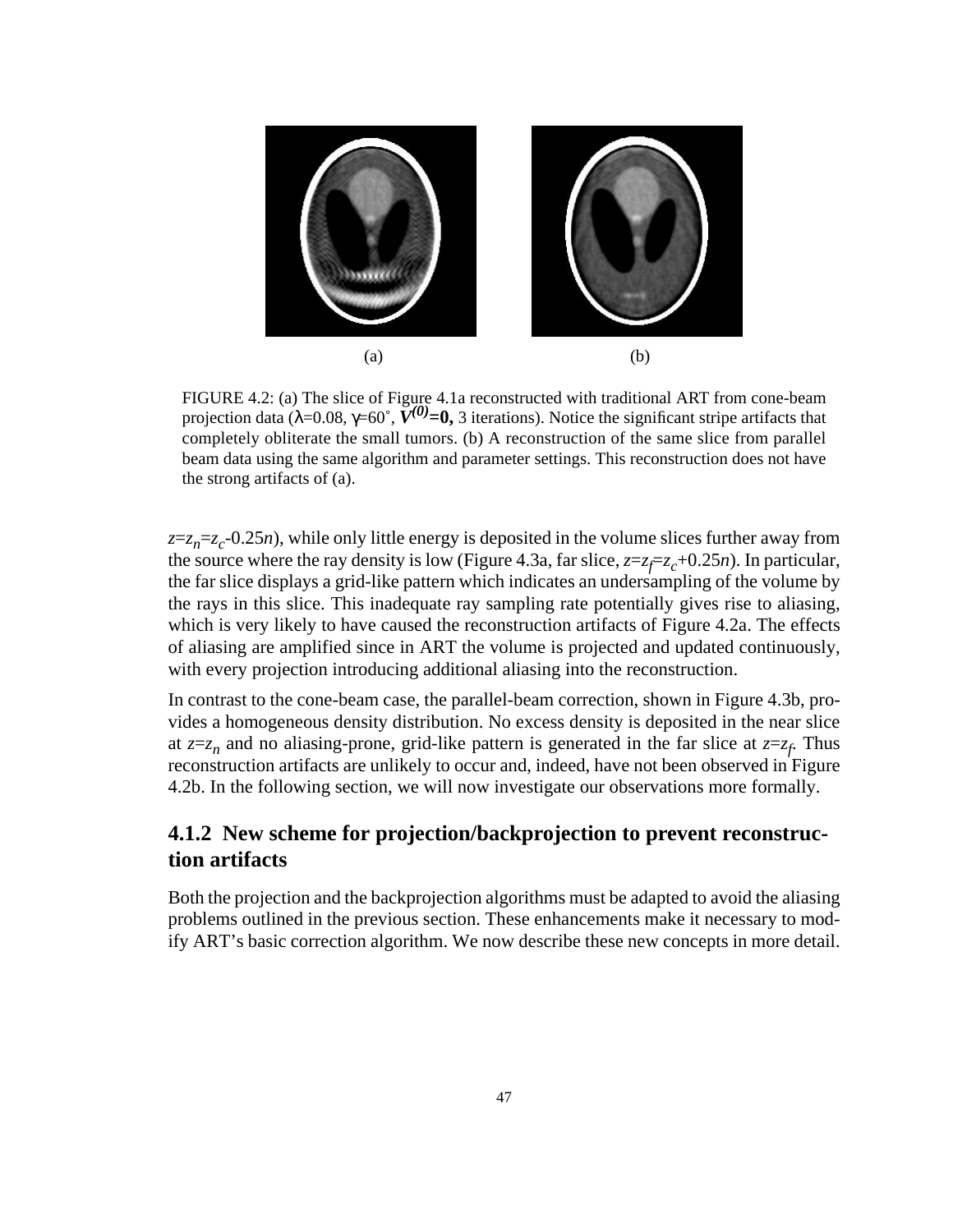

FIGURE 4.3: Reconstruction of a solid sphere (diameter=0.75*n*) after one correction at  $\varphi=0$ <sup>°</sup> was applied: (a) cone angle  $\gamma = 60^\circ$ , (b) parallel beam,  $\gamma = 0^\circ$ . The side view shows a cut across the center of the volume along z, e.g. the direction of the cone beam. With  $z=z_c$  being the location of the volume center slice perpendicular to the cone direction (see also Figure 4.4), the near slice is the volume slice at  $z=z_n=z_c$ -0.25*n* and the far slice is the volume slice at  $z=z_f$ = $z_c$ +0.25*n*. Notice the uneven density distribution for the cone-beam reconstruction, while for parallel-beam the density is uniformly distributed.

#### **4.1.2.1 Adapting the projection algorithm for cone-beam ART**

In the usual implementation of ART, a pixel value  $p_i^{(k)}$  is computed by the ray integral:

$$
p_i^{(k)} = \sum_{i=1}^{N} v_j w_{ij} = \sum_{i=0}^{N} v_j \bar{h}(r_i)
$$
 (4.1)

where  $r_i$  is the ray going from the source to image pixel *i*, and  $\bar{h}$  is the interpolation kernel function *h* pre-integrated in the direction of ray  $r_i$ . The ART weight factor  $w_{ij}$  that determines the amount of influence of voxel  $v_j$  on the pixel sum  $p_i^{(k)}$  is thus given by  $\bar{h}(r_i)$ .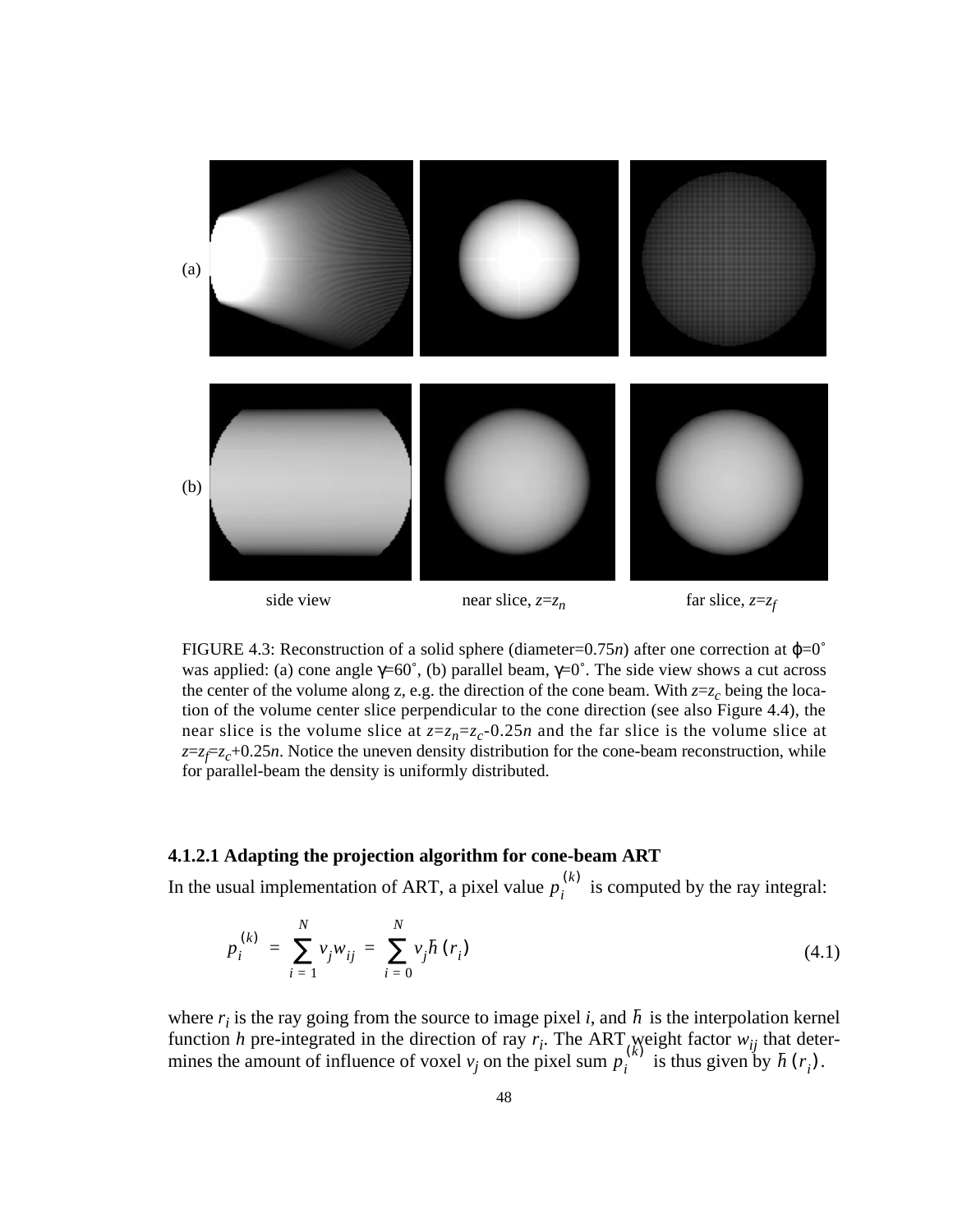Although in ART a volume is updated for each ray separately, it is convenient for our discussion to treat all rays that belong to one projection image as an ensemble and act as if grid correction is performed only after all image rays have completed their forward projection. Doing so allows us to use principles from sampling theory to explain and subsequently eliminate the reconstruction artifacts observed before. We admit that this approach is slightly incorrect since in ART the projection sum of a ray belonging to a particular projection image always contains the grid corrections performed by the previous ray(s) of the same projection image. Due to this circumstance the projections and corrections obtained with ray-based ART and image-based ART are not strictly the same. However, this simplification has only a minor effect on the correctness of our analysis.

Consider now Figure 4.4a where the 2D case is illustrated. Here, the dashed lines denote the linear rays along which the volume is integrated. The rays that emanate from the source traverse the volume in form of a curved rayfront. Within this curved rayfront the rate  $\omega_r=1/$ *T<sub>r</sub>* at which the ensemble of rays samples the grid is constant (see Section 4.4). The further the rayfront is away from the source, the smaller is the ray ensemble's grid sampling rate. If one characterizes the position of the rayfront by the closest distance from the source,  $s(z)$ , then there is a  $s(z)=z=z<sub>c</sub>$  at which the rayfront samples the grid at exactly the grid sampling rate  $\omega_g$ , e.g.,  $\omega_r = \omega_g = 1/T_g$ . Then, for  $z < z_c$ , the rayfront sampling rate is higher than the grid sampling rate, while for  $z \geq z_c$ , the rayfront sampling rate is lower than the grid sampling rate. For our discussion, we approximate the curved rayfronts by planar rayfronts or slices (see Section 4.4 for an error analysis). Thus, in Figure 4.4a,  $z_n$  is the location of the near slice of Figure 4.3 and  $z_f$  is the location of the far slice.

We mentioned earlier that by placing an interpolation kernel *h* at each grid voxel *j* and scaling it by the grid voxel's value *vj* , we obtain a field of overlapping interpolation kernels that reconstructs the discrete grid function  $f_s$  into a continuous function  $f$ . Let us now decompose the volume into an infinite set of parallel slices along *z*. The contribution of a voxel *j* to the function  $g(z)$  represented by a slice is then given by the 2D intersection of its interpolation kernel and the slice, denoted  $h(z)$ , while the sum of all scaled kernel intersections *h*(*z*) produces the continuous slice function *g*(*z*). A ray integral for pixel value  $p_i^{(k)}$  is then computed by sampling all slices in the ray direction along *z*, which changes equation (4.1) into:

$$
p_i^{(k)} = \int_{z}^{N} \sum_{j=1}^{N} v_j w_{ij}(z) = \int_{z}^{N} \sum_{j=1}^{N} v_j h(z, r_i)
$$
 (4.2)

The rayfront as a whole produces a sampled slice image  $g<sub>s</sub>(z)$  at each depth *z* (see Figure 4.4b). Hence, a complete projection image can be formed by adding these sampled slice images  $g_s(z)$ . This leads to an alternate expression for  $p_i^{(k)}$ :

$$
p_i^{(k)} = \int_z g_s(z, iT_r) \tag{4.3}
$$

Figure 4.4b illustrates that the ray sampling rate  $1/T_r$  within each sampled slice image is not constant but is a linear function of *z*.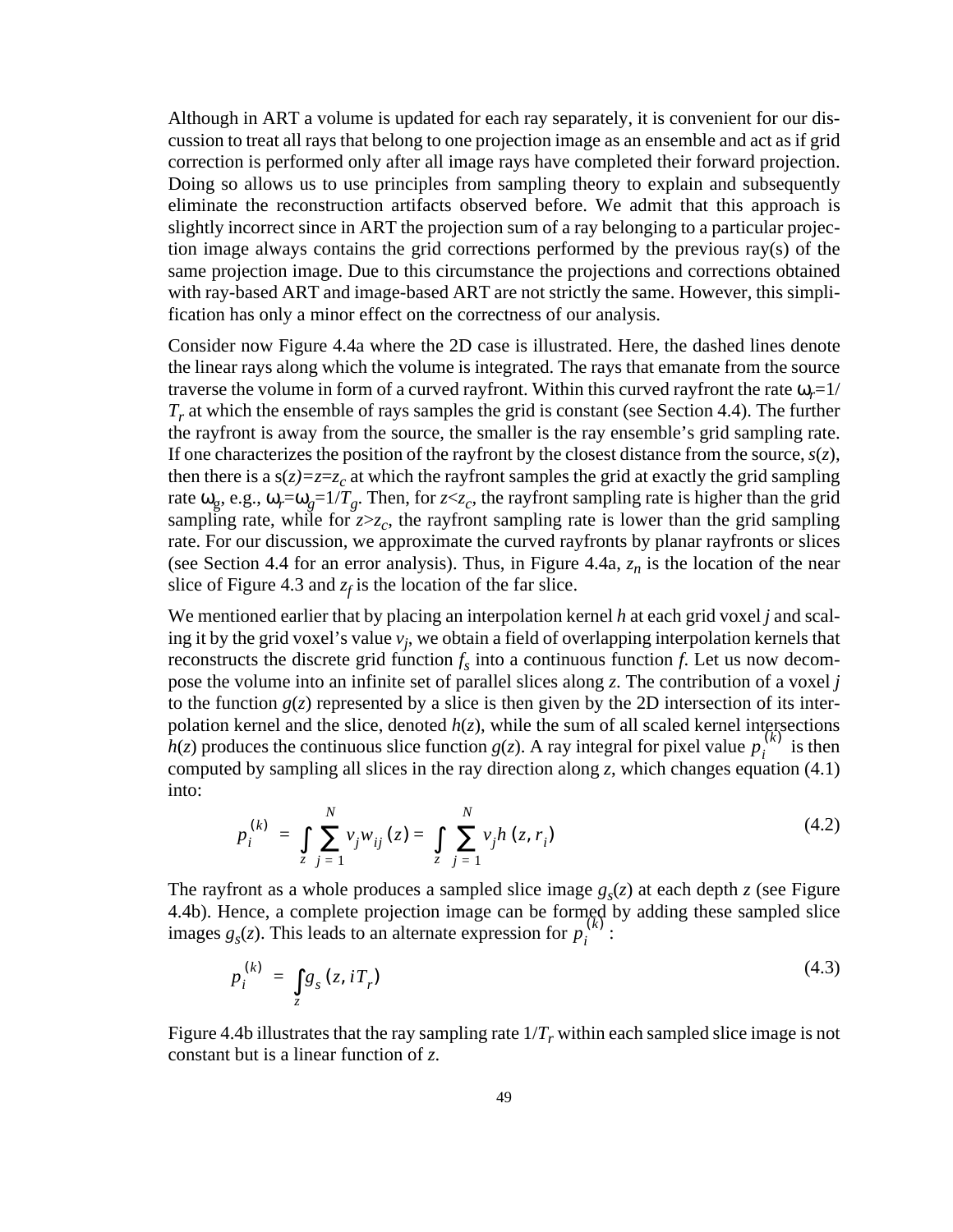

FIGURE 4.4: Perspective projection for the 2D case. (a) Rays emanate from the source into the volume along a curved rayfront which position is quantified by *s*(*z*), the closest distance of the rayfront to the source. For our discussion, we approximate the curved rayfronts by planar rayfronts or slices. Then,  $z_c$  is the location of the volume center slice,  $z_n$  is the location of the near slice of Figure 4.3a and  $z_f$  is the location of the far slice of Figure 4.3a. (b) Slice images  $g_s(z)$  for  $z=z_n$ ,  $z_c$ , and  $z_f$ . The sampling period  $T_r$  in each of the slice images is determined by the distance z of the slice image from the source:  $T_r(z_n) < T_r(z_c) < T_r(z_f)$ .

The process in which an ensemble of rays in a rayfront at depth *z* generates a sampled slice image  $g_s(z)$  can be decomposed into two steps:

- 1. Reconstruction of the discrete grid signal  $f_s(z)$  into a continuous signal  $f(z)$  by convolv- $\log f_s(z)$  with the interpolation filter *h*.
- 2. Sampling  $f(z)$  by a comb function with period  $T_r = T_g z/z_c$ .

This can be written as:

$$
g_s(z, iT_r) = comb\left(\frac{y}{T_r}\right) \cdot \left(f_s(z, kT_g) * h\left(\frac{y}{T_g}\right)\right)
$$
  
=  $comb\left(\frac{y}{T_g z/z_c}\right) \cdot \left(f_s(z, kT_g) * h\left(\frac{y}{T_g}\right)\right)$  (4.4)

Here, and in all following equations,  $k \in \mathbb{X}$ .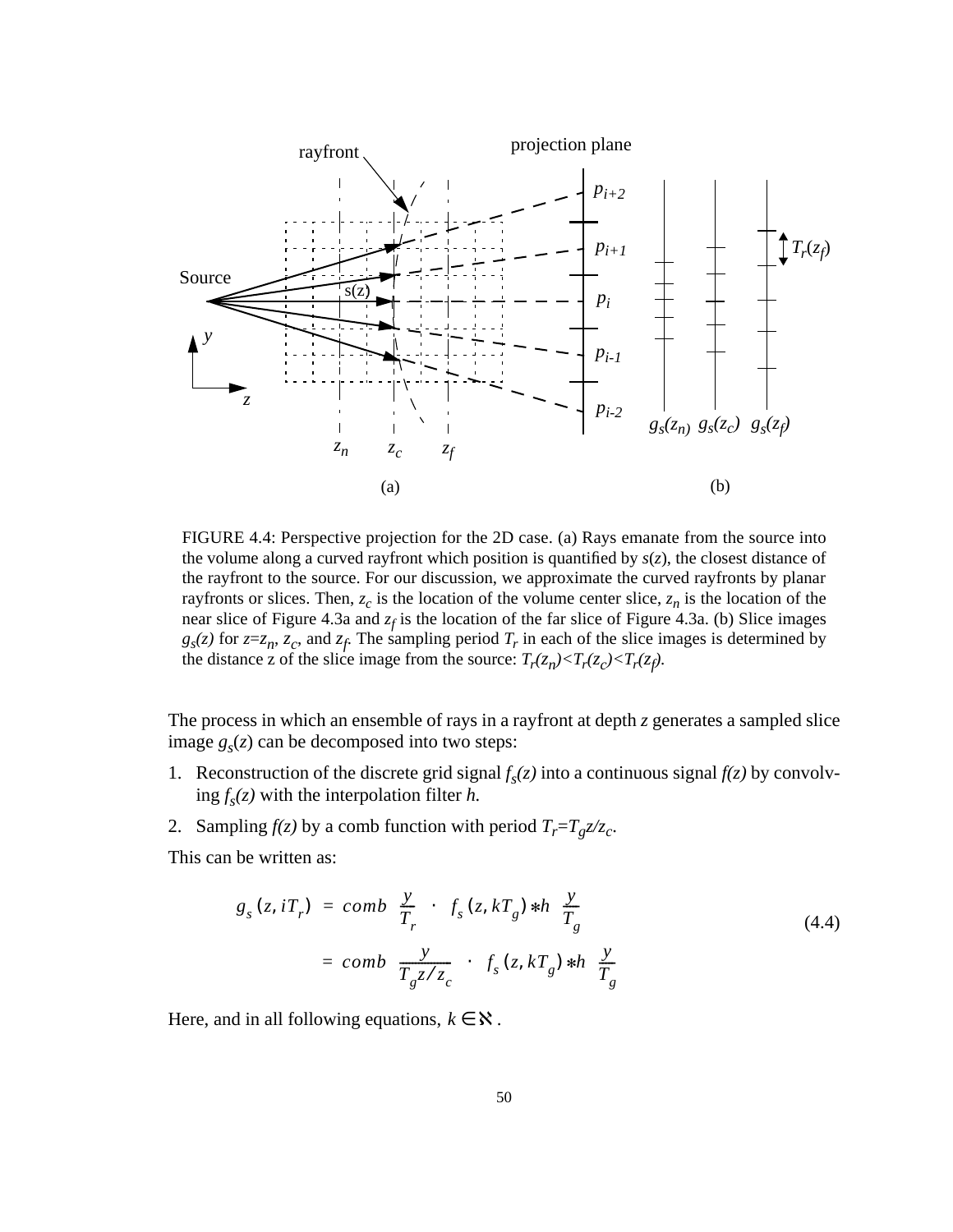In the frequency domain, equation (4.4) is expressed as follows:

$$
G_{s}(z, v) = \frac{1}{\omega_{g} z_{c}/z} comb\left(\frac{v}{\omega_{g} z_{c}/z}\right) * \left(\sum_{-\infty}^{\infty} F(v - k \cdot \omega_{g}) \cdot H\left(\frac{v}{\omega_{g}}\right)\right)
$$
  
= 
$$
\sum_{-\infty}^{\infty} F(v - k \cdot \omega_{g} z_{c}/z) = \sum_{-\infty}^{\infty} F(v - k \cdot \omega_{r})
$$
 (4.5)

using the relationship

$$
X \cdot comb \, (\nu X) \ = \ \sum_{i = -\infty}^{\infty} \delta \bigg( \nu - \frac{k}{X} \bigg) \tag{4.6}
$$

If the backprojection is performed correctly, we must assume that the grid contains frequencies of up to but not greater than  $\omega_g/2$ . Then, since *h* has bandwidth  $\omega_g$  and subsequently  $f=h*f<sub>s</sub>$  has also bandwidth  $\omega<sub>g</sub>$ , there is a chance that the signal aliases of  $G<sub>s</sub>$  overlap in the frequency domain whenever  $\omega_r \ll \omega_g$ , i.e.,  $z \gg z_c$  (see Figure 4.6a and b). Thus each slice with  $z \geq z_c$  potentially contributes an aliased signal to the composite projection image.

We can fix this problem by adding a lowpass filter  $L_p$  between  $H$  and the sampling process for all slices with  $z \geq z_c$ :

$$
G_{s}(z, v) = \frac{1}{\omega_{g} z_{c}/z} comb\left(\frac{v}{\omega_{g} z_{c}/z}\right)
$$
  
\n
$$
*\left(\sum_{-\infty}^{\infty} F(v - k \cdot \omega_{g}) \cdot H\left(\frac{v}{\omega_{g}}\right) \cdot L_{p}\left(\frac{v}{\omega_{g} z_{c}/z}\right)\right)
$$
 (4.7)

An efficient way of implementing this concept is to pre-convolve *H* with a lowpass filter  $L_p$ , say a boxfilter *B* of width  $z/z_c$ , and use this new filter *HB* in place of *H* for interpolation. An alternative method is to simply decrease the bandwidth of *H* to  $\omega_{g}z_{c}/z$ . which gives rise to a filter *H*':

$$
G_{s}(z, v) = \frac{1}{\omega_{g} z_{c}/z} comb\left(\frac{v}{\omega_{g} z_{c}/z}\right)
$$
  
\n
$$
*\left(\sum_{-\infty}^{\infty} F(v - k \cdot \omega_{g}) \cdot H\left(\frac{v}{\omega_{g} z_{c}/z}\right)\right) \qquad z > z_{c}
$$
\n(4.8)

This technique was also used in [62] to achieve accurate perspective volume rendering with the splatting technique. The frequency response of *H*' is shown in Figure 4.5a for the slice at  $z=z_f$  where  $z_f/z_c = 1.42T_g$ . The frequency response of *HB* is also shown. We notice that the frequency responses of both filters are similar and we also observe that both effectively limit the bandwidth to  $\omega_r = 0.7\omega_g$ . Note, however, that although reducing the bandwidth of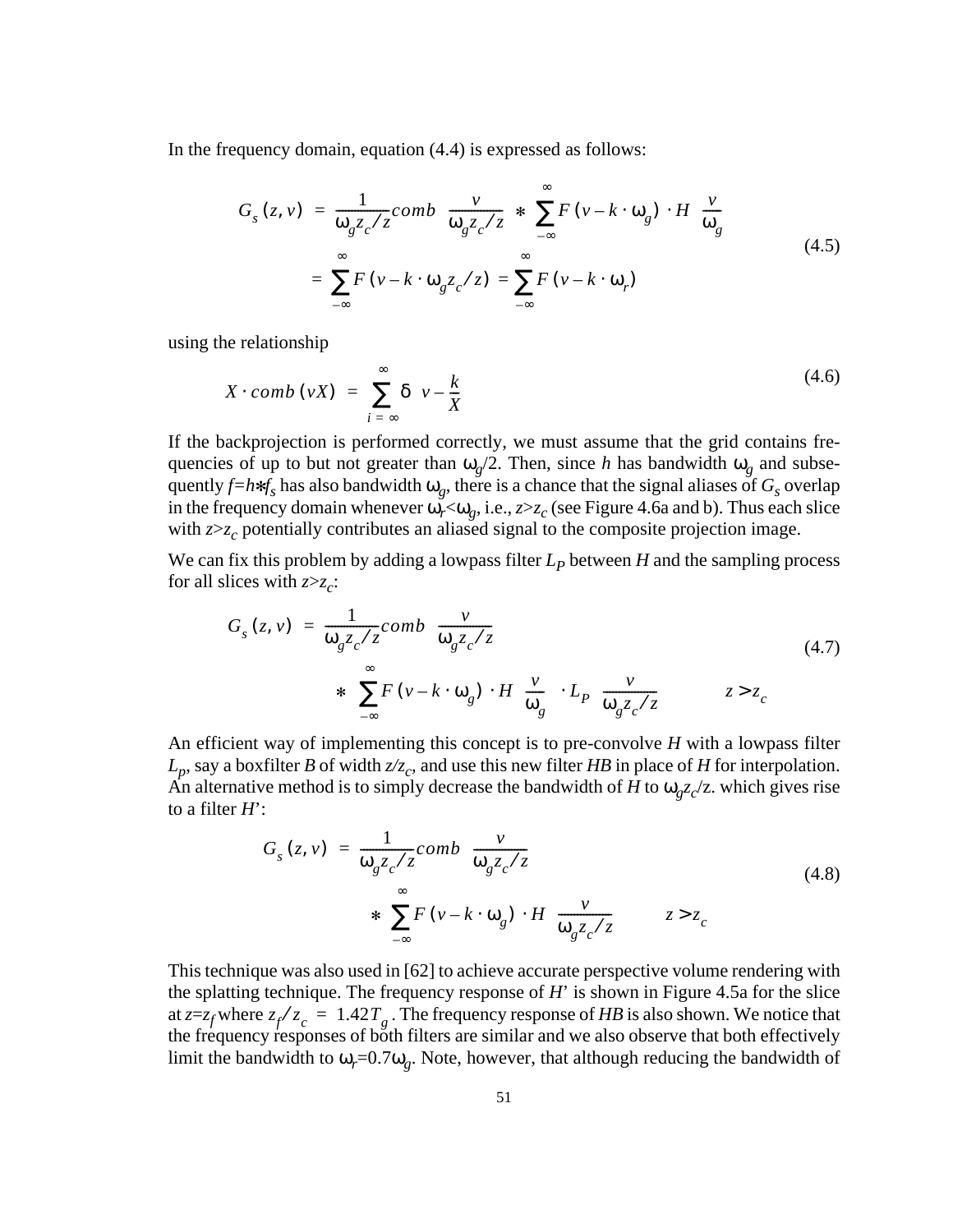*h* for  $z \geq z_c$  properly separates the signal aliases, the upper frequency bands of the grid signal in these regions have been filtered out by the lowpass operation and will not contribute to the projection images (see Figure 4.6c).



FIGURE 4.5: (a) Frequency response of the interpolation filter *H'* and the combined filter *HB*, at  $z_f / z_c = 1.42 T_g$ , (b) Impulse response of the same filters *h*' and *hb* at  $z/z_c = 1.42 T_g$  (dashdot: *h'*, solid: *hb*).  $z_f / z_c = 1.42 T_g$ 

According to the Fourier scaling property, *h*' is obtained from *h* by stretching and attenuating it in the spatial domain. The sampled slice signal is then:

$$
g_s(z, iT_r) = comb\left(\frac{y}{T_r}\right) \cdot \left(f_s(z, kT_g) * \frac{1}{z/z_c} h\left(\frac{y}{T_g z/z_c}\right)\right) \qquad z > z_c \tag{4.9}
$$

This filter *h*' is shown in Figure 4.5b and is also contrasted with *hb*. The spatial extent of *hb* is  $|h_b| = |h| + |b|$ , while the spatial extent of *h*' is  $|h'| = |b||h| = z/z_c|h|$  (for  $T_g = 1.0$ ). Thus for  $|b|<|h|/(|h|-1)$ ,  $|h'|<|hb|$ . Therefore, if  $|h|=4.0$ , then as long as  $z/z_c<1.33$ ,  $h'$  is more efficient to use for interpolation. Since the majority of all interpolations occur in this range, the use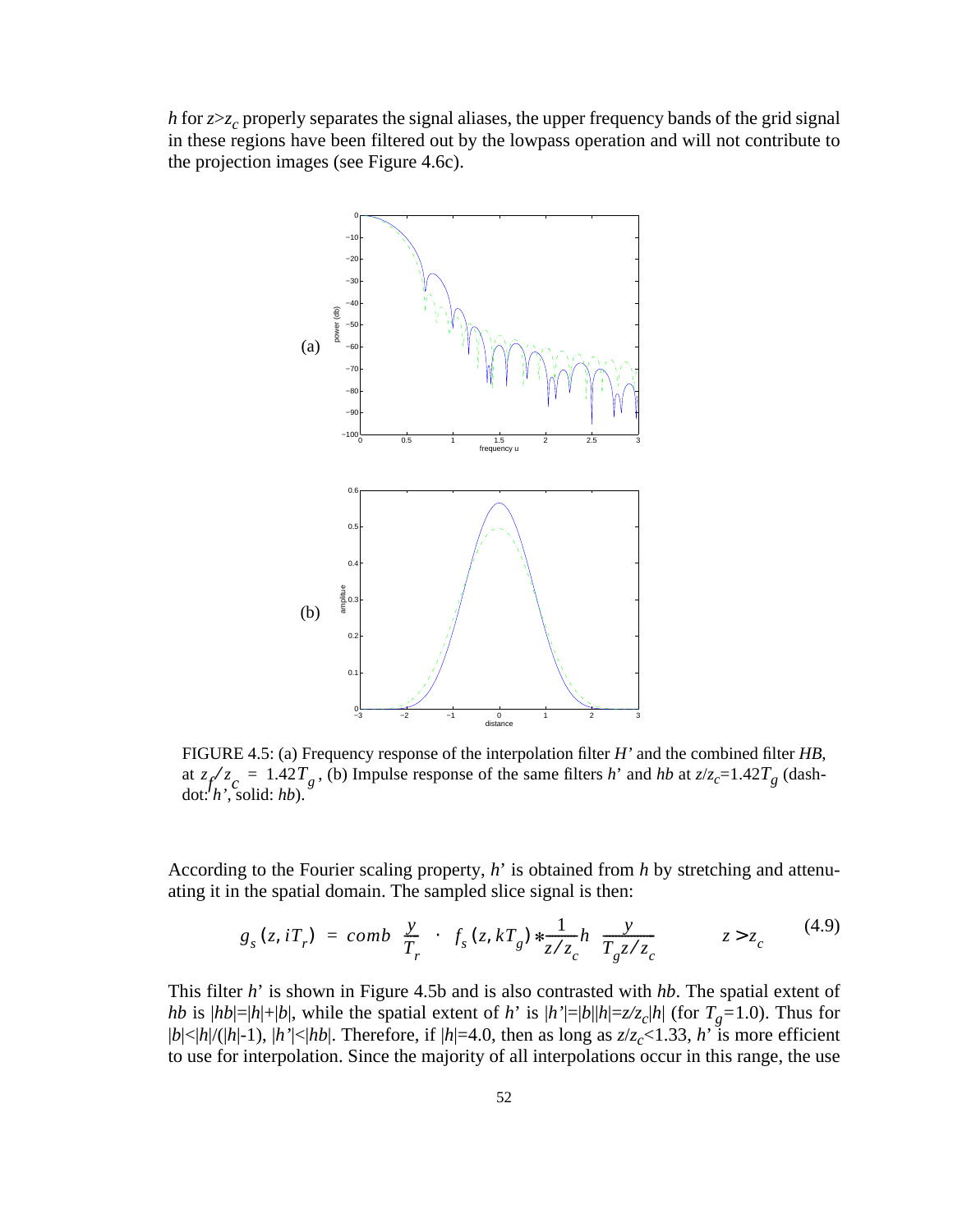of *h*' is to be preferred.

Finally, although one must use a stretched and attenuated version of *h* to lowpass *f* before sampling it into  $g_s$  when  $z \geq z_c$ , one cannot use a narrow and magnified version of h when  $z \ll z_c$ . Doing so would increase *h*'s bandwidth above  $\omega_g$  and would introduce higher order aliases of  $f_s$  into the reconstructed f (see Figure 4.6d). Hence, we must use h in its original width when  $z < z_c$  (Figure 4.6e).

Not only the ART projection step is affected by the non-uniform grid sampling rate of the cone-beam rays, the backprojection step must also be adapted. This is discussed next.

#### **4.1.2.2 Adapting the backprojection algorithm for cone-beam ART**

In backprojection, just like in forward projection, the volume is traversed by an ensemble of divergent rays. However, in backprojection the rays do not traverse the volume to gather densities, instead they deposit (corrective) density into the volume. In other words, the volume now samples and interpolates the ensemble of (correction) rays instead of the rays sampling and interpolating the volume. For the following discussion recall that, for convenience, we assume that all  $N_r$  rays of a projection  $P_{\phi}$  first complete their projection and then all simultaneously correct the volume voxels. Let us now again decompose the volume into an infinite set of slices along the *z* axis, oriented perpendicular to the beam direction, and consider the corrections for the voxels within each slice separately. Each ray  $r_i$  carries with it a correction factor  $corr_i$ , computed by the fraction in equation  $(2.11)$ . Like in the projection phase, we use  $h(z)$  as the interpolation filter within a slice. Then the total correction  $dv_i$ to update  $v_j$  is given by the sum of all ray corrections  $corr_i$ ,  $1 \le i \le N_r$ , for voxel *j* within a slice, integrated over all slices. This gives rise to the following equation which is similar to equation (4.2):

$$
dv_j = \int_{z} \sum_{i=1}^{N_r} corr_i \cdot w_{ij}(z) = \int_{z} \sum_{i=1}^{N_r} corr_i \cdot h(z, r_i)
$$
 (4.10)

This equation is in line with the traditional viewpoint of ART. Let us now consider an alternative representation that will help us to explain the aliasing artifacts of cone-beam. We observe from Figure 4.4 that the intersection of the ensemble of rays with a slice, say the one at  $z=z_f$ , gives rise to a discrete image  $c_s(z)$  with the pixel values being the correction factors *corr<sub>i</sub>*. Note that the pixel rate in the  $c_s(z)$  is a linear function of *z*, which is equivalent to the situation for the  $g_s(z)$  in the projection case (illustrated in Figure 4.4b). In order to compute the correction factors *dvj* , the voxel grid then samples and interpolates each of the slice images  $c_s(z)$  into a correction image  $d_s(z)$  with constant pixel period  $T_g$ , and each voxel *j* integrates all its correction factors in the  $d_s(z)$  along *z*. Again, we use  $h(z)$  as the interpolation filter within a slice, only now it is indexed by the discrete voxel locations and not by the traversing rays. The correction  $dv_j$  for voxel  $j$  can then be expressed as follows:

$$
dv_j = \int_{z} \sum_{i=1}^{N_r} c_s(z, iT_r) h(z, v_j) = \int_{z} d_s(z, jT_g)
$$
\n(4.11)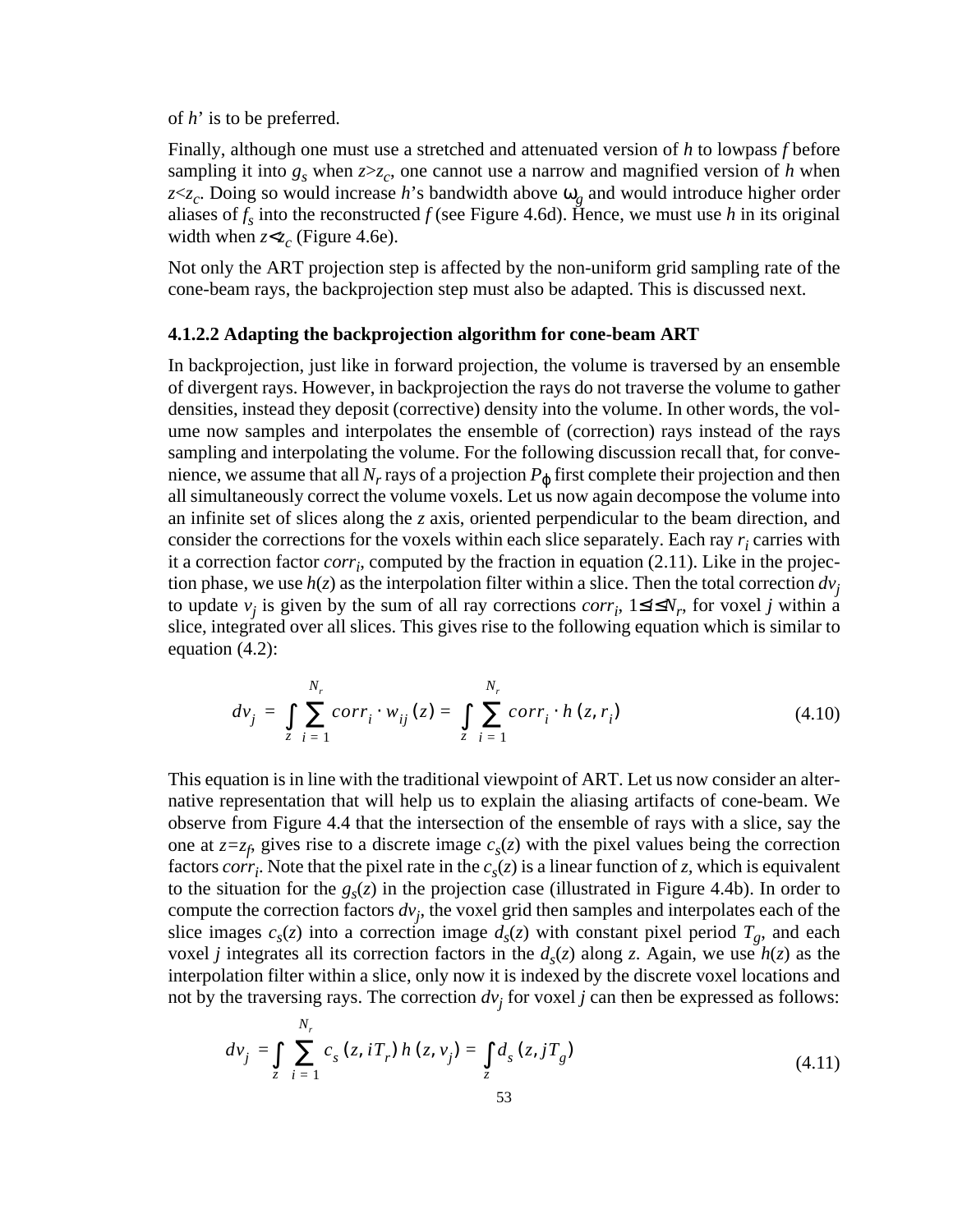

FIGURE 4.6: Grid projection at different slice depths in the frequency domain. Shown in the left column is the frequency spectrum of the sampled grid signal,  $F_{s}$ , with the filter  $H$  superimposed. In the center column is the reconstructed signal *F*, while in the right column is the reconstructed  $F$  resampled into the slice image  $G_s$ .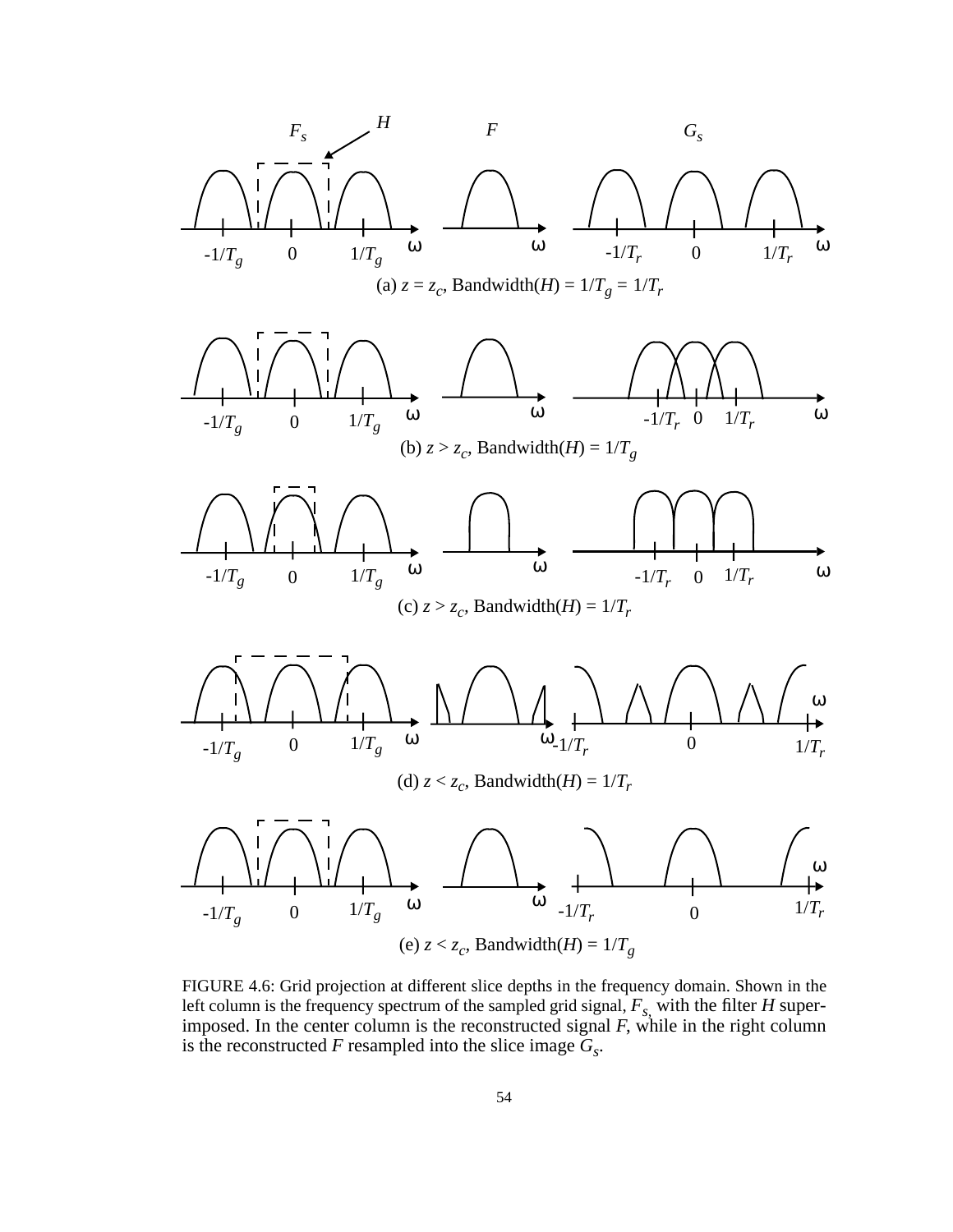Let us concentrate on one interpolated correction image  $d<sub>s</sub>(z)$ . Since the interpolated signal is now the ensemble of rays and the sampling process is now the volume grid, the roles of  $\omega_r$  and  $\omega_g$  in equations (4.4) and (4.5) are reversed. The interpolation of the rayfront slice image  $c_s(z)$  into a correction image  $d_s(z)$  by the voxel grid can be decomposed into two steps:

- 1. Reconstruction of the discrete correction rayfront signal  $c_s(z)$  into a continuous signal  $c(z)$  by convolving  $c_s(z)$  with the interpolation filter *h*. Notice that, for now, in order to capture the whole frequency content of  $c_s$  we set the bandwidth of *h* to the bandwidth of the rayfront grid,  $1/T_r = z_c / zT_g$ . This is a new approach to ART, as usually the bandwidth of *h* is always set to  $\omega_g$ , along with an amplitude scale factor of 1.0.
- 2. Sampling  $c(z)$  into  $d_s(z)$  by a comb function with period  $T_g$ .

This is formally written as:

$$
d_s(z, jT_g) = comb\left(\frac{y}{T_g}\right) \cdot \left(c_s(z, kT_r) * h\left(\frac{y}{T_r}\right)\right)
$$
  
=  $comb\left(\frac{y}{T_g}\right) \cdot \left(c_s(z, kT_g z/z_c) * h\left(\frac{y}{T_g z/z_c}\right)\right)$  (4.12)

In the frequency domain, this is expressed as follows:

$$
D_{s}(z, v) = \frac{1}{\omega_{g}} \text{comb}\left(\frac{v}{\omega_{g}}\right) * \left(\sum_{-\infty}^{\infty} C\left(v - k \cdot \omega_{r}\right) \cdot H\left(\frac{v}{\omega_{r}}\right)\right)
$$
\n
$$
= \sum_{-\infty}^{\infty} C\left(v - k \cdot \omega_{g}\right) = \sum_{-\infty}^{\infty} C\left(v - k \cdot \omega_{r} z / z_{c}\right)
$$
\n(4.13)

again using the relationship of equation (4.6). Since *C*'s bandwidth is always ω*r*, constrained by *H*, we get overlapping aliases in  $D_s$  when  $z \ll c$  (see Figure 4.6b). However, when  $z \geq z_c$ , no overlap occurs (Figure 4.6a). This means that only for  $z \leq z_c$  we need to limit *H* to the bandwidth of the grid,  $\omega_{\varrho}$ , resulting in a filter *H*' (Figure 4.6c). For all other *z*, we use the bandwidth of the rayfront ω*r*. More formally:

$$
D_{s}(z, v) = \frac{1}{\omega_{g}} \text{comb}\left(\frac{v}{\omega_{g}}\right) * \left(\sum_{-\infty}^{\infty} C\left(v - k \cdot \omega_{r}\right) \cdot H\left(\frac{v}{\omega_{g}}\right)\right) \qquad z < z_{c}
$$
  

$$
= \frac{1}{\omega_{g}} \text{comb}\left(\frac{v}{\omega_{g}}\right) * \left(\sum_{-\infty}^{\infty} C\left(v - k \cdot \omega_{r}\right) \cdot H\left(\frac{v}{\omega_{r} z / z_{c}}\right)\right) \qquad z < z_{c}
$$
(4.14)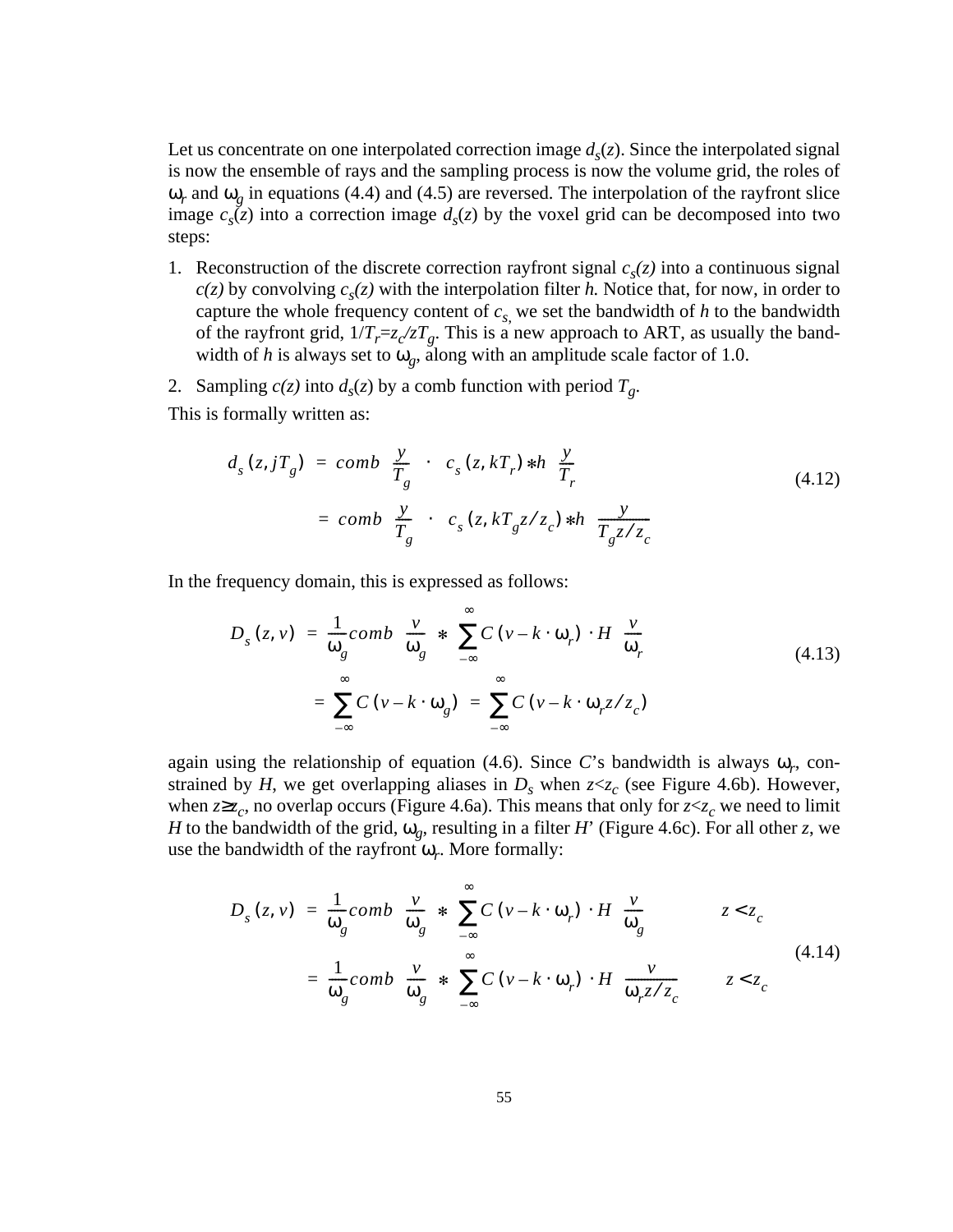Again, according to the Fourier scaling property, *h*' is obtained from *h* by stretching and attenuating it in the spatial domain. The sampled slice signal is then:

$$
d_s(z, jT_g) = comb\left(\frac{y}{T_g}\right) \cdot \left(c_s(z, kT_r) * \frac{1}{z_c/z} h\left(\frac{y}{T_r z_c/z}\right)\right) \qquad z < z_c
$$
  
=  $comb\left(\frac{y}{T_g}\right) \cdot \left(c_s(z, kT_r) * \frac{1}{z_c/z} h\left(\frac{y}{T_g}\right)\right) \qquad z < z_c$  (4.15)

Thus for  $z \ll z_c$  the bandwidth of *H*' is  $\omega_g$  and the scaling factor in the spatial domain is  $z/z_c$ . Reducing the amplitude of h when  $z < z_c$  prevents the over-exposure of corrective density in the volume slices near the source (as evident in Figure 4.3a). On the other hand, for  $z \geq z_c$ , the bandwidth of *H*' is  $\omega_r = \omega_g z_c/z$  and the scaling factor in the spatial domain is 1.0. Increasing the width of *h* when  $z \geq z_c$  prevents the under-exposure of some voxels in the volume slices far from the source and facilitates a homogenous distribution of the corrective energy. If we used a more narrow filter for  $z \geq z_c$  then we would introduce the higher order aliases of  $c_s(z)$  into the reconstructed  $c(z)$ , which is manifested by the aliased grid-like pattern in the far-slice of Figure 4.3a (see also Figure 4.6d and e).

Note that if projection and backprojection are performed with the proper filtering as described here, then the reconstruction volume will never contain frequencies greater than ω*g*. Thus our previous argument that the grid projection may assume that the volume frequencies never exceed  $\omega_g$  is correct. Of course, there is a small amount of aliasing introduced by the imperfect interpolation filter, but these effects can be regarded negligeable as the Bessel-Kaiser filter has a rather fast decay in its stop-band (see Figure 4.5a).

#### **4.1.2.3 Putting everything together**

Since we are using an interpolation kernel that is pre-integrated into a 2D footprint table we cannot represent the depth dependent kernel size accurately and still use the same footprint everywhere in the volume. An accurate implementation would have to first distort the 3D kernel with respect to the depth coordinate *z* and then integrate it along *z*. Since the amount of distortion changes for every *z*, we would have to do this process for every voxel anew. Since this is rather inefficient, we use an approximation that utilizes the generic footprint table of an undistorted kernel function and simply stretches it by  $z_v/z_c$  whenever appropriate. Here,  $z_v$  is the depth coordinate of the voxel center. Thus the volume regions covered by the voxel kernel for which  $z \ll v$  are lowpassed too much, while for  $z \gg v$ , the amount of lowpassing is less than required. However, since the kernel extent is rather small and the volume bandlimit rarely reaches the Nyquist limit, this error is not significant.

Another issue is how one goes about estimating the local sampling rate ω*r* of the grid of rays. Highest accuracy is obtained when the curved representation of the rayfronts is used (see Figure 4.4). In this case one would compute the normal distance between the set of neighboring rays traversing the voxel for which the kernel needs to be stretched (see also Section 4.4). An easier way that is nevertheless a good approximation is to just use the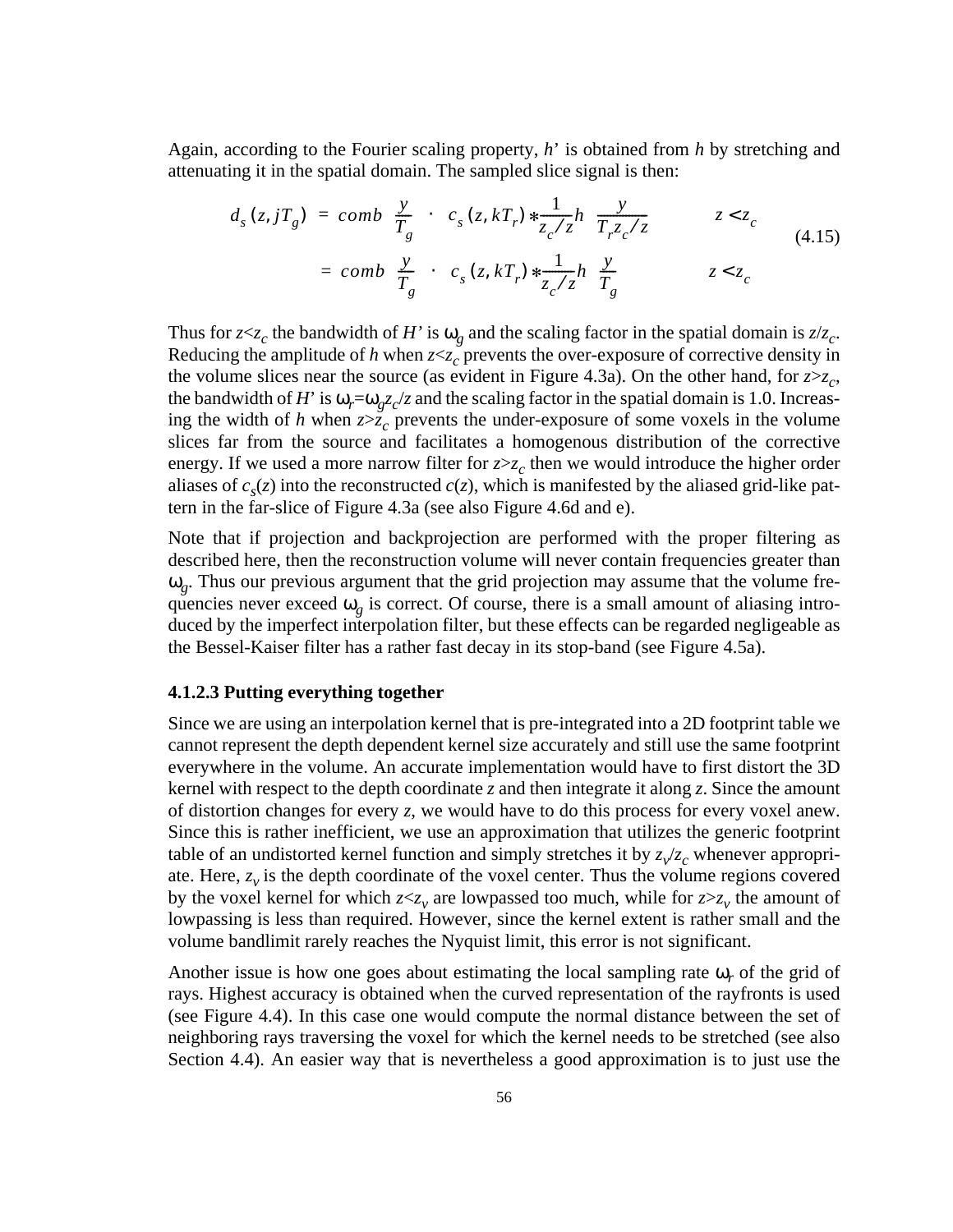

FIGURE 4.7: Backprojection at different slice depths in the frequency domain. Shown in the left column is the frequency spectrum of the discrete correction signal,  $C_{s}$ , with the filter *H* superimposed. In the center column is the reconstructed correction signal *C*, while in the right column is the reconstructed *C* resampled into the grid slice image  $D_s$ .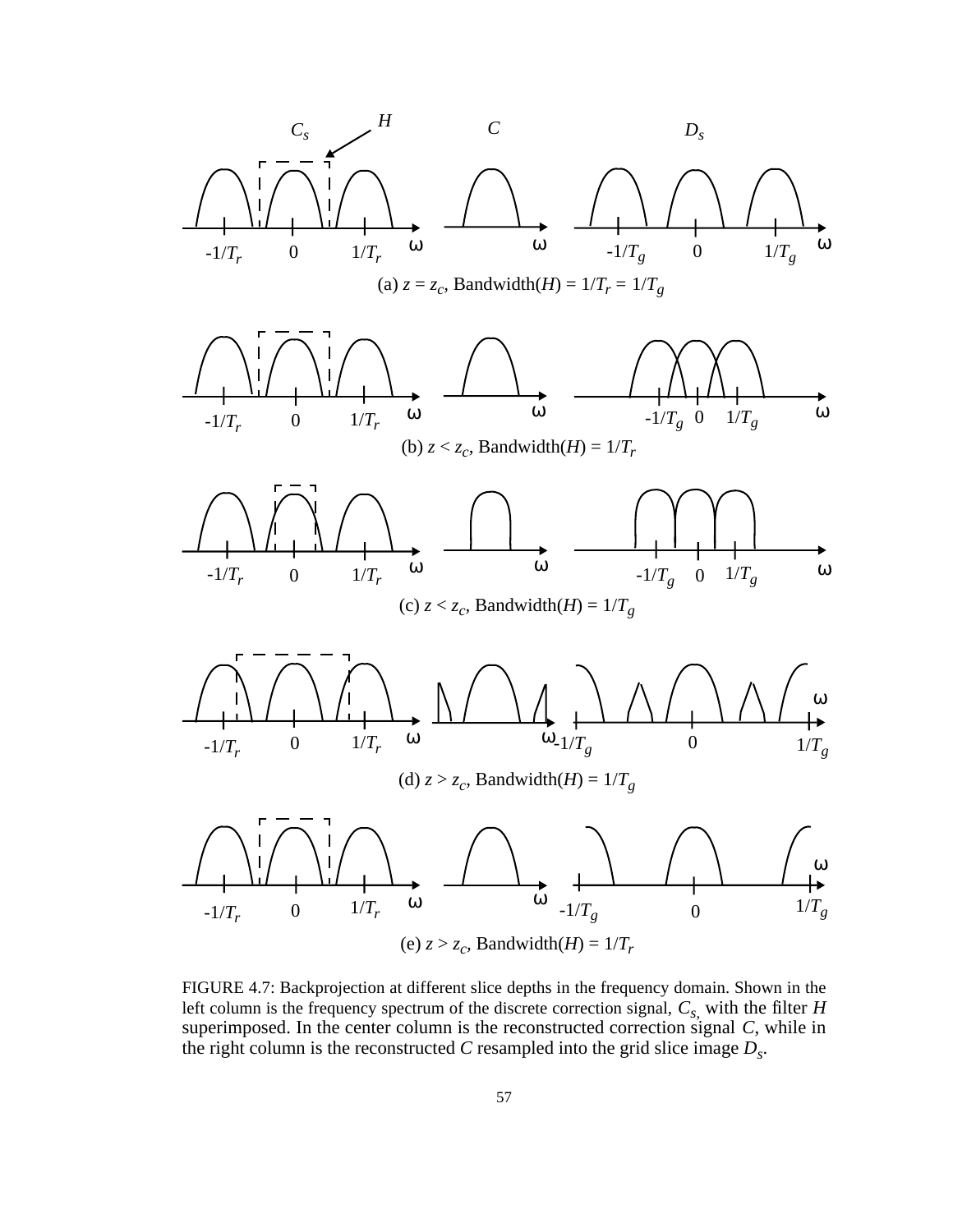voxel's *z*-coordinate in conjunction with the method of similar triangles to estimate ω*r* (see Section 4.4 for a quantitative error analysis). This approximates the curved rayfronts to planar rayfronts, as we did in our theoretical treatment. Various fast algorithms for the estimation of  $\omega_r$  are subject of the next chapter.

Since the interpolation kernel is stretched and scaled differently for projection and backprojection, the computed weights in these stages are different as well. Thus equation (2.11) changes to:

$$
v_j^{(k+1)} = v_j^{(k)} + \lambda \frac{p_i - \sum_{n=1}^{N} w_{in}^F v_n^k}{\sum_{n=1}^{N} w_{in}^F w_{in}^B}
$$
\n(4.16)



FIGURE 4.8: Reconstruction with ART utilizing the new variable-width interpolation kernels: (a) The cone-cut of Figure 4.3a after one projection was processed: we observe a uniform distribution of the correction factors. (b) The slice of Figure 4.1a ( $\lambda$ =0.08,  $\gamma$ =60°,  $V^{(0)}$ =0, 3 iterations): the cone-beam reconstruction artifacts apparent in Figure 4.2a were successfully eliminated by using the new filter.

Here,  $w_{in}^F$  is the weight factor used for the forward projection and  $w_{in}^B$  is the weight factor used for backward projection.

Figure 4.8 shows images of a reconstruction obtained with the same parameters settings than Figure 4.2a, but using the new approach for cone-beam ART. Figure 4.8a shows the cone-cut of Figure 4.3a after one projection was processed. As was to be expected, the correction cone has now uniform intensity. Finally, Figure 4.8b shows the reconstructed slice of Figure 4.1a. Here we observe that this reconstruction no longer displays the strong aliasing artifacts that dominated Figure 4.2a.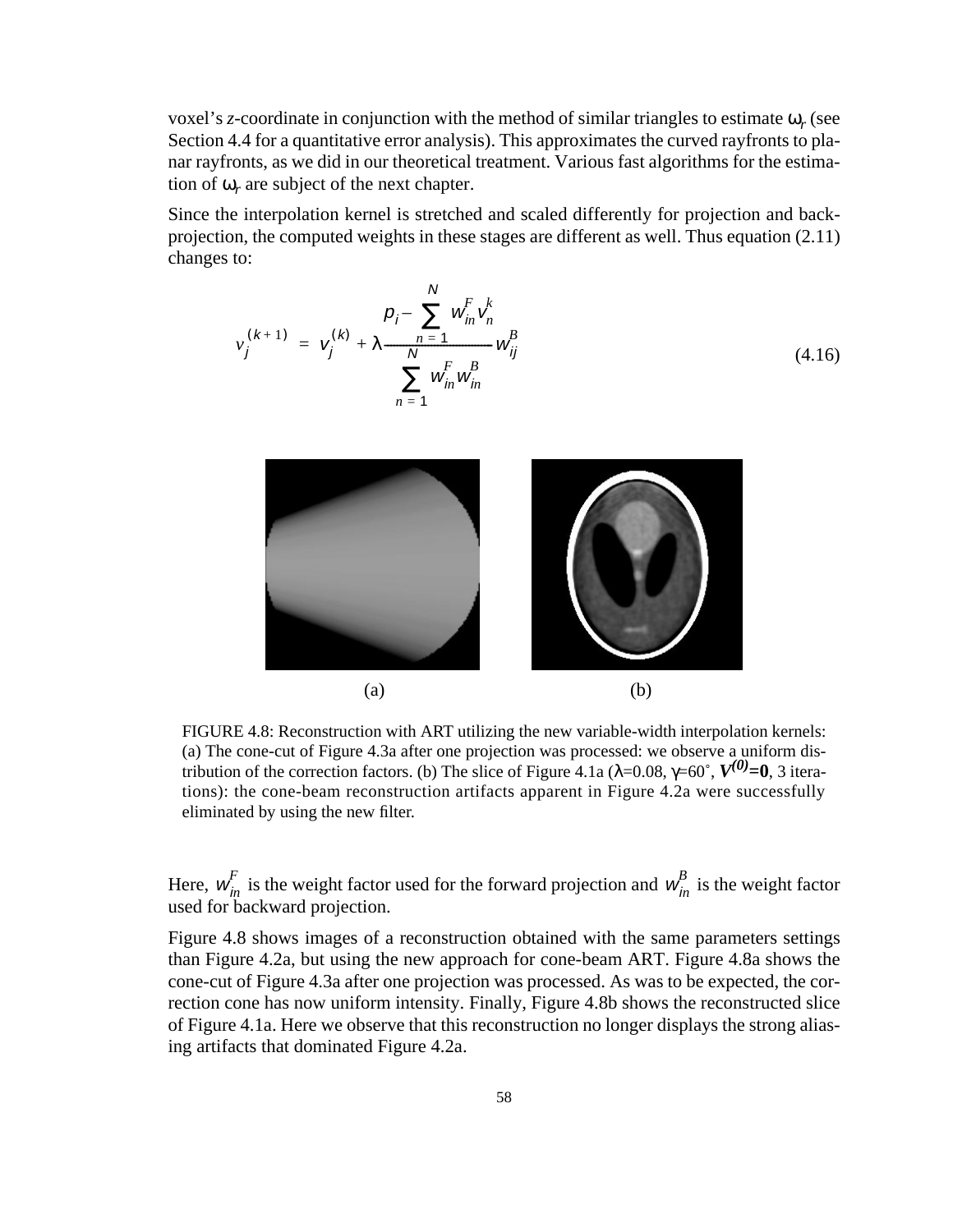### **4.2 3D Cone-Beam Reconstruction with SART**

Let us now investigate SART and its behavior in the cone-beam setting. The bracketed part in the numerator of equation  $(2.17)$  is equivalent to the numerator of equation  $(2.11)$ . Hence, the projection process of SART is identical to the one of ART and Section 4.1.2.1 applies again. However, SART's backprojection process differs from the one of ART. In contrast to ART, in SART, after the ray grid has been interpolated by the volume grid, a voxel correction is first normalized by the sum of influential interpolation filter weights before it is added to the voxel. This changes equation (4.10) to:

$$
dv_{j} = \frac{\int_{c}^{N_{r}} \sum_{i=1}^{N_{r}} corr_{i} \cdot w_{ij}(z)}{\int_{c} \sum_{i=1}^{N_{r}} w_{ij}(z)} = \frac{\sum_{i=1}^{N_{r}} corr_{i} \cdot h(z, r_{i})}{\int_{c} \sum_{i=1}^{N_{r}} h(z, r_{i})} = \frac{\sum_{i=1}^{N_{r}} corr_{i} \cdot h(r_{i})}{\sum_{i=1}^{N_{r}} h(r_{i})}
$$
(4.17)

We will see that this provides for a smoothly interpolated correction signal, even when the bandwidth of the interpolation filter is a constant  $\omega_{\varrho}$ , as is the case in the traditional ART and SART approaches. Let us now illustrate this behavior by ways of an example, illustrated in Figure 4.9. Here, we utilize a uniform discrete correction signal (spikes,  $c_s(z)$  in Section 4.1.2.2), a 1D version of the one used in Figure 4.3, and a linear interpolation filter *h* (dotted line) for ease of illustration. In this figure, we show the result of the signal reconstruction with *h*, i.e., the signal  $c(z)$  *prior* to sampling into  $d_s(z)$  by the voxel grid. Consider now Figure 4.9a, where the situation for  $z \ll z_c$  is depicted. In this case, the uniform correction signal has a rate  $\omega_r > \omega_g$ . In accordance to our previous results, we see that if  $c_s(z)$  is reconstructed with traditional ART utilizing an *h* with constant bandwidth  $\omega_g$ , we obtain a signal  $c(z)_{ART}$  with an amplitude much higher than the original correction signal. We know that we can avoid this problem by reducing the interpolation filter magnitude, which gives rise to the correctly scaled signal  $c(z)$   $_{ART}$ . The correction signal reconstructed with SART,  $c(z)_{SART}$ , on the other hand, does not require a reduction of the interpolation filter amplitude, since for each voxel the sum of interpolated ray corrections is normalized by the sum of the respective interpolation filter weights. Thus, with SART the reconstructed correction signal has always the correct amplitude. For  $z \geq z_c$  (see Figure 4.9b) when  $\omega_r \leq \omega_g$ , we observe an aliased signal of half the grid frequency for  $c(z)_{ART}$  instead of the expected constant signal. Sampling  $c(z)_{ART}$  into  $d_s(z)$  would then result in a grid-like pattern, similar to the one observed in the far slice of Figure 4.3a. We know, however, from the previous discussion that we can eliminate this effect by widening *h* with respect to ω*r*. This yields the correct signal  $c(z)$   $_{\text{ART}}^{\text{van}, \text{semi}}$ . For SART, on the other hand, a smooth and uniform  $c(z)_{\text{SART}}$ of correct amplitude is obtained even with the original interpolation filter width - again due  $c(z)$ <sup>var. kern.</sup>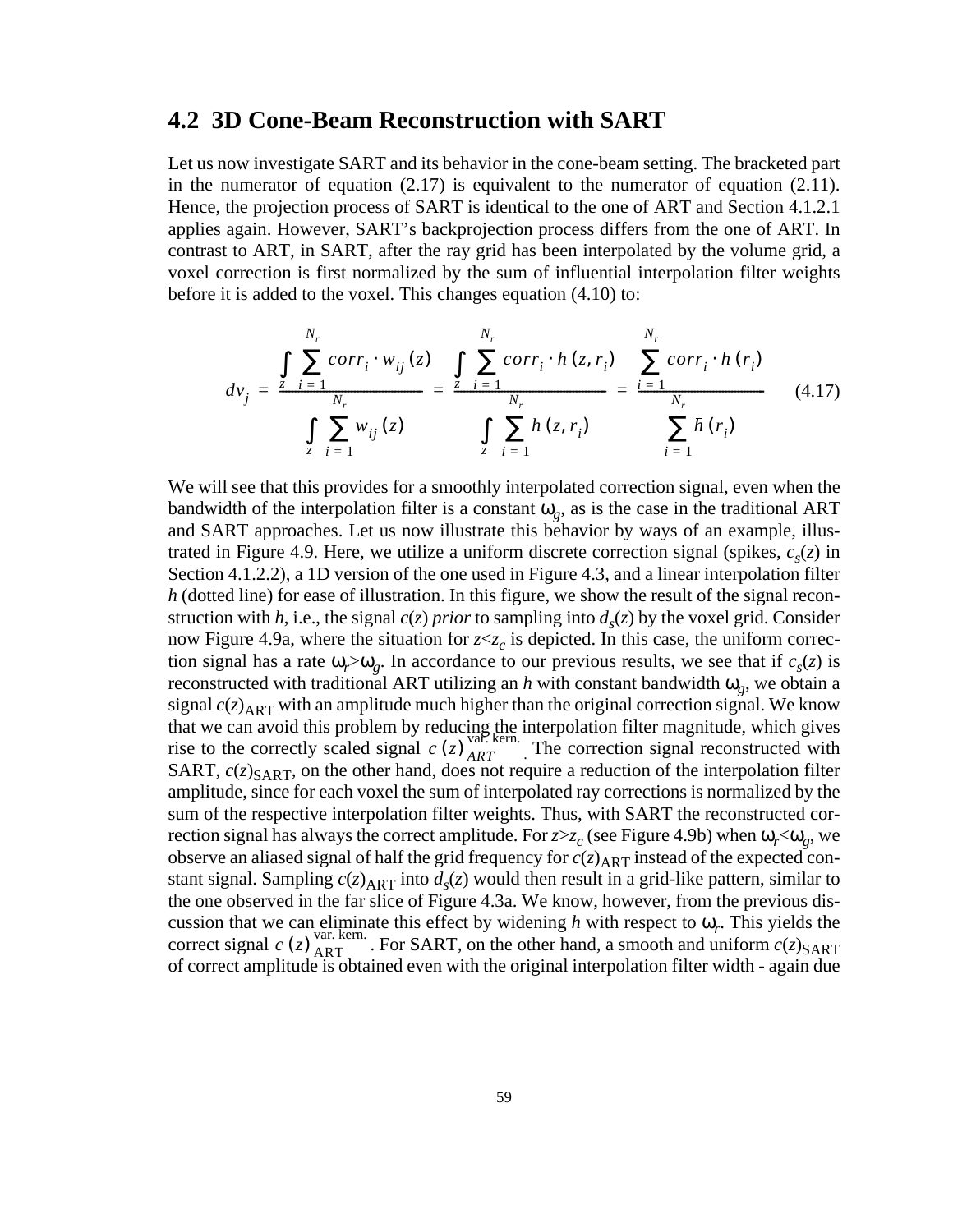to the normalization step.



FIGURE 4.9: Reconstructing a uniform discrete correction signal  $c_s(z)$  (spikes) into the continuous signal *c*(*z*) with ART and SART using a linear interpolation filter *h* (depicted here for a bandwidth of  $\omega_{\rm g}$  in a dotted line). Signal  $c(z)_{\rm ART}$  is the reconstruction of  $c_s(z)$  with ART and the traditional interpolation filter of bandwidth  $\omega_{g}$ . In case (a), when  $z < z_{c}$ , the correction signal is magnified, as in Figure 4.3a, near slice. In case (b), when  $z \geq z_c$ , the correction signal is aliased, as in Figure 4.3b, far slice. As previously discussed, we can avoid these effects using variable interpolation kernels, i.e., by scaling the amplitude of *h* in case (a) and by widening *h* in case (b), which yields the correct signal  $c(z)$  ART in both cases. The normalization procedure of SART prevents magnification and aliasing artifacts and thus in both cases (a) and (b) a correctly reconstructed signal  $c(z)_{\text{SART}}$  identical to  $c(z)_{\text{ART}}^{\text{var. kern.}}$  is produced.

Consider now Figure 4.10a which shows the actual cone-cut of Figure 4.3a for SART. We see that the distribution of correction energy is homogeneous, even though the bandwidth of the interpolation filter was set to  $\omega_{\varrho}$  everywhere in the volume. Finally, Figure 4.10b shows a reconstruction obtained with SART under the same conditions than the previous ART reconstructions. We observe that no significant reconstruction artifacts are noticeable. Thus we can conclude that the SART approach is inherently more adequate for algebraic cone-beam reconstruction than the traditional, unmodified, ART approach.

## **4.3 Results**

In order to assess the goodness of the reconstructions, we define two figures of merit: (i) the correlation coefficient CC between the original 3D Shepp-Logan brain phantom (SLP) and the reconstructed volume and (ii) the background coefficient of variation CV. These measures were also used by Ros et.al. [55].

We calculate CC within two selected regions of the SLP: (i) the entire inside of the head (without the skull) and (ii) an ellipsoidal volume containing the three small SLP tumors, as shown at the bottom of the brain section of Figure 4.1a and described by ellipsoids 7, 8, and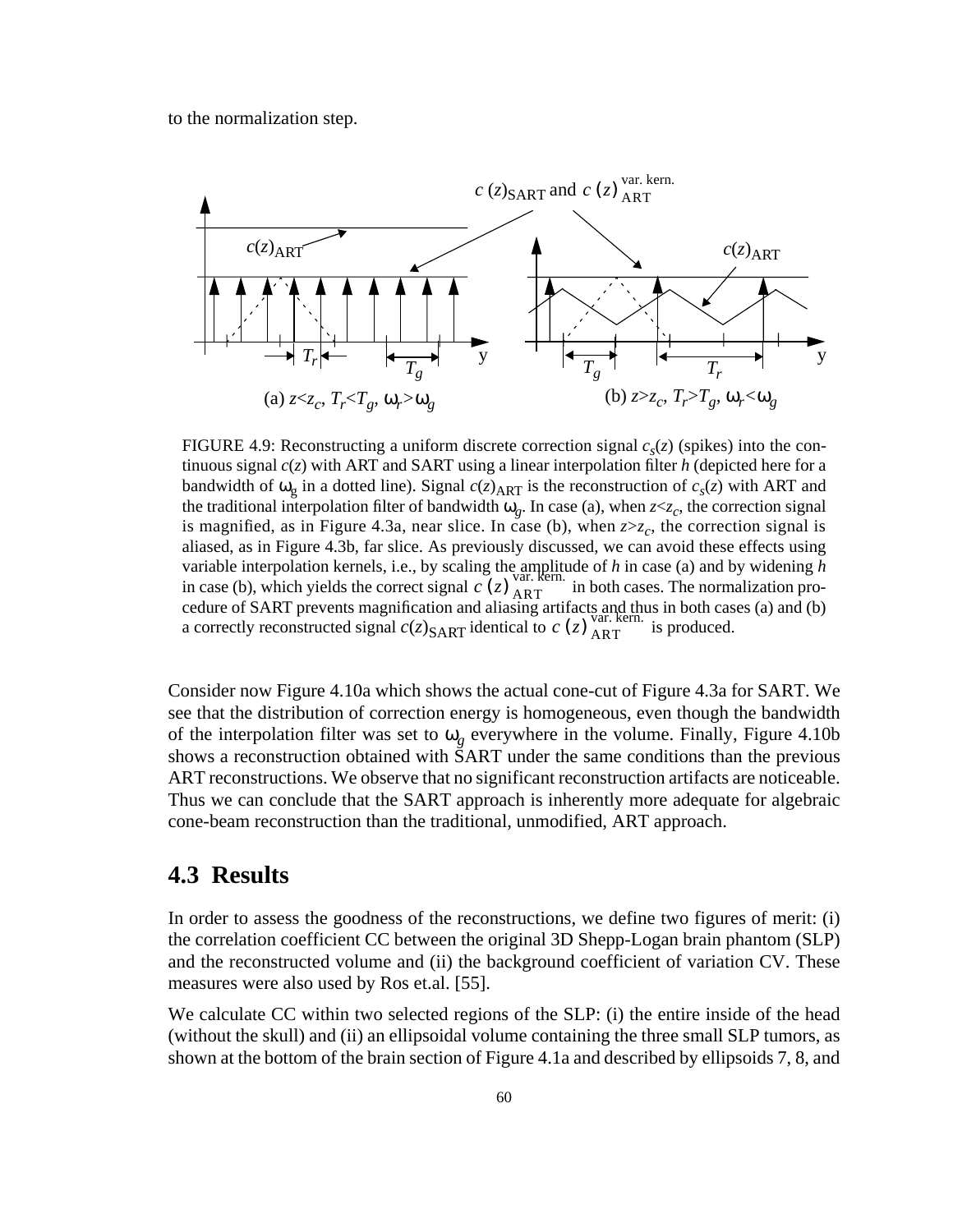

FIGURE 4.10: Reconstruction with SART: (a) The cone-cut of Figure 4.3a, after one projection was processed. (b) The slice of Figure 4.1a ( $\lambda$ =0.3,  $\gamma$ =60°,  $V^{(\theta)}=0$ , 3 iterations). The aliasing artifacts apparent in Figure 4.2a do not exist.

12 in the SLP definition (see Table 4.1). While (i) measures the overall correlation of the reconstructed volume with the original, (ii) captures the sensitivity of the reconstruction algorithm to preserving small object detail. The CC is defined by:

$$
CC = \frac{\sum_{i} (v_i - \mu_v) (o_i - \mu_o)}{\sqrt{\sum_{i} (v_i - \mu_v)^2 \sum_{i} (o_i - \mu_o)^2}}
$$
(4.18)

where  $o_i$  and  $v_i$  are the values of the voxels in the original phantom volume and the reconstructed volume, respectively, and  $\mu_0$  and  $\mu_\nu$  are their means.

The background coefficient of variation CV is calculated within four ellipsoidal featureless regions located in different areas of the SLP. Since these regions are ideally uniform, CV represents a good measure for the noise present in the reconstructed SLP. The overall CV is the average of the four individual CVs and is defined as:

$$
CV = \frac{1}{4} \sum_{i}^{4} \frac{\sigma_i}{\mu_v} \tag{4.19}
$$

where  $\sigma_i$  is the standard deviation of the voxel values within region *i*.

Using CV and CC to assess reconstruction quality, we have conducted a thorough study of the effects of various parameter settings:

• The initial state of the reconstruction volume: (i) zero, (ii) the average value of one of the projection images, properly scaled, and (iii) the average value of the SLP brain matter (e.g. 1.02). The last initialization method is hard to achieve in practice, since one usually does not know the average value of the reconstructed object in advance.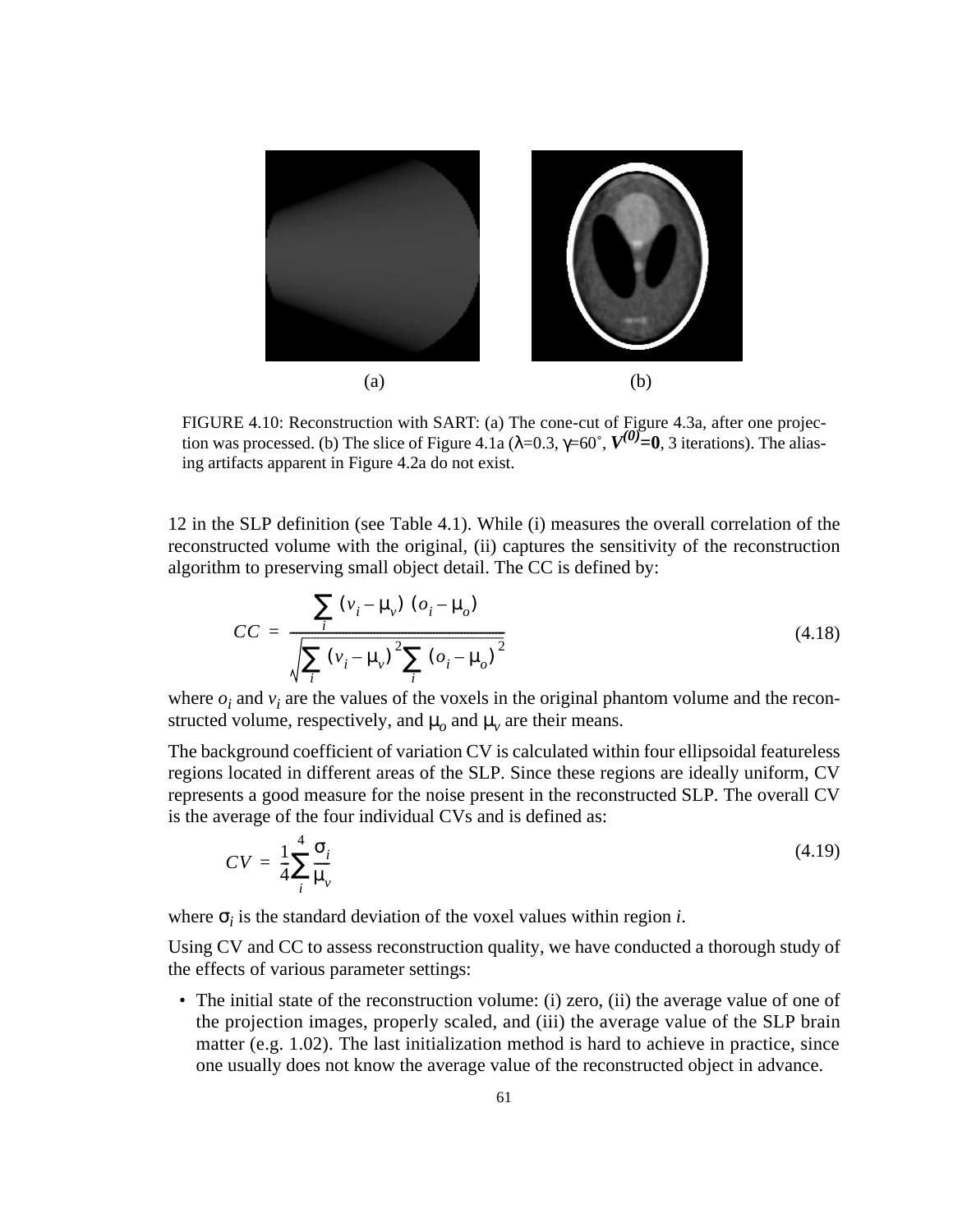- The setting of the relaxation coefficient  $\lambda$ : experiments revealed that values in the range of [0.02, 0.5] yielded reconstructions that offered the best balance with respect to reconstruction quality and number of iterations. Therefore, reconstructions were obtained for  $\lambda$ =0.5, 0.3, 0.1, 0.08, 0.05, and 0.02.
- Time-weighted variation of  $\lambda$  during the first iteration: starting from 10% of the final value we have used: (i) immediate update to the final value, (ii) a linear increase and (iii) an increase due to a shifted cosine function (similar to [1]).
- The correction algorithm: (i) ART and (ii) SART.
- The size of the interpolation kernel: (i) constant and (ii) depth-dependent, as described in Section 4.1.2.
- The cone angle:  $20^{\circ}$ ,  $40^{\circ}$ , and  $60^{\circ}$ .
- The number of iterations: 1 through 10.

During our experiments we found that there is no significant difference in reconstruction quality whether  $\lambda$  is varied linearly or with a cosine function. Thus we only report results using a linear variation.

Figure 4.11 shows a number of plots illustrating CC and CV for various reconstruction methods and parameter settings. Figure 4.12 shows reconstructed SLP slice images after 3 iterations. The number of 3 iterations was chosen because the plots indicate that after this number of iterations both CC and CV have reached a level close to their final value. In both Figure 4.11 and Figure 4.12 the following terminology is used. Each parameter combination is described by a 3 digit code. The first digit codes the size of the interpolation kernel (C for constant, V for variable, depth-dependent). The second digit codes the volume initialization method (- for zero, I for projection average, I\* for SLP average). Lastly, the third digit codes the function at which  $\lambda$  is varied during the first iteration (- for no variation, G for linear increase). Reconstructions were obtained for each combination of parameter settings over the length of 10 iterations for all six settings of  $\lambda$ . In order to keep the amount of presented data manageable, we do not plot the effect of  $\lambda$  in Figure 4.11. Instead, at every iteration and parameter combination we pick the lowest CV or highest CC, respectively, that was obtained in the set of six  $\lambda$ -dependent reconstructions. As the ideal  $\lambda$  is somewhat object-dependent anyway [25], this does not represent a serious trade-off. During the course of our experiments, we found that for ART and the SLP the  $\lambda$  that produces good reconstructions within four iterations is somewhere around 0.08, for SART this  $\lambda$  setting is around 0.3.

Figure 4.11a-c shows the CC for the SLP tumors at a cone angle of 40˚ for the three main correction methods used: ART using the constant interpolation kernel, ART using the variable-size interpolation kernel, and SART using both kernels. In Figure 4.11a we see that the reconstructions for G are always better than the respective ones without G. Since it is not any costlier to do G, the following plots will always use G. In Figure 4.11b we see that reconstruction results with VIG are similar to the ones with VI\*G. Since VI\*G is not realistic anyway, we will use only VIG for the remaining discussion. In the same figure we also observe that V-G, VI- and VI\*- yield only marginally worse results than VIG, thus we will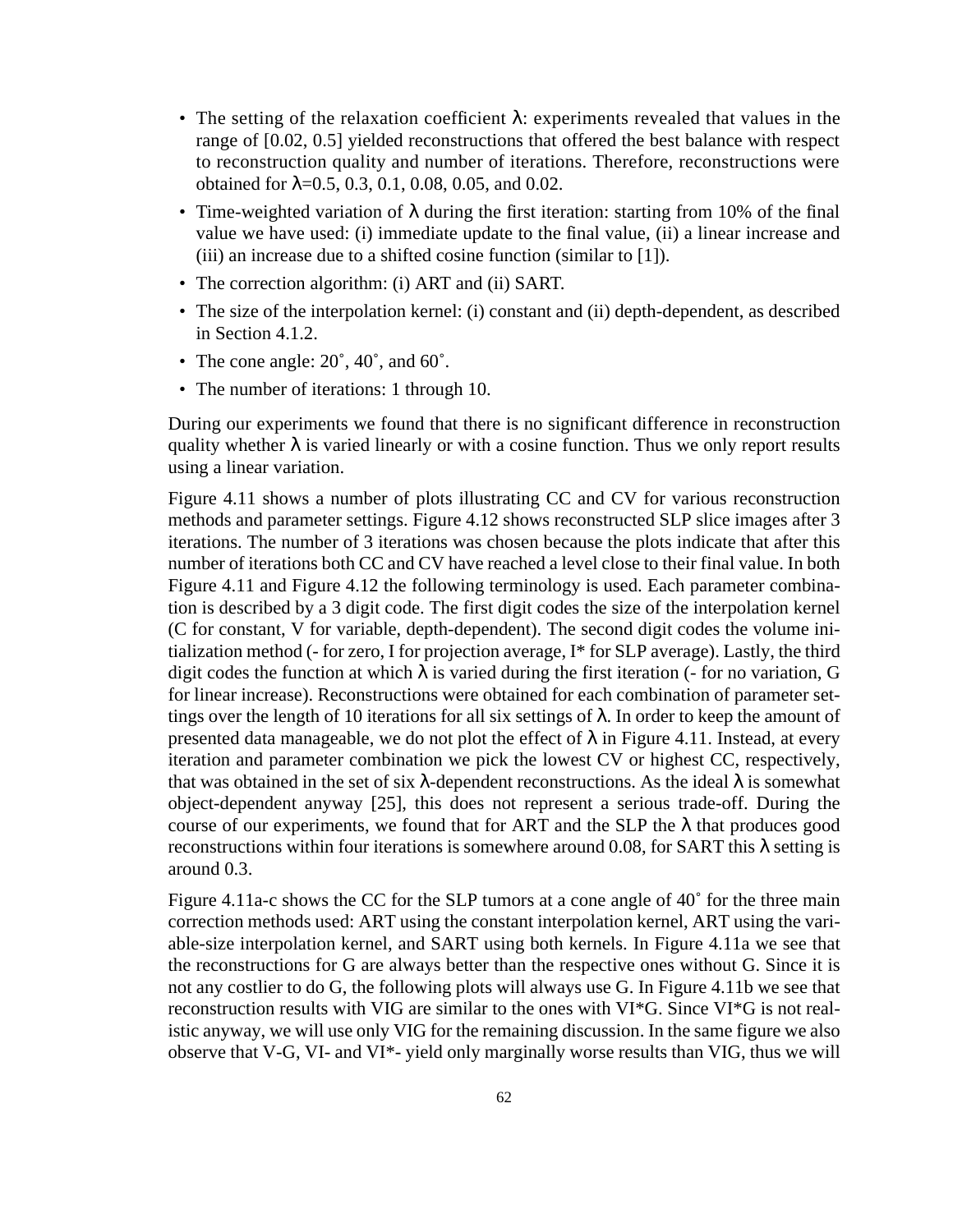

FIGURE 4.11: Correlation Coefficient (CC) and Background Coefficient of Variation (CV) for ART and SART with constant and variable interpolation kernel size for 3 regions of the SLP (u 80 projections of 128<sup>2</sup> pixels each). Each reconstruction was performed for  $\lambda$ =0.5, 0.3, 0.1, 0.08, 0.05, and 0.02, the graphs plot the highest CC/lowest CV of all  $\lambda$  settings at each iteration. (C: constant sized kernel, V: variable sized kernel, I: volume initialized to average of projection 0, I\*: volume initialized to average of the SLP, G: linear increase of λ during the first iteration, -: volume initialization to zero or constant  $\lambda$ .)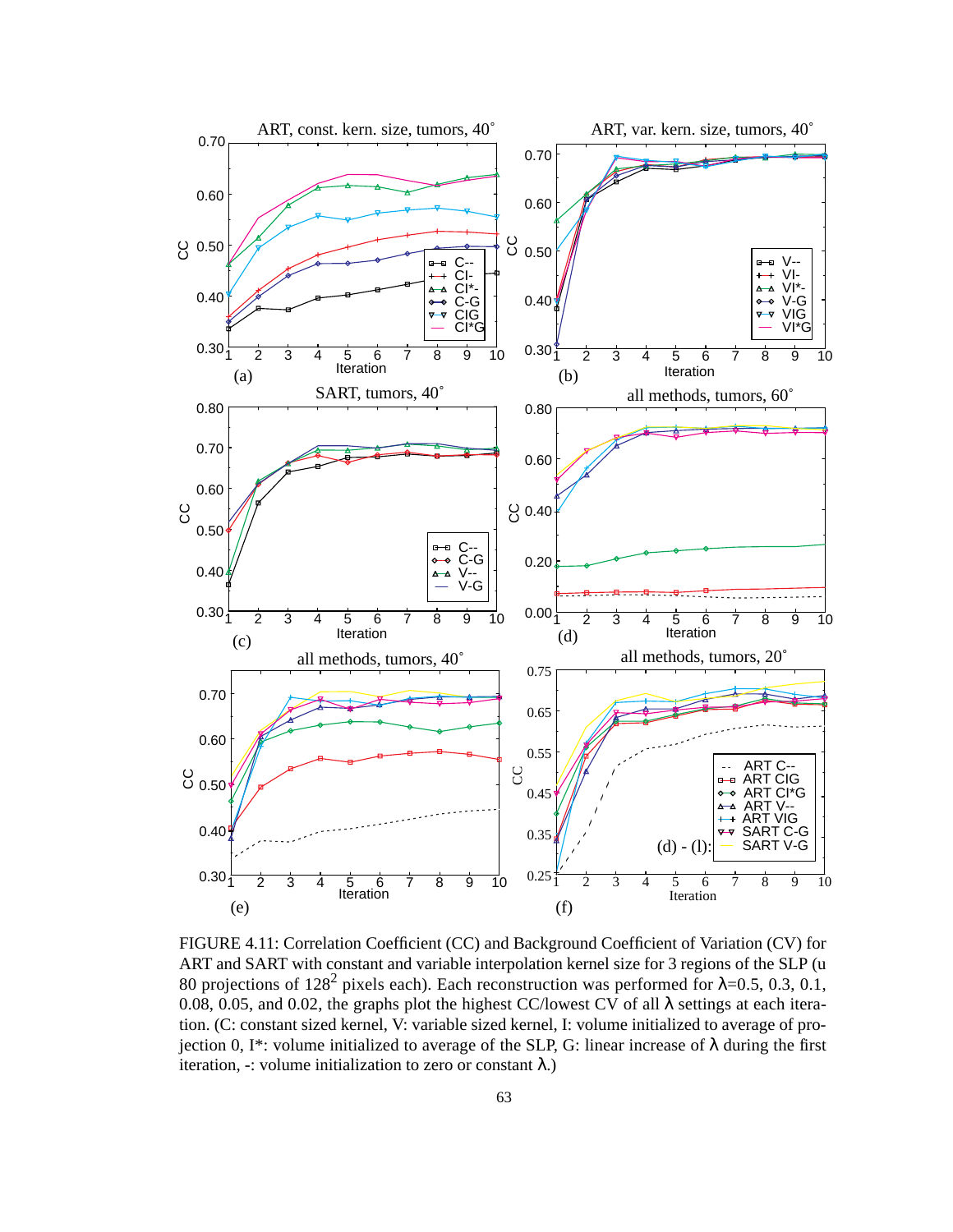

FIGURE 4.11: Continued from previous page.

FIGURE 4.12: (next page): Reconstructions of the 3D Shepp-Logan brain phantom for cone angles of 20˚, 40˚, and 60˚ with different ART and SART parameter settings.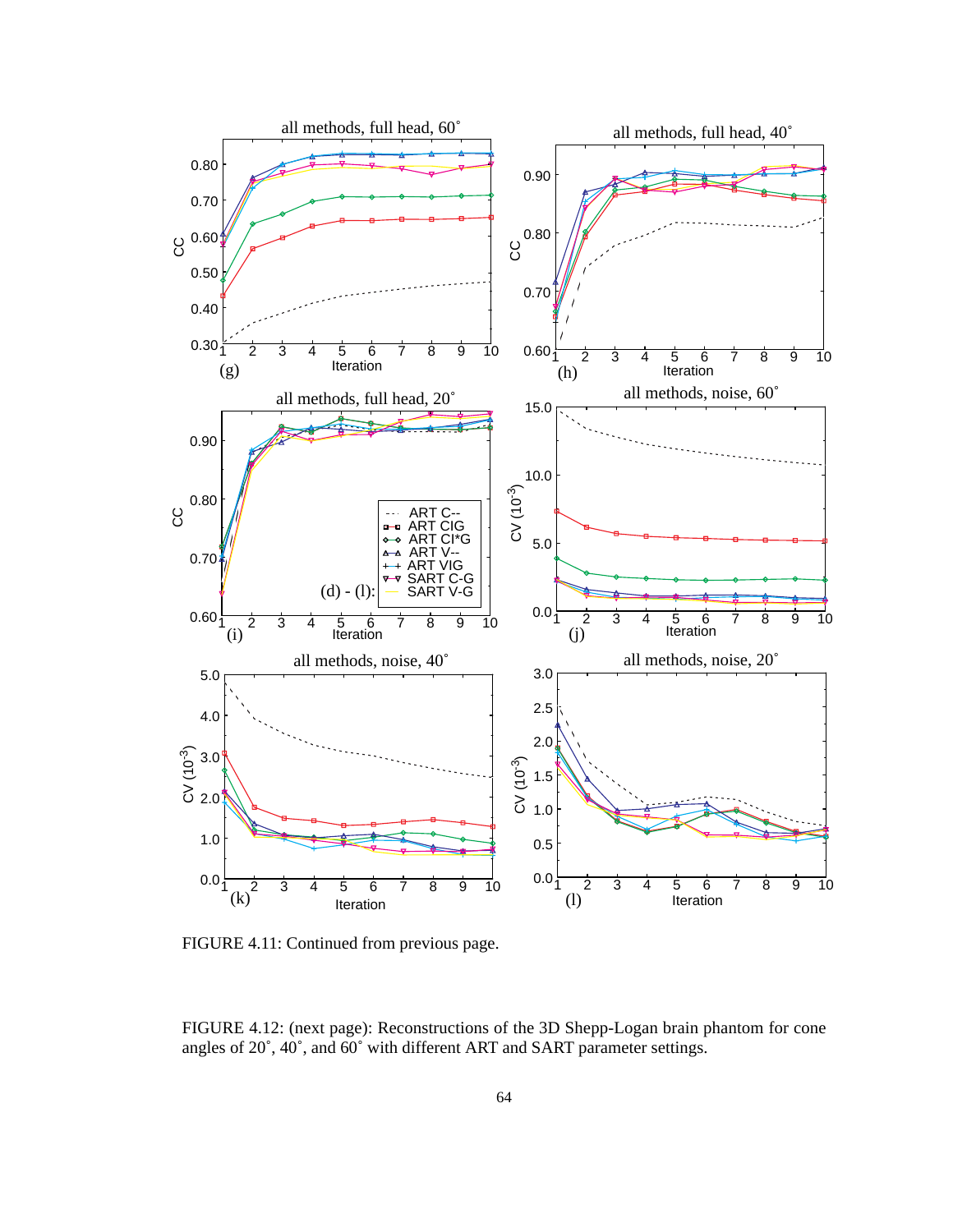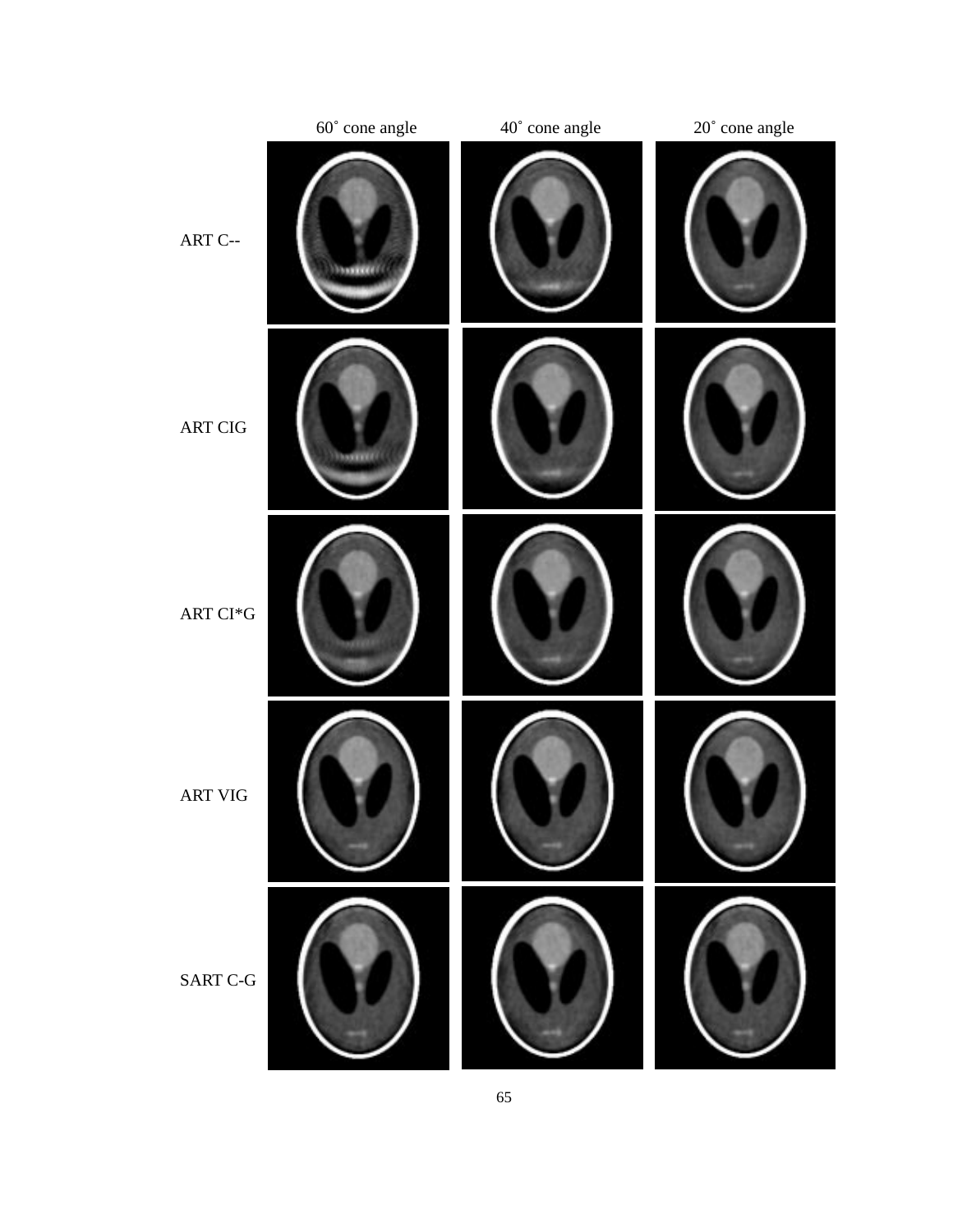eliminate these settings from further plots. Finally, in Figure 4.11c, we see that SART C-G is either similar or always better than SART C--, and the same is true for SART V-G and SART V--. Thus we will be using only SART C-G and SART V-G. Also, preceding experiments revealed that SART is not dependent on the initial state of the volume. This is largely due to the circumstance that SART corrects the volume on an image basis, which provides a good initialization after the first image was spread onto the volume.

The following plots (Figure 4.11d-l) illustrate the effects of the settings of the remaining parameters on CC and CV. (Please use the legends inserted into Figure 4.11f and i). In Figure 4.11d, g, and j, we observe that when using the constant sized interpolation kernel for ART, CC and CV for reconstructions at a  $60^{\circ}$  cone angle improve significantly as volume initialization is made more accurate. This can also be seen in the reconstructed images shown in the first column of Figure 4.12. If the volume is initialized to zero, the small SLP tumors (and other portions of the image) are completely obliterated by aliasing artifacts (ART C--). The artifacts are reduced somewhat if the volume is initialized to the average value of one of the projection images (ART CIG). The artifacts are reduced further, but still well noticeable, if the volume is initialized to the average value of the SLP brain matter (ART CI\*G). It is apparent that volume initialization alone cannot remove all artifacts. However, the reconstructions obtained with the variable sized interpolation kernel in conjunction with ART and the ones obtained with SART are all artifact-free. The plots support these observation with only SART and the ART V-methods having good CC and low CV. The plots also indicate that reconstruction quality increases when SART is used with a Vkernel instead of a C-kernel, however, the improvements are not large. At the same token, reconstruction quality also improves when the ART-V methods are used in conjunction with volume initialization and gradually increasing relaxation coefficient, but the rate of improvement is at a much smaller scale than in the ART-C case.

From the images in the second column in Figure 4.12 we observe that for a cone angle of 40˚ considerable artifacts around the tumors still remain for ART C-- and ART CIG. Again notice the improvements with more accurate volume initialization. For ART CI\*G, the artifacts are more attenuated but are still visible (however, note again that ART CI\*G may not always be realizable). On the other hand, with ART VIG and SART C-G, the artifacts are completely eliminated. The plots of Figure 4.11e, h, and k support these observations: the CCs are consistently higher, especially for small object detail like the SLP tumors, and the CVs are consistently lower with the ART V-methods and SART than for the ART C-methods (with ART CI\*G being closest to ART V and SART).

The plots of Figure 4.11f, i, and l indicate that for a smaller cone angle of 20° the differences between the methods are not as pronounced as for the larger cone angles, as long as one initializes the volume at least with the average projection image value. The circumstance that ART VIG and SART maintain a marginally better CC for the SLP tumors in a quantitative sense could be relevant for automated volume analysis and feature detection. However, in a visual inspection the differences are hardly noticeable, as indicated in the reconstruction images in the third column of Figure 4.12.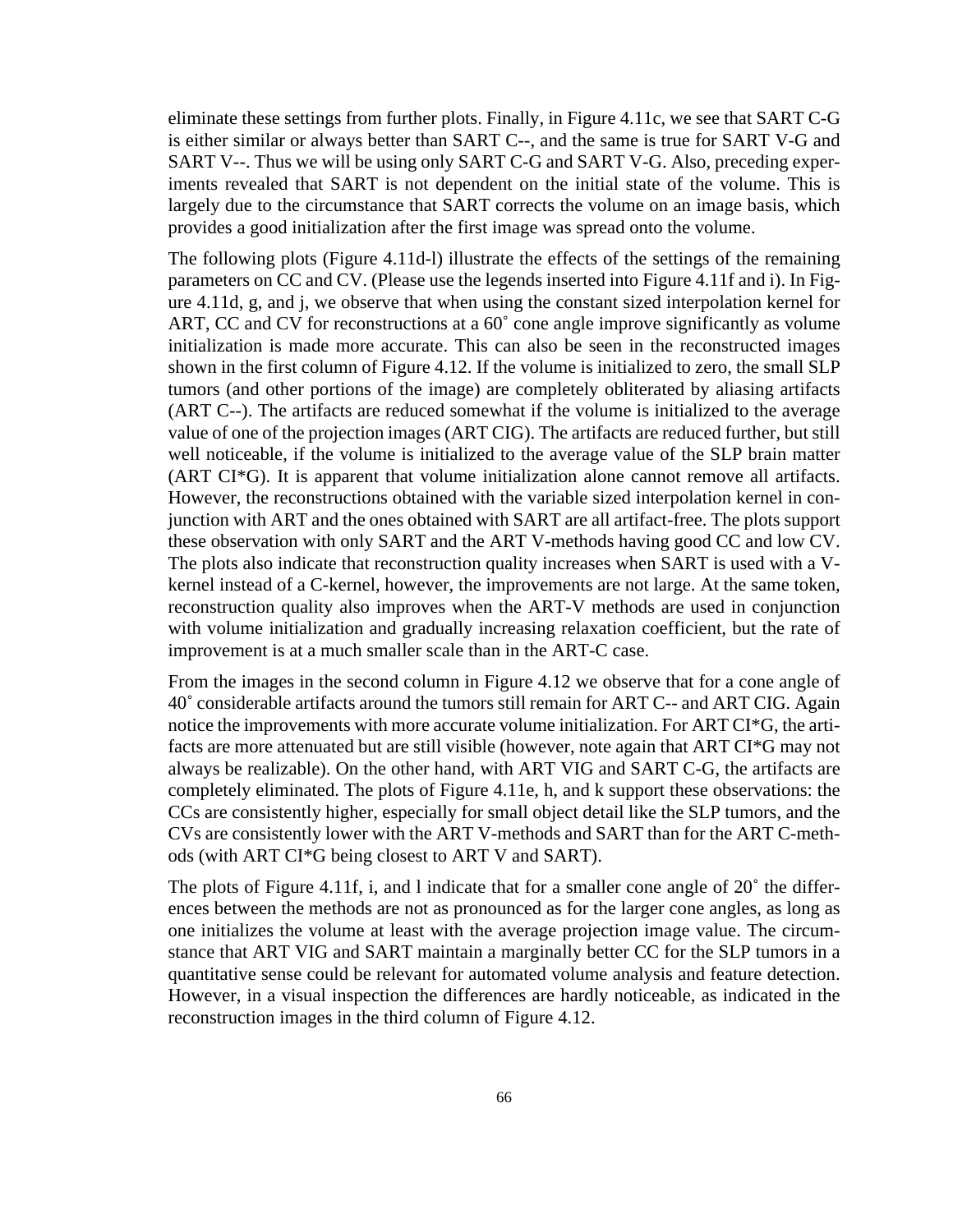## **4.4 Error Analysis**

In Section 4.1 we used the approximate ray grid sampling rate  $\omega_r$  to simplify our analysis. We shall now formally investigate the magnitude of the error committed by this approximation.

Consider Figure 4.13 where we show one of several ways to estimate the accurate ray grid sampling rate  $\hat{\omega}_r$  at a volume grid position with  $z=z_s$  and  $y=iT_r$ . Here,  $i \in \mathbb{R}$  is the index of the projection pixel and  $T_r$  is the distance between the points of intersection of the lines that go from the source to the pixel boundaries with the volume slice plane being located at*z*=*zs.* The method uses the perpendicular distance  $\hat{T}_r$  between these two pixel bounding lines to compute  $\hat{\omega}_r = 1/\hat{T}_r$  for the ray of pixel *i*. See the description in the caption of Figure 4.13 for a more detailed explanation.



FIGURE 4.13: Computing the perpendicular ray distance  $\hat{T}_r$  to estimate the accurate ray grid sampling rate  $\hat{\omega}_r$ . The dashed line is the ray that traverses from the source through the center of projection pixel *i*=2. The lines (shown in solid) that connect the pixel boundaries with the source intersect the volume slice at  $z=z_s$ . The distance between these intersections is  $T_r$ , and  $1/$  $T_r$  was used in Section 4.1 as the approximate ray grid sampling rate.  $T_g$  is the period of the volume grid and  $z_c$  is the slice in which  $T_r = T_g$ . Finally,  $\hat{T}_r$  is given by the perpendicular distance of the two pixel boundary rays at *z*=*zs*.

The perpendicular distance  $\hat{T}_r$  is given by:

$$
\hat{T}_r \approx T_r \cos \varphi \equiv \frac{z_s}{z_c} T_g \cos \varphi = \frac{z_s}{z_c} T_g \cdot \frac{z_c}{\sqrt{\langle iT_g \rangle^2 + z_c^2}} = \frac{z_s T_g}{\sqrt{\langle iT_g \rangle^2 + z_c^2}}
$$
(4.20)

A plot of the rayfront for which  $\hat{T}_r = T_g = 1$  is shown in Figure 4.14. The relative error  $e_{stretch}$  when using  $T_r$  instead of  $\hat{T}_r$  for stretching the kernel functions is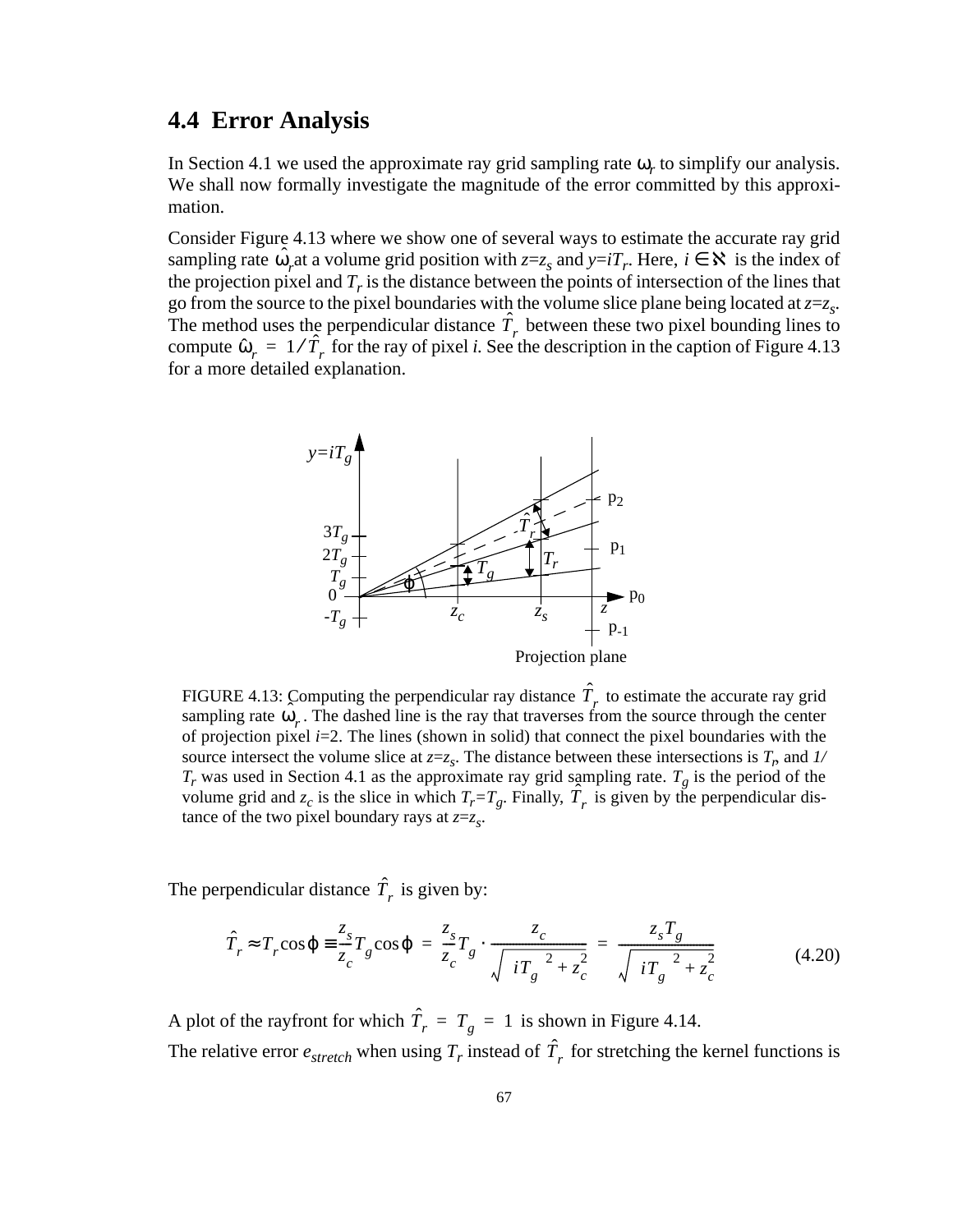

FIGURE 4.14: Shape of the rayfront with constant  $\omega_{\mu}$ . Here the case of  $\omega_{\mu} = 1.0$  is shown. In the regions on the left side of the curve the ray grid sampling rate is higher than the sampling rate of the volume grid, while in the regions on the right of the curve the ray grid sampling rate is lower than the volume grid sampling rate.  $\hat{\omega}_r$ . Here the case of  $\hat{\omega}_r = 1.0$ 

given by:

$$
e_{stretch} = T_r / \hat{T}_r = \langle \frac{z_s}{z_c} T_g \rangle / \langle \frac{z_s T_g}{\sqrt{\langle i T_g \rangle^2 + z_c^2}} \rangle = \frac{\sqrt{\langle i T_g \rangle^2 + z_c^2}}{z_c}
$$
(4.21)

This error is plotted in Figure 4.15. We observe that further away from the cone center the kernel is stretched too much if the curved ray front is approximated by a planar rayfront to estimate  $\omega_r$ . This means that the grid signal is overly smoothed when sampled. The maximum error of 15% occurs at the cone boundary, i.e., here the kernel is stretched 15% more than necessary.



FIGURE 4.15: The relative error  $e_{stretch}$  when using  $T_r$  instead of  $\hat{T}_r$  for stretching the kernel functions.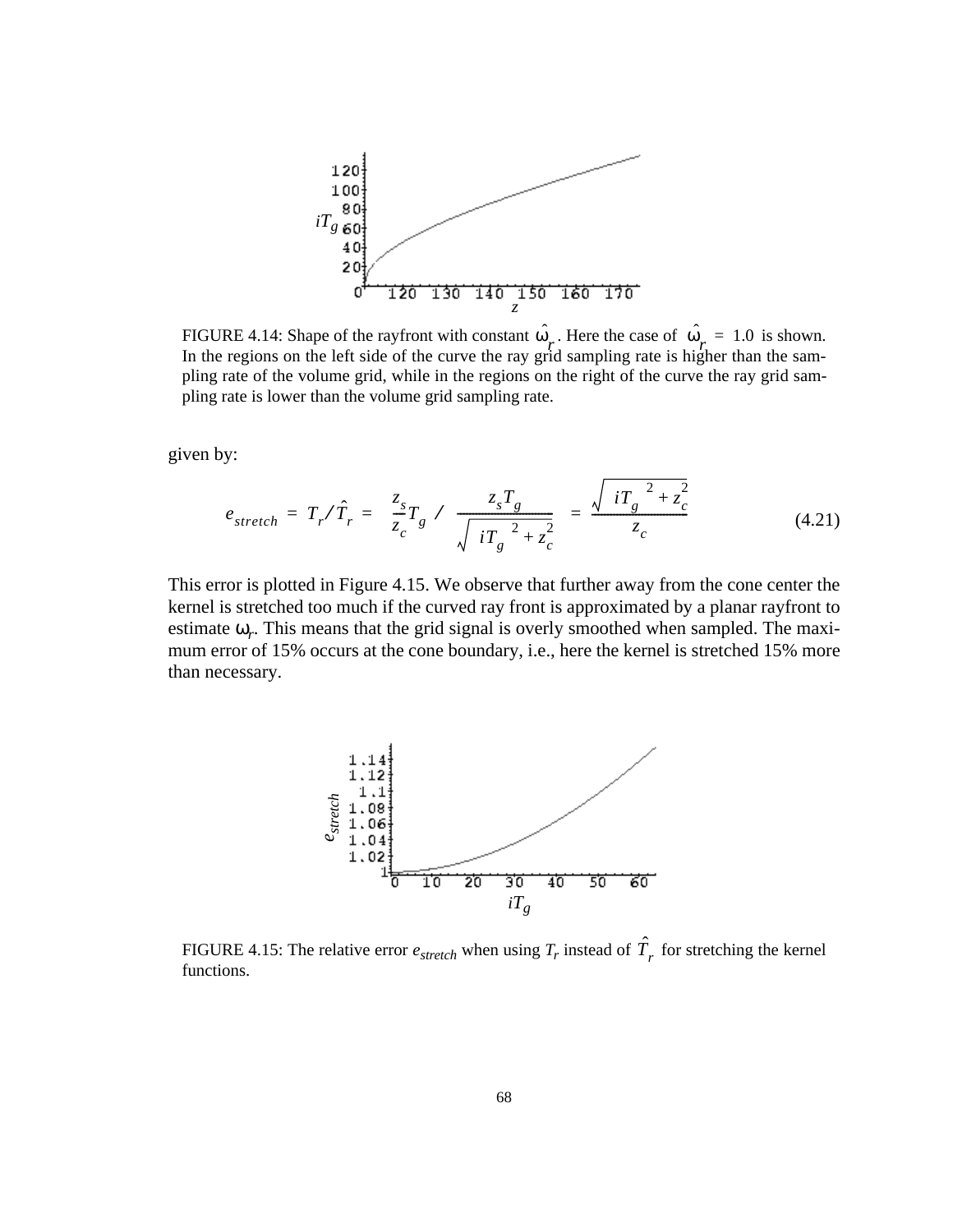# **CHAPTER 5**

# **CONE-BEAM RECONSTRUCTION WITH ART: SPEED ISSUES**

The previous chapter has shown how we can make algebraic methods accurate for the general cone-beam case. This chapter will demonstrate how they can be made efficient. The ultimate goal is to reduce the cost of algebraic methods to a level at which they become feasible for routine clinical applications. A good measure to determine this level of feasibility is the cost of the popular Filtered Backprojection (FBP) algorithm. However, we don't necessarily need to match or exceed the computational expense of FBP (although that would, of course, be the utmost desirable). We just need to get reasonably close to the cost of FBP, as the many advantages that algebraic methods have over FBP will offset a small amount of extra computational work (at least in those applications where ART actually produces better results).

Most of the computational expense of ART is spent for grid projection and backprojection, thus our main effort should go into optimizing these operations. It turns out that the computational cost and accuracy of grid projection is greatly affected by the perspective conebeam geometry. In the following sections, we will give a detailed description of two new, highly accurate projection algorithms, one voxel-driven and one ray-driven, and analyze their efficiency in both the parallel-beam and cone-beam setting. Although other voxeldriven projectors [67] and ray-driven projectors [31][33] have been described, these algorithms are only efficient for the parallel-beam case or do not allow the stretched interpolation kernels prescribed in Section 4.1 as necessary for accurate cone-beam reconstruction. Furthermore, our new voxel-driven perspective projection algorithm is considerably more accurate than the one described by Westover [67]. Our ray-driven algorithm, on the other hand, is a 3D extension of the 2D algorithm proposed by Hanson and Wecksung [22].

However, a fast projection algorithm is not enough. We must also reduce the actual complexity of the overall projection-backprojection framework (refer to equation (1.6) and our comments above). Ideally, we only want to do the computational equivalent of one projection operation per image instead of one projection and one backprojection. This can only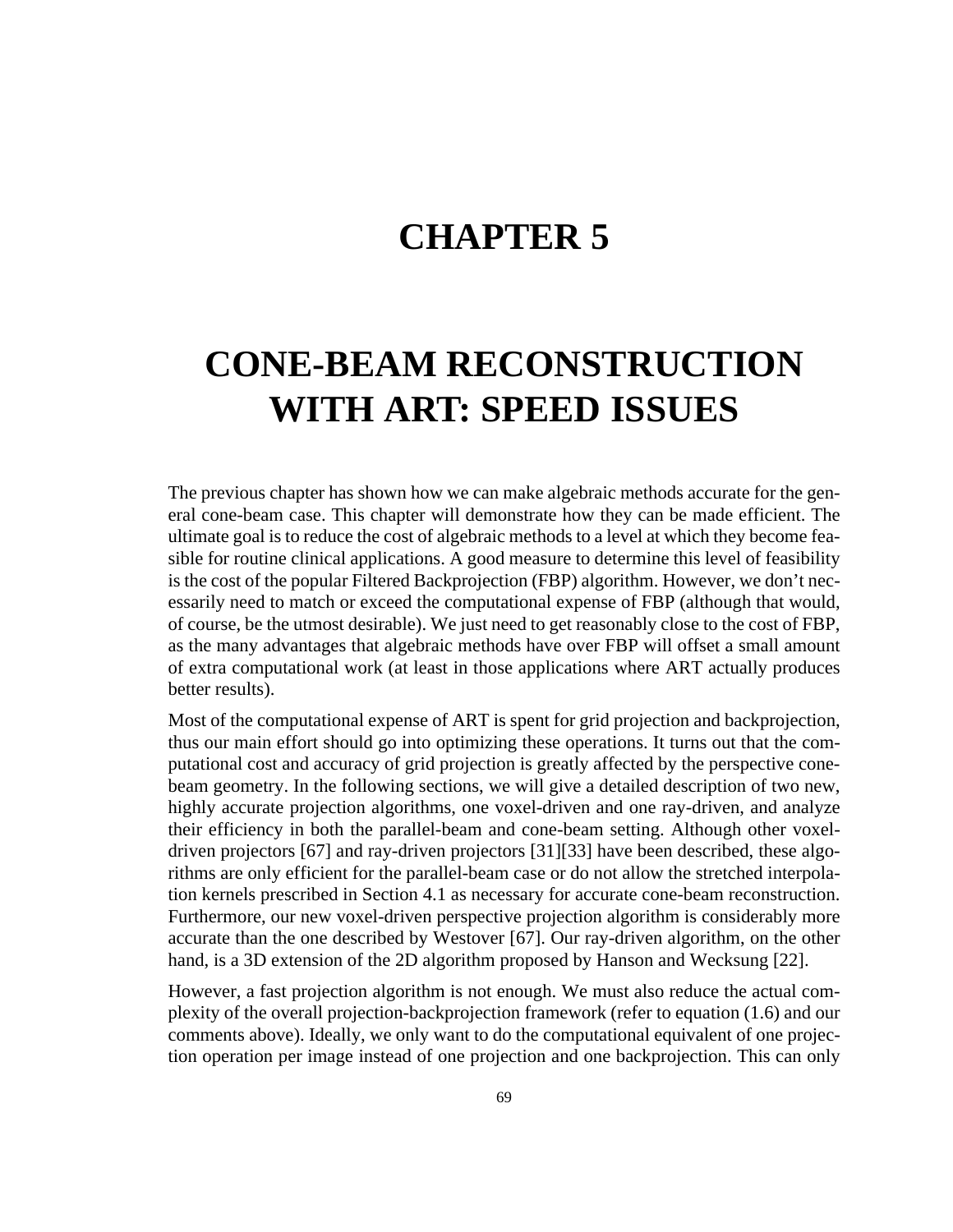be achieved by re-using some of the earlier computed results for later calculations, which is a technique termed caching. Our paper will give caching schemes for both ART and SART, which will bring the computational cost of these two popular algebraic methods close to the theoretical cost of FBP methods. These reduction factors will then be discussed in the framework of equation (1.6), and a final feasibility analysis will contrast algebraic methods with FBP in terms of cost to determine ART's utility in a clinical setting.

Thus the outline of this chapter is as follows. After presenting relevant previous work in Section 5.1, we describe, in Section 5.2, a new voxel-driven projection algorithm for conebeam that is considerably more accurate for perspective projection than existing ones, but does not improve the state of the art in terms of speed. With this in mind, we present, in Section 5.3, a new ray-driven projection algorithm for cone-beam ART and SART that is both accurate and efficient. Next, in Section 5.4, we discuss various caching schemes that reduce the overall complexity of ART and SART and speed these methods up considerably. Finally, Section 5.5 puts everything together and presents a variety of results obtained with our ART testbed software. We conclude, in Section 5.6, with an analysis of the feasibility of algebraic methods for routine clinical use. Two appendices have been added, in Section 5.7, to discuss two side-issues raised in the main text.

## **5.1 Previous Work**

While the concept of representing a volume by a field of interpolation kernels and pre-integrating a 3D kernel into a 2D footprint is common to all existing splatting-type implementations, the strategy chosen to map the footprint table onto the screen (in the voxel-driven approach) or to map the rays into the footprint table (in the ray-driven approach) varies. The mapping task is facilitated since we only use spherically symmetric kernels and cubic grids, which yields a circular footprint. For voxel-driven splatting, both Westover [67] and Matej and Lewitt [33] simply map the circular footprint to the projection screen for one voxel and use incremental shifts for the remaining voxels at that projection angle. This, however, is only correct for parallel projections, since in perspective projection the elliptical shape and size of the footprint is different for every voxel. (More detail is given in Section 5.2.)

In the case of ray-driven splatting we again assume a spherically symmetric interpolation kernel, but here the approaches are more diverse. For instance, Lewitt [31] computes the magnitude of the cross-product of the ray unit vector with the vector from a point on the ray to the voxel center. This yields the perpendicular distance of the ray to the voxel center which can be used to index a 1D footprint table storing the radially symmetric projection of the 3D kernel. Efficient incremental algorithm can then be used to find all other voxel distances along the ray. This approach, however, is not appropriate for cone-beam reconstruction, as it does not allow independent footprint stretching in the two ray sheet directions. In another approach, Matej and Lewitt [33] decompose the voxel grid into a set of 2D slices. Here, the orientation of the slices is that orientation most parallel to the image plane. Recall that a footprint is the pre-integrated kernel function in the direction of a ray, thus a footprint is not necessarily planar with the slice planes. The authors project this footprint function onto a slice plane which results in an elliptical footprint. Since in parallel projec-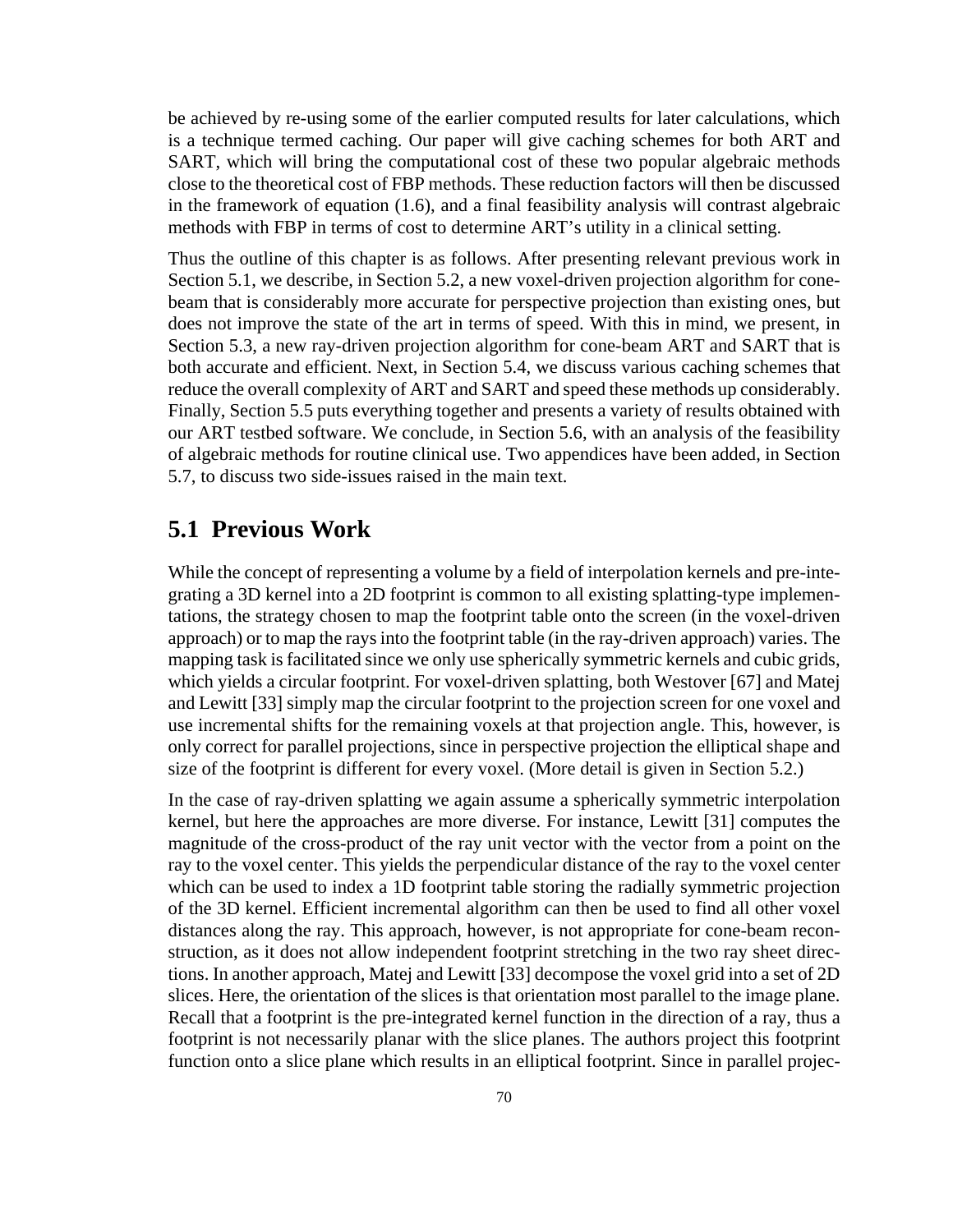tion all rays for a given projection angle have the same angle with the volume slices, this re-mapped elliptical footprint can be used for all slices and for all rays that are spawned for a given projection orientation. Simple incremental algorithms can be designed to trace a ray across the volume slices, computing all indices into the elliptical footprints that are intersected. However, for perspective projection, every ray has a different orientation, necessitating a footprint re-mapping for every ray, which is inefficient both to compute on the fly and to store. A more appropriate approach was outlined for the 2D case by Hanson and Wecksung [22]. These authors model a 2D ray as an implicit line equation. If one runs a line parallel to the ray across the center of a given voxel, then the offset difference of the equations of these two lines yield the perpendicular distance of the ray to the voxel center. This distance can then be used to index a 1D footprint table. Our ray-driven approach is a 3D extension of this algorithm, optimized for speed, that enables the efficient use of the same footprint table for all projection rays everywhere in the volume.

## **5.2 An Accurate Voxel-Driven Splatting Algorithm for Cone-Beam ART**

Let us first introduce some terminology. As suggested by Crawfis and Max [8], we can think of the interpolation kernel footprint as a polygon with a superimposed texture map that is placed in object (volume) space. Here, the texture map is given by the projected kernel function, i.e. the array of line integrals. For the remainder of our discussion we will refer to the footprint in object space as the *footprint polygon*, while the projection of the footprint polygon onto the image plane will be called the *footprint image*. Recall that splatting accumulates the same value in a pixel on the image plane as a ray would accumulate when traversing the volume. Thus, when projecting the footprint polygon to obtain the line integral for the pixel in the footprint image we must ensure that we position the footprint polygon orthogonal to the direction of the sight-ray in object space. The line integrals are retrieved from the footprint table by indexing it at the ray-footprint polygon intersection point. Thus, for splatting to be accurate, the 2D footprint must be mapped to the pixel as if the ray emanating from the pixel had traversed it at a perpendicular angle. Only then does the lookedup pre-integrated integral match the true kernel integration of the ray. Westover's perspective extension to voxel-driven splatting violates this condition at three instances:

- He does not align the footprint polygon perpendicularly to the voxel center ray when calculating the projected screen extent. Instead he aligns it parallel to the screen and stretches it according to the perspective viewing transform.
- When mapping the footprint to the screen pixels he uses a linear transform instead of a perspective one.
- The footprint polygon is not rotated for every mapped pixel such that the corresponding pixel ray traverses it at a perpendicular angle.

While the error for the last approximation is rather small (see Section 5.7.1), the former two are more significant. The first approximation computes footprint screen extents that are smaller than the actual ones. For example, for a cone angle of  $30^{\circ}$  and a  $128^3$  volume the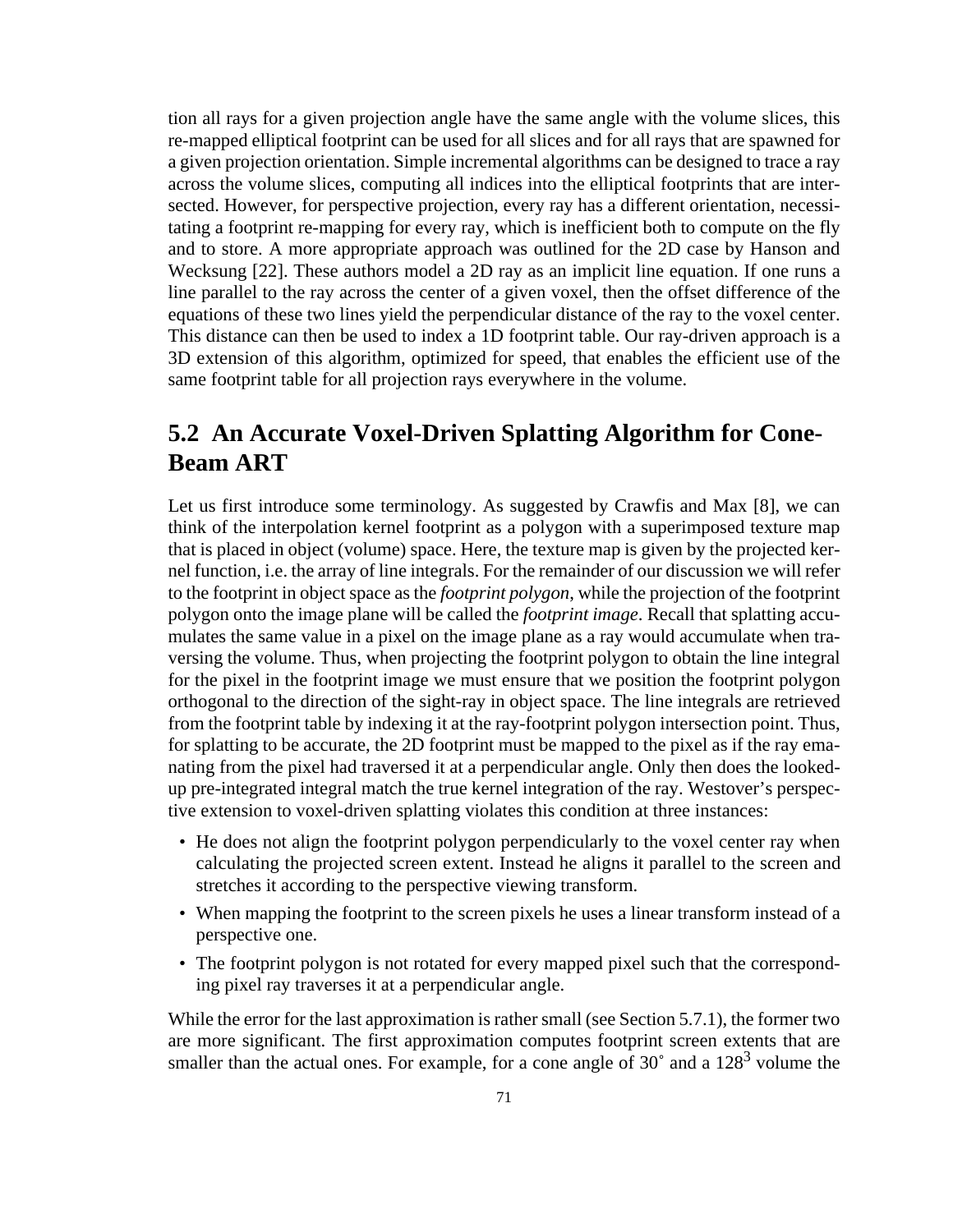maximum error ratio between correct and approximate footprint extent is 1.15 and the maximum absolute difference between the two is 1.46 pixels (see Section 5.7.2). Here, the absolute error is largest for those voxels that are located close to the source *and* close to the view cone boundary. It causes the footprints of these voxels to cover less area on the projection plane than they really should. The second approximation has a similar effect. In that case, the mapping of the footprint table entries to the screen is slightly squashed. Again, voxels close to the source and close to the view cone boundary are most affected.

Consider now Figure 5.1, where we illustrate a new and accurate solution for perspective voxel-driven splatting. For simplicity of drawing, we show the 2D case only. Note that the coordinate system is fixed at the eye point. To splat a voxel  $v_{x,y,z}$ , it is first rotated about the volume center such that the volume is aligned with the projection plane. Then the footprint polygon is placed orthogonal to the vector starting at the eye and going through the center of  $v_{x,y,z}$ . Note that this yields an accurate line integral only for the center ray, all other rays traverse the voxel kernel function at a slightly different orientation than given by the placement of the 2D (1D in Figure 5.1) footprint polygon in object space. Thus the first error in Westover's approximation still survives. This error, however, can be shown to be less than 0.01, even for voxels close to the source.



FIGURE 5.1: Perspective voxel-driven splatting: First, the footprint polygon of voxel  $v_{x,y}$  is mapped onto the image plane, then the affected image pixels  $p_i \nvert p_i \nvert q_i$  are mapped back onto the footprint table.

The coefficients of the footprint polygon's plane equation are given by the normalized cen-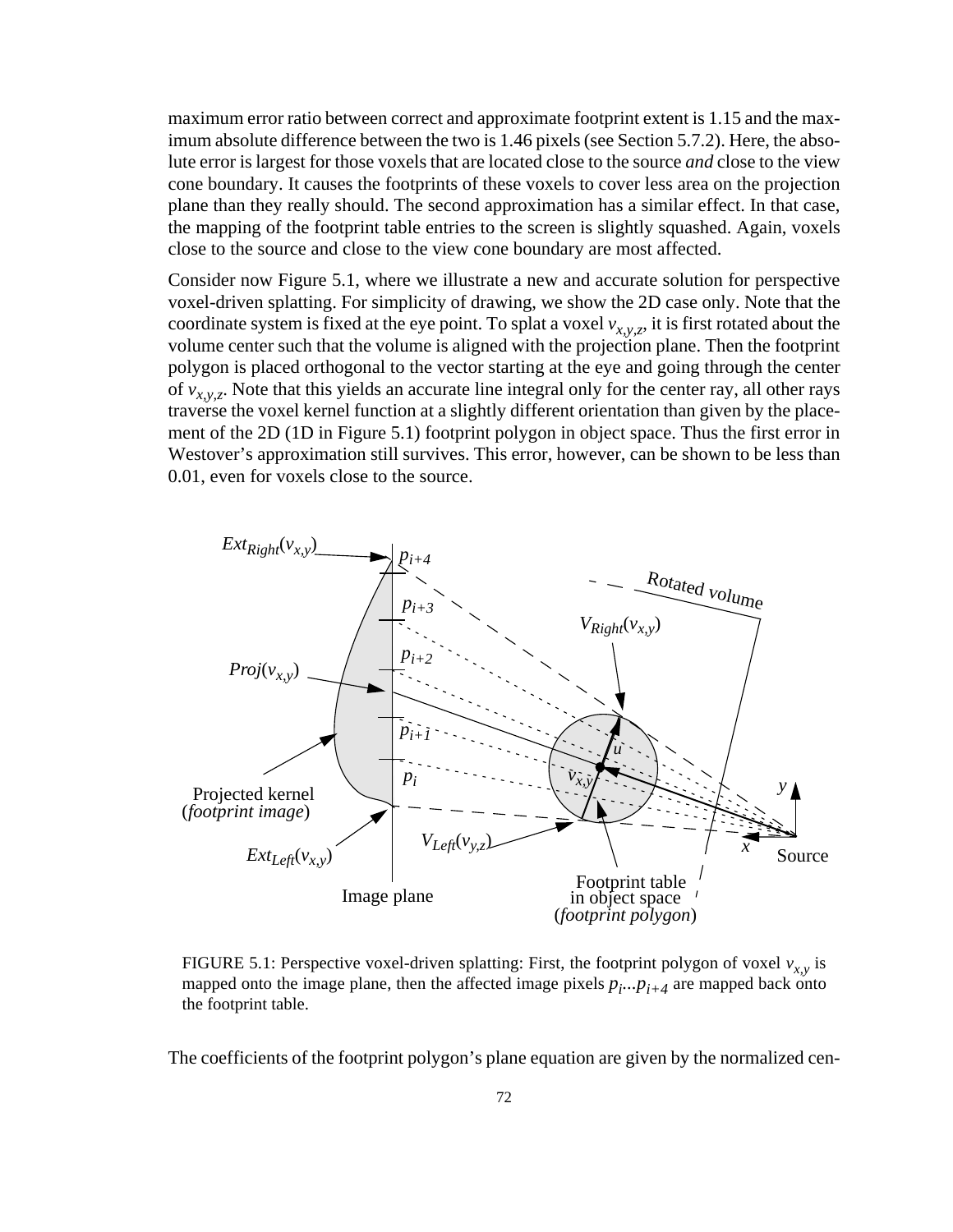ter ray (the vector *source-v<sub>x,y,z</sub>*). From this equation we compute two orthogonal vectors *u* and *w* on the plane (only *u* is shown in Figure 5.1). Here, *u* and *w* are chosen such that they project onto the two major axes of the image. Using *u* and *w*, we can compute the spatial *x,y,z* positions of the four footprint polygon vertices in object space  $(V_{Right}(v_{x,y})$  and  $V_{Left}(v_{x,y})$  in the 2D case depicted in Figure 5.1). These four vertices are perspectively projected onto the image plane. This yields the rectangular extent of the footprint image, aligned with the image axes  $(Ext_{Right}(v_{x,y})$  and  $Ext_{Left}(v_{x,y})$  in the 2D case). By expressing the intersections of the pixel rays with the footprint polygon in a parametric fashion, we can then set up an incremental scheme to relate the image pixels within the footprint image with the texture map entries of the footprint table.

The computational effort to map a footprint polygon onto the screen and to set up the incremental mapping of the pixels into the footprint table is quite large: Almost 100 multiplications, additions, and divisions, and two square root operations are necessary. No incremental scheme can be used to accelerate the mapping of neighboring grid voxels. The high cost is amplified by the fact that the expensive mapping has to be done at  $O(N)=O(n^3)$ . And indeed, in our implementation, perspective projection was over twice as expensive than parallel projection.

## **5.3 A Fast and Accurate Ray-Driven Splatting Algorithm for Cone-Beam ART**

We saw in the previous section that perspective voxel-driven splatting can be made accurate, however, the expense of perspective voxel-driven splatting seems prohibitive for use in cone-beam reconstruction. In this section we take advantage of the fact that, in contrast to voxel-driven approaches, ray-driven methods are generally not sensitive to the non-linearity of the perspective viewing transform. It can thus be expected that ray-driven splatting is more advantageous to use in the perspective cone-beam situation. The new ray-driven approach is in some respect a 3D extension to the 2D algorithm sketched by Hanson and Wecksung [22] and will work both for constant-size kernels as used in cone-beam SART and variable-size kernels as required for cone-beam ART.

#### **5.3.1 Ray-Driven Splatting with Constant-Size Interpolation Kernels**

In ray-driven splatting, voxel contributions no longer accumulate on the image plane for all pixels simultaneously. In contrast, each pixel accumulates its raysums separately, which makes it also more suitable for ART than voxel-driven splatting. Our algorithm proceeds as follows. The volume is divided into 2D slices formed by the planes most parallel to the image plane. When a pixel ray is shot into the 3D field of interpolation kernels, it stops at each slice and determines the range of voxel kernels within the slice that are traversed by the ray. This is shown in Figure 5.2a for the 2D case: The ray originating at pixel  $p_i$  pierces the volume slice located at  $x_s$  at  $y=y(i,x_s)$ . The voxel kernels within the slice  $x_s$  that are intersected by the ray are given by the interval  $[Ceil(y<sub>Left</sub>(i,x<sub>s</sub>)), Floor(y<sub>Right</sub>(i,x<sub>s</sub>))]$ . We compute  $y_{Right}(i, x_s)$  as: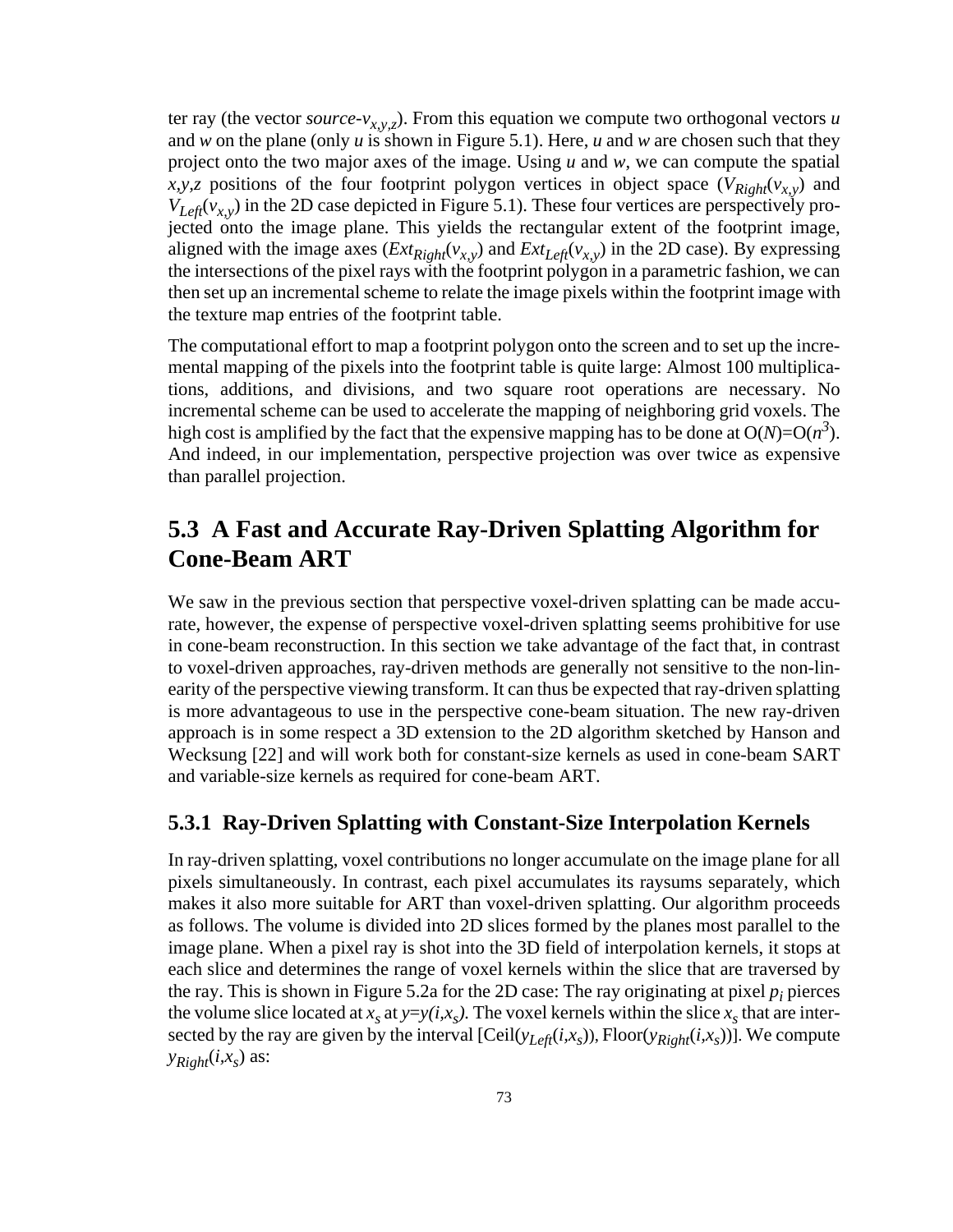

FIGURE 5.2: Ray-driven splatting: (a) Determining the range of voxels within a given volume slice plane that are traversed by a ray originating at pixel  $p_i$ . (b) Computing the index  $dr$  into the footprint table.

$$
y_{Right}(i, x_s) = y(i, x_s) + \frac{extent_{kernel}}{\cos{(\alpha)}} \tag{5.1}
$$

where  $\alpha$  is the inclination of the ray. The computation for  $y_{Lef}(i, x_s)$  is analogous. After determining the active voxel interval  $[y_{Left}(i,x_s), y_{Right}(i,x_s)]$  we must compute the indices into the voxel footprint table. This can be efficiently implemented by realizing that the index into the footprint table of a grid voxel *v* located at coordinates  $(y_v, x_v)$  is given by the distance *dr* of the two parallel lines (planes in 3D) that traverse *v*'s center point and the slice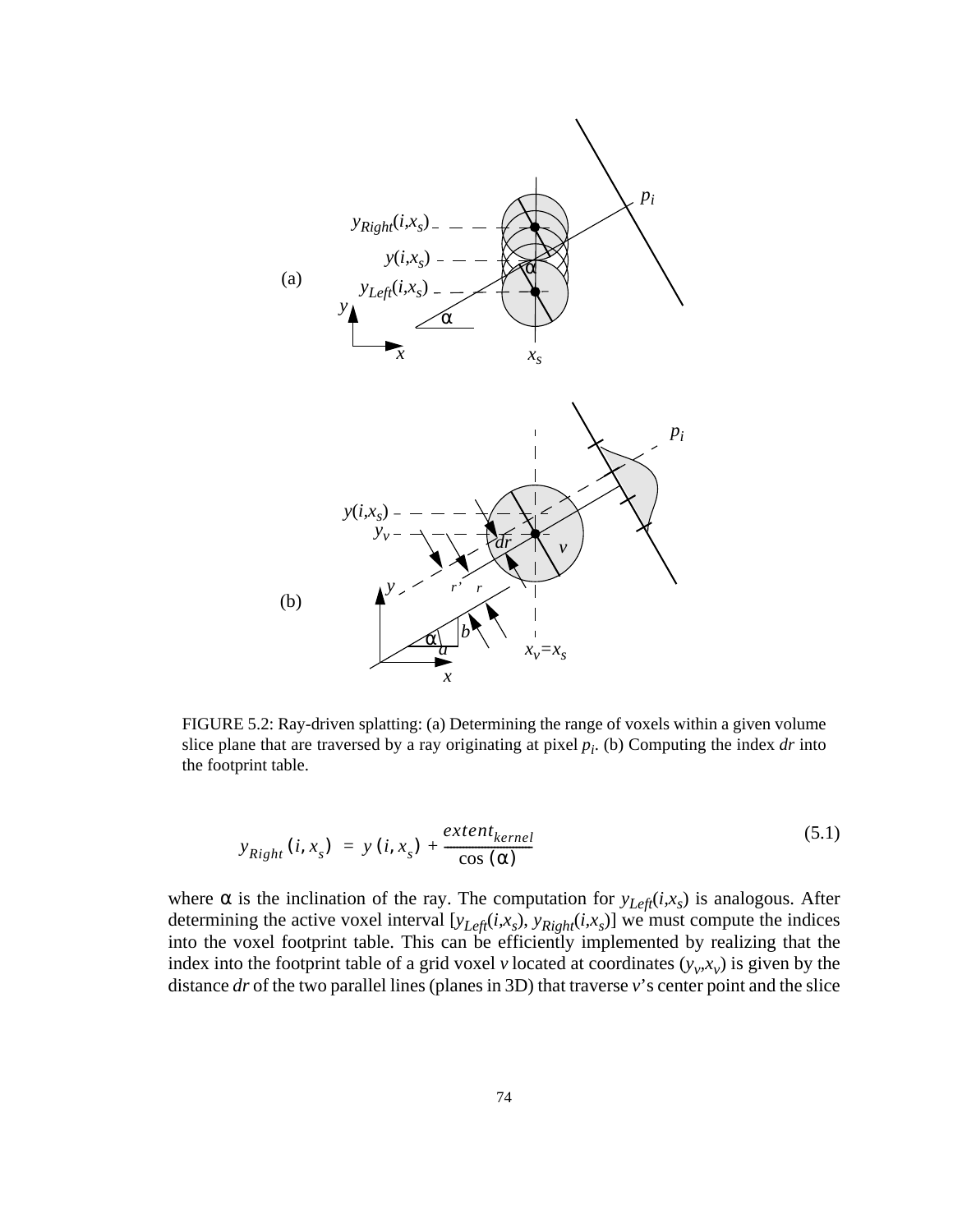intersection point of the ray at  $y(i, x<sub>s</sub>)$ , respectively (see Figure 5.2b). One finds:

$$
dr = a \cdot x_{s} + b \cdot y (i, x_{s}) - a \cdot x_{s} - b \cdot y_{v} = (b \cdot (y (i, x_{s}) - y_{v}))
$$
 (5.2)

where *a* and *b* are the coefficients of the implicit line equation  $a \cdot x_s + b \cdot y$  (*i*,  $x_s$ ) = 0 of the ray and are also given by the components of the (normalized) ray vector. Maintaining the variables  $y_{Left}(i,x)$ ,  $y_{Right}(i,x)$ , and *dr* along a ray can all be done using incremental additions.

For the 3D case, we need to replace the linear ray by two planes. A 3D ray is defined by the intersection of two orthogonal planes cutting through the voxel field. The normal for one plane is computed as the cross product of the ray and one of the image plane axis vectors. The normal of the second plane is computed as the cross product of the ray and the normal of the first plane. Thus, the two planes are orthogonal to each other and are also orthogonal to the voxel footprint polygons. Thus the ray pierces the footprint polygon in a perpendicular fashion, as required. Intersecting the horizontal plane with a footprint polygon and using plane equations in the spirit of equation (5.2) results in the horizontal row index *drrow* into the footprint table, while the intersection with the vertical plane yields the vertical column index *dr<sub>col</sub>*. Using these two indices, the value of the ray integral can be retrieved from the 2D footprint table. Note that the two orthogonal directions of the indices,  $dr_{col}$  and *drrow*, on the footprint polygon plane allow us to implement the bi-directional footprint stretching required for the variable-size interpolation kernels in cone-beam ART.

There are now three nested loops: The most outer loop sets up a new ray to pierce the volume, the next inner loop advances the ray across the volume slice by slice and determines the set of voxels traversed per slice, and finally, the most inner loop retrieves the voxel contributions from the footprint tables. For perspective projection, the plane equations have to computed for every ray. This amounts to about 50 extra additions, multiplications, and divisions, and three square roots per pixel. The cost of advancing a ray across the volume and determining the footprint entries is comparable to the cost of rotating a kernel and splatting it onto the image plane in the orthographic voxel-driven approach. The ray-driven approach changes the splatting algorithm from voxel order to pixel order. Thus, the most outer loop is of  $O(n^2)$ . This has the advantage that the complexity of any extra work that has to be done for perspective projection (e.g. recomputing the two planes that define the ray in 3D) is roughly one order of magnitude less than in voxel-driven splatting. Note also that raydriven splatting does not introduce inaccuracies. As a matter of fact, it prevents the indexing errors in the voxel-driven approach by design.

#### **5.3.2 Ray-Driven Splatting with Variable-Size Interpolation Kernels**

We have discussed in the previous chapter that the aliasing artifacts caused by the diverging set of rays in cone-beam can be eliminated by progressively increasing the interpolation filter width (or magnitude, in backprojection for  $s(z) \ll z_c$ ) as a linear function of ray depth. This requires us to express the sampling rate  $\omega_r$  of the arrangement of rays in grid coordinates  $(x, y, z)$ . Once the function  $\omega_r$  is known, we can determine the required interpolation filter width or magnitude at each location along a ray. We saw in Figure 4.4 that  $\omega_r$  is con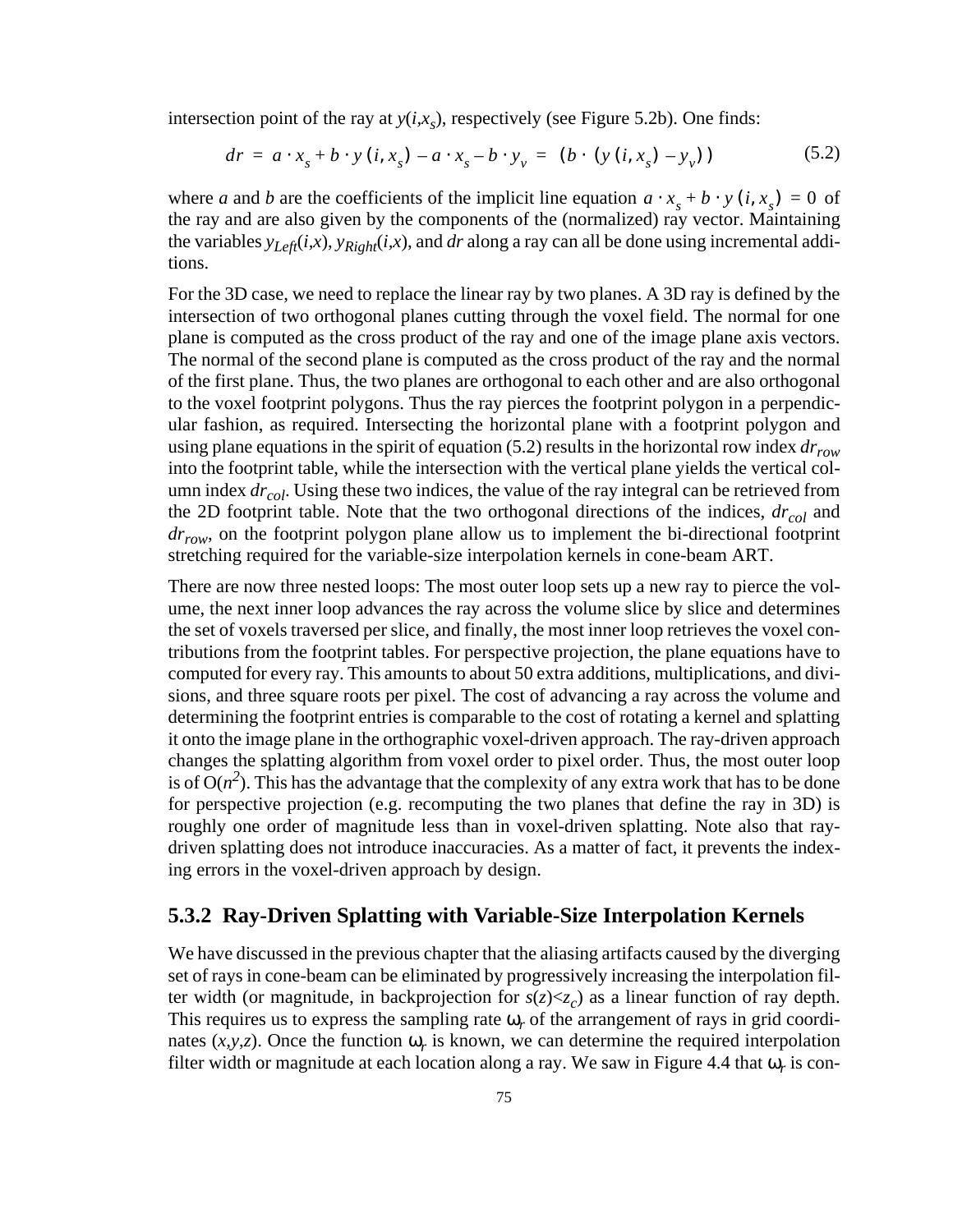stant along the curved rayfront iso-contours and decreases linearly with increasing distance of the iso-contours from the source. This linear dependence on ray depth means that each voxel kernel must undergo a non-uniform distortion along a ray. However, since we use identical, pre-integrated kernels in the form of 2D footprint polygons, we cannot realize this non-uniform distortion function. Hence, as an approximation, we only estimate ω*r* at the location of each kernel center and distort the generic 2D footprint.

Consider now Figure 5.3. The coordinates of an image pixel can be expressed as  $p_{ii}$ =*image\_origin*+ $iu$ + $jv$ , where  $u$ ,  $v$  are the orthogonal image plane axis vectors. The grid of diverging rays is organized into horizontal and vertical sheets, or cutting planes, that intersect the image plane and are spaced by  $u$  and  $v$ . The ray grid sampling rate  $\omega_r$  is then a 2D vector ( $\omega_{\rm r}$ ,  $\omega_{\rm r}$ ) that is related to the local sheet spacings. Figure 5.3 illustrates how  $\omega_{rv}$  is calculated. Here, we see the two horizontal cutting planes  $cp_j$  and  $cp_{j+1}$  embedding the rays  $r_{i,j}$  and  $r_{i,j+1}$ , respectively. To approximate  $T_v=1/\omega_{rv}$  at the location  $(x_v, y_v, z_v)$  of the kernel center of voxel  $v_{x,y,z}$ , we measure the distance between  $cp_j$  and  $cp_{j+1}$  along the vector orthogonal to *cp<sub>j</sub>* passing through  $(x_v, y_v, z_v)$ . This distance can be written as  $T_v=a x+b y+c z+k$ where (*a b c*) is a linear function of (*x,y,z*) and the plane equations of  $cp_j$  and  $cp_{j+1}$ , and can thus be updated incrementally for all intersected voxels along a ray. If we select the horizontal and vertical cutting planes such that the image plane vectors *u* and *v*, respectively, are embedded in them, then we can simply stretch the footprint polygon by a scale factor of magnitude  $T<sub>v</sub>$  to achieve the proper lowpassing in that ray grid direction. (Recall that, in forward projection, we also have to scale the kernel's amplitude by a factor  $1/T_{v}$ .) An analogous argument can be given for the vertical cutting planes and  $T_u=1/\omega_{ru}$ . Also recall that we only stretch the footprint polygon if  $T_u>1$  or  $T_v>1$ . If, in forward projection,  $T_u\leq 1$  or  $T_v$ ≤1 then the ray grid sampling rate in that direction is sufficient such that no aliasing can occur. However, in backprojection we do need to scale the magnitude of the kernel whenever  $T_u$ <1 or  $T_v$ <1. Here, the scale factor is  $1/T_v$  or  $1/T_u$ , respectively.

Note that in order to preserve orthogonality of the two cutting planes, in the general case one cannot achieve that *u* lies in the horizontal cutting planes and, at the same time, *v* lies in the vertical planes. But since we flip the main viewing direction as soon as the angle between the ray direction and the major viewing axis exceeds 45˚, the angular deviation of the true orientation of the cutting plane and the correct orientation is small (less than 5 degrees).

The method outlined above can be efficiently implemented by using an incremental scheme that requires about one addition per voxel in each slice for computing the distance between two cutting planes. However, due to the fact that *u* lies in the *x-z* plane and *v* is aligned with the *y*-axis of the volume grid, we may employ a simpler method that does not compute the *perpendicular* distance between two adjacent cutting planes, but uses the *slice-projected* distance between two adjacent cutting planes as they intersect with the volume slice most parallel to the projection plane. This approximation is shown for the 2D case in Figure 5.4, (we have also looked at this approximation, in a slightly different context, in Section 4.4). In this figure,  $T_{corr}$  is the distance measured by the scheme described first, while  $T_{approx}$  is the volume slice-projected measurement. The error is given by  $T_{corr} \approx T_{Tapprox} \cos \varphi$ . This means that the simpler method underestimates the grid sampling rate by some amount.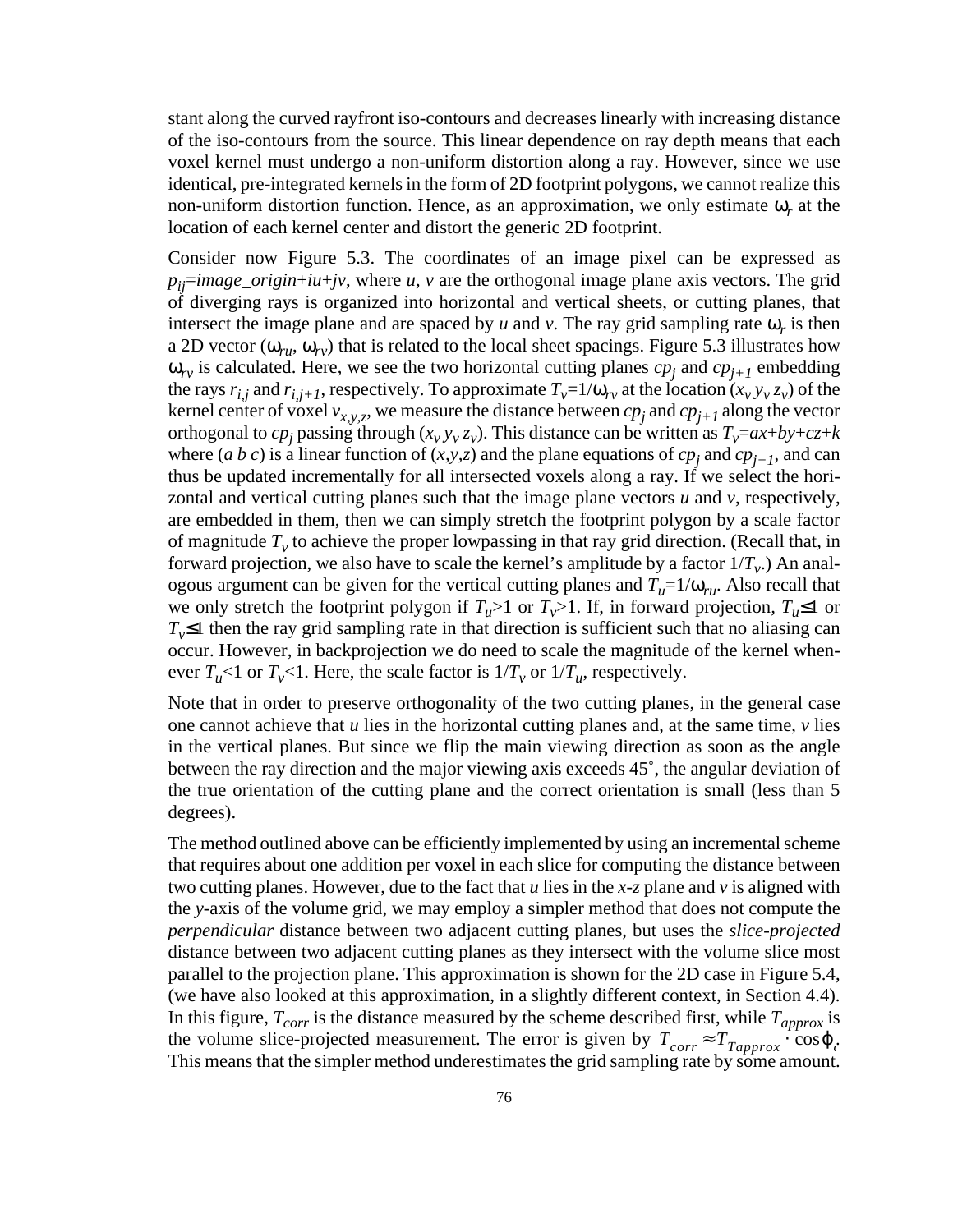

FIGURE 5.3: Determining the local sampling rate of the arrangement of diverging rays. The arrangement of rays traverses the volume grid in two orthogonal sets of ray sheets (two horizontal sheets, i.e. the cutting planes  $cp_j$  and  $cp_{j+1}$ , are shown). Each 3D ray is part of one sheet in each set and is defined by the intersection of these two sheets. Depending on the location of the kernel with respect to each sheet set, the 2D kernel footprint must undergo different distortions in its two principal coordinate axes.

In the case of  $\omega_{\rm rv}$ , the maximum error occurs for voxels on the view cone boundary. Here, for a cone half-angle  $\varphi_c = 30^\circ$ , the simpler method would choose a kernel that is about 1/ 0.86=1.15 times larger than it needs to be, and thus lead to a greater amount of lowpassing of voxel  $v_{x,y,z}$  in the *v*-direction than is required. However, the fact that the factor cos( $\varphi$ ) is rather small and approaches values close to 1.0 quickly as we move away from the view cone boundary, makes this approximation a justifiable one. In the case of ω*ru*, which determines the kernel stretching factor in the *x*-*z* plane, the error can get a bit larger. Here, the rays can meet the volume slice plane most parallel to the viewing plane at an angle of up to 45˚. Greater angles are avoided since we flip the major viewing direction as soon as an angle of 45° is exceeded, as was mentioned above. Thus the error  $T_{approx}/T_{corr}$  when determining the kernel stretch factor for the *u*-direction can grow up to  $1/cos(45^\circ)=1.41$ .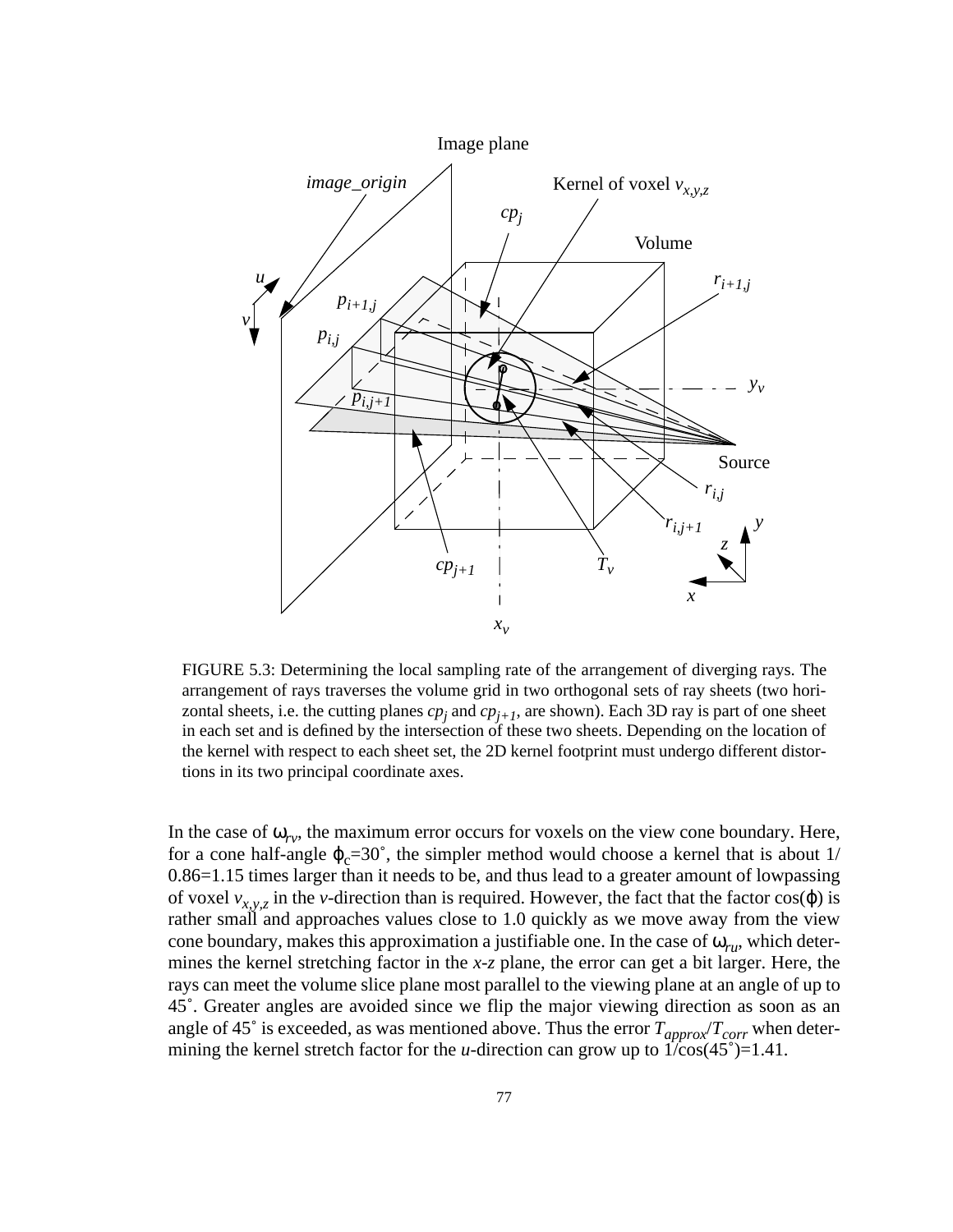

FIGURE 5.4: Error for different schemes of measuring the ray grid sampling rate.

## **5.4 Caching Schemes for Faster Execution of ART and SART**

In the previous section, we have discussed a ray-driven projection algorithm that minimizes the number of *necessary* calculations per projection by utilizing fast incremental ray traversal schemes. In this section we will investigate to what extent previously computed results can be re-used, i.e. cached, so the number of *redundant* calculations can be minimized.

Caching can be performed at various scales, with the largest scale being iteration-based, in which all weights are pre-computed and stored on disk. The number of weights to be stored can be estimated as follows. If we only consider voxels in the spherical reconstruction region then the total number of relevant voxels  $N \approx 0.5n^3$ . With a square footprint extent of 4.0, the average number of rays traversing a footprint polygon is 16. Thus the number of relevant weights per projection is  $8n^3$ . For a number of projections  $S=80$  and a voxel grid of  $128<sup>3</sup>$  voxels, the total number of relevant weight factors is then about 1.3G floating point values, 5.3GB of actual data. This is clearly too much to hold in RAM. On the other hand, if we just held the coefficients for one projection at a time, we would need 67MB of RAM. This is in addition to the volume data and other data structures, but is feasible with today's workstations. However, then we would have to load a 67M file for every new projection that we work on. It is likely that the disk transfer time exceeds the savings in that case. In addition, the memory demands grow dramatically for larger volumes, since the number of weights to store is 8 times the number of voxels.

Since caching on both the iteration and the image level is not practical, one may exploit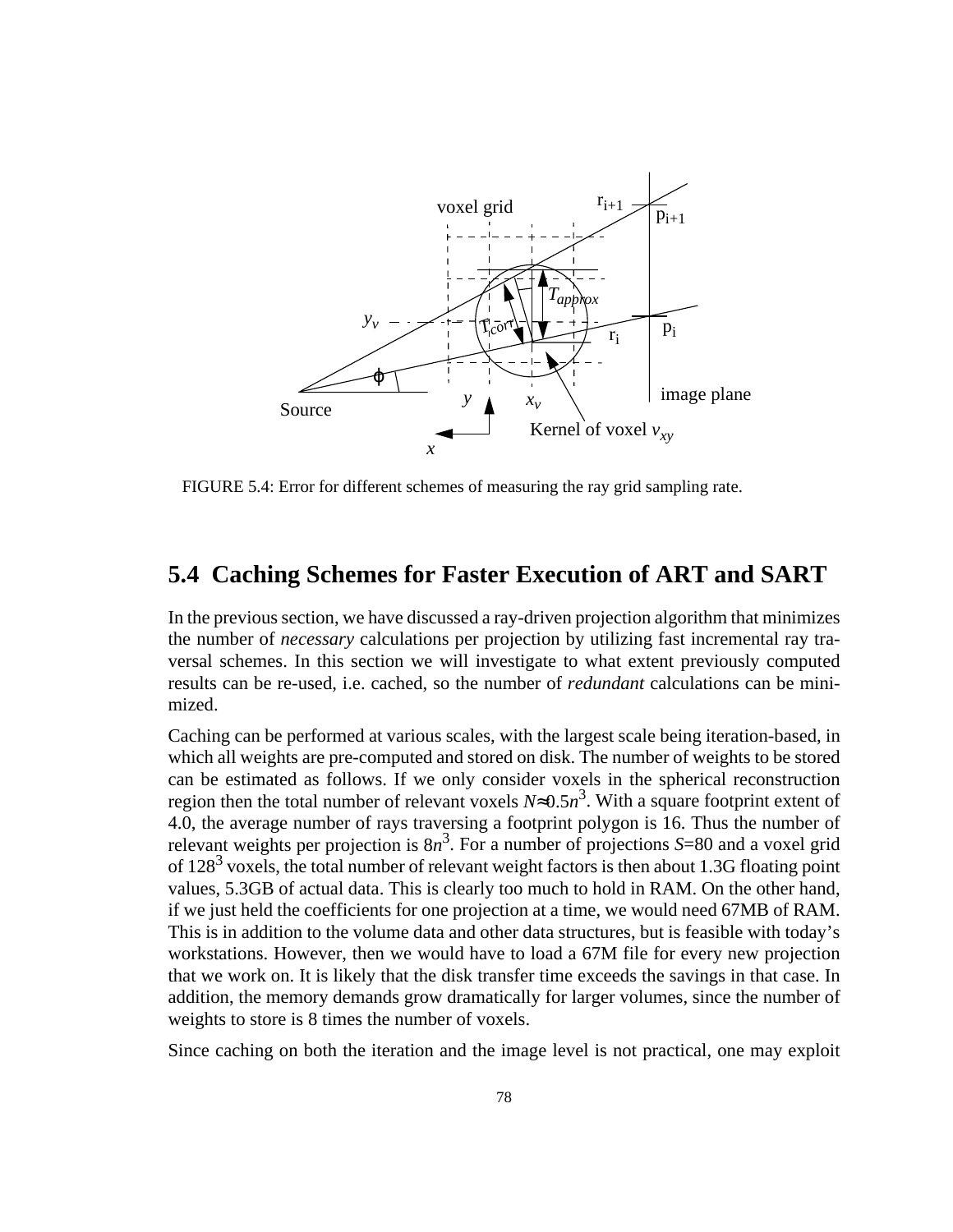caching on the ray level. ART is an easy candidate for this form of caching since a pixel projection is immediately followed by a pixel backprojection. So one can just cache the weight factors calculated in the projection step for the backprojection step, and speedups of close to 2.0 can be realistically expected with only little memory overhead.

For SART, two special problems need to be addressed, one has to do with the use of a raydriven projection algorithm, the other deals with caching. While ART was easy to pair with a ray-driven projection algorithm since it itself is ray-driven, the backprojection step of SART is inherently voxel-based and requires some adaption in order to limit memory requirements. In a brute-force implementation, a backprojection would require two additional volumes, one to store the weight accumulation and one to store the correction accumulation per voxel (see equation (2.17)). Only after all backprojection rays have been traced, the correction buffer of each voxel can be divided by the weight buffer to form the voxel correction value. Thus we need extra memory to hold  $2n<sup>3</sup>$  floating point values. We can reduce this amount by an order of magnitude to  $2n^2$  by tracing all rays simultaneously in form of a ray-front. Since the projection algorithm is slice-based, i.e. it considers all voxels in one volume slice before it moves to the next, we can step the entire ray-front from one slice to the next, buffering and updating only the voxels within the active volume slice.

In SART, the caching of weights computed during projection is also more difficult, since first an entire image must be projected before the grid corrections can be backprojected. Thus, at first glance, we may only be able to use caching at an image level. This would require us to allocate memory space for  $8n^3$  floating point weights, e.g.  $32n^3$  bytes, which is in addition to other memory requirements. While for *n*=128, this may be feasible for an average workstation (the required memory is then 67MB), for *n*=256 the memory requirements would be a hefty 536MB, which may not be readily available in most workstations. Thus, in real world applications, caching on the image-level is not feasible, at least with today's workstations, and one must design a caching scheme at a finer granularity.

For this purpose, we designed a scheme that keeps two active slabs, composed of sheets of voxel cross-sections. These voxel cross-sections are formed by intersecting the voxel kernels by consecutive horizontal cutting planes (recall Figure 5.3). In this scheme, one active slab,  $slab_p$ , is composed of voxels that are currently projected, while the other,  $slab_p$ , is composed of currently backprojected voxels. The correction and weight buffers are kept with  $slab_b$ , and  $slab_b$  is always trailing  $slab_p$ . At first,  $slab_p$  caches the weights computed in the projection step. Then, as  $slab_p$  moves upward in the volume, voxels on the bottom of  $slab<sub>p</sub>$  have eventually been completely projected and can be removed from  $slab<sub>p</sub>$  and added to  $s \dot{I} ab_b$ , along with all cached weights. A linked list can be used to facilitate passing the data. As  $slab<sub>b</sub>$  moves upward as well, voxels at the bottom of  $slab<sub>b</sub>$  can eventually be updated by the accumulated correction buffer term and be removed from *slab<sub>b</sub>*. The width of a slab is about four sheets. Recalling that a voxel is traversed by about four rays in each sheet, the memory complexity for the slab buffers is roughly  $4(4+12) n^2 = 64n^2$ . This includes the memory for the correction and accumulation buffers of  $slab_b$ . Thus we would require approximately 4M of memory for a  $128<sup>3</sup>$  volume. Note that this scheme goes well with the variable-size voxel kernels since here the slab width is constant for  $z \geq z_c$ .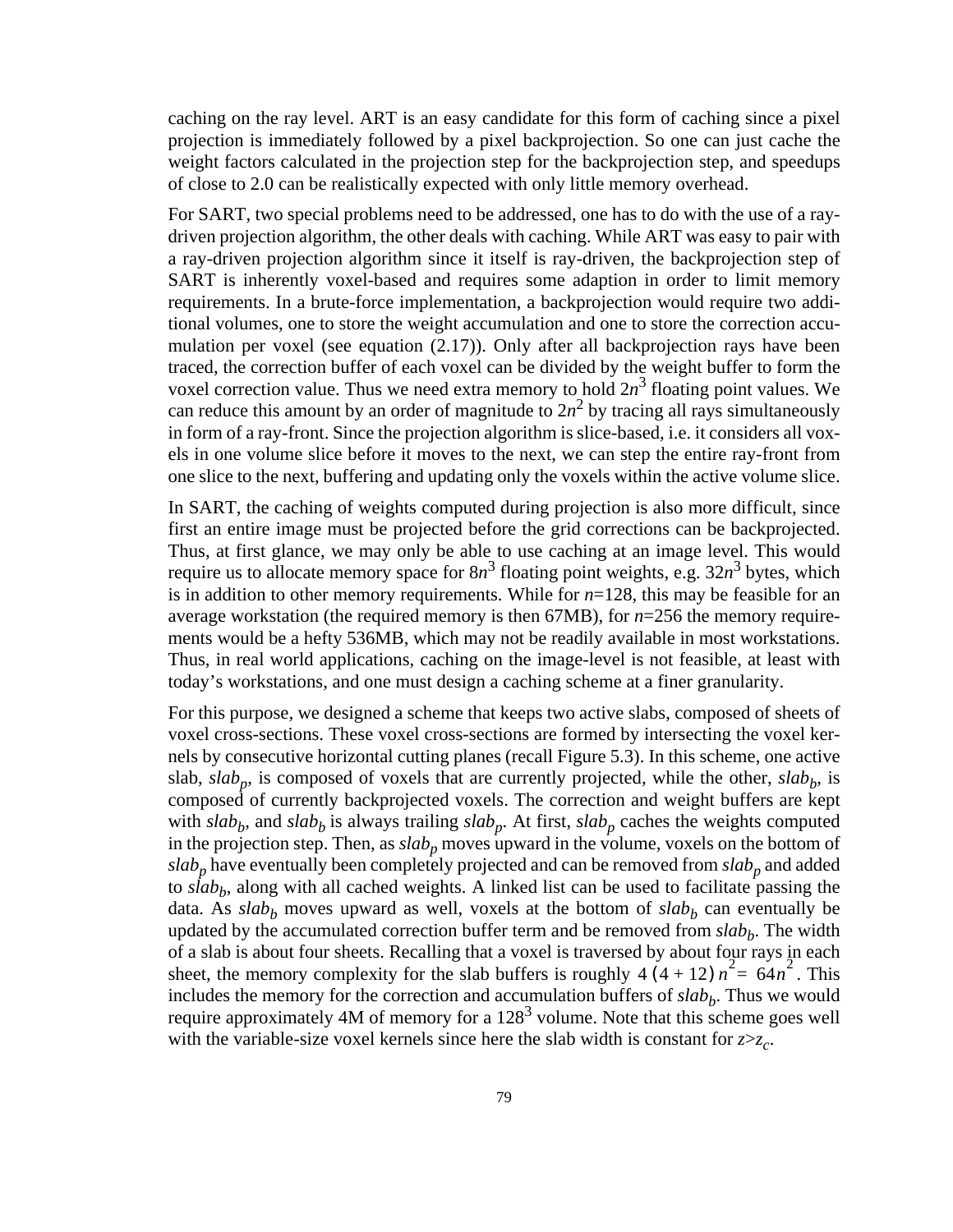## **5.5 Results**

Table 5.1 lists the runtimes of the various ART and SART incarnations that were discussed in the previous sections. The runtimes were obtained on an SGI Indigo<sup>2</sup> workstation and refer to a reconstruction based on 80 projections with a cone angle  $\gamma$ =40°.

| Method      | beam     | splatting<br>method | cache | var-<br>size<br>kernel | $T_{\text{corr}}$<br>(sec) | $T_{iter}$<br>(hrs) | $T_{3iter}$<br>(hrs) |
|-------------|----------|---------------------|-------|------------------------|----------------------------|---------------------|----------------------|
| <b>SART</b> | parallel | voxel               |       |                        | 35.3                       | 0.78                | 2.35                 |
| <b>SART</b> | parallel | ray                 | -     | -                      | 47.1                       | 1.04                | 3.14                 |
| <b>SART</b> | cone     | voxel               |       | -                      | 144.9                      | 3.22                | 9.66                 |
| <b>SART</b> | cone     | ray                 | -     | $\qquad \qquad$        | 60.9                       | 1.35                | 4.05                 |
| <b>SART</b> | cone     | ray                 |       | $\checkmark$           | 73.2                       | 1.63                | 4.89                 |
| <b>SART</b> | cone     | ray                 | ✓     | $\overline{a}$         | 43.6                       | 0.97                | 2.90                 |
| <b>SART</b> | cone     | ray                 | ✓     | $\checkmark$           | 52.4                       | 1.16                | 3.49                 |
| <b>ART</b>  | cone     | ray                 |       | $\overline{a}$         | 54.2                       | 1.20                | 3.60                 |
| <b>ART</b>  | cone     | ray                 |       | ✓                      | 68.2                       | 1.51                | 4.53                 |
| <b>ART</b>  | cone     | ray                 | ✓     |                        | 30.3                       | 0.67                | 2.01                 |
| <b>ART</b>  | cone     | ray                 | ✓     | ✓                      | 38.1                       | 0.85                | 2.55                 |

TABLE 5.1: Run-times for SART, using both voxel-driven and ray-driven splatting, and for ART using ray-driven splatting (voxel-driven splatting is not applicable for ART). The effect of caching and variable-size interpolation kernels on the run-time is also shown. ( $T_{corr}$ : time for one grid correction step, consisting of one projection and one backprojection,  $T_{iter}$ : time for 1 iteration (assuming 80 projection images and a cone angle of  $40^{\circ}$ ),  $T_{3\text{iter}}$ : time for 3 iterations, the minimum time to obtain a reconstruction of good quality. Timings were obtained on a SGI Iris Indigo<sup>2</sup> with a 200MHz RS4000 CPU.)

Let us first look at the SART correction algorithm. We observe, in Table 5.1 that for parallel-beam reconstruction with SART the voxel-driven approach is about 33% faster than the ray-driven approach. Hence, it is more advantageous in the parallel-beam case to perform the grid projection in object-order (i.e. to map the footprint polygons onto the screen) than to perform the projection in image-order (i.e. traverse the array of footprint polygons by the pixel rays). The computational savings in the voxel-driven algorithm for parallel-beam pro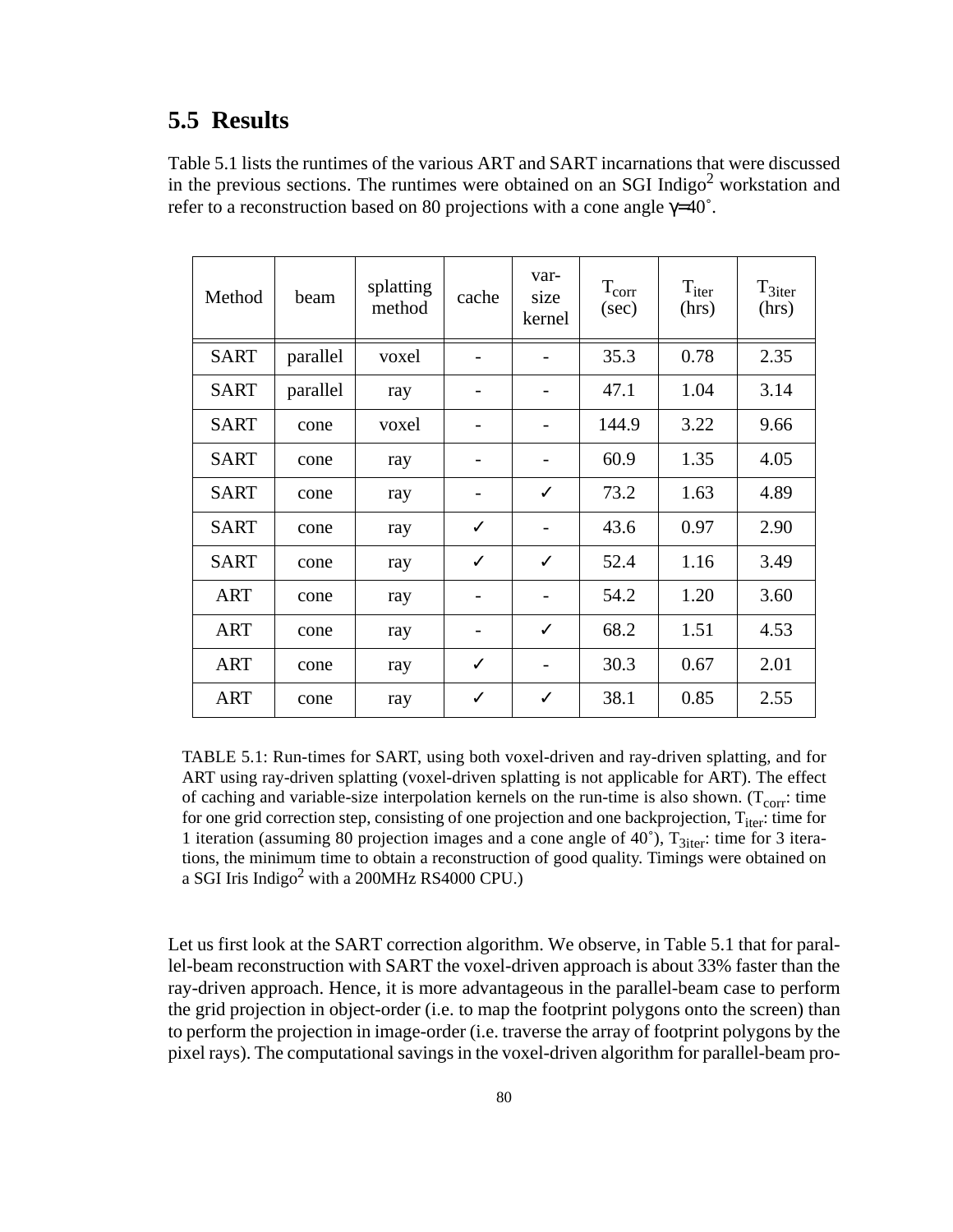jection come from the fact that here the footprint-screen mapping is much simpler than the mapping described in Section 5.2, since the perspective distortion does not have to be incorporated. In cone-beam reconstruction, on the other hand, the situation is reversed in favor of the ray-driven projector. Here, the speedup for using the ray-driven projector over the voxel-driven projector in SART is about 2.4. Thus, since for ART the use of the imagebased voxel-driven splatting algorithm is not practical anyhow, we conclude that conebeam reconstruction should always be performed with ray-driven projectors.

Now let us investigate the computational differences of ART and SART and the effects of caching and variable-size splatting kernels on run-time. Comparing the costs for SART and ART, we notice that uncached SART is about 12% slower than uncached ART. This is due to the extra computations required for weighting the corrections before a voxel update and the overhead for managing the additional data structures. The timings also indicate that the use of a depth dependent kernel size incurs about a 25% time penalty for ART and 20% for SART. In terms of the benefits of caching, we notice that the straightforward caching for ART speeds reconstruction by a factor of 1.78, while the more involved caching for SART achieves a speedup of 1.4. The speedups for caching in conjunction with the variable-size kernels are similar. Since the reconstruction results for SART using constant sized kernels and ART using variable-size kernels looked similar, it makes sense to compare these two methods as well. In this respect, ART with variable-size kernels and easy-to-implement caching is about twice as fast as uncached SART. However, if SART is enhanced with elaborate caching schemes, this speed advantage shrinks to a factor of 1.15

## **5.6 Cost and Feasibility of Algebraic Methods: Final Analysis**

So how does the computational effort of cached cone-beam ART compare with the effort required for FBP-type methods? We shall conduct a rough estimate by using the following results:

- Cached ART requires the time-equivalent of 1.12 projections per projection/backprojection operation. This factor is computed as follows (using adaptive kernels). As indicated by the results listed in Table 5.1, a cone-beam projection with ART takes half the time of a projection/backprojection operation with *uncached* ART, i.e., 68.2/ 2s=34.1s. A cone-beam projection/backprojection with *cached* ART takes 38.1s. This is 1.12 times more than just a projection. Hence,  $a_{Alg} = 2/1.12 = 0.56$ .
- ART requires only half the number of projections *M* that are needed for FBP (shown by [19]).
- ART must conduct three iterations to achieve a reconstruction of satisfactory quality (revealed in Section 4.3).
- FBP must perform a convolution step that bears the cost of some fraction  $a_{FBP}$  of a projection operation.
- The time required for a projection operation  $T_{proj}$  is similar for FBP and ART.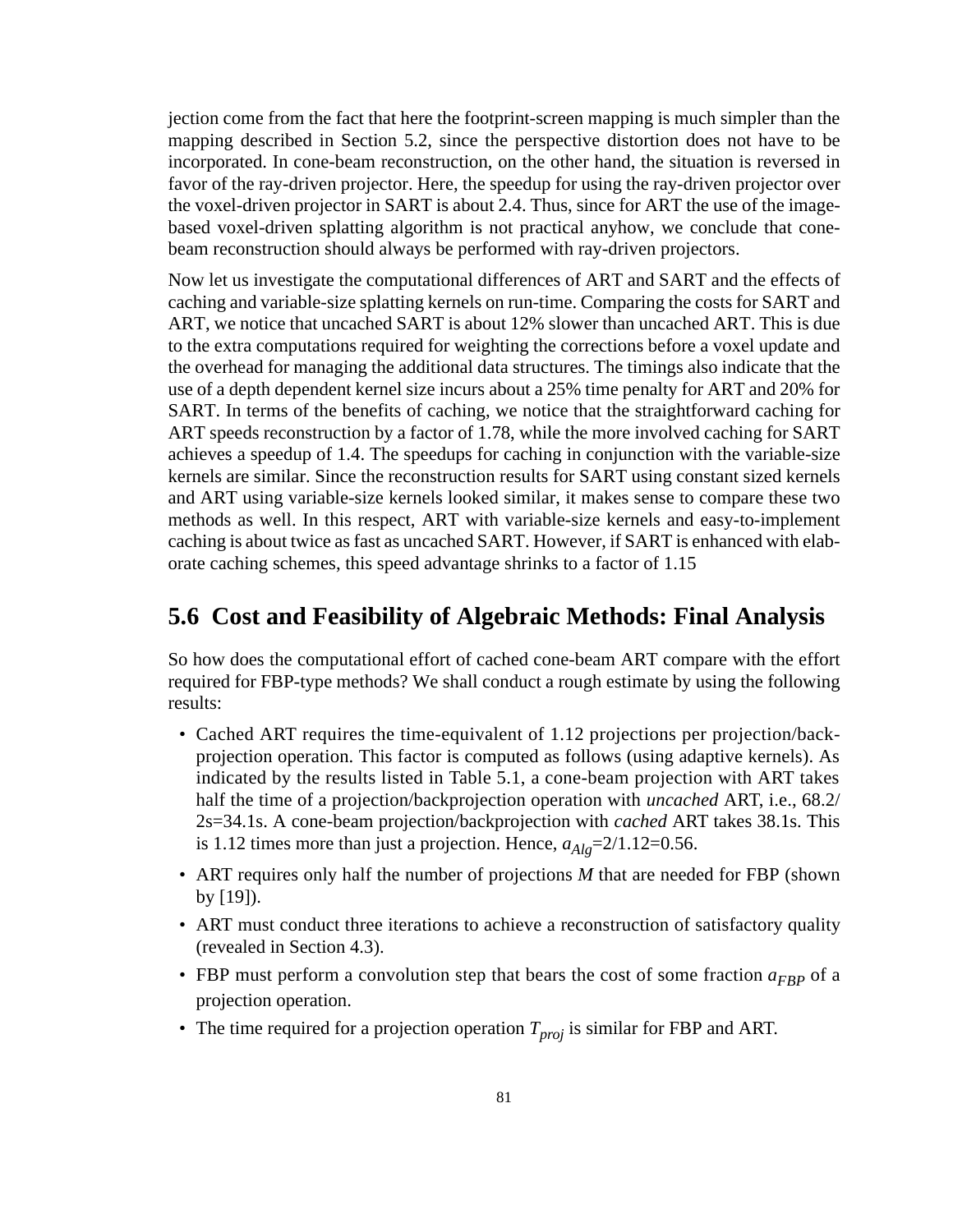Let us now recall the cost equation  $(1.6)$  from Section 1.1.3:

$$
\frac{Cost(Algebraic)}{Cost(FBP)} = \frac{2 \cdot a_{Alg} \cdot I \cdot M_{Alg}}{(1 + a_{FBP}) \cdot M_{FBP}}
$$

Incorporating the results listed above we get:

$$
\frac{Cost(Algebraic)}{Cost(FBP)} = \frac{2 \cdot 0.56 \cdot 3}{(1 + a_{FBP}) \cdot 2} = \frac{1.68}{(1 + a_{FBP})}
$$
(5.3)

If we want the costs of the two methods to be equal, then the filtering operation step of FBP must take at least 68% of a projection operation. However, if we grant the higher reconstruction quality obtained with ART an extra 20% computation time, then we get:

$$
a_{FBP} = \frac{1.68}{1.2} - 1 = 0.4 \tag{5.4}
$$

 This is certainly a realistic value. We may conclude from this — admittedly approximate — analysis, that we have come very close to making ART a serious contender to FBP in the clinical arena.

## **5.7 Error Analysis of Westover-Type Splatting**

This section serves more as an appendix to this chapter. We have mentioned, in Section 5.2, that Westover's perspective extension to voxel-driven splatting commits the following errors when mapping a footprint to the projection screen:

- It does not align the footprint polygon perpendicularly to the voxel center ray when calculating the projected screen extent. Instead, it aligns the polygon parallel to the screen and stretches it according to the perspective viewing transform.
- When mapping the footprint to the screen pixels it uses a linear transform instead of a perspective one.
- The footprint polygon is not rotated for every mapped pixel such that the corresponding pixel ray traverses it at a perpendicular angle.

We now present a quantitative analysis if these errors.

#### **5.7.1 Errors from non-perpendicular traversal of the footprint polygon**

This section addresses the last error in the list given above. Figure 5.5 shows, for the 2D case, the footprint polygon being aligned perpendicularly to the center ray.

We observe that pixel rays other than the center ray traverse the footprint polygon at an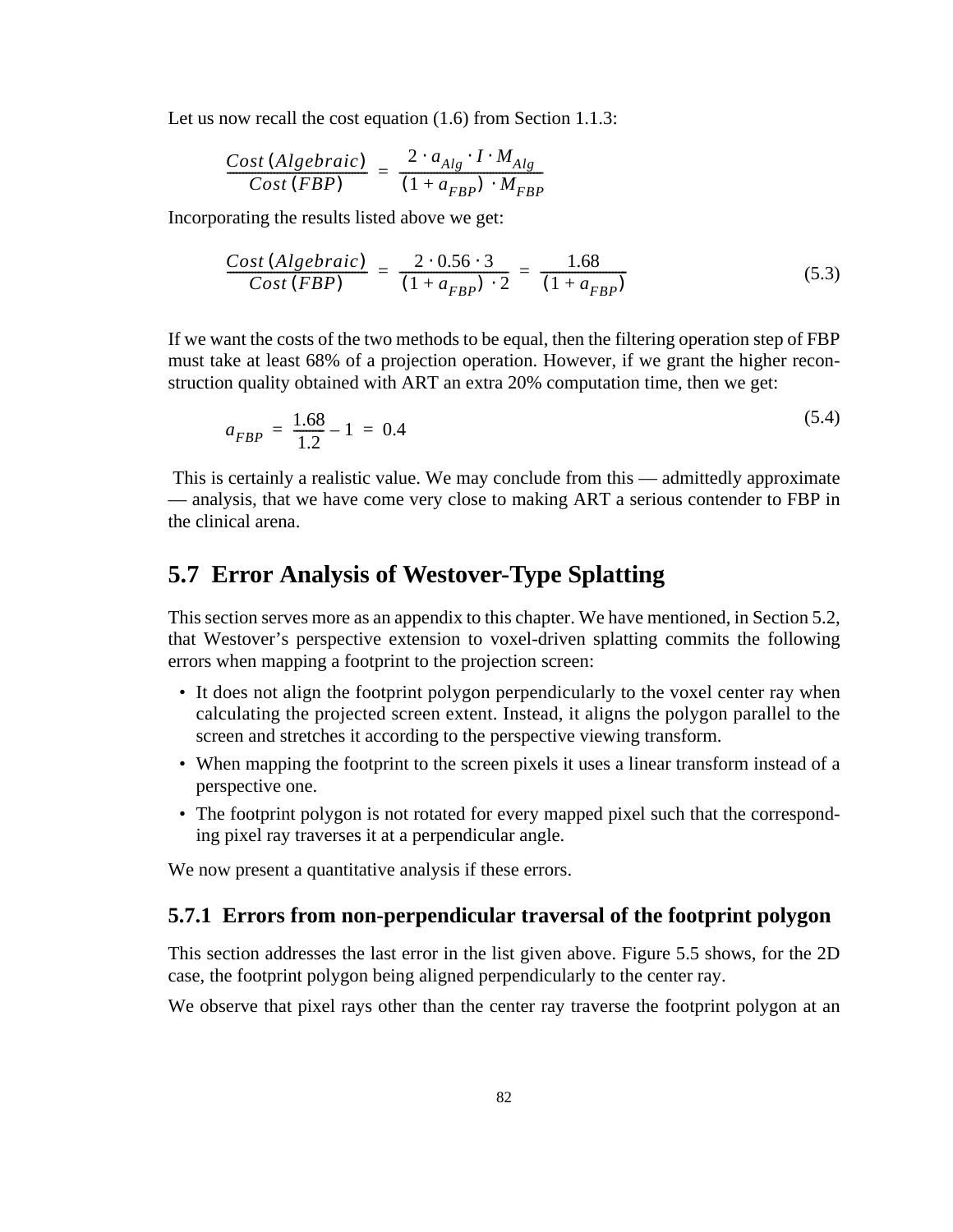

FIGURE 5.5: Errors from non-perpendicular traversal of footprint polygon

oblique angle. However, they should really have the footprint polygon aligned as depicted by the dotted line. The error when computing the lookup table index *t* for these rays is given by:

$$
t_{corr} = t_{approx} \cdot \cos \varphi \tag{5.5}
$$

where  $t_{corr}$  is the correct index and  $t_{approx}$  is the computed index. The angle  $\varphi$  is largest for voxels close to the eye and at the center of the projection plane ( $\varphi$  is largest there). For a cone half-angle of  $\gamma = 30^\circ$  and a 128<sup>3</sup> volume, the angle  $\varphi < 1^\circ$  and the approximation  $t_{corr}$  $t_{approx}$ =0.99 at the polygon boundary is rather good.

#### **5.7.2 Errors from non-perpendicular alignment of footprint polygon**

This section addresses the other two errors in the list given above. Figure 5.6 compares (for the 2D case) the projection of a footprint polygon of a voxel kernel located at  $(x_v, y_v)$ . The footprint polygon has extent *2*⋅*ext* and is projected onto the projection plane, located at *xs* on the viewing axis. We illustrate both the correct case, where the footprint polygon is perpendicular to the center ray, and the approximate case, in which the footprint polygon is aligned with the voxel grid. We observe that the projected polygon extent ∆*yapprox* in the approximate case is slightly smaller than the projected polygon extent ∆*ycorr* in the correct case.

Using simple trigonometric arguments one can show that:

$$
\Delta y_{corr} = \frac{2 \cdot ext \cdot x_s (y_v \sin \varphi_c - x_v \cos \varphi_c)}{x_v^2 - ext^2 \cdot \sin \varphi_c^2}
$$
(5.6)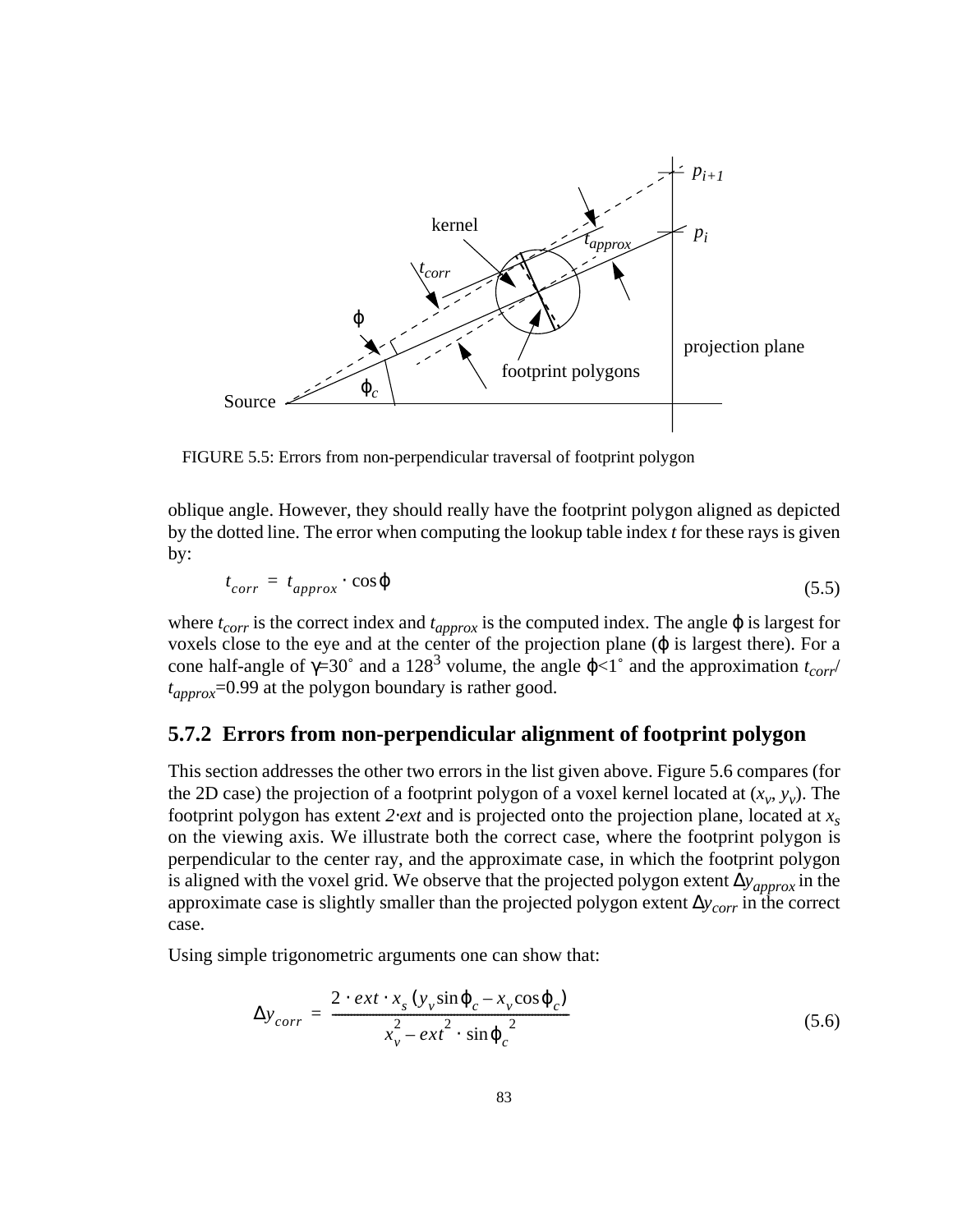

FIGURE 5.6: Errors from the non-perpendicular alignment of the footprint polygon.

One can also show that:

$$
\Delta y_{approx} = \frac{2 \cdot ext \cdot x_s}{x_v} \tag{5.7}
$$

Thus:

$$
\Delta y_{corr} = \Delta y_{approx} \cdot \frac{x_v^2}{\cos \varphi_c \left(x_v^2 - ext^2 \cdot \sin \varphi_c^2\right)} \approx \Delta y_{approx} \cdot \frac{1}{\cos \varphi_c}
$$
(5.8)

since  $x_{y}^{2} \gg ext^{2} \cdot \sin \varphi_{c}^{2}$ . This means that the error is largest at the boundary of the viewing cone. For a cone half-angle γ=ϕ*c*=30˚, the scaling factor is 1.15. The absolute error ∆*yapprox* - ∆*ycorr* between the correct and the approximate screen projection of a kernel with extent *ext* is given by:  $x_v^2 \gg ext^2 \cdot \sin \varphi_c^2$ 

$$
\Delta y_{corr} - \Delta y_{approx} = \frac{x_v^2 - \cos \varphi_c \left(x_v^2 - ext^2 \cdot \sin \varphi_c^2\right)}{x_v \cos \varphi_c \left(x_v^2 - ext^2 \cdot \sin \varphi_c^2\right)}
$$
\n
$$
\approx \frac{2 \cdot ext \cdot x_s \left(1 - \cos \varphi_c\right)}{x_v \cos \varphi_c} = 2 \cdot ext \cdot \frac{x_s}{x_v} \left(\frac{1}{\cos \varphi_c} - 1\right)
$$
\n(5.9)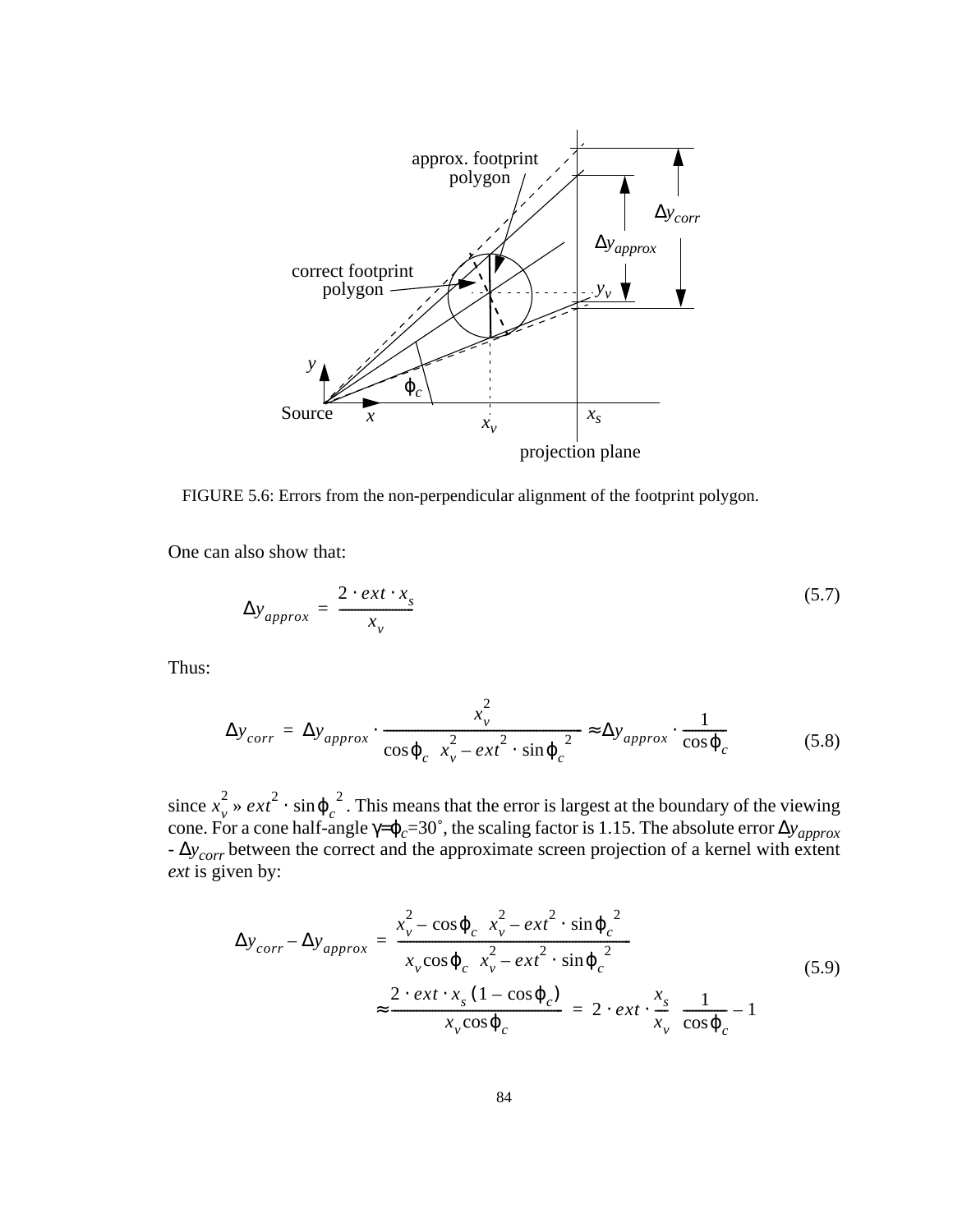To express this error in pixels, we scale  $\Delta y_{corr} - \Delta y_{approx}$  by the pixel width  $\Delta p_{ix} = n/w_s$ . Here, *n* is the number of image pixels and  $w_s$  is the width of the projection plane, given by  $w_s = 2x_s \tan \gamma$ . This normalized absolute error is then written as: ∆*ycorr* ∆*yapprox* –

$$
\frac{\Delta y_{corr} - \Delta y_{approx}}{\Delta_{pix}} = ext \cdot \frac{n}{x_v \cdot \tan\gamma} \left(\frac{1}{\cos\varphi_c} - 1\right)
$$
\n(5.10)

We observe that the error is largest for voxels close to the source and out on the cone boundary. Recall that we are only considering voxels within a spherical reconstruction region (a circle in 2D). Hence, the error is largest along the boundary of this sphere, where  $\varphi_c$  is given by the following expression (see also Figure 5.7):

$$
\varphi_c = \operatorname{atan}\left(\frac{\sqrt{\left(\frac{n}{2}\right)^2 - (x_{ctr} - x_v)^2}}{x_v}\right) \tag{5.11}
$$

Here,  $x_{ctr}$  is the location of the volume center slice.



FIGURE 5.7: The angle  $\varphi_c$  as a function of boundary voxel location on the reconstruction circle.

Plugging the angle ϕ*<sup>c</sup>* given by equation (5.11) into equation (5.10) yields the maximum normalized absolute error due to the non-perpendicular alignment of the footprint polygons in the context of 3D reconstruction. This error is plotted in Figure 5.8 for  $x \le x_{ctr}$  (and  $n=128$ , γ=30˚, *ext*=2.0). We observe that the largest error is close to 0.8 pixels.

Note that these type of errors are not only committed when mapping the extent of the polygon, but also when mapping the inside of the polygon, i.e. the footprint lookup table, onto the projection plane.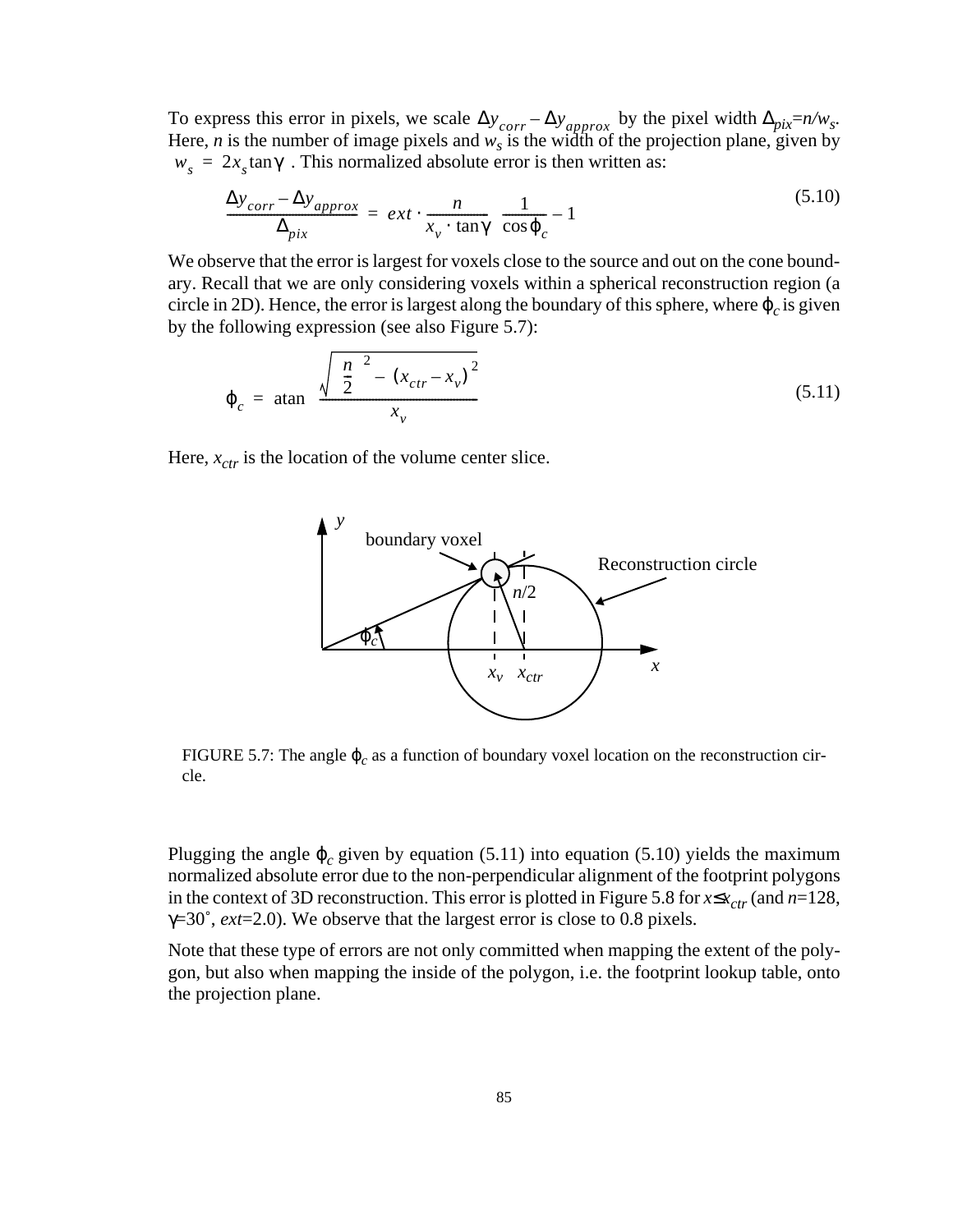

FIGURE 5.8: Maximum normalized absolute error that occurs due to non-perpendicular alignment of the footprint polygons. The error is largest for the voxels located on the boundary of the reconstruction circle (sphere in 3D).  $(n=128, \gamma=30^{\circ}, ext=2.0.)$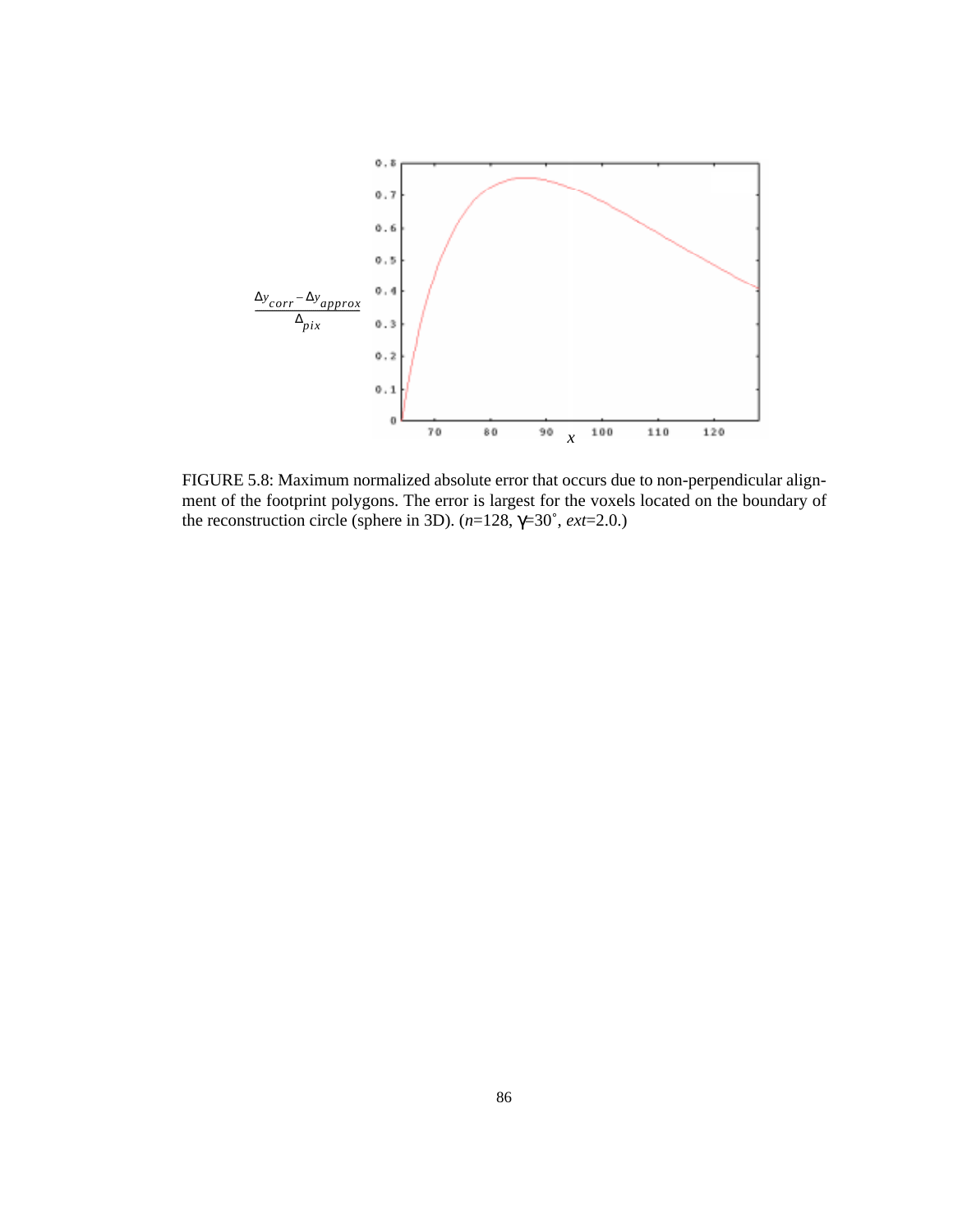## **CHAPTER 6**

# **RAPID ART BY GRAPHICS HARDWARE ACCELERATION**

In the previous chapter, we have outlined a number of fast implementations of algebraic methods that only require the presence of a general purpose CPU. We have then contrasted the computation time of these implementations with a CPU-based implementation of the Filtered Backprojection (FBP) algorithm. This comparison revealed that both CPU-based ART and CPU-based FBP have similar runtimes. We then concluded that ART and FBP may be used interchangeably in a clinical setting, depending on the reconstruction task at hand. This conclusion, however, hides some of the facts of clinical reality. Today's CT scanners do not use general purpose CPUs, rather, they always incorporate custom DSP (Digital Signal Processing) chips which run the FBP algorithm extremely fast. At first glance, we may take this reality-check as a hint that our cost analysis of Section 5.6 has only theoretical merit. However, that is not quite true either. The cost analysis of Section 5.6 compares the runtime complexities of the two algorithm, and we have shown that these runtime complexities are about equal. So if we took ART and built custom hardware to run it on, we would expect it to run just as fast as the accelerated FBP algorithms. However, custom hardware is expensive to build and it limits the scope at which an algorithm can be used. Once the hardware is in place, modifications and adaptations are difficult to make, which hampers the evolution of a technology. Acknowledging all these drawbacks, we have taken a different approach. Instead of designing special chips to implement our ART and SART algorithms, we have chosen widely available graphics workstations as our acceleration medium. Great prospects can be expected from this choice, as the graphics hardware resident in these workstations is especially designed for fast projection operations, the main ingredients of the algebraic algorithms. Another plus of this choice is the growing availability of these machines in hospitals, where they are more and more utilized in the daily task of medical visualization, diagnosis, and surgical planning. The feature of these graphics workstation we will rely on most is *texture mapping*. This technique is commonly used to enhance the realism of the polygonal graphics objects by painting pictures onto them prior to display. Texture mapping is not always, but often, implemented in hardware,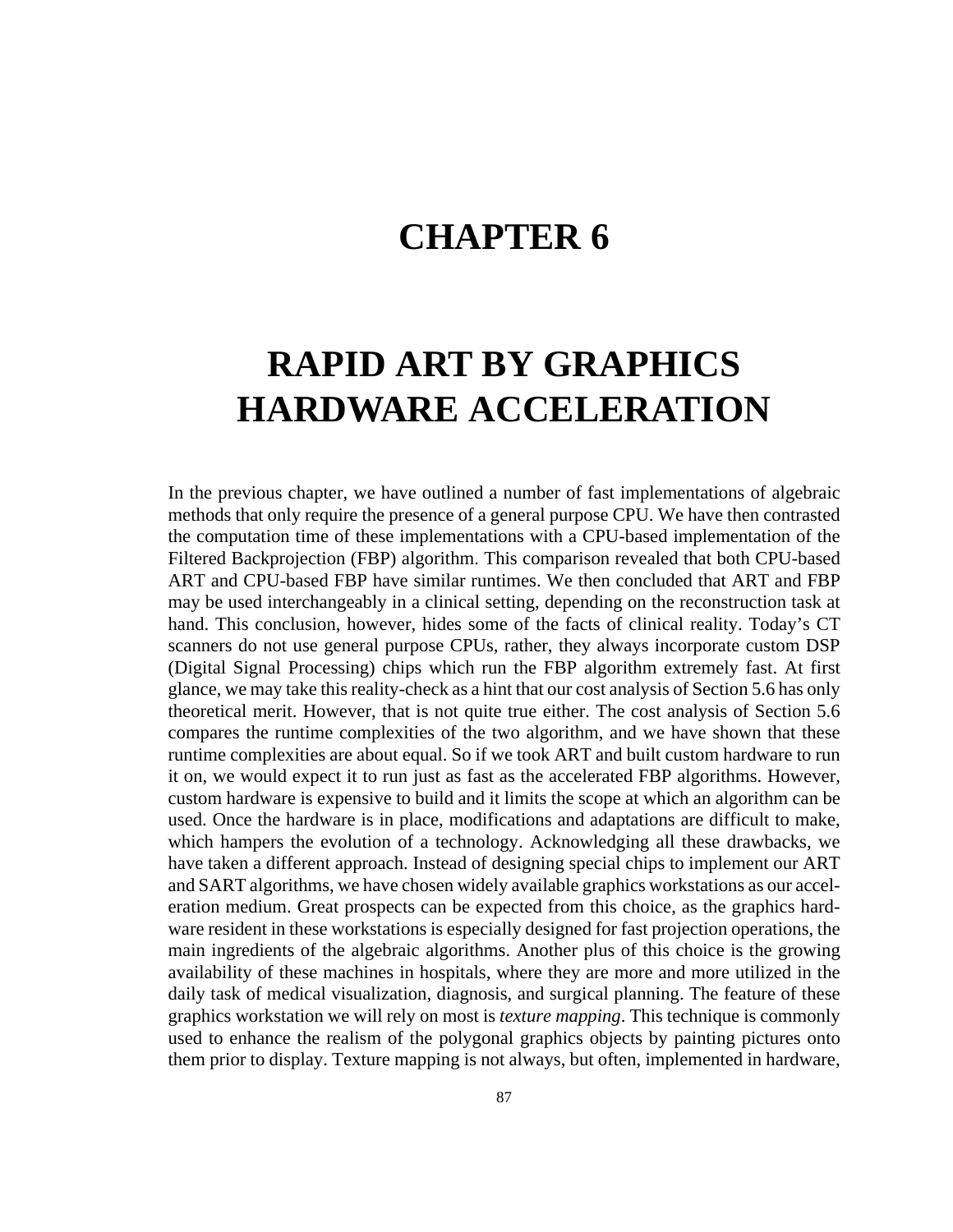and runs at fill rates of over 100 Megapixels/sec. However, hardware texture mapping is not limited to graphics workstations only, many manufacturers offer texture-mapping boards that can be added to any modern PC.

In the following section, we will describe a *T*exture-*M*apping hardware *A*ccelerated version of ART (TMA-ART) that reconstructs a  $128<sup>3</sup>$  volume from 80 projections in less than 2 minutes — a speedup of over 75 considering the software solution outlined in Chapter 5. The programs were written using the widely accepted OpenGL API (Application Programming Interface).

## **6.1 Hardware Accelerated Projection/Backprojection**

TMA-ART decomposes the volume into slices and treats each slice separately. In grid projection (shown in Figure 6.1), each slice is associated with a square polygon with the volumetric slice content texture-mapped onto it. A projection image is then obtained by accumulatively rendering each such polygon into the framebuffer.



FIGURE 6.1: Grid projection with TMA-ART.

The ray integrals so computed are equivalent to the ray integrals obtained in a software solution that uses a trilinear interpolation filter and samples only within each volume slice. Note that since the distance between sample points is not identical for every ray (due to the perspective distortion), we have to normalize the projection image for this varied distance.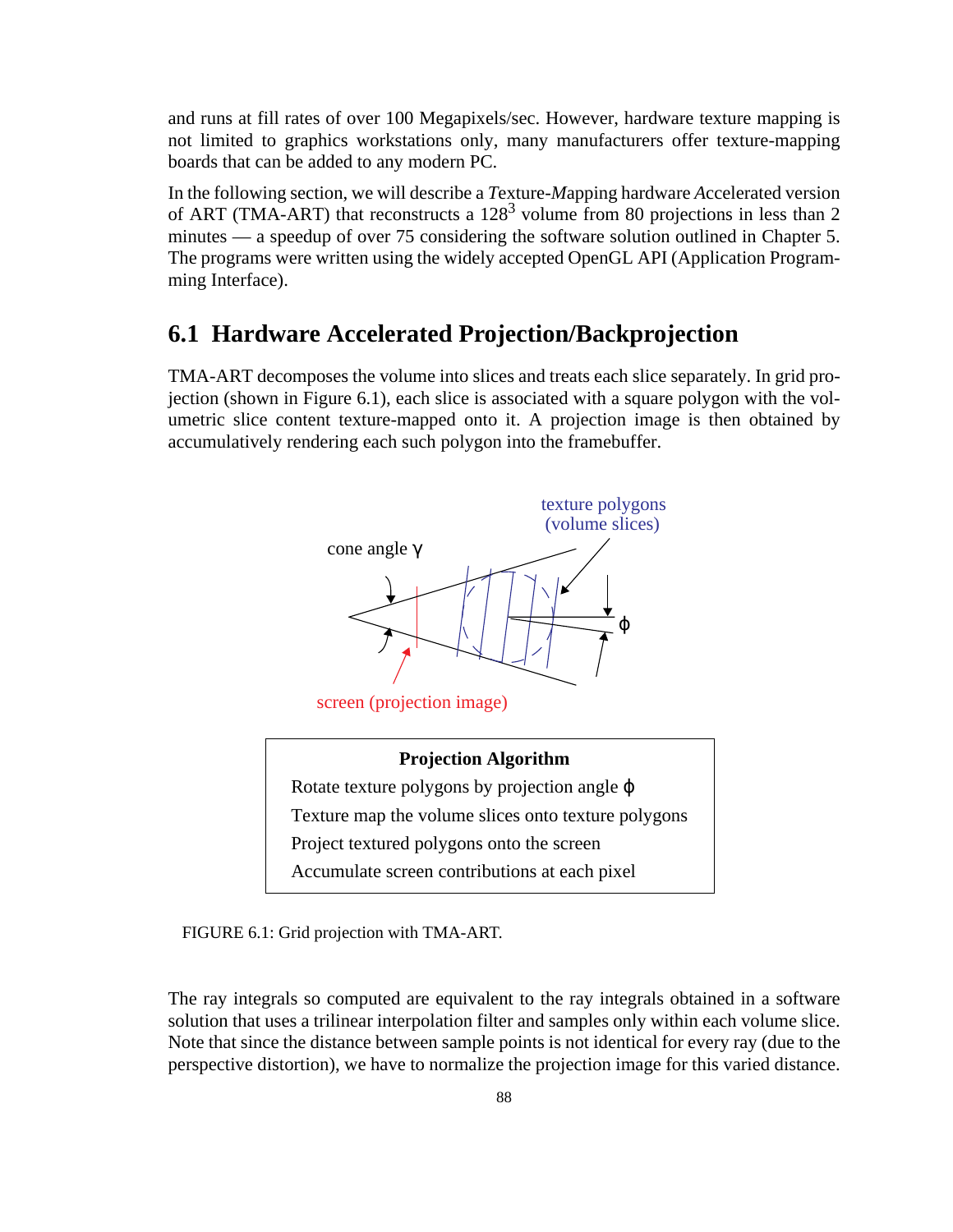This can be conveniently achieved by normalizing the scanner images by the inverse amount in a pre-processing step.

After a projection image has been generated, a correction image is computed by subtracting this projection image from the scanner image. Hence, due to this image-based approach, we are using SART and not ART. Not only is this necessitated by the image-based projection approach of the graphics hardware, it is also convenient with regards to SART's insensitivity to the cone-beam related reconstruction artifacts, as discussed in Section 4.2.

In backprojection (shown in Figure 6.2), we need to distribute a correction image onto the volume slices. This is achieved by associating each volume slice with the framebuffer onto which the correction image, mapped to a polygon, is rendered. (This is the inverse situation of Figure 6.1.) Although projection is simple, backprojection is not as straightforward, since here the main viewing direction is not always perpendicular to the screen. This, how-



FIGURE 6.2: Backprojection with TMA-ART.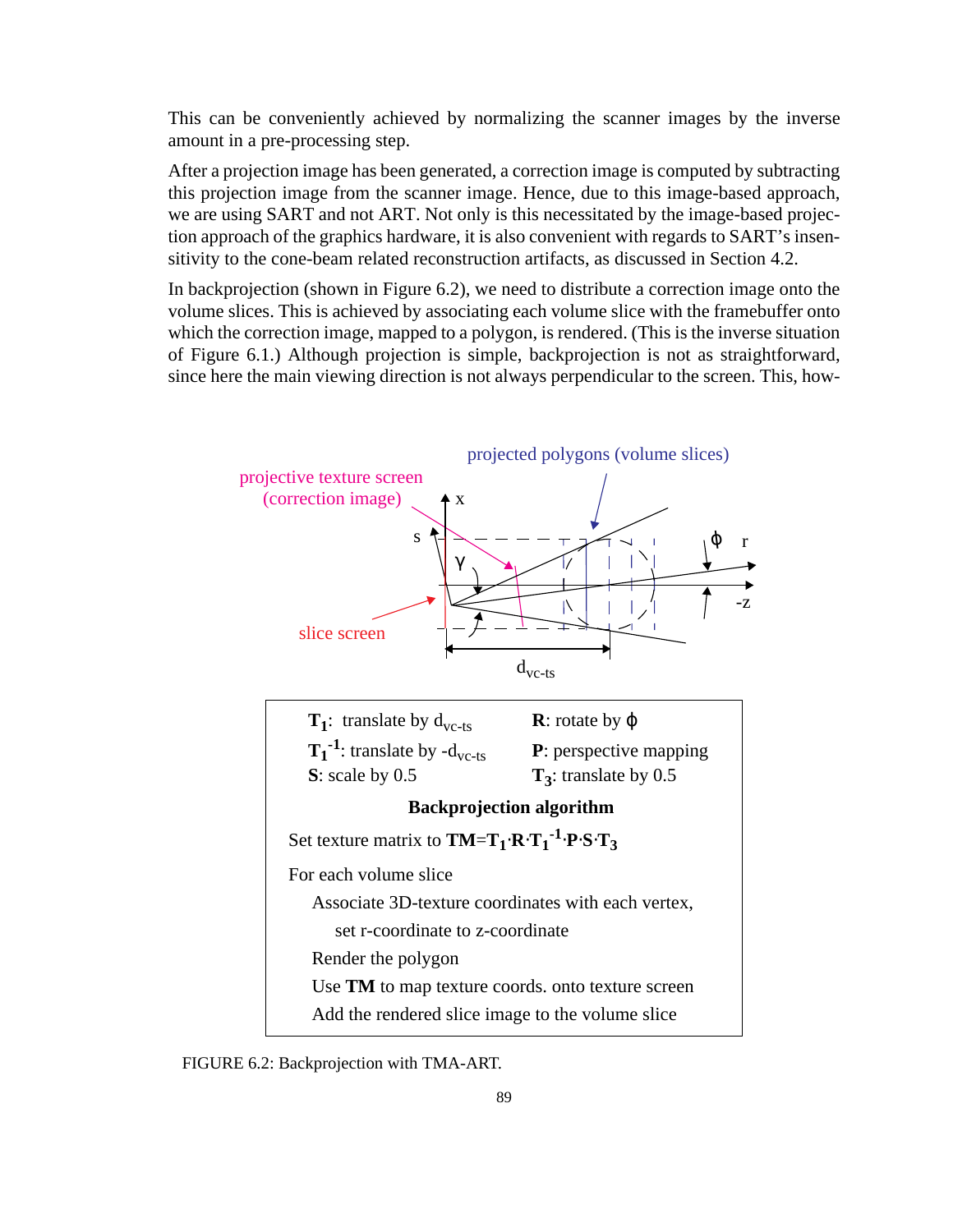ever, is required by the graphics hardware. To enable this viewing geometry, we implemented a virtual slide-projector (using the projective texture approach of Segal et. al. [56]) that shines the correction image at the oblique projection angle onto a polygon, which in turn is orthographically viewed by the framebuffer. This is shown in Figure 6.2 for one representative volume slice. The correction image is perspectively mapped, according to the cone-geometry, onto the volume slice that has been placed at the appropriate position in the volume. This "slide" projection is then viewed by the screen.

Let me explain this slide-projector approach in some more detail. In OpenGL, a polygon is represented by three or more vertices. When the polygon is projected onto the screen, the coordinates of its vertices are transformed by a sequence of matrix operations, as shown in Figure 6.3. (For more detail on these fundamental issues refer to [46] and [13].)



FIGURE 6.3: Stages of vertex transformation

A texture is an image indexed by coordinates in the range [0.0..1.0, 0.0...1.0]. When a texture is mapped onto a polygon, the polygon's vertices are associated with texture coordinates [s,t], as shown in Figure 6.4. The viewing transformation of the polygon vertices yields a closed region on the screen. In a process called *scan conversion,* all pixels inside this region are assigned (via interpolation) texture coordinates within the range assigned to the bounding vertices. Note that this transformation can lead to a stretching or shrinking of the texture.

The texture mapping coordinates need not be two-dimensional. As a matter of fact, they can be up to four-dimensional (involving a homogeneous coordinate), just like the vertex coordinates. In addition, OpenGL provides a transformation facility, similar to the one supplied for vertex transformation, with which the interpolated texture coordinates can be transformed prior to indexing the texture image. We can use this facility to implement our virtual slice projector.

The algorithm proceeds as follows. First, we create an array of *n* square texture coordinate polygons with vertex coordinates  $(s,t,r)$ . Here, we set the  $(s,t)$  coordinates to  $(n, n)$ , i.e., the extent of the volume slices. The *r*-coordinate we vary between  $[d_{\text{vc-ts}}-n/2, d_{\text{vc-ts}}+n/2]$ .  $(d_{\text{vc-ts}})$  is the distance of the source to the volume center.) Refer now back to Figure 6.2,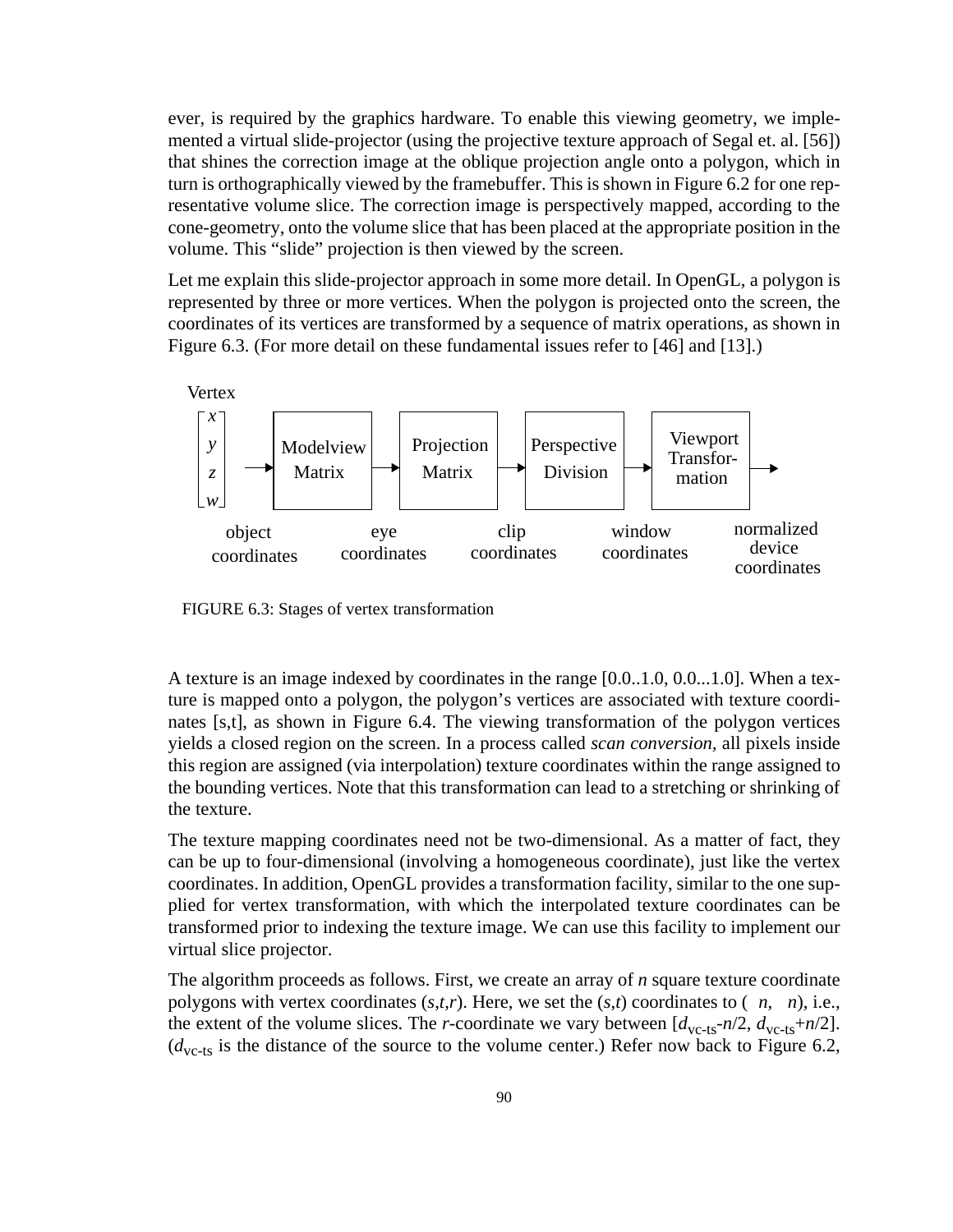

FIGURE 6.4: Texture mapping an image onto a polygon. The texture coordinates assigned to the polygon vertices are given in parenthesis.

where we show the decomposition of the texture transformation matrix. The Modelview matrix is set to the product  $\mathbf{T_1} \cdot \mathbf{R} \cdot \mathbf{T_1}^{-1}$ , i.e., each polygon is rotated about the volume center by the viewing angle ϕ. The Projection matrix is set to a perspective mapping of the texture coordinates onto the projective texture screen. After the perspective divide, the texture coordinates would be in the range [-1.0...1.0]. Since we can only index the texture image within a range of  $[0.0, 1.0]$ , we need to scale and translate the texture perspective texture coordinates prior to indexing. This is achieved by incorporating a scale and translation given by  $S \cdot T_3$  into the Projection matrix.

We can now perform the backprojection of the correction image, represented by the texture, onto the volume slices. Let us just look at one of the volume slices, represented by polygon  $P_s$  with vertex coordinates (*n*, *n*, *z*), which is projected orthographically on the slice screen. Depending on its *z*-location, the polygon is assigned one of the texture coordinate polygons. When mapping  $P_s$  onto the screen, texture coordinates are generated for each pixel within the projected polygon extent. However, these texture coordinates are not used directly to index the correction image, but are first passed through the texture transformation pipeline. The transformed coordinates then index the correction image texture as if this image had been projected onto  $P_s$  at the backprojection angle  $\varphi$ .

One should add that this process is not any more expensive than direct texture mapping. Once the texture transformation matrix is compounded, just one hardware vector-matrix multiplication is needed. As a matter of fact, this multiplication is always performed even if the texture transformation is unity.

Utilizing the texture mapping hardware for the grid projection and backprojection operations resulted in a considerable speedup: a cone-beam reconstruction of a  $128<sup>3</sup>$  volume from 80 projections could now be performed in 15 minutes, down from the 2.5 hours that were required in the software implementation. These were certainly encouraging results,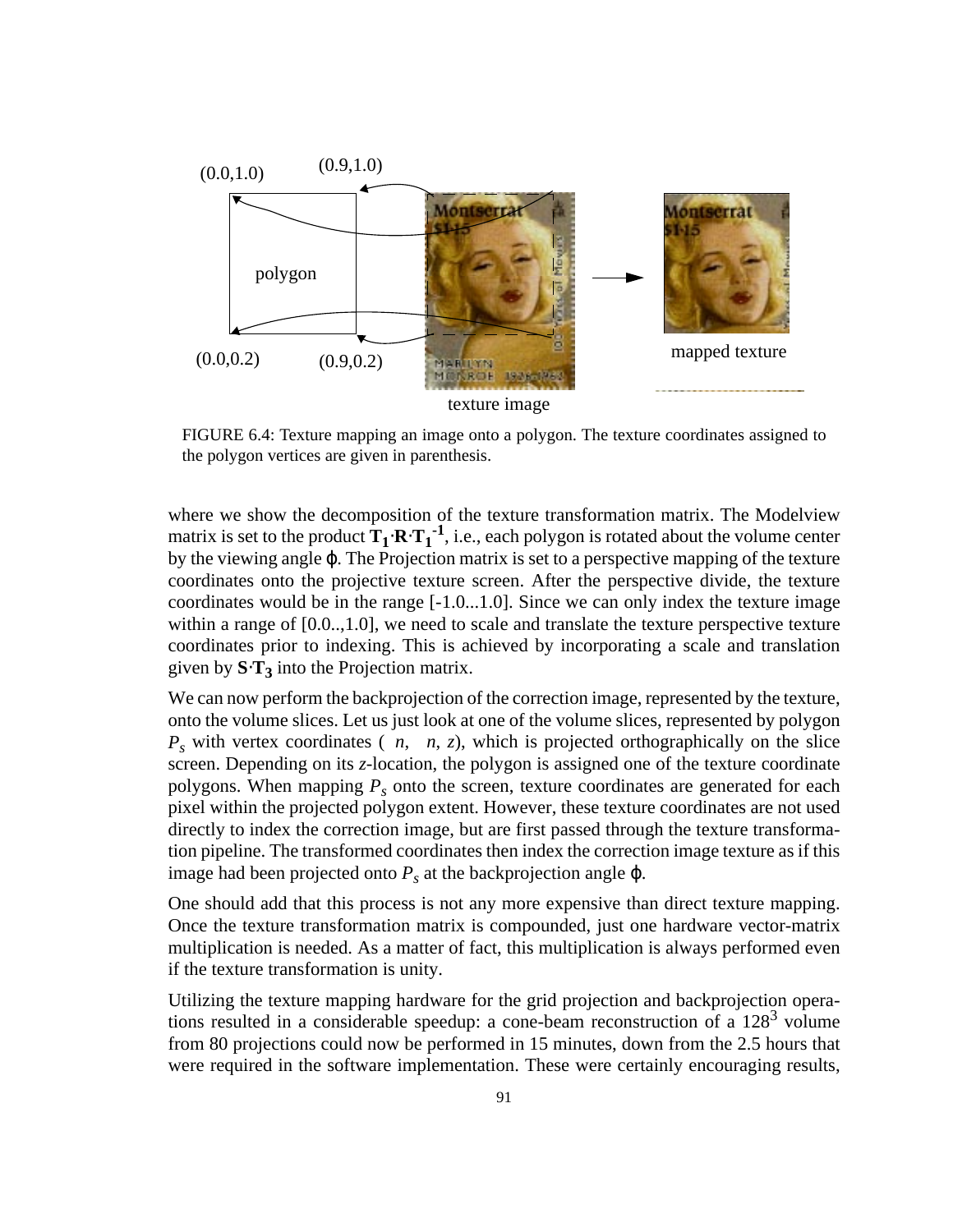which prompted us to seek further avenues for hardware acceleration. For this purpose we dissected the program flow in its main constituents, as reported in the next section.

## **6.2 Potential for Other Hardware Acceleration**

Consider Figure 6.5 for a detailed analysis of the program flow (compare also Figure 2.6). The portions of the program that use hardware acceleration are highlighted. We notice that a substantial part of the program deals with transferring data to and from the graphics engine, and also to and from main memory. We also notice that there are three steps in the program that have potential for hardware acceleration. These portions are:

- The accumulation of the projection image (in the projection step).
- The computation of the correction image.
- The volume update, i.e., the addition of the rendered correction slice to the respective volume slice in main memory (in the backprojection step).

Before we consider each of these items in detail, let us first introduce the main datastructures used in the program. They are listed in Table 6.1.

| Data structure        | ART value range | TMA-ART value range |
|-----------------------|-----------------|---------------------|
| volume array          | [0.01.0]        | [0.01.0]            |
| weight image          | [0.0n]          | [0.0n]              |
| scanner image         | [0.0n]          | [0.0n]              |
| projected slice image | [0.01.0]        | [0.01.0]            |
| full projection image | [0.0n]          | [0.0n]              |
| correction image      | $[-1.01.0]$     | [0.01.0]            |
| backprojecton image   | [0.01.0]        | [0.01.0]            |

TABLE 6.1 Data structures of ART and TMA-ART and their pixel value ranges.

The graphics hardware buffers and texture memory can only hold values in the range [0.0...1.0]. If these values are exceeded, saturation (clamping) occurs. Therefore, all data structures that use the graphics pipeline must have their values scaled to this range. Since we project the volume slices via the graphics hardware, we cannot have volume values outside the range [0.0...1.0]. The ranges of all other data structures follow from that constraint. If the volume is the range [0.0...1.0], the projections will necessarily be in the range [0.0...*n*]. Most likely, the scanner images will not be within this interval, but a simple scal-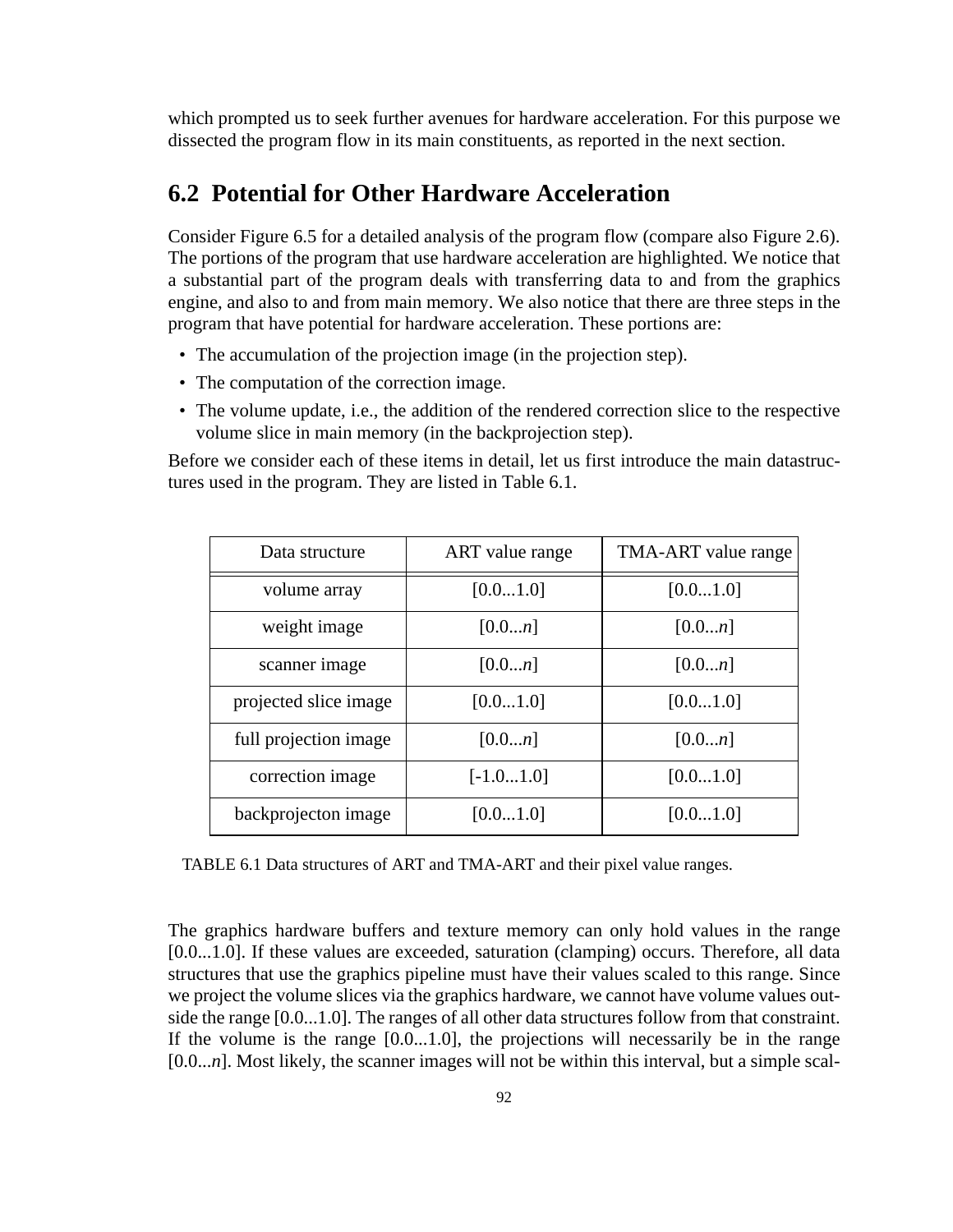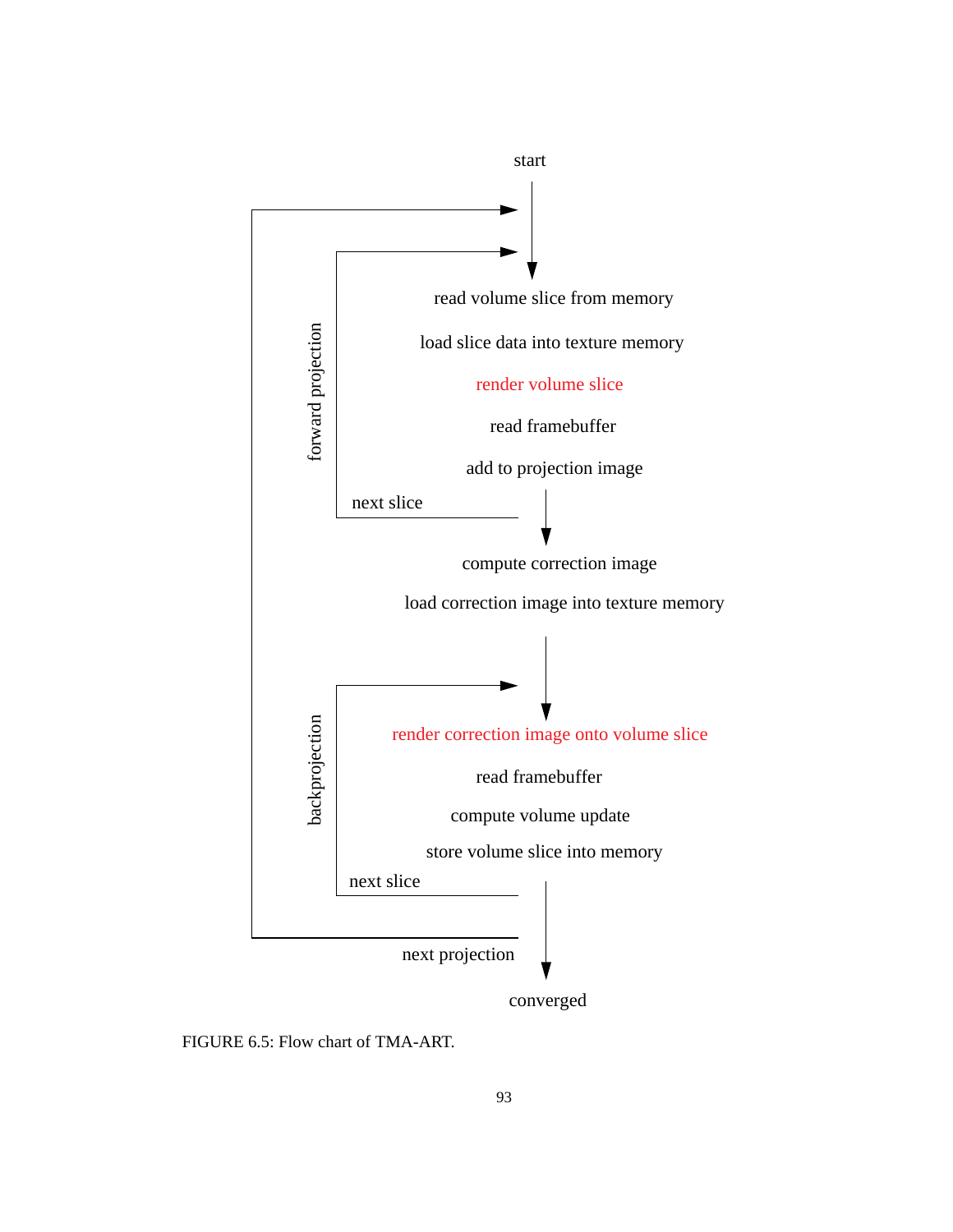ing will get them there.

The backprojected correction image is a special case. Since the volume values are within  $[0.0...1.0]$ , the corrections must be within  $[-1.0...1.0]$ . Obviously, we cannot render this image directly, since the graphics hardware only supports values in [0.0...1.0]. Instead, we scale the values by the following expression:

$$
corrlmg_{TMA-ART} = \frac{corrlmg_{ART} + 1.0}{2.0} \tag{6.1}
$$

The scaled values are then written to the texture memory and projected onto the backprojection images using the slide projector algorithm described before. The rendered backprojections must then be scaled back prior to adding them to the respective volume slices:

$$
backgrounding_{ART} = backprojImg_{TMA-ART} \cdot 2.0 - 1.0 \tag{6.2}
$$

Recall from equation (2.17) that we need to normalize the correction images by sums of weights. These can sums of weights can be conveniently represented by *M* weight images, one for each projection angle ϕ, which can be pre-computed by projecting a volume that is unity everywhere within the reconstruction sphere.

Let us now consider the three candidates for hardware acceleration.

#### **6.2.1 Accumulation of the projection image**

In most graphics workstations that come equipped with texture mapping hardware, the framebuffer can hold up to 12 bits, although there are some low-end machines that offer only 8 bits. The texture memory usually matches the resolution of the framebuffer. Our base implementation accumulates the projected volume slices in a software buffer. This requires a (relatively expensive) framebuffer read for each projected volume slice. We could decrease the number of framebuffer reads by performing some of the accumulations directly in the framebuffer. This comes at a price, however, since in order to accomplish these accumulations, we must sacrifice framebuffer precision bits. Obviously, this would not be wise as it would decrease the accuracy of the rendered projection images.

There is, however, a trick that we can use. The framebuffer has three color channels, Red, Green, Blue, and an Alpha channel. Usually, we are only reconstructing grey level data, so all we utilize is a single color channel, say Red, both in texture memory and in the framebuffer. This is shown in Figure 6.6.

However, if we partition the 12bit data word into two components, one 8 bit and one 4 bit, and render it into two separate color channels, Red and Green, then we can accumulate data into the remaining upper 4 bits of the two framebuffer channels. This is illustrated in Figure 6.7.

These 4 bits allow us to accumulate up to 16 images, which decreases the number of necessary framebuffer reads by 2/16 (we now have to read two color channels). Notice, however, that  $\text{bit}_{8-11}$  of the texture word are not interpolated by the texture mapping hardware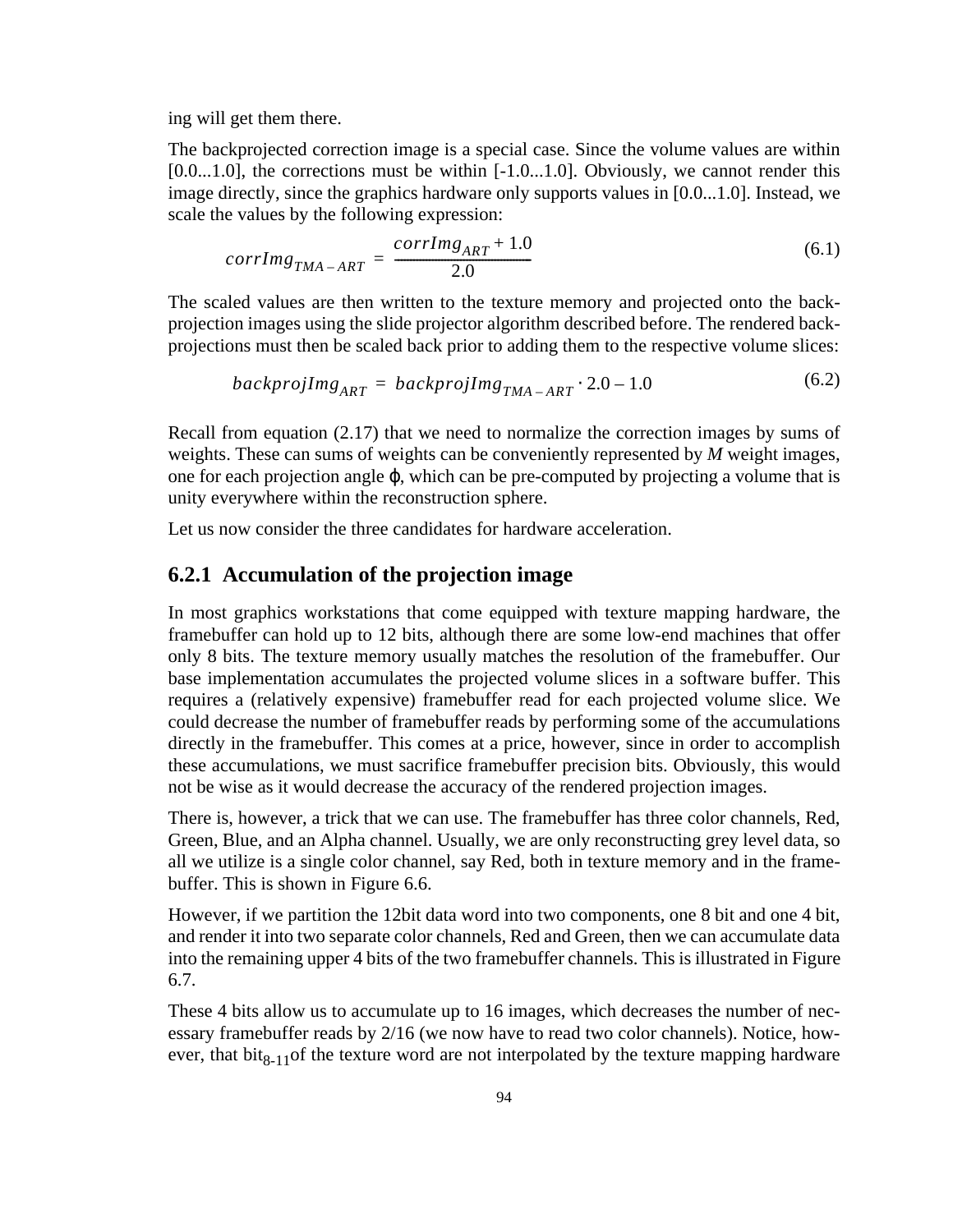

FIGURE 6.6: Rendering a full 12bit data word into a 12bit framebuffer. The full range of the framebuffer is exploited, no accumulations can be made.



FIGURE 6.7: Rendering a 12bit data word using 2 color channels. The shaded upper 4 bits in the framebuffer can be used for accumulation. After the 4 upper bits have been filled by 16 projections, we must add the two channels in the CPU. For this purpose, the green channel must be shifted to the left by 4 bits.

in 12 bits, but only in 8 bits. This may cause inaccuracies. To illustrate this problem, image the following simple case. Assume a *texel* (texture element) has a binary value of 1,0000,0000 (only bit<sub>8</sub> is set) and its immediate neighbors are all 0. Thus the red texture channel contains 0, and the green texture channel contains 1,0000. Now let's say that the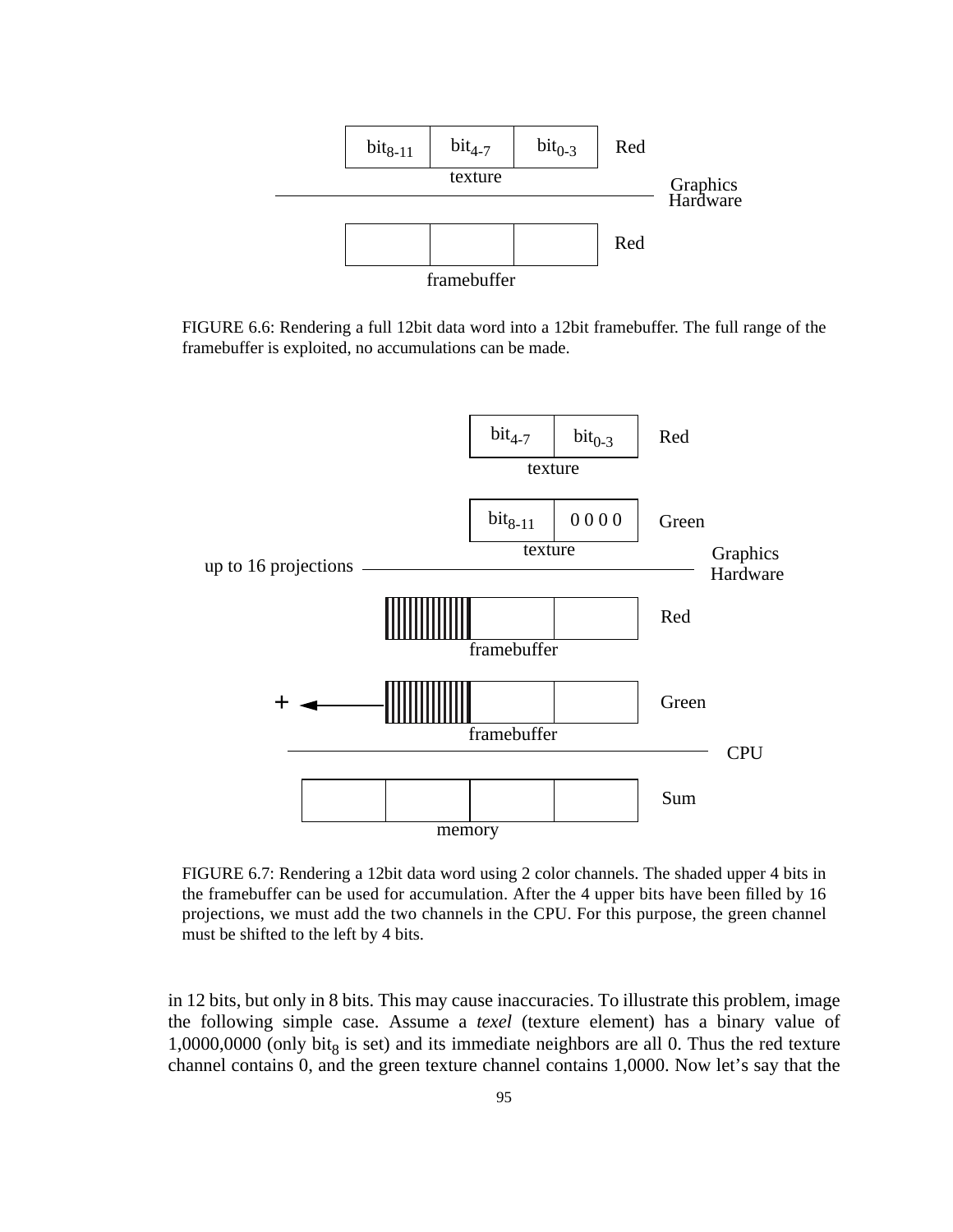texture mapping interpolation of this texel neighborhood yields a binary value of 1000. In the first approach (Figure 6.6), the framebuffer would contain that value, in the second approach (Figure 6.7), however, the framebuffer would contain 0.

Finally, we should note that there exists graphics hardware that offers a dedicated hardware accumulation buffer [20]. This hardware, however, is relatively rare and also rather expensive.

#### **6.2.2 Computation of the correction image**

A correction image is computed as follows (incorporating our earlier comments about scaling):

$$
corrlmg_{TMA-ART} = \left(\frac{scannerImg - projImg}{weightImg}\right) \cdot 0.5 + 0.5
$$

$$
= \frac{corrlmg_{ART}}{2.0} + 1.0
$$
(6.3)

The associated value ranges are as follows:

$$
[0.0...1.0] = \left(\frac{[0.0...n] - [0.0...n]}{[0.0...n]}\right) \cdot 0.5 + 0.5
$$

$$
= \frac{[-1.0...1.0]}{2.0} + 1.0
$$
(6.4)

We see that, due to the excessive value ranges,  $corrIm g_{ART}$  cannot be computed in hardware. The scaling cannot be done in hardware either, due to the extended range [-1.0...1.0] of *corrImg<sub>ART</sub>*.

#### **6.2.3 Volume update**

Our basic TMA-ART implementation performs the volume update on the CPU. But maybe this can be done using the texture mapping facility. Let us look at the equation involved:

$$
volSlice = \left[ \left\lceil volSlice + backprojImg_{TMA - ART} \cdot 2.0 - 1.0 \right\rceil^{1.0} \right]_{0.0}
$$
 (6.5)

The ceiling and floor operations bound the volume density values to a range [0.0...1.0]. This is in line with general practices in algebraic methods, as the original object did not occupy these density values either.

The associated ranges are as follows:

$$
[0...1.0] = \lfloor \Gamma [0...1.0] + [0...1.0] \cdot 2.0 - 1.0 \rceil^{1.0} \rfloor_{0.0}
$$
  
=  $\lfloor \Gamma [0...1.0] + [0...2.0] - 1.0 \rceil^{1.0} \rfloor_{0.0}$   
=  $\lfloor \Gamma [0...1.0] + [-1.0...1.0] \rceil^{1.0} \rfloor_{0.0}$  (6.6)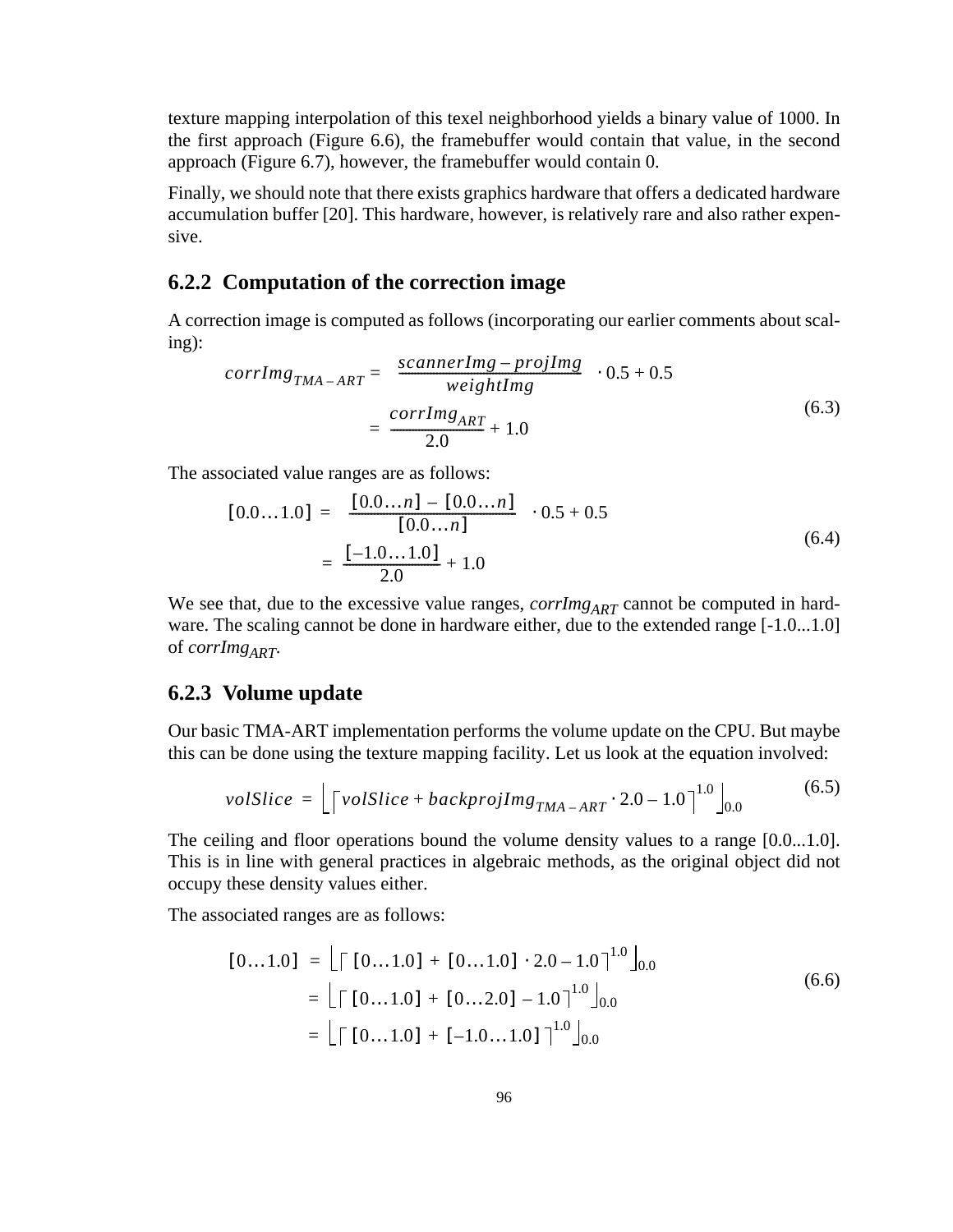Due to the excessive ranges of the values, updating of the volume is not easily done in hardware. However, we can think of a more elaborate scheme that updates the volume in two stages. First, it is updated with the negative part of the correction, then it is updated with the positive part. This is illustrated in Figure 6.8.

**Equation:** 
$$
vol = vol + 2.0 \cdot corr - 1.0 = vol - 2.0 \cdot corr + 2.0 \cdot corr^{+}
$$

**- Part [0..0.5]**

#### **Hardware implementation:**



FIGURE 6.8: Hardware implementation of the volume update. The boxes denote images and the intervals printed above the boxes denote the intervals of the image that are used for blending. The *corr* image is the backprojection image that was rendered using the slide projector and now resides in the front framebuffer. The *vol* image is the volume slice to be updated.

By using the OpenGL function *glAlphaFunc()* one can limit the value interval of the pixels that is accepted by the framebuffer. Values outside the specified interval are not written to the framebuffer. Using *glAlphaFunc()* mechanism allows us to specify pixel intervals other then the default [0.0...1.0]. OpenGL also provides a function *glLogicOp()* that can be used to complement a pixel value. This function is employed to invert the images where specified in the diagram of Figure 6.8. Note that all operations can be performed by copying images back and forth within the several GL buffers that are available (such as front and back buffers, auxiliary buffers, and pBuffers). Thus expensive framebuffer reads and texture memory loads can be avoided. Recall that the *corr* image is the backprojection image that was rendered using the slide projector and already resides in the front framebuffer. Thus, updating a volume slice with the correction image takes one polygon projection and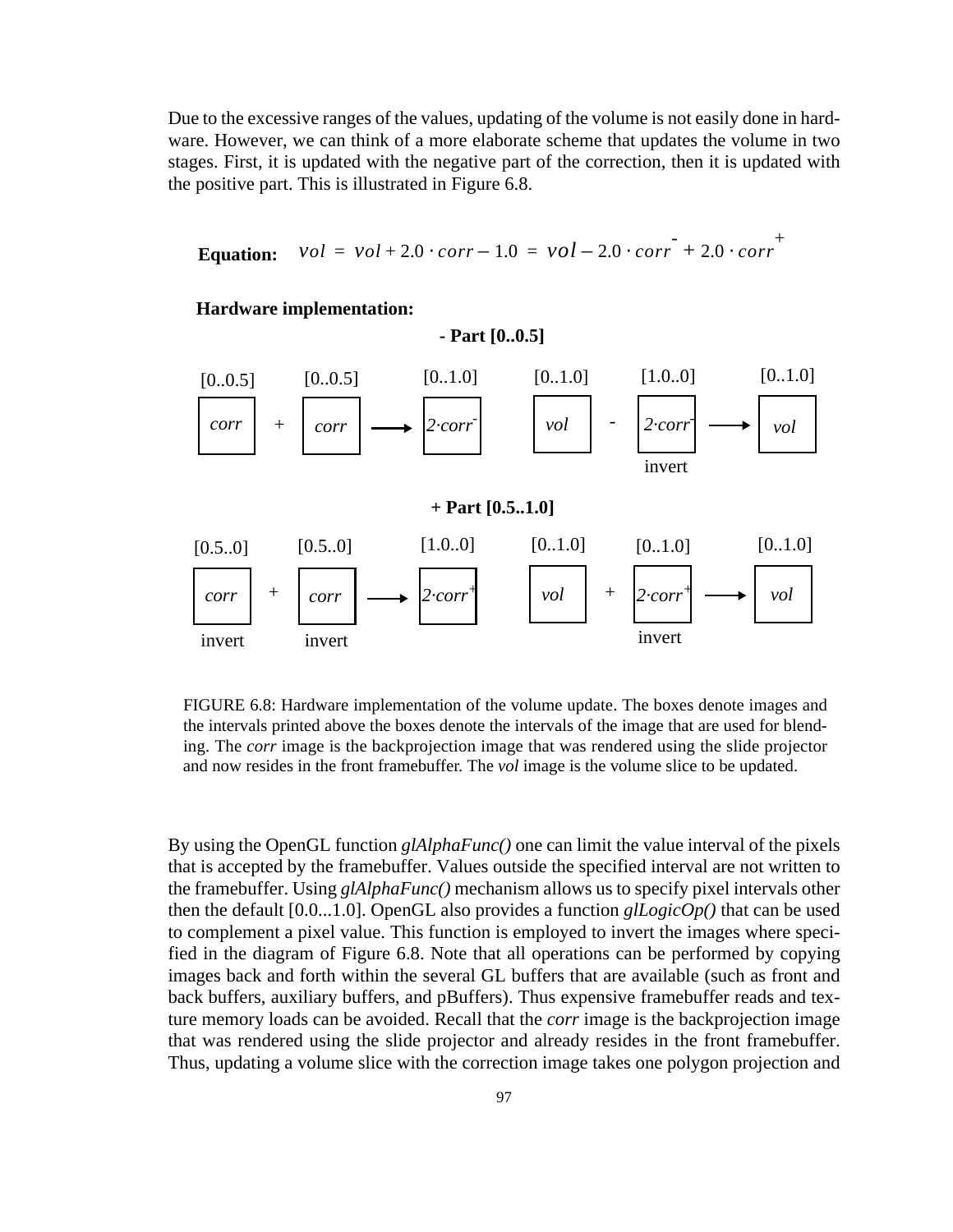four framebuffer-based additions.

We now turn to the other main constituent of Figure 6.5: the transfer of data to and from main memory.

# **6.3 Optimal Memory Access**

The volume data is stored as 16 bit unsigned shorts, while the projection and weight image data are stored as 32 bit unsigned integers, since they represent accumulations of many 16 bit voxel slices. The correction image is stored in 16 bit, since it is normalized to one volume slice prior to backprojection. Thus the precision of the reconstruction process is inherently 16 bit, hampered, however, by the limited 12 bit resolution of the framebuffer. We will look into a virtual bit extension of the framebuffer later.

Consider Figure 6.9 where we illustrate the three different viewing directions (VDs) at which the memory is accessed during the reconstruction.



FIGURE 6.9: Memory access order for different projection angles ϕ. There are three major viewing directions (VDs). For VD I and VD III the volume data are accessed one *z*-slice at a time, while for VD II, the volume data are accessed one *y*-slice at a time.

Usually, computers organize their memory in a hierarchy of several levels: a small primary on-chip cache, a larger secondary on-chip cache, main memory, and some swap partition on disk. Whenever a datum requested from the CPU is not found in one level, a cache or memory fault is generated and the datum is fetched from the next lower memory level, and so on. When the datum has reached the CPU, it is also stored in all memory levels that were traversed on the quest. Usually, the data are fetched in blocks, following the law of localityof-reference which states that once a datum is requested it is likely that the neighboring datum will be needed soon. Since memory access time is generally much larger than trans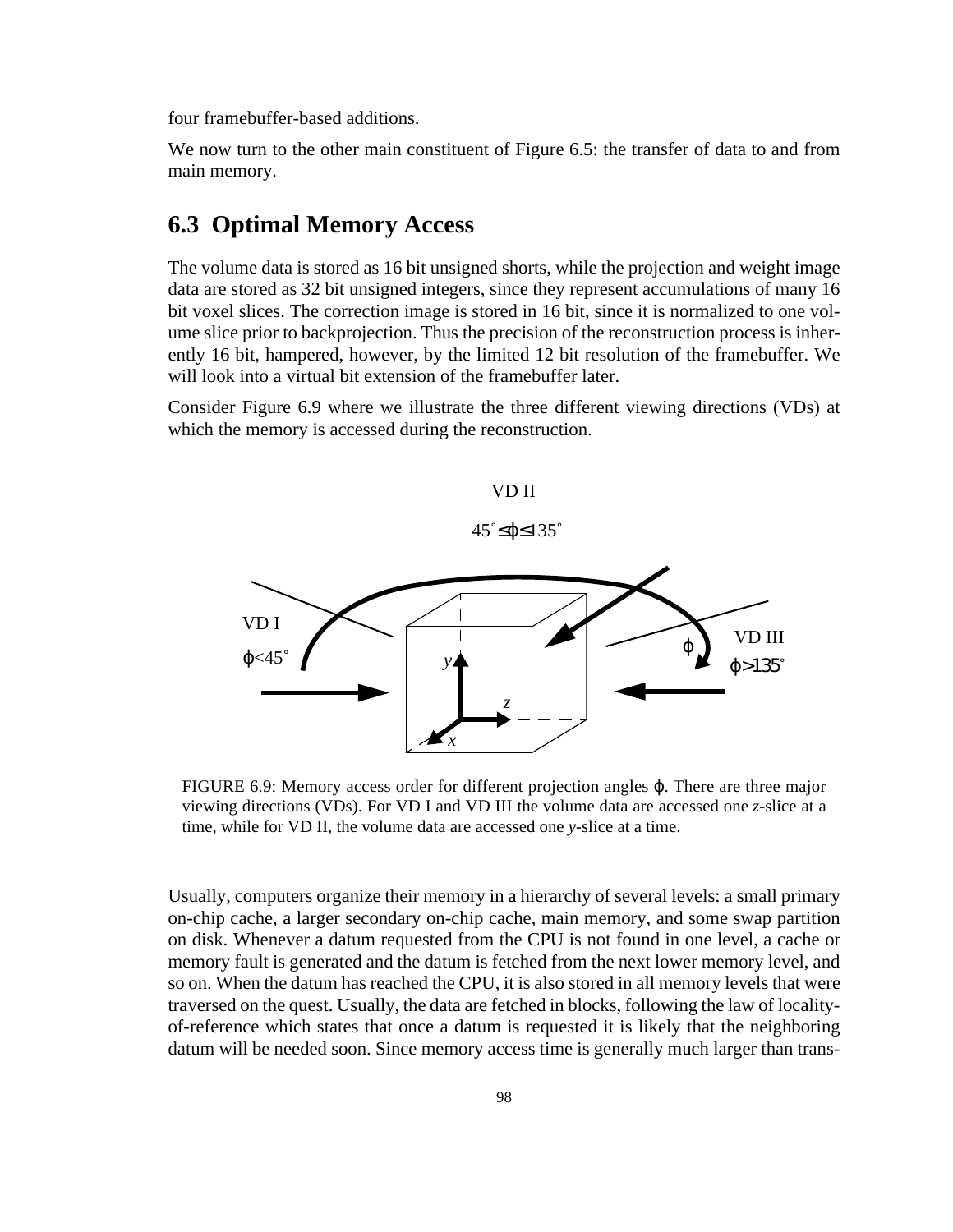fer time, it is thus more efficient to transfer a whole block once the memory access is performed, than to access every datum anew. Therefore, once a block of data is loaded into cache, no more faults are generated for any data in the block. Fetching data from the caches is generally much faster than retrieving the data from main memory. In case of a secondarycache fault, the CPU will in many cases switch to another job until the data block is in, while at a primary cache-fault the CPU will just introduce a few wait states. Hence, we want to keep the number of secondary cache faults as low as possible. (For more details on memory hierarchies please refer to [58])

Our SGI Octane workstation with a Mips R10000 CPU has a secondary cache of 1MByte, with 128-byte slots and 2-way set-associativity. The secondary cache has a peak transfer rate of 3.2GByte/s to the CPU, which is magnitudes higher than the transfer rate from main memory. Since each volume voxel occupies 2 bytes, we can store 64 voxels in each cache slot.

We need to be intelligent about how we store the data in memory. The minimum number of cache faults is *N*/64 (where *N* is the number of voxels). Consider Figure 6.10 where we show the case in which the data are stored in *x-y-z* order, i.e., *x* runs fastest. If we access the data from VD I or VD III in *x-y* order for each slice, we will encounter a cache fault every 64 voxels, the minimum cache-fault rate. However, if we access the data from VD II in *zy* order (or *y-z* order) for each subsequent *x-*slice, we will have a cache fault for every voxel. This is 64 times more cache faults than for VD I and VD III, and will slow the reconstruction down considerably. Note also that these cache faults may occur not only for the loading of the volume slices, but also for the storing of the corrected volume slices, if a write-back cache-policy is used.



FIGURE 6.10: Voxels are stored in *x-y-z* order. No extra cache faults are generated for VD I and VD III. For VD II, however, a cache fault is generated for every voxel.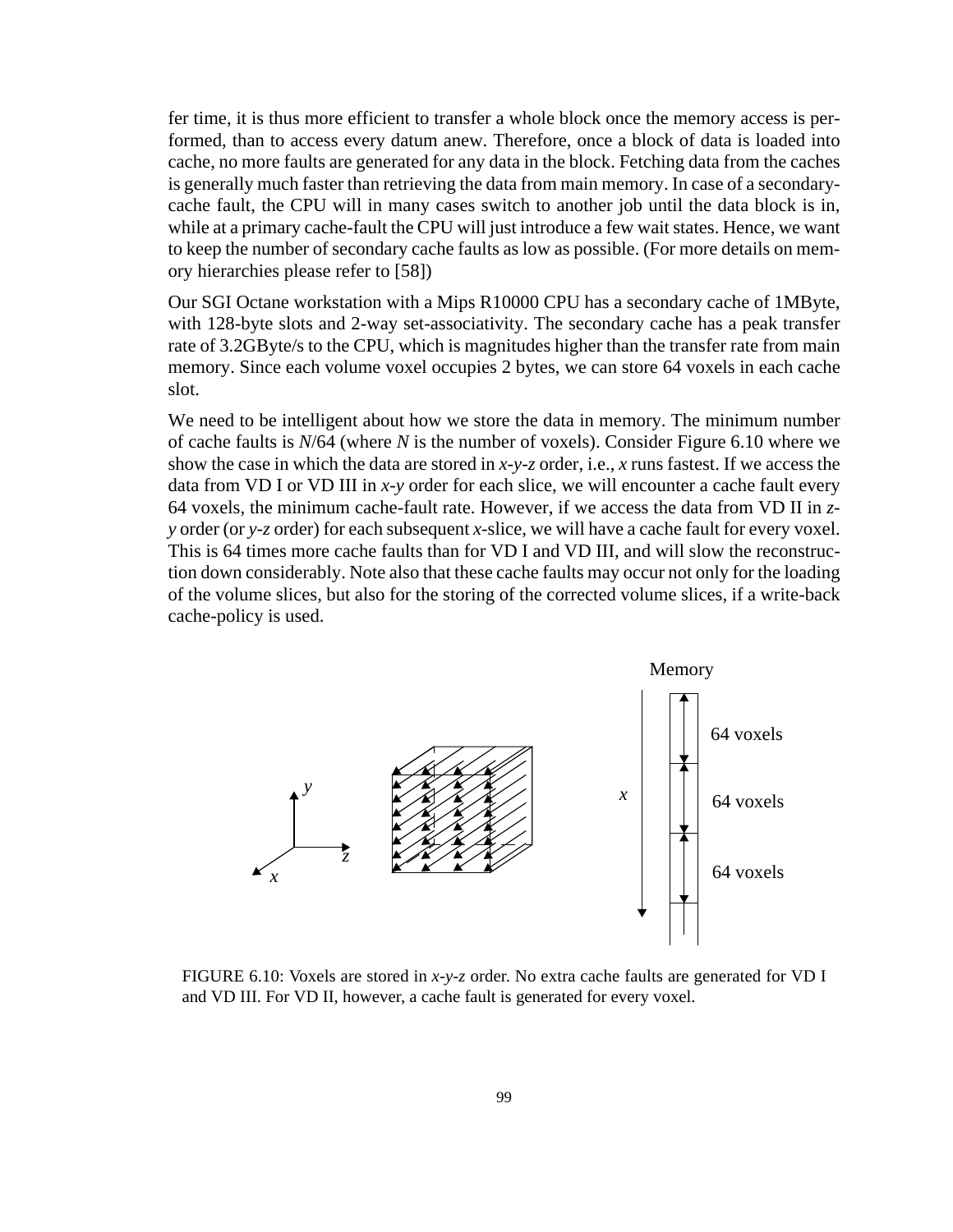Consider now Figure 6.10 where we show a different, more favorable memory organization in which the voxels are stored in *y-x-z* order. Let us look at VD I and VD III first. If we access the data in *y-x* order for every *z*-slice, then we generate a cache fault every 64 voxels, just like before. On the other hand, for VD II, if we access the data in *y-z* order for every *x*slice, then we will not have any extra cache faults either. Thus the *y-x-z* storage arrangement in conjunction with *y*-first memory traversal will yield the optimal cache behavior.



FIGURE 6.11: Voxels are stored in *y-x-z* order. No extra cache faults are generated for VD I, VD II and VD III.

The following example may serve as a demonstration for the importance of optimizing cache behavior. In our initial implementation, we used the most natural storage scheme, the *x-y-z* order, with which a reconstruction could be performed in 15 minutes. After observing the large number of cache faults (using SGI's *perfex* utility), we switched to the *y-x-z* storage order and the *y*-first data traversal. Doing so enabled a reconstruction to be completed in a mere 2 minutes — a speedup of 7.5.

### **6.4 Increasing the Resolution of the Framebuffer**

We have mentioned before that all data are stored in 16 bit precision, although the framebuffer is only capable of generating the projection images in 12 bit resolution. Hence, 4 bits of resolution are practically wasted — a lack of precision that could be crucial for recovering small detail in the reconstruction. In this section, we shall explore a scheme that conquers the remaining 4 bits of resolution from the framebuffer.

Recall Section 6.2.1 where we showed how the width of the framebuffer can be extended to implement an accumulation buffer. A similar scheme can be used for enhancing the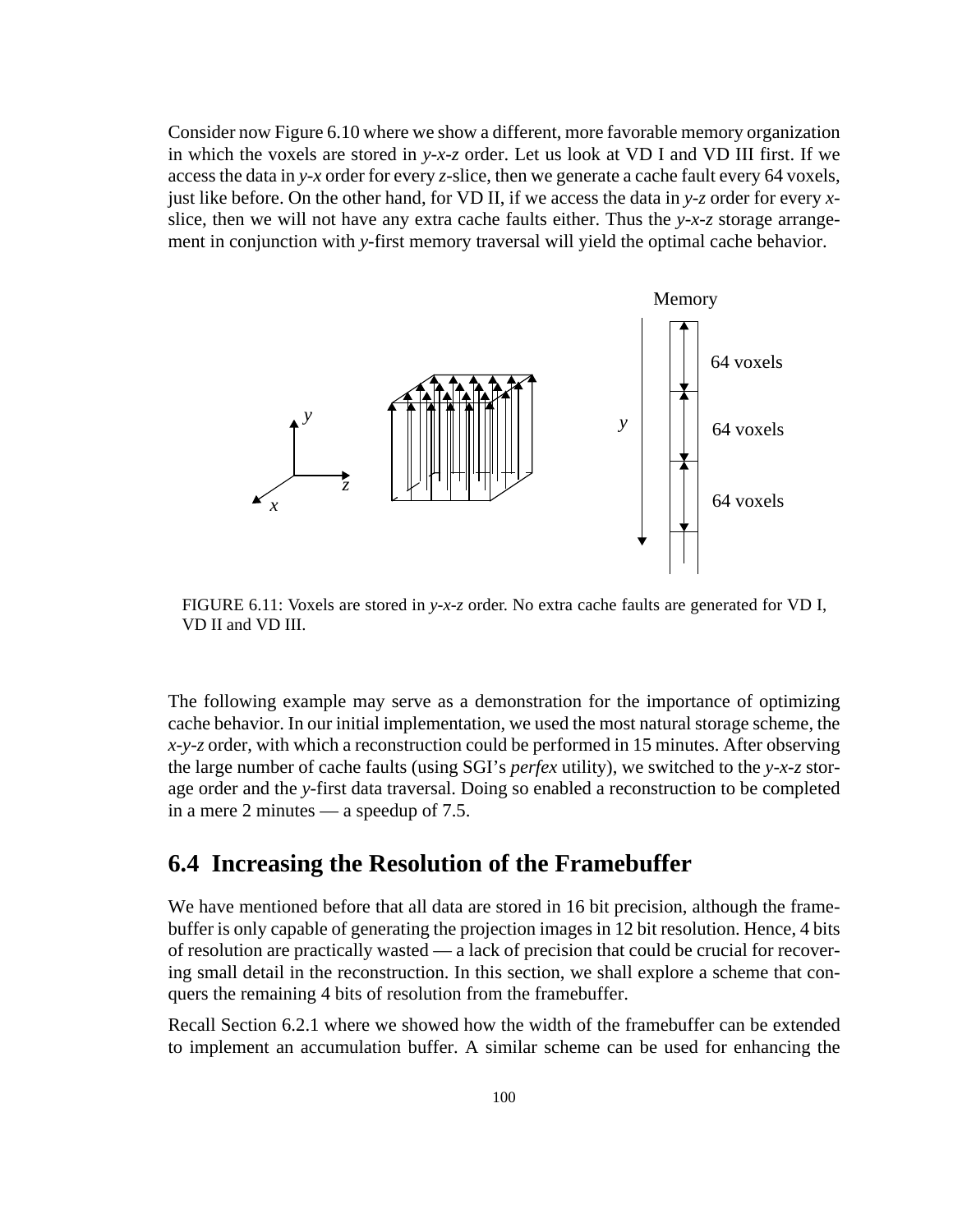framebuffer's precision. The two schemes can also be combined to yield a high precision accumulation buffer.

#### **6.4.1 Enhancing the framebuffer precision**

Consider Figure 6.12 where these concepts are illustrated. The lower 12 bits of the volume data (or correction image data) are written to the Red texture channel, while the upper 4 bits of the data are written to the upper 4 bits of the Green texture channel. Rendering is performed as usual, and the Red and the Green framebuffer is read into two software buffers. The 16 bit result is constructed by adding the two software buffers, with the data in the Green buffer shifted to the left by 4 bits.



FIGURE 6.12: Increasing the framebuffer resolution from 12 bit to 16 bit by adding up two color channels, properly shifted.

Note that, similar to the accumulation buffer, the (virtual) 16 bit data in the Green channel are not interpolated in 16 bits, but only in 12 bits. This will have effects similar to the ones outlined in Section 6.4.1. Hence, the presented implementation is not a true 16 bit extension to the framebuffer, it is only an approximation. However, it will still produce considerably more precise results than the original 12 bit implementation.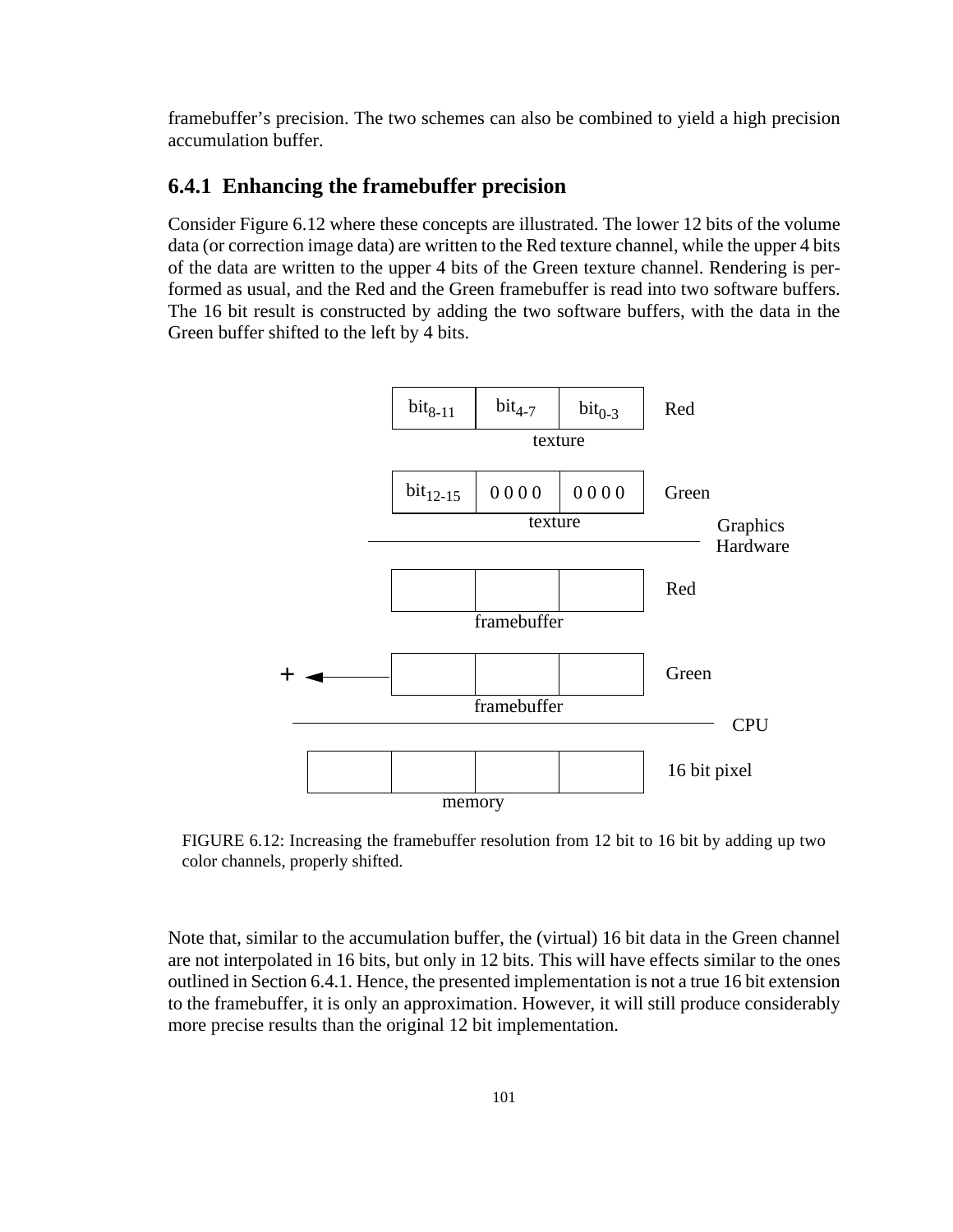#### **6.4.2 A high precision accumulation framebuffer**

We can combine the concepts of Section 6.4.1 (high precision framebuffer) and Section 6.2.1 (accumulation framebuffer) to create a high precision accumulation framebuffer used in the projection portion of TMA-ART. This is shown in Figure 6.13. The result is a 20 bit sum that is an accumulation of up to 16 16-bit texture projections. This scheme is similar to the one proposed by Shochet [57]. It reduces the number of framebuffer reads to 3/32 of the non-accumulative high precision implementation. Note that both the words in the Green and the Blue channel are not interpolated to the full extent (see our comments above).



FIGURE 6.13: Accumulation framebuffer with 16 bit precision. The shaded areas denote the bits used for accumulation.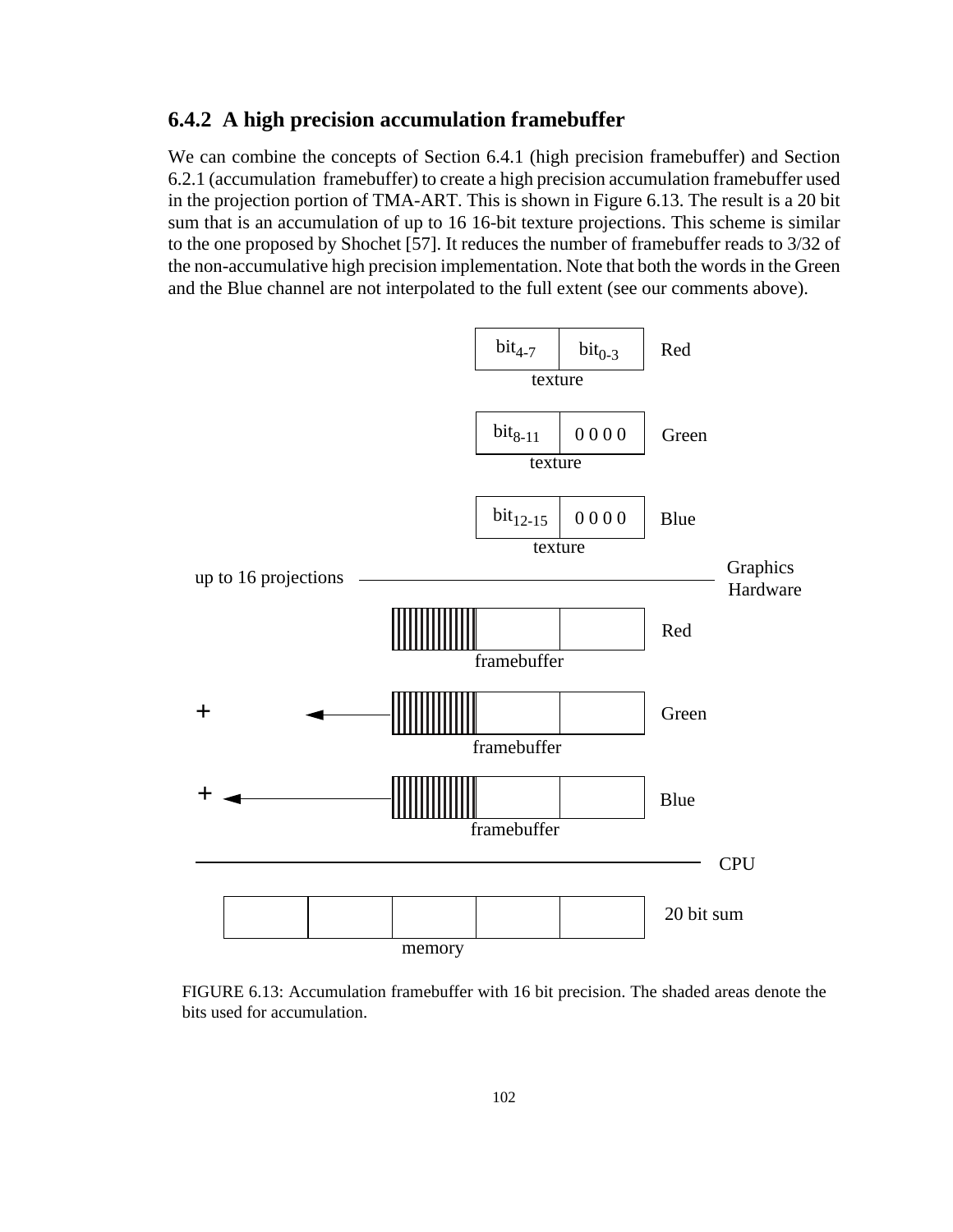# **6.5 Results**

| Table 6.2 presents the time effort spent for each of the program portions (tasks) listed in the |  |  |  |  |  |  |  |  |
|-------------------------------------------------------------------------------------------------|--|--|--|--|--|--|--|--|
|                                                                                                 |  |  |  |  |  |  |  |  |
|                                                                                                 |  |  |  |  |  |  |  |  |

| task                                       | compounded<br>time (sec) | percentage/total |
|--------------------------------------------|--------------------------|------------------|
| read volume slices                         | 4.6                      | 10.9             |
| load volume slices into texture memory     | 4.3                      | 10.1             |
| render volume slices                       | 0.2                      | 0.5              |
| read framebuffer                           | 5.6                      | 13.3             |
| accumulate projection image                | 4.7                      | 11.1             |
| compute projection image                   | 0.3                      | 0.7              |
| load correction image into texture memory  | 0.04                     | 0.1              |
| render correction image onto volume slices | 0.1                      | 0.2              |
| read framebuffer                           | 6.3                      | 15.0             |
| compute volume update                      | 12.0                     | 28.4             |
| store volume slices into memory            | 4.1                      | 1.0              |
| total time for 1 iteration                 | 42.2                     | 100.0            |

TABLE 6.2 Time performance (in seconds) of cone-beam TMA-ART for the different constituents (tasks) of the program flow chart given in Figure 6.5. Each number represents the wallclock time, compounded over one iteration (80 projections of  $127<sup>2</sup>$  pixels each, reconstructing on a  $128<sup>3</sup>$  grid). The percentage of the computational effort of each task with respect to the total time is also given. The timing were obtained on a SGI Octane with a R10000 CPU.

flow chart of Figure 6.5. The values shown represent the wall-clock time compounded over one iteration of cone-beam TMA-ART, reconstructing from 80 projections on a 128<sup>3</sup> grid. The timings are given for the basic implementation using the *y-x-z* volume storage and the *y*-first traversal scheme, but none of the other enhancements discussed. We notice that the time spent on image projection is insignificant compared to the time required for loads and stores, and the time spent on CPU tasks, such as for projection accumulation and the computation of the volume update.

Table 6.3 lists the runtime of TMA-ART when the enhancements described previously in this chapter are added. We observe that by adding the virtual accumulation buffer to reduce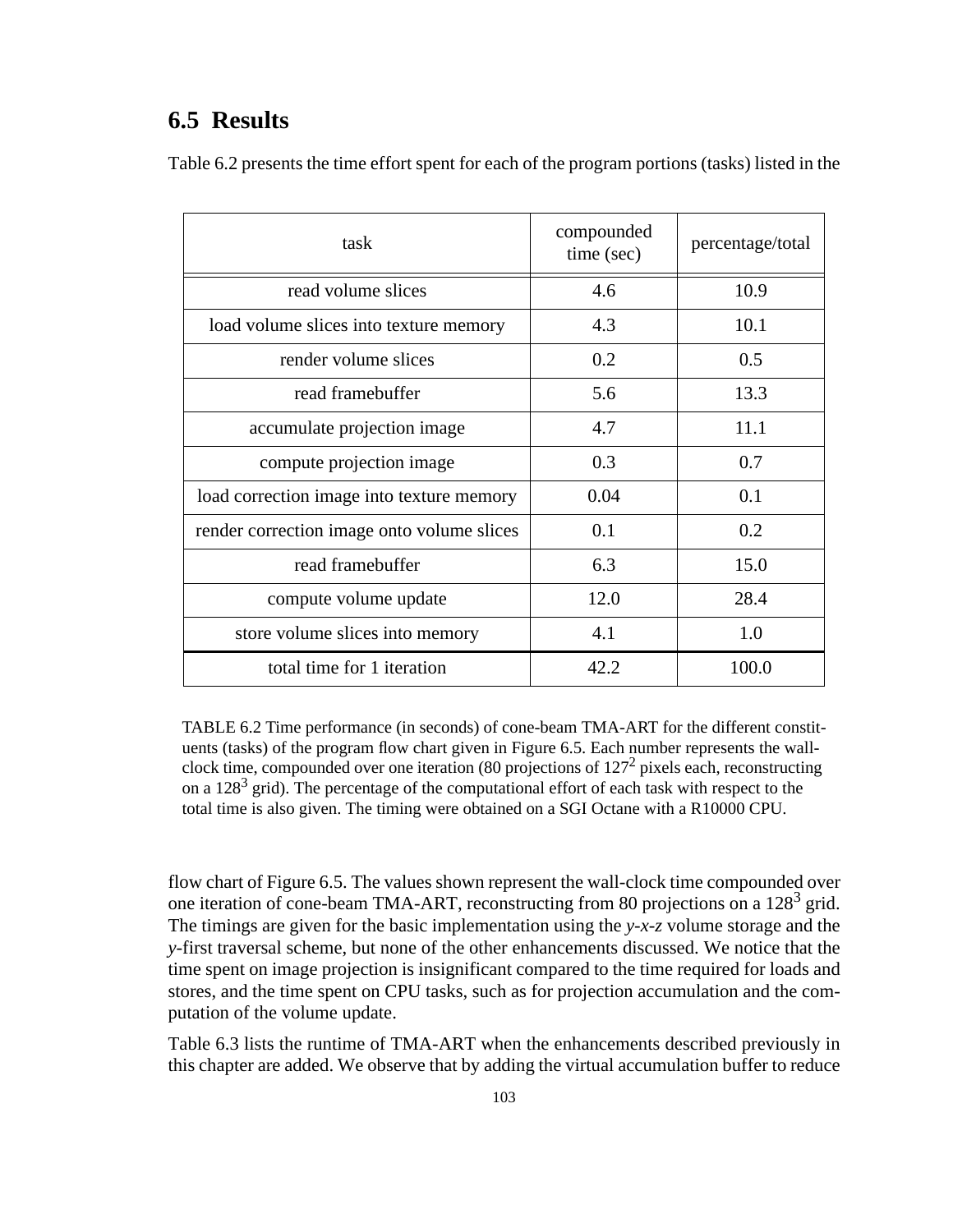the amount of expensive framebuffer reads in the projection phase of ART, we can reduce the runtimes considerably. We can even compensate for the cost of the 16 bit extension of the framebuffer.

| accumulation<br>buffer | $16$ bit<br>framebuffer | time/iteration<br>(sec) | reconstruction<br>time (sec) | added cost<br>$(\%)$ |
|------------------------|-------------------------|-------------------------|------------------------------|----------------------|
|                        |                         | 42.2                    | 126.6                        |                      |
|                        |                         | 33.18                   | 99.54                        | $-21$                |
|                        |                         | 62.0                    | 186.0                        | $+32$                |
|                        |                         | 37.2                    | 111.6                        | $-12$                |

TABLE 6.3 Runtimes per iteration for different enhancements of TMA-ART. Timings refer to the conditions listed in the caption of Table 6.2. A reconstruction takes 3 iterations.

Let us now discuss TMA-ART in terms of reconstruction quality. Consider Figure 6.14 where several reconstructions of the 3D Shepp-Logan phantom are illustrated. On the left we show three reconstructions obtained with the basic 12-bit framebuffer TMA-ART, while on the right we show three reconstructions obtained with the enhanced 16-bit framebuffer TMA-ART. The contrast of the imaged phantom doubles in every row from top to bottom (see Table 4.1 for the phantom definition). We observe that the basic TMA-ART produces reconstructions with consistently higher noise levels than the 16 bit TMA-ART. The difference is particularly striking in the first row for the original contrast. Here, the three small tumors in the lower third of the slice are only discernible in the 16-bit TMA-ART reconstruction. However, the higher the contrast, the lesser the impact of the framebuffer precision. The reconstructions obtained at twice the contrast of the Shepp-Logan phantom are already of acceptable quality.

It is now clear that with 16 bit framebuffer resolution the quality of the software implementation cannot be reached. However, it is hoped that the next generation of graphics workstations will add 4 extra bits to the framebuffer, which would then enable a virtual 20 bit framebuffer extension. It is expected that this will bring the reconstruction quality closer to the maximum.

Since I did not have a clinical cone-beam projection dataset available to me at the time of submission of this dissertation, I could not assess the fitness of cone-beam TMA-ART for real clinical applications. However, the fact that cone-beam TMA-ART reconstructs the 3D Shepp-Logan phantom — a widely accepted benchmark — rather well, leaves no doubt that the algorithm has great potential to succeed in the clinical world. The reconstruction speed of less than two minutes for a complete reconstruction of a 128<sup>3</sup> dataset is competitive, even in comparison with dedicated hardware boards.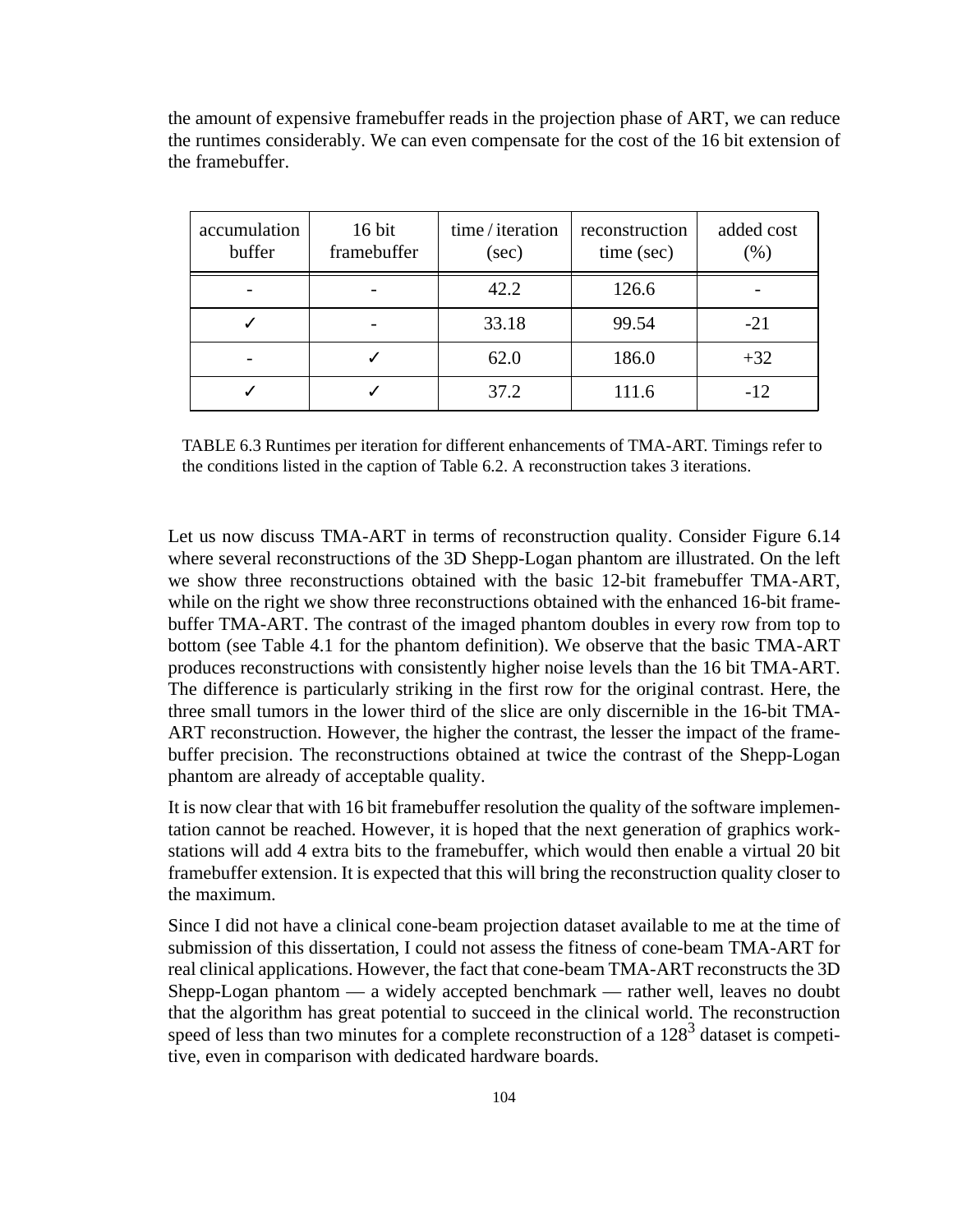## **6.6 Future Work - Parallel Implementations**

I shall close with another look at the flow chart of Figure 6.5. We realize that none of the large blocks in this flow chart can be interleaved. Framebuffer reads and texture memory writes involve the CPU, and the rendering time is minimal compared to all other costs. However, one can easily parallelize the projection image accumulation in the projection phase and the volume update computation in the backprojection phase. One could think of a scheme in which one or more CPUs accumulate the projection image/do the volume update computation (basically a multiplication, an addition, and two clamping operations per voxel), while another CPU feeds and retrieves the graphics data. Then the graphicsrelated CPU operations (with only one graphics engine available) are parallel to the pure CPU-related operation. Looking at the timings of Table 6.2, good balance may already be achieved with two processors in the projection phase and three processors in the backprojection phase. We plan to investigate this concept further in the future.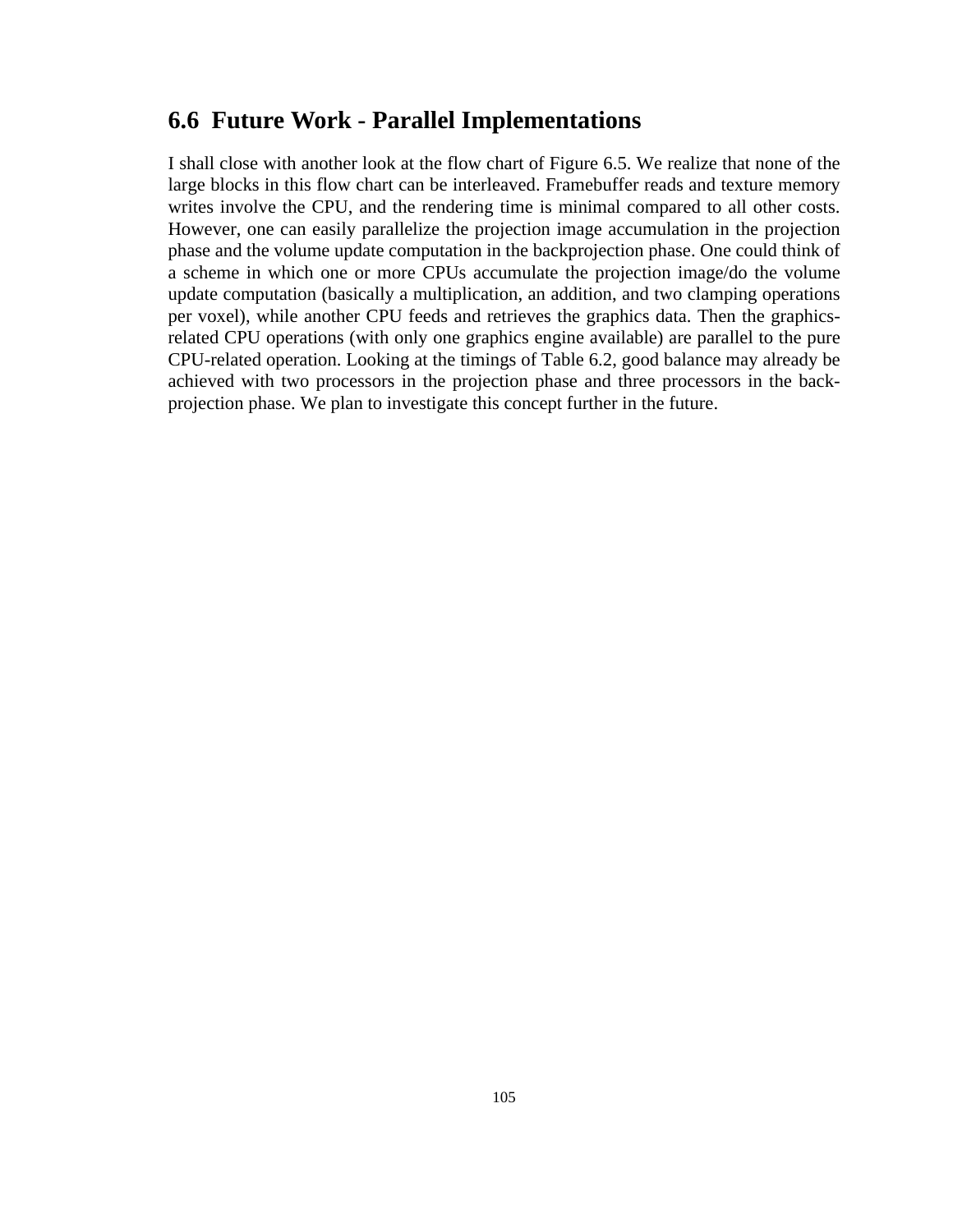

FIGURE 6.14: 3D Shepp-Logan brain phantom reconstructed with both basic TMA-ART and precision-enhanced TMA-ART. Contrast was varied from the original contrast to 4 times the original contrast. Notice that the precision-enhanced TMA-ART consistently reconstructs the phantom with less noise artifacts than the basic TMA-ART. (128<sup>3</sup> grid, 80 projection, cone angle  $\gamma$ =40°, and 3 iterations.)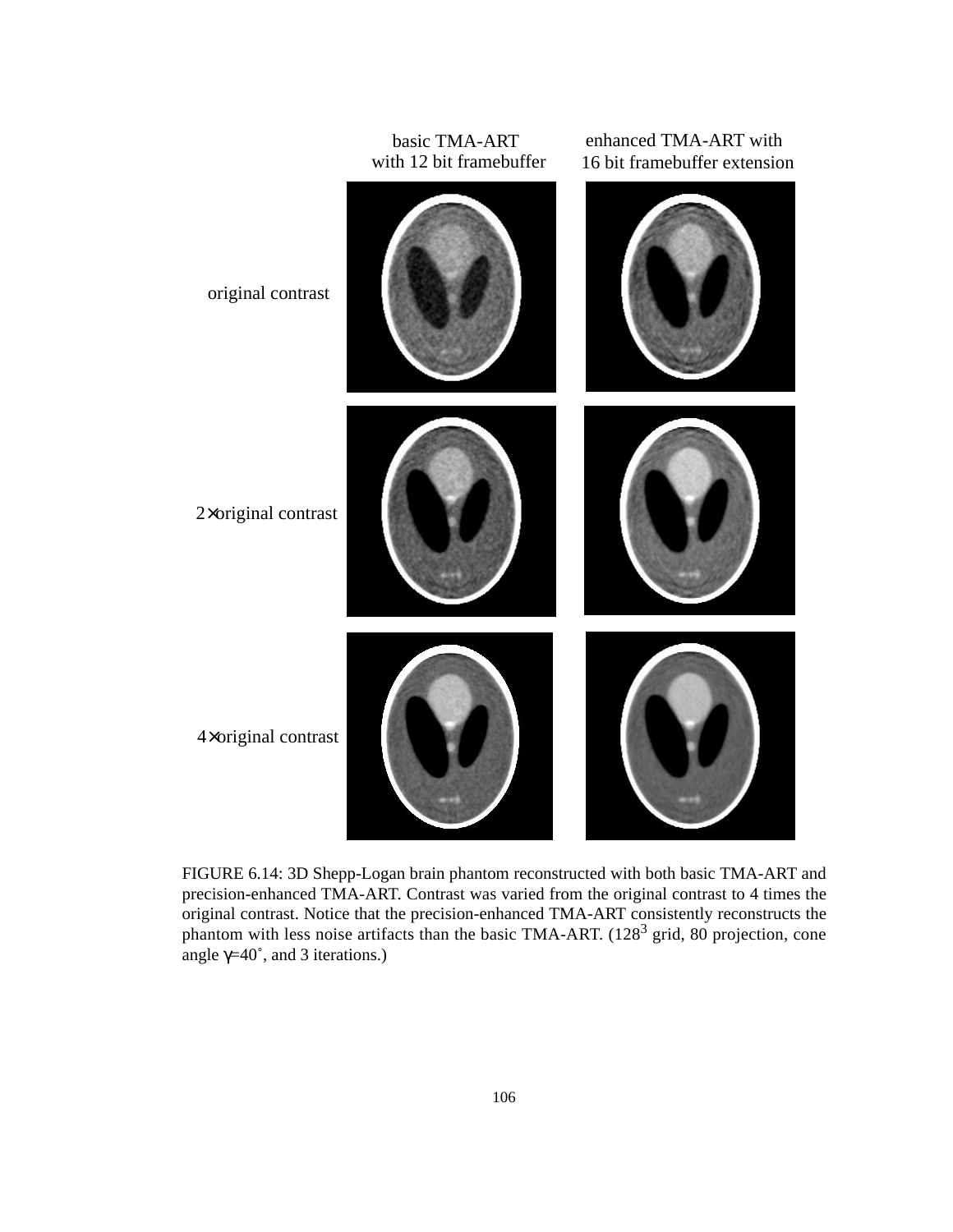# **CHAPTER 7**

# **CONCLUSIONS**

The contributions of this dissertation, along with their corresponding publications, are as follows:

- Analysis of the accuracy and efficiency of various existing projection algorithms in the context of cone-beam projection. ([37])
- Extension of a well known projection algorithm, i.e., splatting [66]-[68], from orthographic to perspective (cone-beam) projection. Although perspective splatting has been proposed before (by the original author), the new extension is considerable more accurate and also optimized for speed. ([37][39][41])
- Cost analysis of object-order (i.e., splatting) vs. image-order projection algorithms in the context of perspective projection. This analysis revealed that image-driven algorithms are inherently better suited for fast perspective projection. Hence, a 3D extension of an existing 2D image-order projection algorithm [22] was proposed (and termed ray-driven splatting) and optimized for speed. ([37][39][41])
- Application of the new perspective ray-driven splatter as the projection engine in iterative 3D cone-beam tomographic reconstruction with algebraic methods. While these algebraic methods are well-known for their use in parallel-beam and 2D fan-beam reconstruction, their extension for low-contrast, cone-beam reconstruction is new. ([37])
- Extension of the most common algebraic method, the Algebraic Reconstruction Technique (ART), to properly handle the non-uniform grid sampling situation of perspective rays. The undersampling in some grid regions causes ART, in the present lineintegral configuration, to generate reconstructions with considerable aliasing artifacts. Various new solutions to alleviate these problems were proposed: 1. Pixel supersampling; 2. Pyramidal rays in conjunction with summed-area tables; 3. Increasing the size of the splatting kernels as a function of viewing depth. An analysis was given that relates the three solutions in terms of their accuracy and efficiency. All methods fulfill the goal of removing the aliasing artifacts, however, only (3) is efficient enough for practical application. A frequency domain analysis reveals that (3) is similar to (2). ([38])
- Formal quantitative analysis of ART and other related algebraic schemes in the new setting of low-contrast 3D reconstruction from cone-beam projection data. All implementations utilize the ray-driven splatter described above as the projection engine.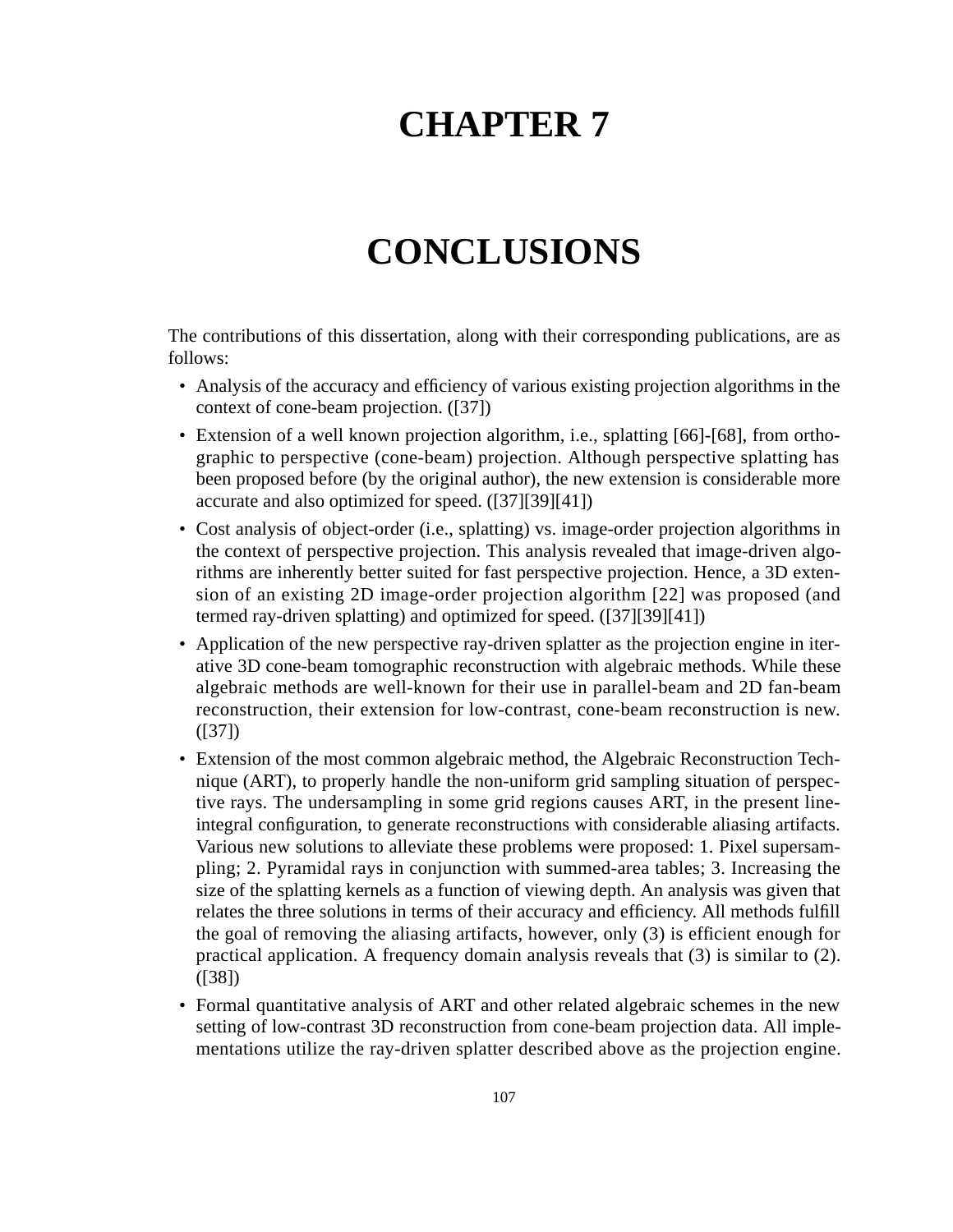Several parameters were investigated in their impact on reconstruction quality and speed: 1. Algorithm used (ART vs. Simultaneous ART (SART)); 2. Line-integrals vs. pyramid-integrals vs. variable-size splatting kernels; 3. Value and functional variation of the relaxation coefficient  $\lambda$ ; 4. Reconstruction grid initialization. The main results indicate that ART requires variable-sized splats to produce artifact-free reconstructions. For cone-angles less than 40˚ one could achieve satisfactory results without variable-size kernels by tweaking the other parameters, however, for larger cone angles variable-sized kernels are the only solution. ART is also faster, since it allows caching of previously computed results. SART, on the other hand, produces good results without the need of variable-size splats and tedious parameter tweaking, but requires 20% more computations since caching is more difficult. ([38])

- New, previously unpublished, caching schemes for ART and SART that re-utilize previously computed results. For ART, computation time can be cut into half relatively easy, without incurring much memory overhead. SART, however, requires elaborate caching schemes to keep memory requirements at a reasonable size. The savings achieved with caching and the theoretical result of [19] bring equation (1.6) near a ratio of 1.0, i.e., close the gap between ART's computational expense and that of FBP, at least theoretically. ([38])
- Development of a new projection access scheme, termed the Weighted Distance Scheme (WDS), for algebraic methods, which optimizes the projection ordering in a global sense. Quantitative comparison of WDS with all other existing projection ordering schemes is conducted. Results indicate that reconstructions generated under WDS have the least amount of noise-like artifacts and best detail fidelity. ([40])
- Accelerating ART-type methods with texture mapping hardware available on midrange graphics workstations or PC's equipped with graphics boards. While Cabral et. al. [6] have used this kind of hardware for cone-beam reconstruction in conjunction with the non-iterative FBP algorithm, work that realizes algebraic methods on this hardware has never been published. A first implementation achieves a speedup of 10 over the optimized software implementation of [39]. By optimizing cache access behavior the speedup is improved to 75. New schemes for virtual framebuffer extensions to improve the accuracy of the projections were also described. Finally, a possible extension of the algorithm to graphics workstations with multiple processors was given. In this setting, the loading of the graphics engine and the updating of the volume data structures are handled in parallel, which should result in a further significant speedup. The texture-mapping hardware accelerated ART (TMA-ART) reconstructs a  $128<sup>3</sup>$  volume from 80 projections in less than 2 minutes, with only a little decline reconstruction quality (due to the limited bit resolution of the framebuffer, which, however, may improve over the years). Hence, using this widely available form of hardware acceleration, ART is ready to be applied in real-life clinical settings, where reconstruction results are needed right away. ([45])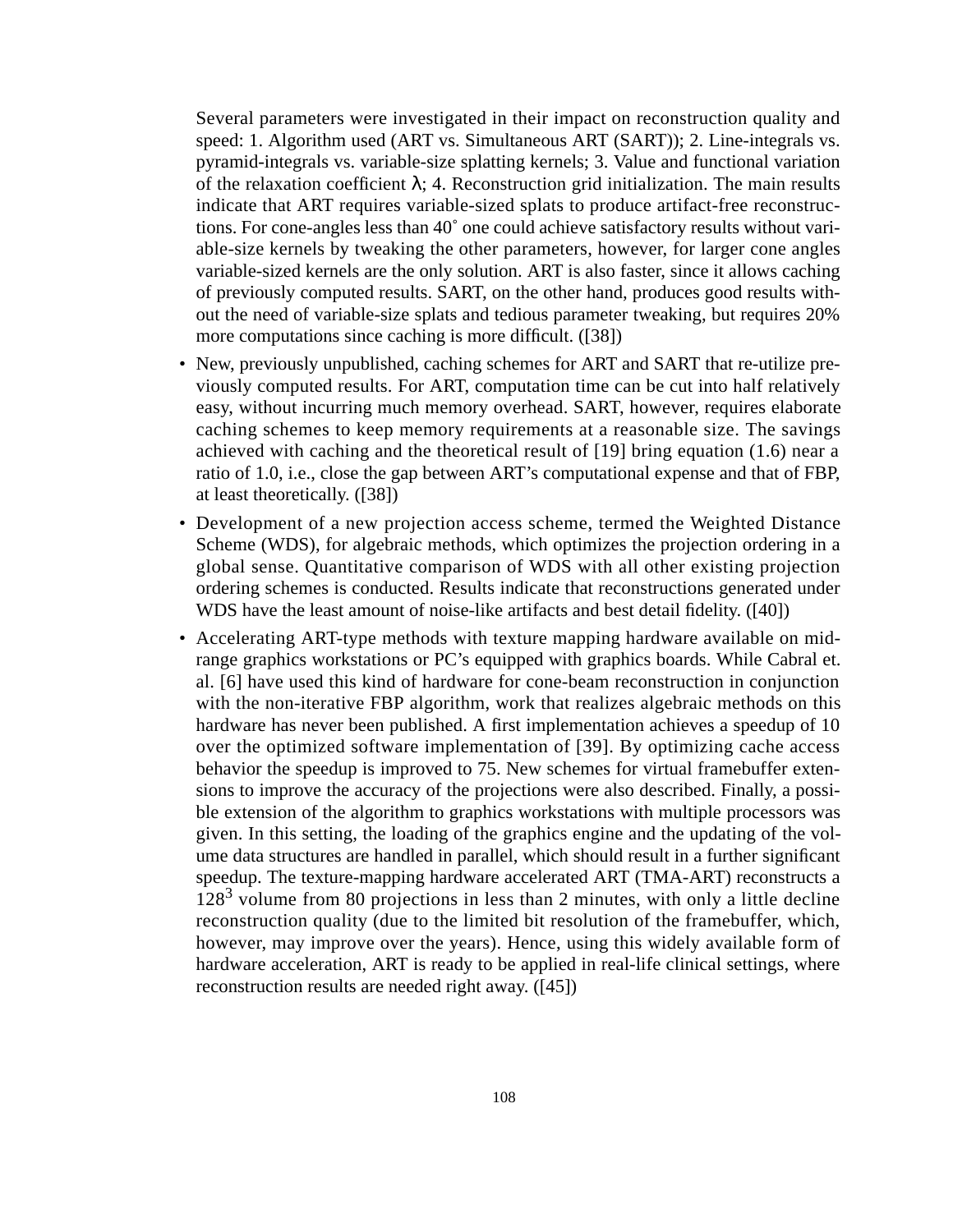# BIBLIOGRAPHY

- [1] A. H. Andersen, "Algebraic Reconstruction in CT from Limited Views," *IEEE Trans. Med. Img.*, vol. 8, no.1, pp. 50-55, 1989.
- [2] A.H. Andersen and A.C. Kak, "Simultaneous Algebraic Reconstruction Technique (SART): a superior implementation of the ART algorithm," *Ultrason. Img.*, vol. 6, pp. 81-94, 1984.
- [3] C. Axelson, "Direct Fourier methods in 3D reconstruction from cone-beam data," *Thesis*, Linkoping University, 1994.
- [4] R.N. Bracewell, *The Fourier Transform and Its Applications*, 2nd ed., McGraw-Hill, Inc., 1986.
- [5] R.N. Bracewell and A.C. Riddle, "Inversion of fan-beam scans in radio astronomy," *Astrophysics Journal*, vol. 150, pp. 427-434, Nov. 1967.
- [6] B. Cabral, N. Cam, and J. Foran, "Accelerated volume rendering and tomographic reconstruction using texture mapping hardware," *1994 Symposium on Volume Visualization*, pp. 91-98, 1994.
- [7] Y. Censor, "On variable block algebraic reconstruction techniques," *Mathematical Methods in Tomography*, Vol. 1497, ed. G.T. Herman, A.K. Louis, and F. Natterer (Oberwolfach:Springer), pp. 133-140, 1990.
- [8] R. Crawfis and N. Max, "Texture splats for 3D scalar and vector field visualization," *Visualization'93,* pp. 261-266, 1993.
- [9] C. R. Crawford and K. F. King, "Computed tomography scanning with simultaneous patient translation," *Medical Physics*, vol. 17, pp. 967-982, 1990.
- [10] M.C. van Dijke, "Iterative methods in image reconstruction," *Ph.D. Dissertation*, Rijksuniversiteit Utrecht, The Netherlands, 1992.
- [11] R. Fahrig, D. Holdsworth, S. Lownie and A.J. Fox, "Computed rotational angiography: system performance using in-vitro and in-vivo models," *Proc. SPIE Medical Imaging 1998: Physics of Medical Imaging*, SPIE vol. 3336, 1998.
- [12] L.A. Feldkamp, L.C. Davis, and J.W. Kress, "Practical cone beam algorithm," *J. Opt. Soc. Am.*, pp. 612-619, 1984.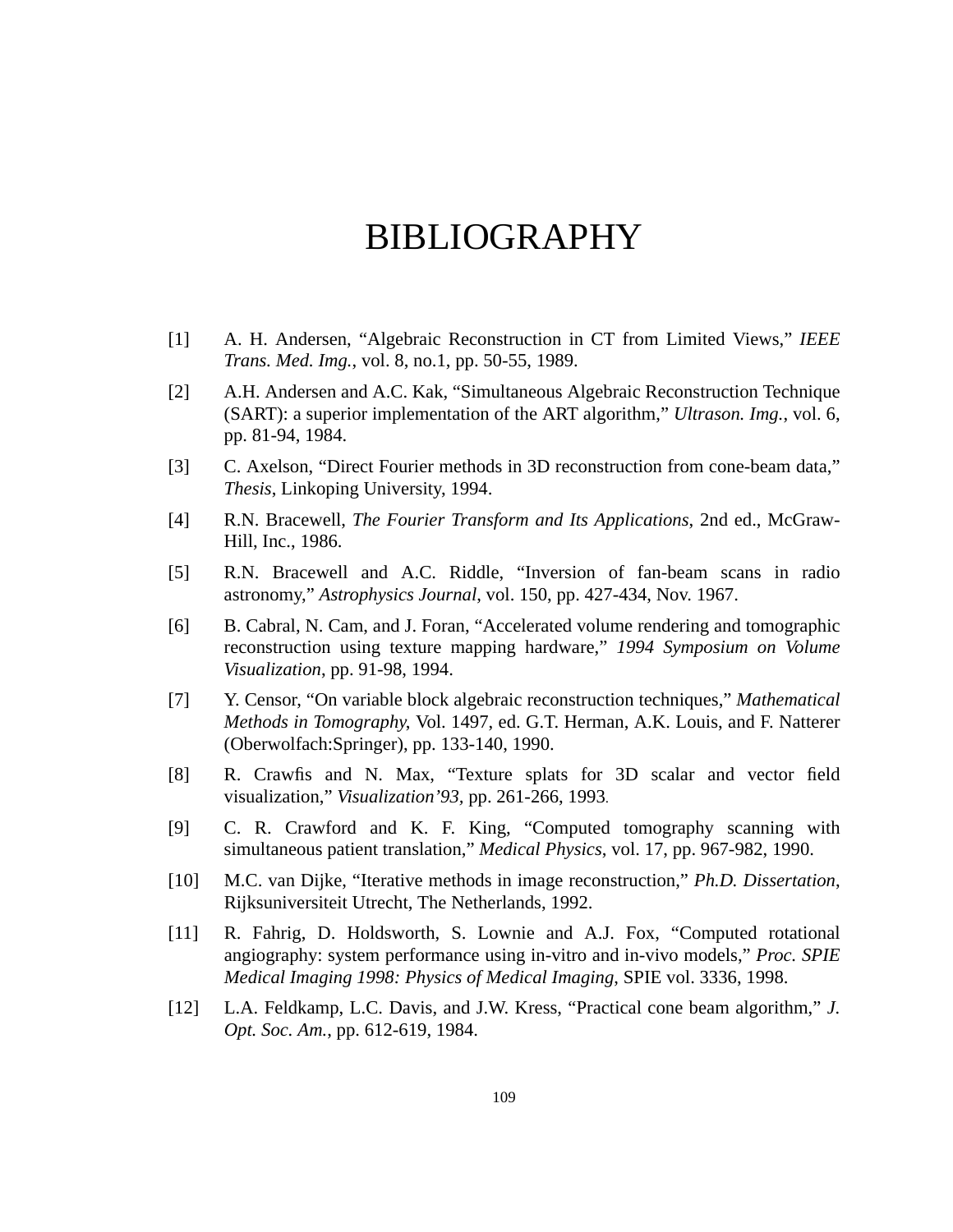- [13] J.D. Foley, A. van Dam, S.K. Feiner, and J.F. Hughes, *Computer Graphics: Principles and Practice.* New York: Addison-Wesley, 1990.
- [14] P. Gilbert, "Iterative methods for the three-dimensional reconstruction of an object from projections," *J. Theo. Biol.*, vol. 36, pp. 105-117, 1972.
- [15] P. Grangeat, "Mathematical framework of cone-beam 3D reconstraution via the first derivative of the Radon transform," *Proc. Mathematical Models in Tomography (Oberwohlfach, 1990), Springer Lecture Notes in Mathematics, 1497,* pp. 66-97.
- [16] P. Grangeat, "Analyse d'un system d'imagerie 3D par reconstruction a partir de radiographie X en gemetrie conique," Ph.D. disseration (Ecole Nationale Superieure des Telecommunications, Paris), 1987
- [17] R. Gordon, R. Bender, and G.T. Herman, "Algebraic reconstruction techniques (ART) for three-dimensional electron microscopy and X-ray photography," *J. Theoretical Biology*, vol. 29, pp. 471-481, 1970.
- [18] H. Guan and R. Gordon, "A projection access order for speedy convergence of ART: a multilevel scheme for computed tomography," *Phys. Med. Biol*., no. 39, pp. 1005-2022, 1994.
- [19] H. Guan and R. Gordon, "Computed tomography using algebraic reconstruction techniques (ARTs) with different projection access schemes: a comparison study under practical situations," *Phys. Med. Biol*., no. 41, pp. 1727-1743, 1996.
- [20] P.E. Haeberli and K. Akeley, "The Accumulation Buffer: hardware support for high-quality rendering," *Computer Graphics (Proc. SIGGRAPH'90)*, vol. 24, pp. 309-318, 1990.
- [21] C. Hamaker and D.C. Solmon, "The angles between the null spaces of X rays," *J. Math. Anal. Appl.*, vol. 62, pp. 1-23, 1978.
- [22] K.M. Hanson and G.W. Wecksung, "Local basis-function approach to computed tomography," *Applied Optics*, Vol. 24, No. 23, 1985.
- [23] G.T. Herman, *Image Reconstruction from Projections: The Fundamentals of Computerized Tomography*. New York: Academic Press, 1980.
- [24] G.T. Herman, R.M. Lewitt, D. Odhner, and S.W. Rowland, "SNARK89-a programming system for image reconstruction from projections," Tech. Rep. MIPG160, Dept. of Radiol., Univ. of Pennsylvania, Philadelphia, 1989.
- [25] G.T. Herman and L.B. Meyer, "Algebraic reconstruction can be made computationally efficient," *IEEE Trans. Med. Img.*, vol. 12, no. 3, pp. 600-609, 1993.
- [26] G.N. Hounsfield, "A method of and apparatus for examination of a body by radiatation such as X-ray or gamma radiation," Patent Specification 1283915, The Patent Office, 1972.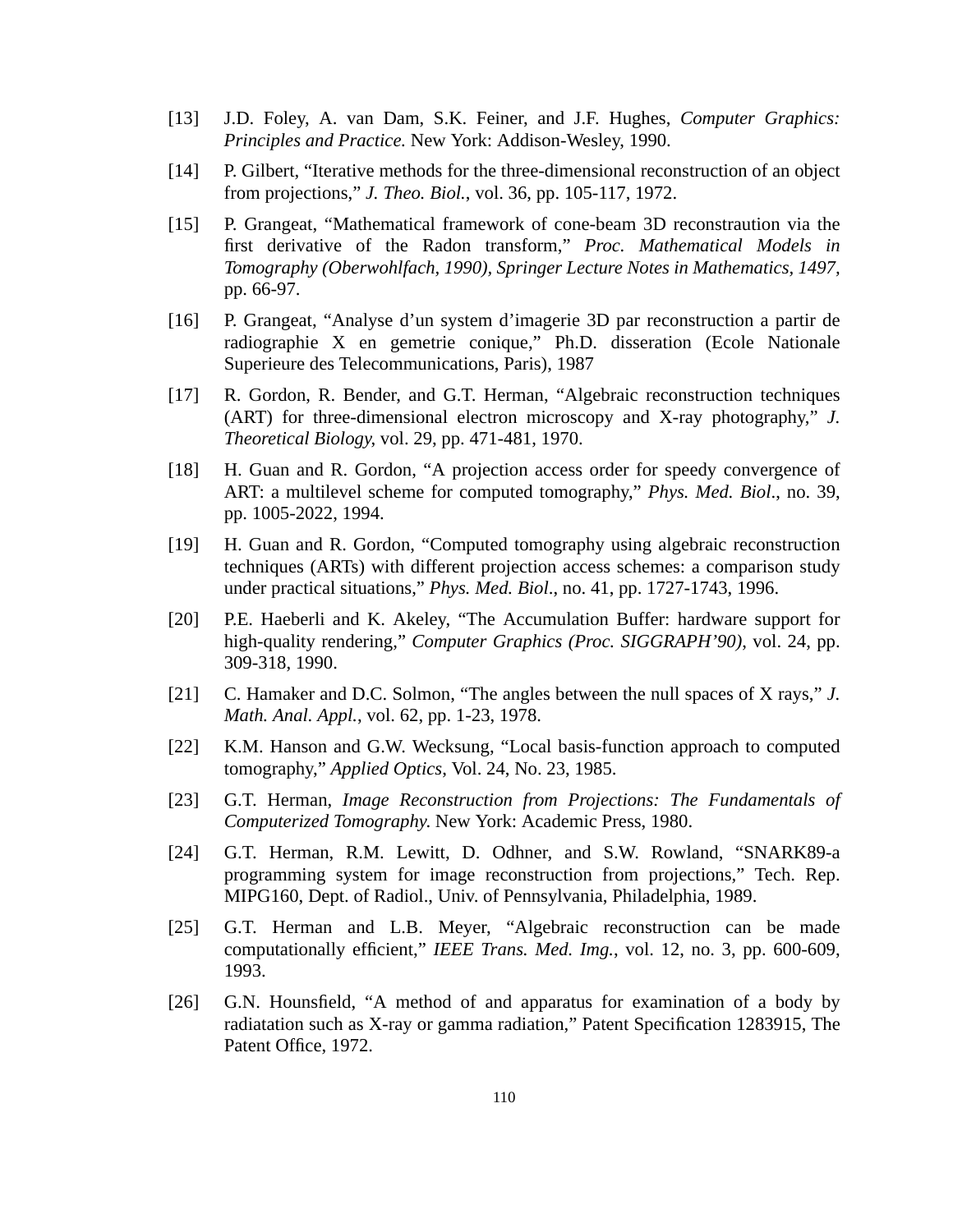- [27] W.A.Kalender, Polacin A., "Physical performance characteristics of spiral CT scanning," *Medical Physics*, vol. 18, no. 5, pp. 910-915, 1991.
- [28] A. Kaufman, Ed.*, Volume Visualization*, IEEE Press 1991.
- [29] S. Kaczmarz, "Angenäherte Auflösung von Systemen linearer Gleichungen," *Bull. Int. Acad. Pol. Sci. Lett*., A, vol. 35, pp. 335-357, 1937.
- [30] A.C. Kak and M. Slaney, *Principles of Computerized Tomographic Imaging*. IEEE Press, 1988.
- [31] R.M. Lewitt, "Alternatives to voxels for image representation in iterative reconstruction algorithms," *Phys. Med. Biol*., vol. 37, no. 3, pp. 705-715, 1992.
- [32] R.M. Lewitt, "Multi-dimensional digital image representations using generalized Kaiser-Bessel window functions," *J. Opt. Sec. Am. A,* vol. 7, no.10, pp. 1834- 1846, 1990.
- [33] S. Matej and R.M. Lewitt, "Practical considerations for 3-D image reconstruction using spherically symmetric volume elements," *IEEE Trans. Med. Img.*, vol. 15, no. 1, pp. 68-78, 1996.
- [34] S. Matej and R.M. Lewitt, "Efficient 3D grids for image reconstruction using spherically-symmetric volume elements," *IEEE Trans. on Nucl. Sci.*, vol. 42, no 4, pp 1361-1370, 1995.
- [35] S. Matej, G.T. Herman, T.K. Narayan, S.S. Furuie, R.M. Lewitt, and P.E. Kinahan, "Evaluation of task-oriented performance of several fully 3D PET reconstruction algorithms," *Phys. Med. Biol*, Vol. 39, pp. 355-367, 1994.
- [36] E.J. Mazur and R. Gordon, "Interpolative algebraic reconstruction techniques without beam partioning for computed tomography," *Med. & Biol. Eng. & Comput.*, vol. 33, pp. 82-86, 1995.
- [37] K. Mueller, R. Yagel and J.J. Wheller, "Fast implementations of algebraic methods for the 3D reconstruction from cone-beam data," in review, 1998.
- [38] K. Mueller, R. Yagel and J.J. Wheller, "Accurate low-contrast 3D cone-beam reconstruction with algebraic methods" in review, 1998.
- [39] K. Mueller, R. Yagel and J.J. Wheller, "A fast and accurate projection algorithm for the Algebraic Reconstruction Technique (ART)," *Proceedings of the 1998 SPIE Medical Imaging Conference*, Vol. SPIE 3336, pp. , 1998. (won Honorary Mention Award.)
- [40] K. Mueller, R. Yagel, and J.F. Cornhill, "The weighted distance scheme: a globally optimizing projection ordering method for the Algebraic Reconstruction Technique (ART)," *IEEE Transactions on Medical Imaging*, vol. 16, no. 2, pp. 223-230, April 1997.
- [41] K. Mueller and R. Yagel, "Fast perspective volume rendering with splatting by using a ray-driven approach," *Proceedings, Visualization'96*, pp.65-72, 1996.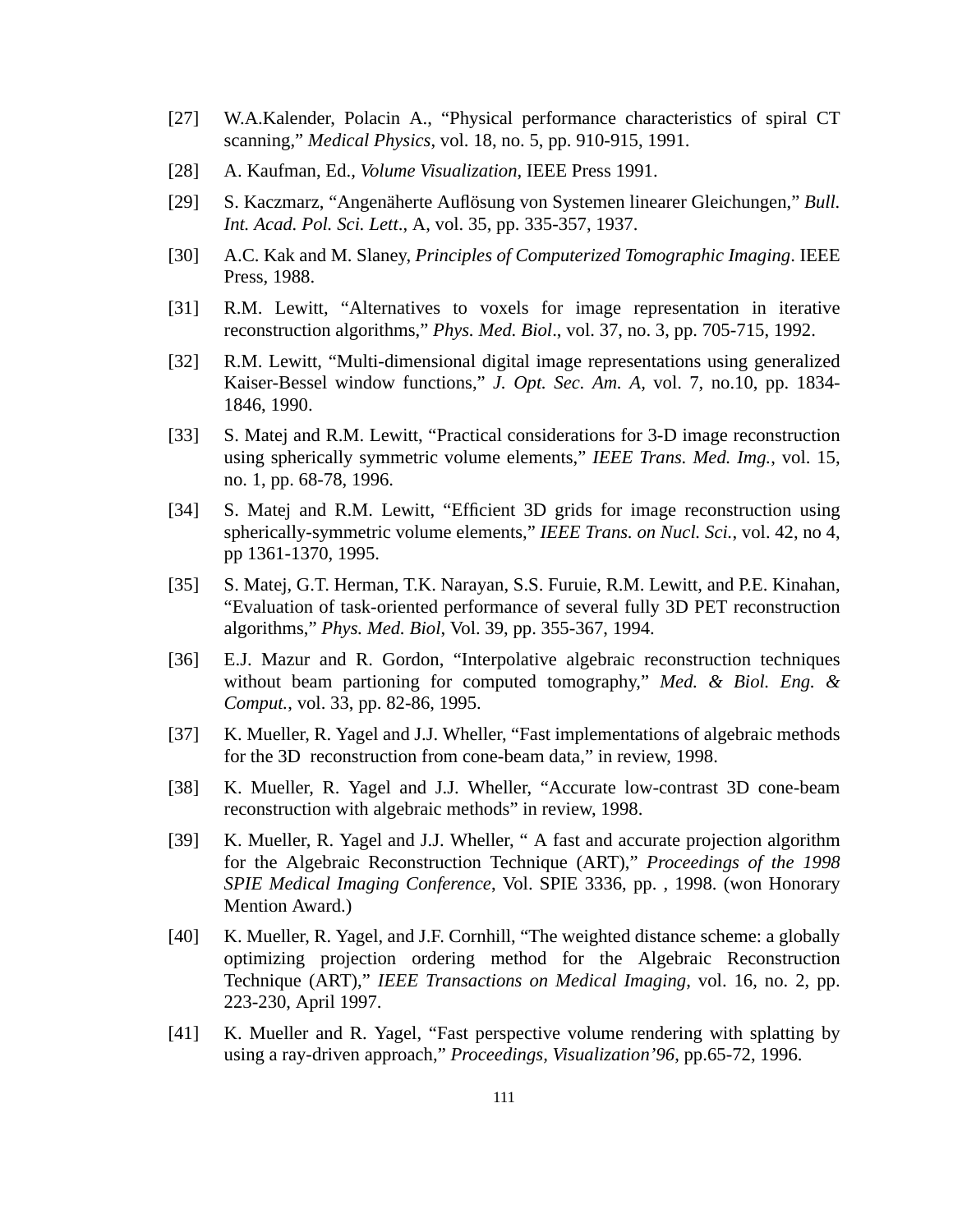- [42] K. Mueller and R. Yagel, "The use of dodecahedral grids to improve the efficiency of the Algebraic Reconstruction Technique (ART)," *Annals of Biomedical Engineering, Special issue, 1996 Annual Conference of the Biomedical Engineering Society*, p. S-66, 1996.
- [43] K. Mueller, R. Yagel, and J.F. Cornhill, "The weighted distance scheme: a globally optimizing projection ordering method for the Algebraic Reconstruction Technique (ART)," *IEEE Transactions on Medical Imaging*, vol. 16, no. 2, pp. 223-230, April 1997.
- [44] K. Mueller, R. Yagel, and J.F. Cornhill, "Accelerating the anti-aliased Algebraic Reconstruction Technique (ART) by table-based voxel-backward projection," *Proceedings EMBS'95 (The Annual International Conference of the IEEE Engineering in Medicine and Biology Society)*, pp. 579-580, 1995.
- [45] K. Mueller and R. Yagel, "Rapid Algebraic Reconstruction Technique (ART) by Utilizing Graphics Hardware," submitted to *IEEE Medical Imaging Conference*, November 1998.
- [46] J. Neider, T. Davis, M. Woo, *OpenGL Programming Guide*, Addison-Wesley, 1993.
- [47] R. Ning and S.J. Rooker, "Image intensifier-based volume angiography imaging system: work in progress," *Proc. SPIE Medical Imaging 1993: Physics of Medical Imaging*, SPIE vol. 1896, pp. 145-155, 1993.
- [48] R. Ning, Y. Zhang, D. Zhang, and D. Conover, "Image intensifier-based volume tomographic angiography imaging: animal studies," *Proc. SPIE Medical Imaging 1998: Physics of Medical Imaging*, SPIE vol. 3336, 1998.
- [49] A.V. Oppenhein and R.W. Schafer, *Discrete-Time Signal Processing*, Prentice-Hall, 1989.
- [50] G.N. Ramachandran and A.V. Lakshminarayanan, "Three-dimensional reconstruction from radiographs and electron micrographs: Application of convolution instead of Fourier transforms," *Proc Nat. Acad. Sci*., vol. 68, pp. 2236-2240, 1971.
- [51] R.S. Ramakrishnan, S.K. Mullick, R.K.S. Rathore, and R. Subramanian, "Orthogonalization, Bernstein polynomials, and image restoration," Appl. Opt, vol. 18, pp. 464-468, 1979.
- [52] P. Rizo, P. Grangeat, P. Sire, P. Lemasson, and P. Melennec, "Comparison of two three-dimensional cone-beam reconstruction algorithms with circular source trajectories," *J. Opt. Soc. Am. A*, vol. 8, no. 10, pp. 1639-1648, 1991.
- [53] R.A. Robb, E.A. Hoffman, L.J. Sinak, L.D. Harris, and E.L. Ritman, "High-speed three-dimensional X-ray computed tomography: The Dynamic Spatial Reconstructor," *Proceedings of the IEEE*, vol. 71, no. 3, pp. 308-319, 1983.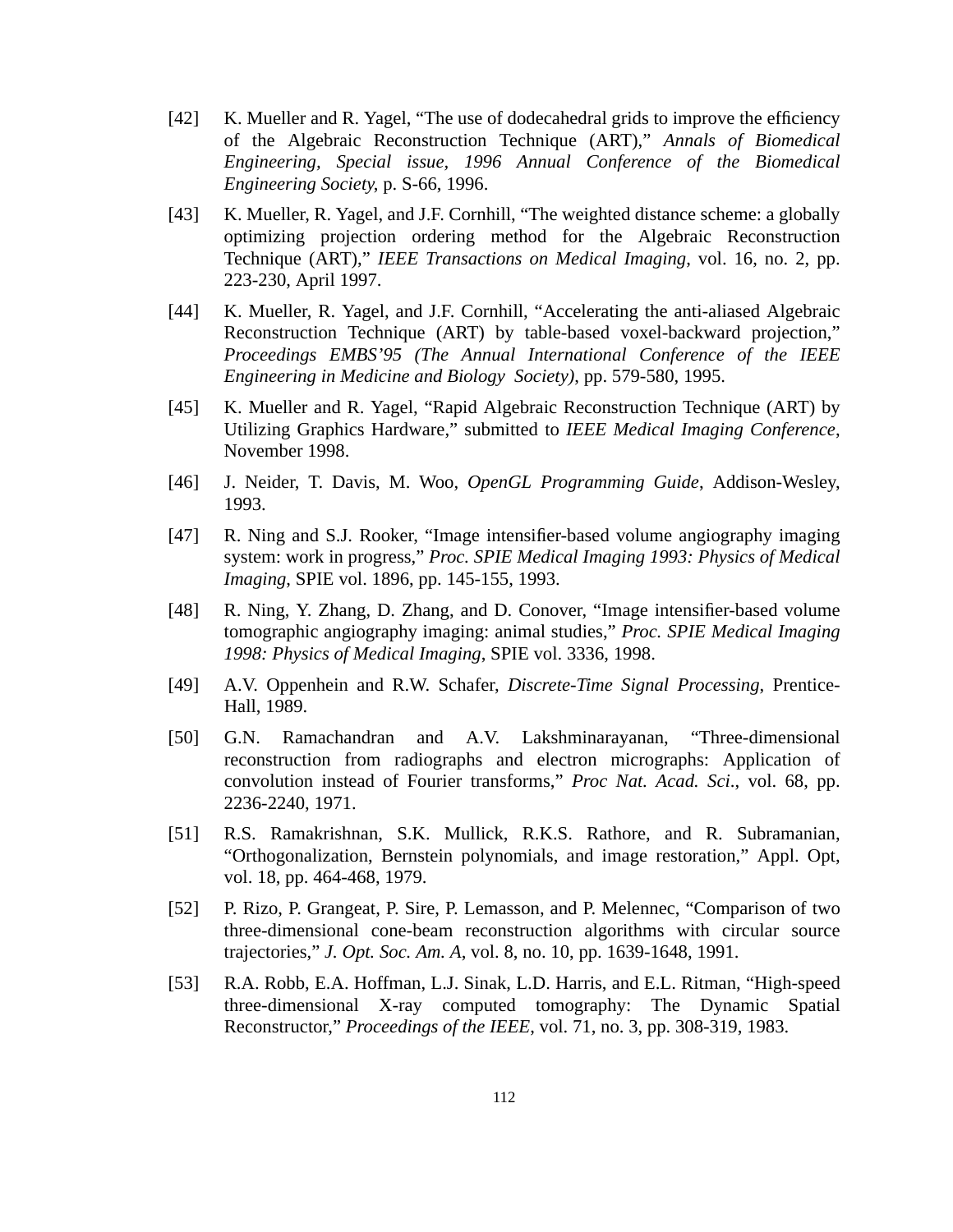- [54] R.A. Robb, " The Dynamic Spatial Reconstructor: An x-ray video- fluoroscopic CT scanner for dynamic volume imaging of moving organs," *IEEE Transactions on Medical Imaging,* vol. 1, no. 1, pp. 22-23, 1982.
- [55] D. Ros, C. Falcon, I Juvells, and J. Pavia, "The influence of a relaxation parameter on SPECT iterative reconstruction algorithms," *Phys. Med. Biol.*, no. 41, pp. 925- 937, 1996.
- [56] M. Segal, C. Korobkin, R. van Widenfelt, J. Foran, and P.E. Haeberli, "Fast shadows and lighting effects using texture mapping, " *Computer Graphics (Proc. SIGGRAPH'92)*, vol. 26, pp. 249-252, 1992.
- [57] O. Shochet, "Fast back-projection using hardware texture mapping with limited lit-precision," *Internal communication*, Silicon Graphics Biomedical, Jerusalem, Israel.
- [58] A. Silberschatz, J.L. Peterson, P.B. Galvin, *Operating Systems*, Addison-Wesley Publishing Company, 1991.
- [59] B. Smith, "Image reconstruction from cone-beam projections: necessary and sufficient conditions and reconstruction methods," *IEEE Trans. Med. Img.*, vol. 4, no. 1, pp. 14-25, 1985.
- [60] D. Saint-Felix, Y. Trousset, C. Picard, C. Ponchut, R. Romeas, A. Rougee, "In vivo evaluation of a new system for 3D computerized angiography," *Phys. Med. Bio*l, Vol. 39, pp. 583-595, 1994.
- [61] L.A. Shepp and B.F. Logan, "The Fourier reconstruction of a head section," *IEEE Trans. Nucl. Sci.*, vol. NS-21, pp. 21-43, 1974.
- [62] J.E. Swan, K. Mueller, T. Moeller, N. Shareef, R. Crawfis, and R. Yagel, "An antialiasing technique for splatting," *Proceedings Visualization'97*, pp. 197-204, 1997.
- [63] K. Tanabe, "Projection method for solving a singular system," *Numer. Math.*, vol. 17, pp. 203-214, 1971.
- [64] H.K. Tuy, "An inversion formula for cone-beam reconstruction," *SIAM J. Appl. Math.*, vol. 43, pp. 546-552, 1983.
- [65] Y. Weng, G.L. Zeng, and G.T. Gullberg, "A reconstruction algorithm for helical cone-beam SPECT," *IEEE Trans. Nucl. Sci*., vol. 40, pp. 1092-1101, 1993.
- [66] L. Westover, "Interactive volume rendering," *1989 Chapel Hill Volume Visualization Workshop*, pp. 9-16, 1989.
- [67] L. Westover, "Footprint evaluation for volume rendering," *Computer Graphics (SIGGRAPH)* , vol. 24, no. 4, pp. 367-376, 1990.
- [68] L. Westover, "SPLATTING: A parallel, feed-forward volume rendering algorithm," *PhD Dissertation*, UNC-Chapel Hill, 1991.
- [69] G. Wolberg, *Digital Image Warping*, IEEE Computer Society Press, 1990.